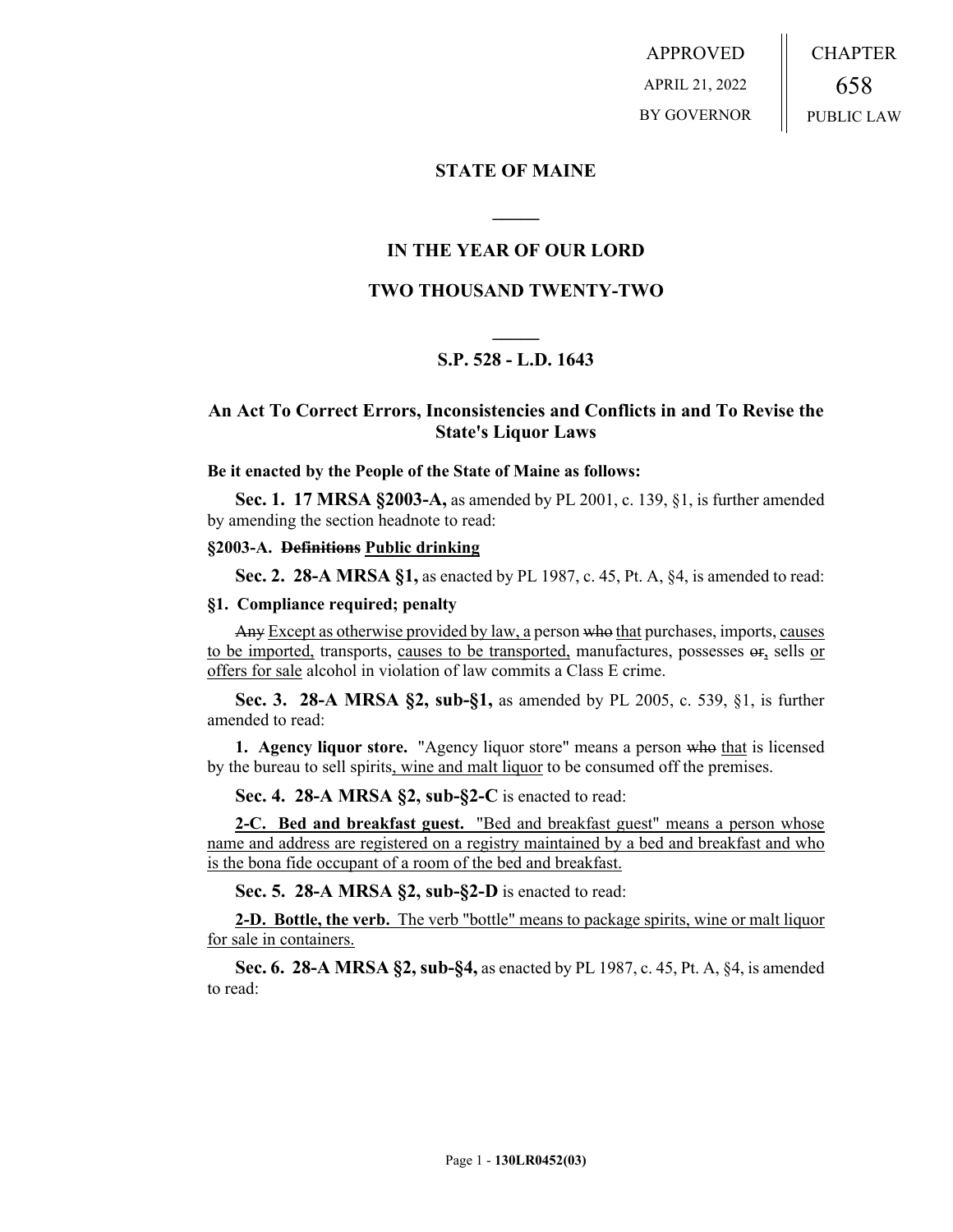**4. Bottler.** "Bottler" means a person who that packages spirits, wine or beer malt liquor for sale in containers, and is not engaged in distilling, brewing, fermenting or rectifying liquor.

**Sec. 7. 28-A MRSA §2, sub-§5,** as enacted by PL 1987, c. 45, Pt. A, §4, is amended to read:

**5. Brewer Brewery.** "Brewer Brewery" means a person who produces malt liquor by fermentation of malt, wholly or partially, or from any substitute for malt. that engages in the activities under either paragraph A or B, or both:

A. Producing malt liquor by fermentation of malt, wholly or partially, or any substitute for malt; or

B. Producing or bottling low-alcohol spirits products consisting of malt liquor to which spirits have been added.

**Sec. 8. 28-A MRSA §2, sub-§6-C** is enacted to read:

**6-C. Business entity.** "Business entity" means a partnership, corporation, firm, association or other legal entity.

**Sec. 9. 28-A MRSA §2, sub-§7,** as enacted by PL 1987, c. 45, Pt. A, §4, is amended to read:

**7. Catering.** "Catering" means service of liquor with or without food by a person to groups at a prearranged function.

A. "Off-premise Off-premises catering" means service of liquor with or without food by a licensee to groups at prearranged functions located at a place other than the licensee's premises.

B. "On-premise On-premises catering" means service of liquor with or without food by a licensed club having the catering privilege to groups of nonmembers at prearranged functions.

**Sec. 10. 28-A MRSA §2, sub-§9-B** is enacted to read:

**9-B. Club member.** "Club member" means a person who, whether as a charter member or admitted in accordance with the bylaws of the club, is a bona fide member of that club and who maintains membership in good standing by payment of dues in a bona fide manner in accordance with bylaws and whose name and address are entered on the list of members. A person who does not have full club privileges may not be considered a bona fide member.

**Sec. 11. 28-A MRSA §2, sub-§10-B** is enacted to read:

**10-B. Dining car or passenger car.** "Dining car" or "passenger car" means a railroad car in which food and liquor are served.

**Sec. 12. 28-A MRSA §2, sub-§11,** as enacted by PL 1987, c. 45, Pt. A, §4, is repealed and the following enacted in its place:

**11. Distillery.** "Distillery" means a person that engages in the activities under either paragraph A or B, or both:

A. Producing spirits by the process of distillation; or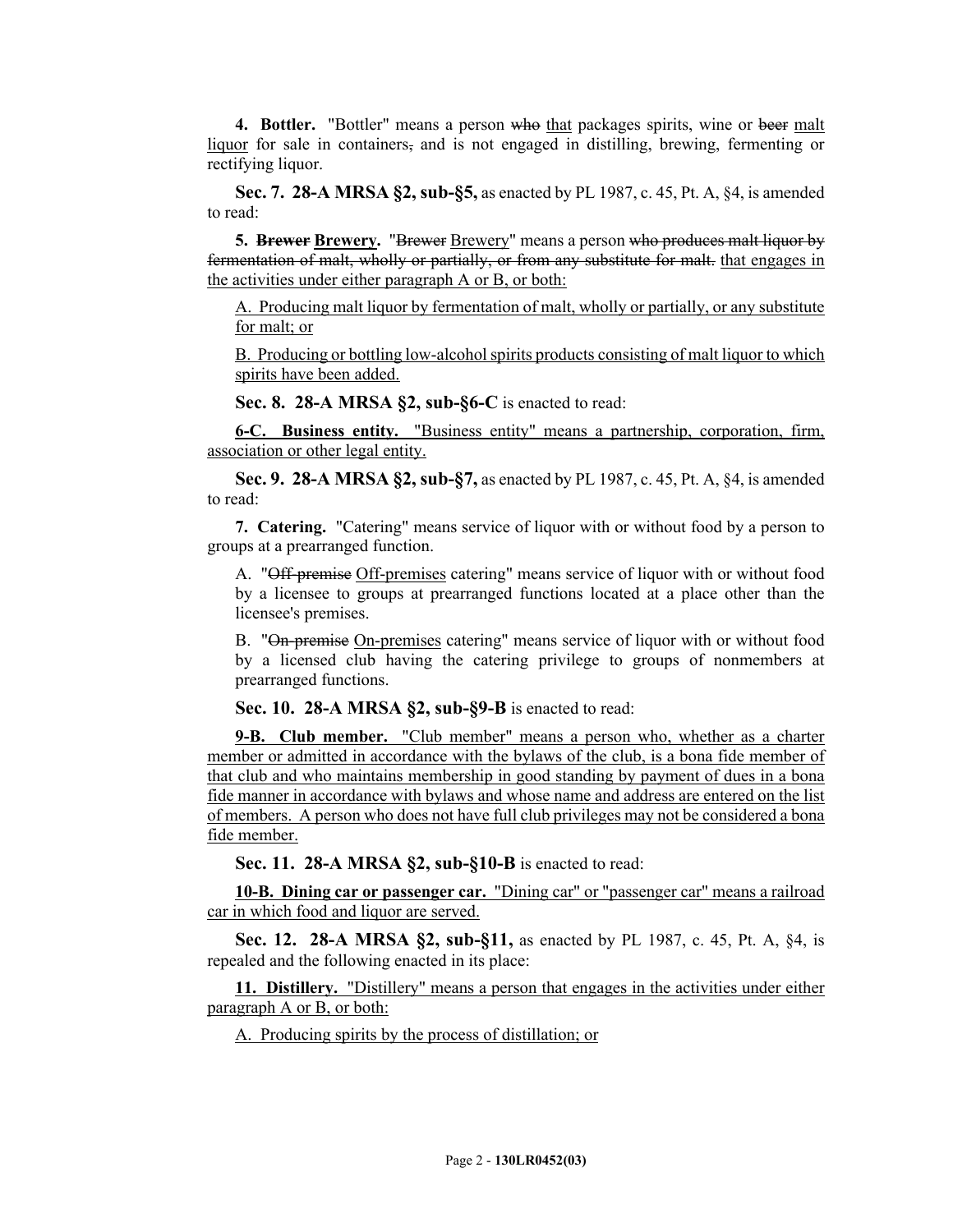B. Producing low-alcohol spirits products.

**Sec. 13. 28-A MRSA §2, sub-§11-E** is enacted to read:

**11-E. Full meal.** "Full meal" means a meal consisting of a diversified selection of food that ordinarily cannot be consumed without the use of tableware and that cannot be conveniently consumed while standing or walking.

**Sec. 14. 28-A MRSA §2, sub-§12-B** is enacted to read:

**12-B. Hotel guest.** "Hotel guest" means a person whose name and address are registered on a registry maintained by a hotel and who is the bona fide occupant of a room of the hotel.

**Sec. 15. 28-A MRSA §2, sub-§12-C** is enacted to read:

**12-C. International air terminal.** "International air terminal" means a terminal in an airport served by one or more bona fide international airlines.

**Sec. 16. 28-A MRSA §2, sub-§12-D** is enacted to read:

**12-D. International passenger in transit.** "International passenger in transit" means an airline passenger who is in transit and whose point of origin or point of destination is a foreign country.

**Sec. 17. 28-A MRSA §2, sub-§15,** as amended by PL 2019, c. 281, §§2 and 3, is further amended to read:

**15. Licensed establishment.** "Licensed establishment" means premises to which a license for the sale of spirits, wine or malt liquor to be consumed on or off the licensed premises applies, and any person or organization which that is licensed to sell spirits, wine or malt liquor in during the times, and in the places and manners as specified in the license. The following may be licensed establishments.

A. "Airline corporation" means any a person operating regularly scheduled intrastate or interstate passenger air transportation.

B. "Auditorium" means any a commercially operated indoor or outdoor facility designed or used for the gathering of an audience for speeches and live performances of theater, music, dance or other performing arts that charges a fee and has adequate facilities for the sale and consumption of liquor.

B-1. "Bowling center" means an indoor facility operating that operates at least 8 regulation lanes for the purpose of conducting the game of bowling which, that is open to the general public and which that has suitable adequate facilities for the sale and consumption of liquor.

B-2. "Bed and breakfast" means a place that advertises itself as a bed and breakfast where the public for a fee may obtain overnight accommodations that include a sleeping room or rooms and at least one meal per day.

C. "Civic auditorium" means a municipal, county or state or a quasi-municipal, quasicounty or quasi-state owned or operated auditorium or civic center.

D. "Club" means any reputable a group of individuals incorporated and operating in a bona fide manner solely for purposes of recreational, social, patriotic or fraternal nature and not for pecuniary gain.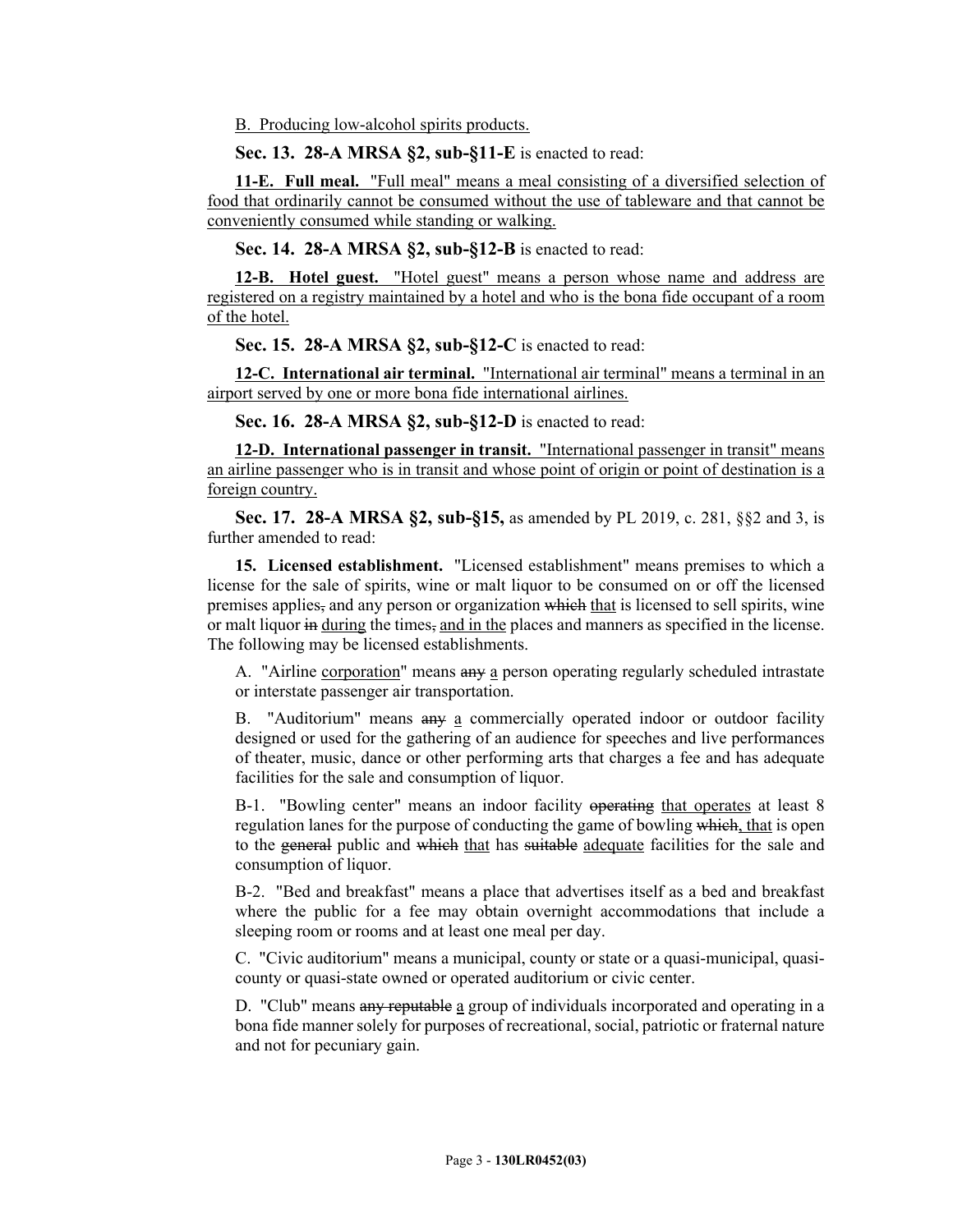(1) "Club member" means a person who, whether as a charter member or admitted in accordance with the bylaws of the club, has become a bona fide member of that club and who maintains membership in good standing by payment of dues in a bona fide manner in accordance with bylaws and whose name and address is entered on the list of members. No person who does not have full club privileges may be considered a bona fide member.

D-1. "Curling elub center" means any a facility offering that offers curling facilities to the public for a fee, that offers food for sale to the public and that has adequate facilities for the sale and consumption of liquor.

D-2. "Common consumption area" means an area designated as a common area within an entertainment district in which customers of more than one common consumption area licensee are permitted to consume spirits, wine and malt liquor sold by the common consumption area licensees.

E. "Dining car" and "passenger car" mean cars in which food and liquor are served.

F-1. "Disc golf course" means any a commercially operated facility offering that offers disc golfing facilities to the general public for a fee, that offers food for sale to the public and that has adequate facilities for the sale and consumption of liquor. A disc golf course consists of must have no less fewer than 18 disc golfing holes with a total distance of no less than 5,000 feet per 18 disc golfing holes and has must have a value of not less than \$50,000.

G. "Golf course" means a commercially operated facility, whether publicly or privately owned, offering that offers golfing facilities to the general public for a fee, including a regulation size regulation-size golf course of not less no fewer than 9 holes and an average total of not less than 1,200 yards per 9 holes, that has a value of not less than \$100,000, that offers food for sale to the public and that has adequate facilities for the sale and consumption of liquor.

H. "Hotel" means any reputable a place operated by responsible persons of good reputation, where the public obtains sleeping accommodations for a consideration and where meals may be served food is offered for sale to the public, whether or not under one roof. Nothing in this paragraph may be held to prevent the bureau from issuing a part-time license to a bona fide part-time hotel.

(1) A hotel is considered to be serving meals when it provides on the premises one or more public dining rooms, open and serving food during the morning, afternoon and evening, and a separate kitchen in which food is regularly prepared for the public.

(2) Nothing in this paragraph may be held to prevent the bureau from issuing parttime licenses to bona fide part-time hotels.

(3) "Hotel guest" means a person whose name and address is registered on the registry maintained by the hotel and who is the bona fide occupant of a room of the hotel. A person registering solely for the purpose of obtaining liquor is not considered a hotel guest.

I. "Incorporated civic organization" means any an organization incorporated as a corporation without stock under Title 13, chapter 81 or Title 13-B with a civic or charitable purpose, including but not limited to relief of poverty, advancement of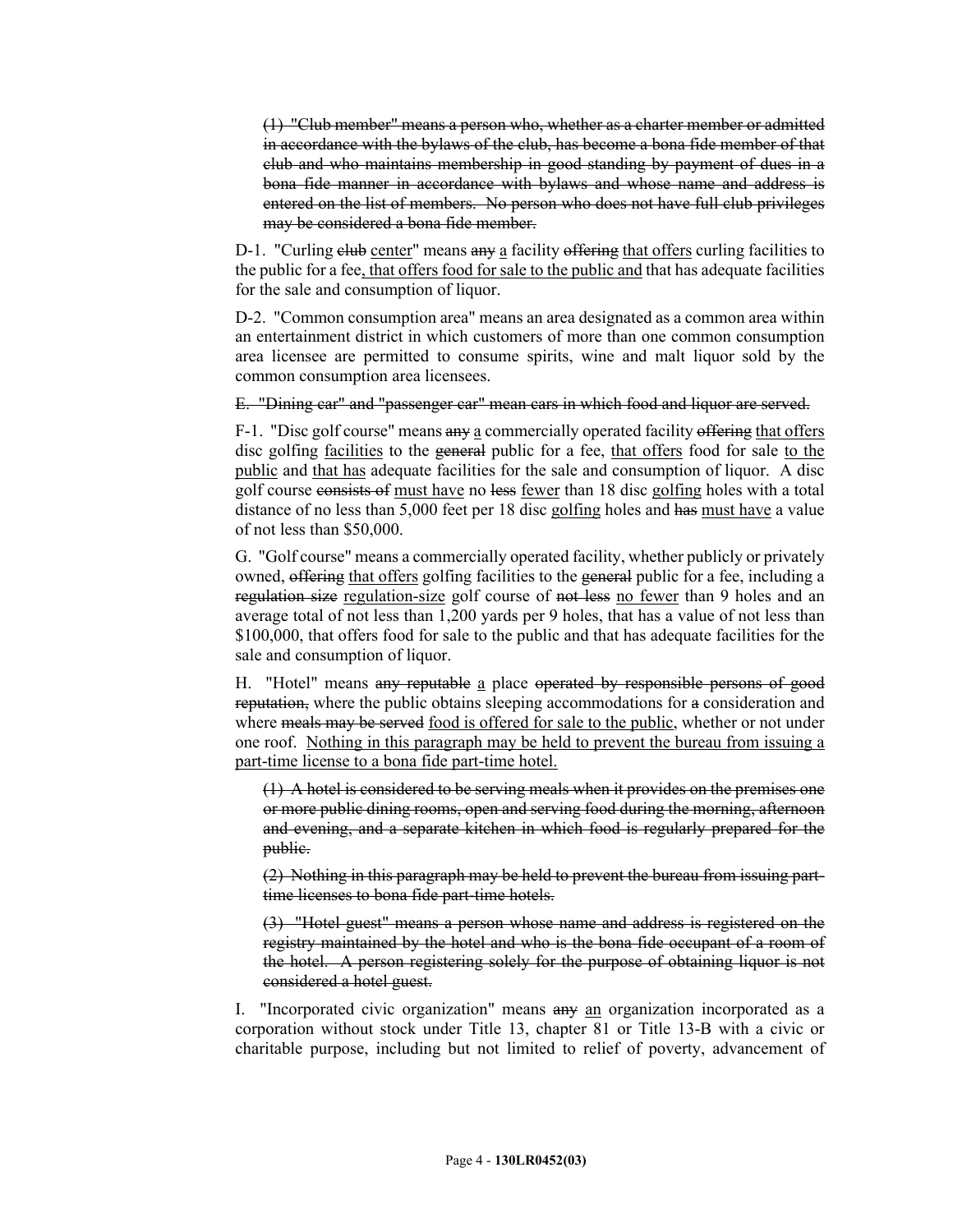education and the arts, promotion of social health, safety and welfare, fostering community and economic development, protection against animal cruelty, combating community deterioration, lessening the burdens of government and providing assistance to the underprivileged and distressed.

J. "Indoor ice skating elub center" means any a commercially operated indoor facility offering that offers ice skating facilities to the general public, which charges for a fee, that offers food for sale to the public and which that has adequate facilities for the sale and consumption of liquor.

K. "Indoor racquet elub center" means any a commercially operated indoor facility with 4 or more courts or areas designed or used for the playing of  $\frac{day}{dx}$  a racquet sport, which that is open to the general public, which charges for a fee, that offers food for sale to the public and which that has adequate facilities for the sale and consumption of liquor. Racquet sports include tennis, squash, handball, paddleball, pickleball and badminton.

K-1. "International air terminal" means an airport served by one or more bona fide international air carriers.

L. "Class A lounge" means a reputable place operated by responsible persons of good reputation, where food and liquor are sold at tables, booths and counters.

L-1. "Minibar" means a self-contained locking cabinet, refrigerated or unrefrigerated, designed for storing, dispensing and selling liquor and related merchandise.

M. "Outdoor stadium" means any a commercially operated outdoor facility with 3,000 or more fixed seats that is designed or used for the playing of any a sport or for an event, that is open to the general public, charges for a fee and that has adequate facilities for the sale and consumption of wine and malt liquor.

N. "Performing arts center" means any a charitable or nonprofit corporation incorporated as a corporation without capital stock under Title 13, chapter  $81\frac{1}{2}$  and which that has as its primary purpose the encouragement, promotion and presentation of the arts for the benefit of the general public.

N-1. "Pool hall" means a pool hall or billiard room that contains at least 6 regulation pool tables and generates at least 50% of its gross annual income from the sale of games of pool or the rental of pool tables.

O. "Public service corporation" means an airline corporation, railroad corporation or vessel corporation operating in the State.

P. "Qualified catering service" means a catering establishment as defined in Title 22, chapter 562, and licensed by the Department of Health and Human Services.

P-1. "Railroad corporation" means a corporation operating one or more dining cars or passenger cars within the State.

Q. "Restaurant" means a reputable place operated by responsible persons of good reputation, which that is regularly used for the purpose of providing food for the public, and which that has adequate and sanitary kitchen and dining room equipment and capacity for preparing and serving suitable food for the public.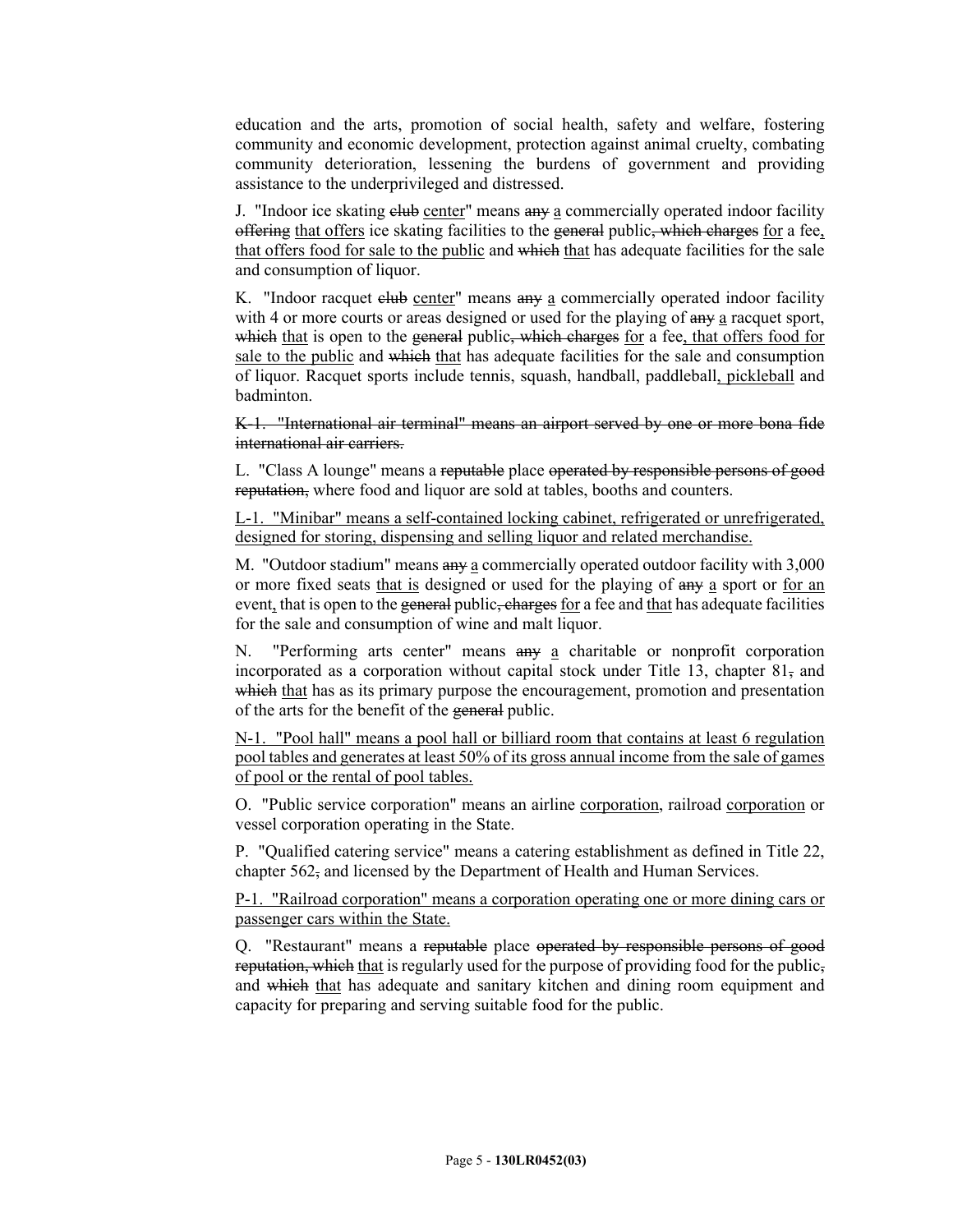R. "Class A restaurant" means a reputable place operated by responsible persons of good reputation that is regularly used for the purpose of providing full course meals for the public on the premises, that is equipped with a separate and complete kitchen. and that maintains adequate dining room equipment and capacity for preparing and serving full course meals upon the premises. A Class A restaurant/lounge is not a Class A restaurant.

(1) A full course meal consists of a diversified selection of food that ordinarily cannot be consumed without the use of tableware and that cannot be conveniently consumed while standing or walking.

R-1. "Class A restaurant/lounge" means a reputable place operated by responsible persons of good reputation that is regularly used for the purpose of providing full course meals for the public on the premises, that is equipped with a separate and complete kitchen, and that maintains adequate dining room equipment and capacity for preparing and serving full course meals upon the premises but that:

(1) After 9 p.m., serves liquor and does not serve full course meals; or

(2) Maintains a room or rooms, separate from the main restaurant space, in which full course meals are not regularly served and where liquor is sold at tables, booths and counters.

For purposes of this paragraph, the term "full course meals" means meals consisting of a diversified selection of food that ordinarily can not be consumed without the use of tableware and that can not be conveniently consumed while standing or walking.

S. "Ship chandler" means a retail establishment supplying provisions, including malt liquor and wine, to ships of foreign registry.

T-1. "Tavern" means a reputable place operated by responsible persons where food may be sold and malt liquor may be sold at tables, booths and counters.

V. "Vessel" means any ship, vessel or boat of any kind used for navigation of the coastal water or for commercial navigation of inland waters and licensed for carrying not less than 25 passengers under the requirements of the Public Utilities Commission or the United States Coast Guard.

W. "Vessel corporation" means a corporation operating one or more vessels within the State.

**Sec. 18. 28-A MRSA §2, sub-§16-A,** as amended by PL 2017, c. 301, §1, is further amended to read:

**16-A. Low-alcohol spirits product.** "Low-alcohol spirits product" means a product containing spirits that has an alcohol content of more than 1/2 of 1% of alcohol by volume but no more than 8% or less of alcohol by volume. Beginning July 1, 2019, "low-alcohol spirits product" does not mean a flavoring, such as an extract or concentrate, added to a malt beverage or wine that:

A. May or may not contain alcohol;

B. Is not intended to be consumed alone as a beverage or a food product but serves as a flavor enhancement to a beverage or a food product; and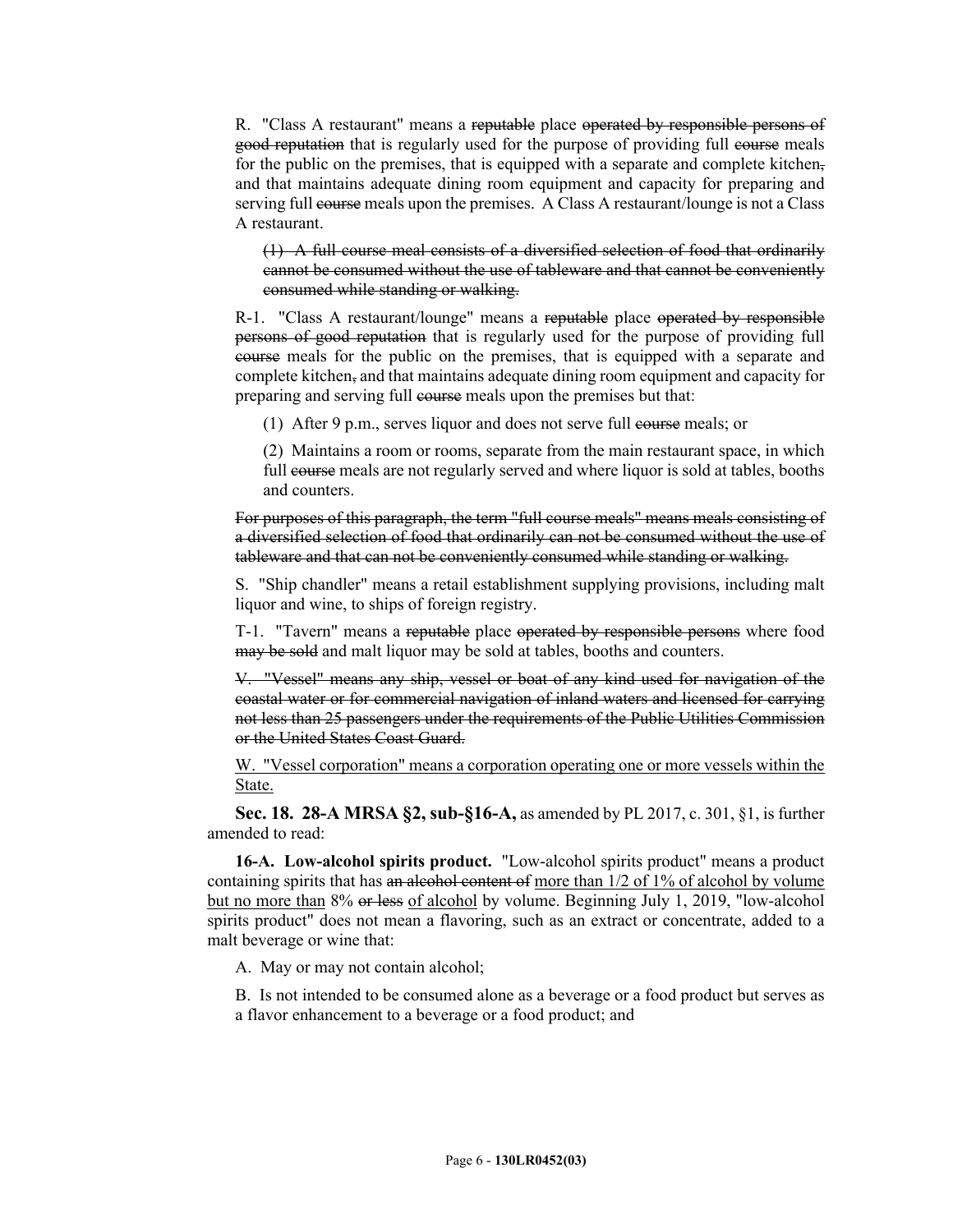C. Is not, prior to being added to a malt beverage or wine, subject to excise tax under chapter 65.

**Sec. 19. 28-A MRSA §2, sub-§18,** as amended by PL 1987, c. 342, §10, is repealed and the following enacted in its place:

18. Malt liquor. "Malt liquor" means liquor:

A. For which no less than 51% of the total alcohol by volume derives from the fermentation of malt, one or more substitutes for malt or any combination of malt and one or more substitutes for malt; and

B. For which no more than 49% of the total alcohol by volume derives from the fermentation of flavors, other nonbeverage ingredients and adjuncts, including honey, fruit, fruit juice, fruit concentrate, herbs, spices, maple syrup and other food materials.

"Malt liquor" does not include beverages made with malt liquor to which spirits have been added.

**Sec. 20. 28-A MRSA §2, sub-§19-A,** as enacted by PL 2009, c. 458, §1, is repealed.

**Sec. 21. 28-A MRSA §2, sub-§23-A,** as enacted by PL 1999, c. 760, §1, is repealed.

**Sec. 22. 28-A MRSA §2, sub-§25,** as enacted by PL 1987, c. 45, Pt. A, §4, is amended to read:

**25. Rectifier.** "Rectifier" means a person who that produces spirits or low-alcohol spirits products by combining spirits with other products.

**Sec. 23. 28-A MRSA §2, sub-§27,** as amended by PL 1997, c. 373, §18, is further amended to read:

**27. Retailer or retail licensee.** "Retailer" or "retail licensee" means any a person licensed by the bureau to engage in the purchase and resale of liquor in the original container or by the drink, for on-premises or off-premises consumption on or off the premises where sold. "Retailer" does and "retail licensee" do not include wholesalers as defined in subsection 35.

A. "Off-premise Off-premises retail licensee" means a person licensed to sell liquor in sealed bottles, containers or original packages to be consumed off the premises where sold.

B. "On-premise On-premises retail licensee" means a person licensed to sell liquor to be consumed on the premises where sold.

**Sec. 24. 28-A MRSA §2, sub-§29,** as amended by PL 2019, c. 529, §2, is further amended to read:

**29. Small brewery.** "Small brewery" means a facility that brews, lagers and kegs, bottles or packages its own malt liquor, not to exceed 30,000 barrels per year. person that engages in the activities under either paragraph A or B, or both:

A. Producing the person's own malt liquor by fermentation of malt, wholly or partially, or any substitute for malt; or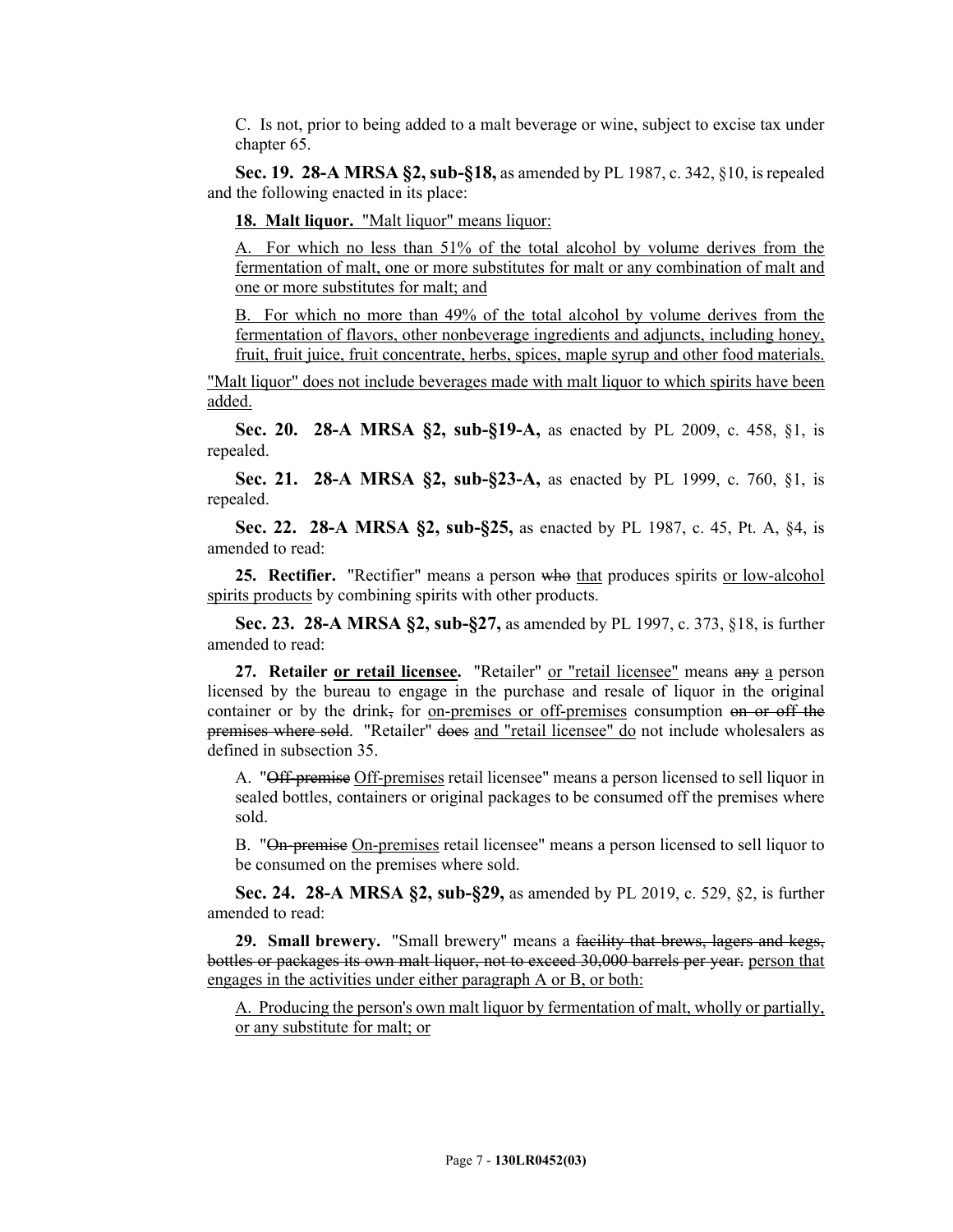B. Producing or bottling low-alcohol spirits products consisting of malt liquor to which spirits have been added.

"Small brewery" does not include a person that engages in the activities described in paragraph A or B that produces in total more than 30,000 barrels per year of malt liquor and low-alcohol spirits products consisting of malt liquor to which spirits have been added.

**Sec. 25. 28-A MRSA §2, sub-§29-A,** as amended by PL 2019, c. 404, §1, is further amended to read:

**29-A. Small distillery.** "Small distillery" means a distiller that produces spirits in an amount that does not exceed 50,000 gallons per year. person that engages in the activities under either paragraph A or B, or both:

A. Producing spirits by the process of distillation; or

B. Producing low-alcohol spirits products.

"Small distillery" does not include a person that engages in the activities described in paragraph A or B that produces in total more than 50,000 gallons per year of spirits and low-alcohol spirits products.

**Sec. 26. 28-A MRSA §2, sub-§29-B,** as amended by PL 2019, c. 529, §3, is further amended to read:

**29-B. Small winery.** "Small winery" means a facility person that ferments, and ages and bottles:

A. Up to 50,000 gallons per year of its the person's own wine that is not hard cider; and

B. Up to 3,000 barrels per year of its the person's own wine that is hard cider.

**Sec. 27. 28-A MRSA §2, sub-§31-A,** as enacted by PL 2013, c. 269, Pt. A, §1 and amended by c. 368, Pt. V, §61, is further amended to read:

**31-A. Spirits administration.** "Spirits administration" or "administration" means the management of spirits activities involving the distribution and sale of spirits by the bureau or any person awarded a contract under section 90 the wholesale spirits provider. "Spirits administration" includes, but is not limited to, financial and performance management; profitable and responsible growth management; management of contracts; management of agency liquor store matters and orders; personnel management; monitoring and reporting of spirits inventory; management of bailment records and billing; management of accounts receivable, accounts payable and tax collection and reporting; and sales and profit reporting. "Spirits administration" does not include warehousing and distribution of spirits by the bureau.

**Sec. 28. 28-A MRSA §2, sub-§31-B,** as enacted by PL 2013, c. 269, Pt. A, §1 and amended by c. 368, Pt. V, §61, is further amended to read:

**31-B. Spirits trade marketing.** "Spirits trade marketing" or "trade marketing" means oversight and management by the bureau or any person awarded a spirits trade marketing contract under section 90. "Spirits trade marketing" includes, but is not limited to, agency liquor store category management, analysis and recommendations; agency liquor store shelf reset recommendations; agency liquor store displays, advertising, point-of-sale material and event marketing recommendations; development, production and distribution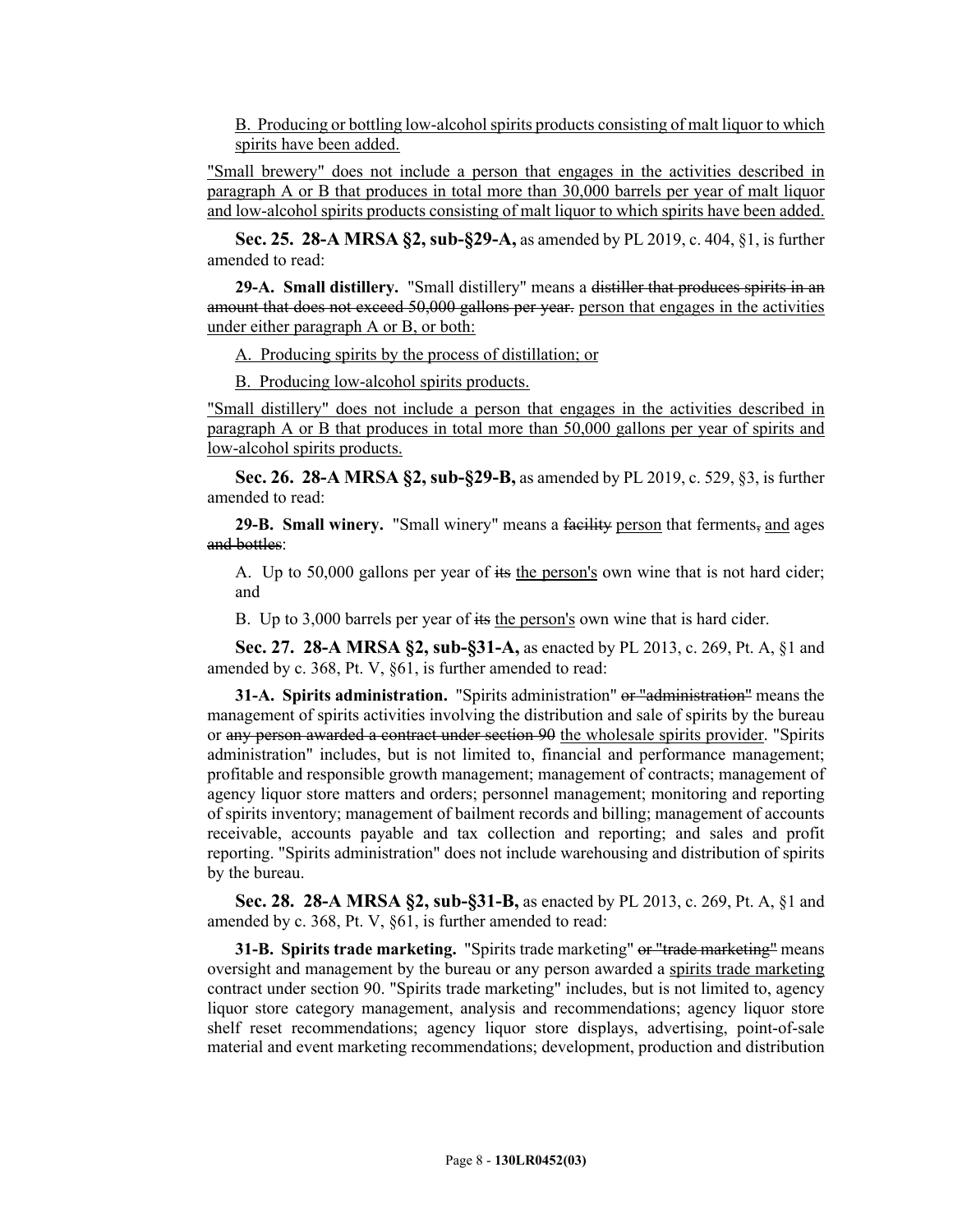of sales, marketing and informational publications; consultation and coordination with spirits suppliers and brokers on matters affecting their brands; and development, production and distribution of any social responsibility initiatives and compliance related to those initiatives.

#### **Sec. 29. 28-A MRSA §2, sub-§31-C** is enacted to read:

**31-C. Spirits supplier.** "Spirits supplier" means a person that provides spirits for sale by the bureau in the State, including:

A. An in-state or out-of-state spirits manufacturer;

B. A person that engages in the out-of-state purchase of spirits for resale to the bureau; and

C. An agent or representative of a person described in paragraph A or B.

**Sec. 30. 28-A MRSA §2, sub-§31-D** is enacted to read:

**31-D. Substitute for malt.** "Substitute for malt" means rice, grain of any kind, bran, glucose, sugar and molasses and any other substitute for malt allowed by the United States Department of the Treasury, Alcohol and Tobacco Tax and Trade Bureau.

**Sec. 31. 28-A MRSA §2, sub-§32-A,** as enacted by PL 2013, c. 345, §1, is amended to read:

**32-A. Tenant brewer brewery.** "Tenant brewer brewery" means a person who that has submitted a brewer's notice to and received approval from the United States Department of the Treasury, Alcohol and Tobacco Tax and Trade Bureau authorizing the brewer person to engage in an alternating proprietorship as defined by federal regulation and is licensed by the bureau to produce malt liquor and low-alcohol spirits products consisting of malt liquor to which spirits have been added at a manufacturing facility of another brewer who brewery that is licensed by the bureau.

**Sec. 32. 28-A MRSA §2, sub-§33-A** is enacted to read:

**33-A. Vessel.** "Vessel" means a ship, vessel or boat of any kind used for navigation of the coastal waters or for commercial navigation of inland waters and licensed for carrying no fewer than 25 passengers under the requirements of the Public Utilities Commission or the United States Coast Guard.

**Sec. 33. 28-A MRSA §2, sub-§34,** as amended by PL 1997, c. 373, §20, is further amended to read:

**34. Wholesale licensee.** "Wholesale licensee" means a person licensed by the bureau under section 1401 as a an in-state wholesaler.

**Sec. 34. 28-A MRSA §2, sub-§34-A** is enacted to read:

**34-A. Wholesale spirits provider.** "Wholesale spirits provider" means a person that has a contract under section 90 to serve as an agent of the State for the purpose of providing wholesale spirits to establishments licensed by the State to sell spirits for off-premises consumption.

**Sec. 35. 28-A MRSA §2, sub-§35,** as amended by PL 1987, c. 342, §12, is further amended to read: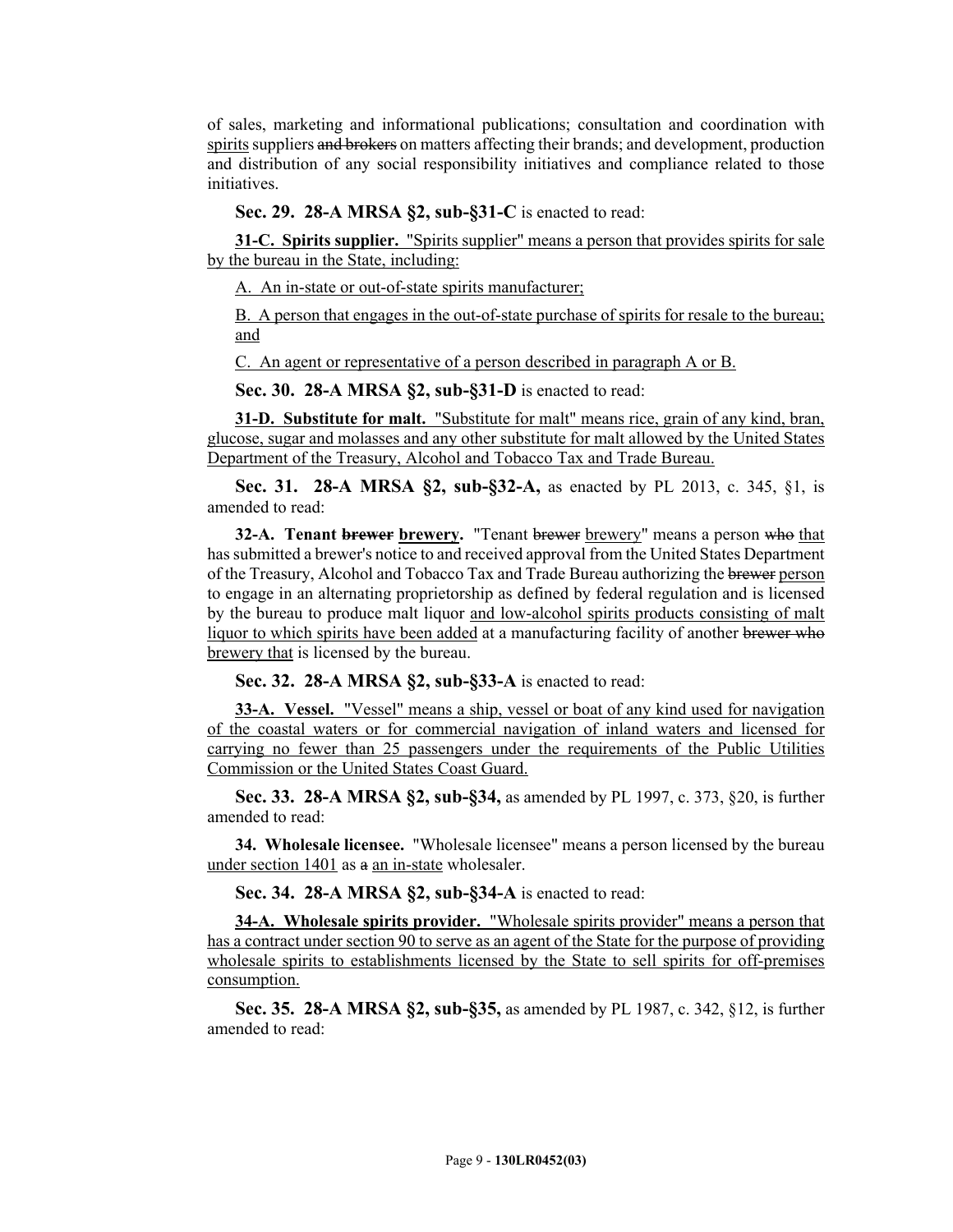**35. Wholesaler.** "Wholesaler" means a person who that engages in the purchase and resale of malt or brewed beverages or wines malt liquor or wine, or both, in sealed bottles, containers or original packages, as prepared for the market by the manufacturer at the place of manufacture, but not for consumption, except when taste testing, on the premises of that wholesaler during a taste-testing event conducted in accordance with the requirements of this Title.

**Sec. 36. 28-A MRSA §2, sub-§36,** as amended by PL 1993, c. 462, §5, is further amended to read:

**36. Wine.** "Wine" means any liquor, other than malt liquor, containing not more than 24% alcohol by volume that is produced by the fermentation of fruit or other agricultural products containing sugar or wine to which spirits have been added not to exceed 24% alcohol by volume. "Wine" includes, but is not limited to, hard cider, wine coolers, table wine, still wine, sparkling wine, champagne and fortified wine, provided that the alcohol content is not above do not contain more than 24% alcohol by volume.

**Sec. 37. 28-A MRSA §2, sub-§37,** as amended by PL 1997, c. 767, §3, is further amended to read:

**37. Winery.** "Winery" means a facility person that ferments, and ages and bottles wine and hard cider.

**Sec. 38. 28-A MRSA §3-B, sub-§1, ¶A,** as enacted by PL 2013, c. 476, Pt. A, §4, is amended to read:

A. Purchase of spirits and, until June 30, 2014, fortified wine;

**Sec. 39. 28-A MRSA §3-B, sub-§2,** as enacted by PL 2013, c. 476, Pt. A, §4, is amended to read:

**2. Timing of payment from agency liquor store.** An agency liquor store, when approved by the bureau, may pay for spirits purchased from the bureau by mailing a check for payment to the bureau or an entity awarded a contract under section 90 the wholesale spirits provider when notified of the amount due or upon receiving a delivery of spirits. Payments remitted by check must be received or postmarked within 3 days of receipt of a delivery of spirits or notification of the amount due. Payments remitted using electronic funds transfer must be debited within 3 days of receipt of a delivery of spirits or notification of the amount due.

**Sec. 40. 28-A MRSA §3-B, sub-§3,** as enacted by PL 2013, c. 476, Pt. A, §4, is amended to read:

**3. Payments returned for insufficient funds or not honored; suspension.** If a payment made to the bureau is returned for insufficient funds or is not honored, the bureau shall immediately notify the licensee. If the bureau does not receive payment in full, in a manner prescribed by the bureau, by 5:00 p.m. on the 2nd business day after notifying the licensee, the bureau, notwithstanding chapter 33 and Title 5, chapter 375, subchapter 5, may immediately suspend the licensee's license. The director of the bureau or the director's designee shall notify the licensee of the suspension and shall demand that the licensee provide proof of payment within 30 days of the date of suspension. If the licensee fails to show proof that the payment returned for insufficient funds or not honored was subsequently paid in full, the suspension remains in effect until payment is made or until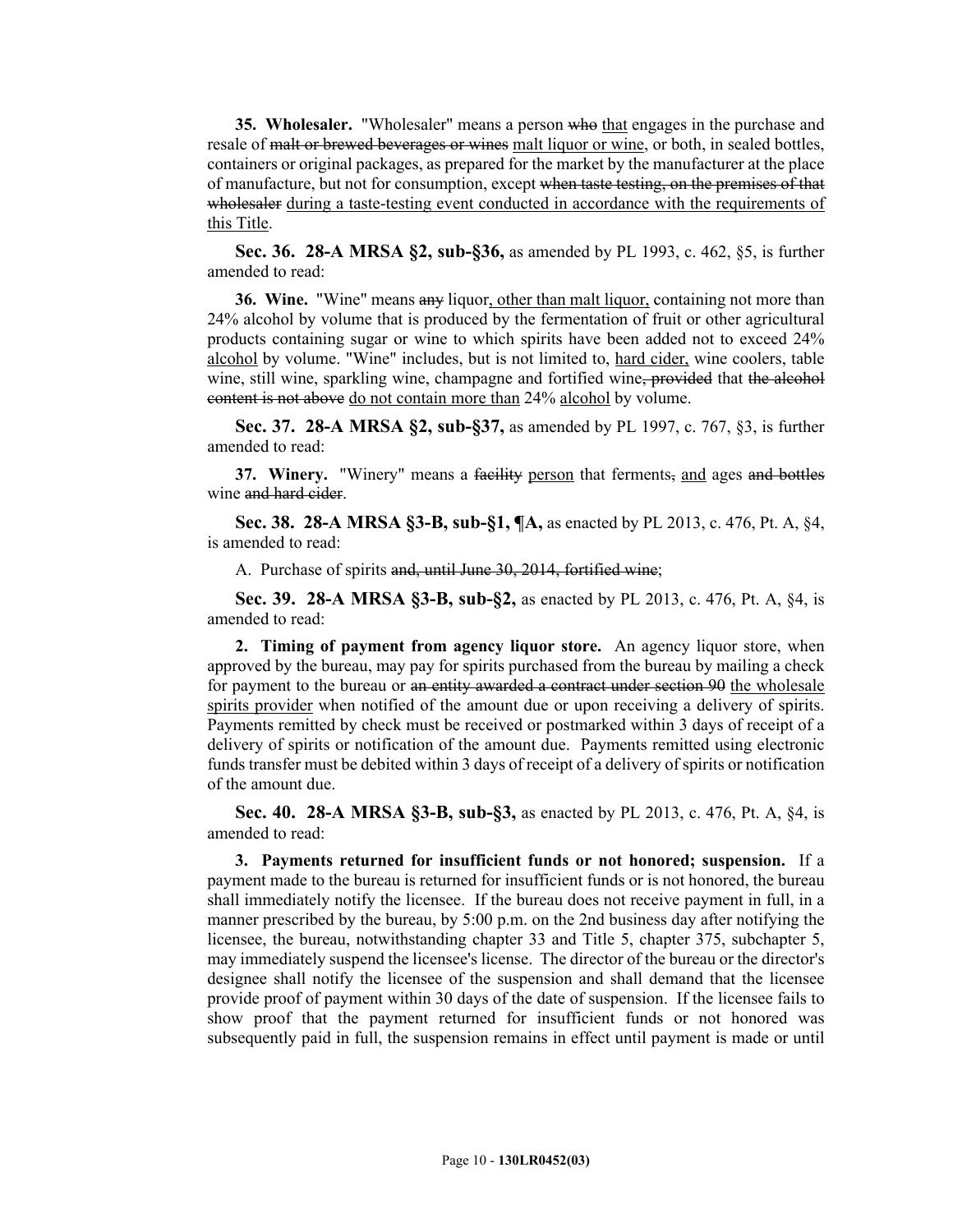the license is subject to renewal as provided in section 458. A licensee aggrieved by a decision of the director or the director's designee may request in writing and must be granted a hearing before the District Court, which shall consider the matter in the same manner as is provided in section 803. The bureau may require a licensee whose payment is returned for insufficient funds or not honored to make all payments to the bureau by cash, certified check or money order only for a period not to exceed one year for each instance of payments returned for insufficient funds or not honored. For the purposes of this subsection, payments made to the bureau include payments to the entity contracted by the State under section 90 the wholesale spirits provider.

**Sec. 41. 28-A MRSA §4, sub-§1,** as amended by PL 2015, c. 74, §1, is further amended to read:

**1. Hours for sale of liquor.** Except as provided in paragraphs **B** and **D** this subsection, licensees may sell or deliver liquor from 5 a.m. on any day until 1 a.m. of the following day.

B. Licensees may sell liquor on January 1st of any year from 12 midnight to 2 a.m.

(1) In areas in which liquor may be sold except on Sundays, if January 1st falls on a Monday, licensees may sell or deliver liquor between 9 p.m. Sunday, December 31st and 2 a.m. January 1st, notwithstanding any local option decisions to the contrary.

D. Wholesale licensees may sell or deliver liquor to licensed establishments from 4 a.m. on any day until 1 a.m. the following day.

E. An on-premises retail licensee located in an international air terminal may sell liquor to an international passenger in transit at any time of day.

**Sec. 42. 28-A MRSA §6-A, sub-§2, ¶A,** as enacted by PL 2019, c. 46, §2, is amended to read:

A. Liquor sold by the manufacturer for on‑premises consumption pursuant to section 1355–A, subsection 2, paragraph  $E, F B$  or I; or

**Sec. 43. 28-A MRSA §10,** as amended by PL 2017, c. 167, §3 and c. 324, §1, is further amended by amending the section headnote to read:

#### **§10. Class A restaurant and off-premise off-premises retail licensee on same premises**

**Sec. 44. 28-A MRSA §10, sub-§1,** as amended by PL 2013, c. 344, §1, is further amended to read:

**1. Class A restaurant or restaurant and off-premise off-premises retail licensee on same premises not prohibited.** If a portion of the premises is licensed as an offpremise off-premises retail licensee, no provision within this Title may be construed to prohibit issuance of a Class III or Class IV license to the same licensee for a restaurant or Class A restaurant for the remaining portion of the premises, as long as necessary qualifications are maintained for each separately licensed area.

**Sec. 45. 28-A MRSA §10, sub-§2-B, ¶B,** as amended by PL 2017, c. 167, §3, is further amended to read:

B. When access between the 2 licensed areas exists for patrons of either establishment, all malt liquor and wine sold for on-premises consumption must be served by an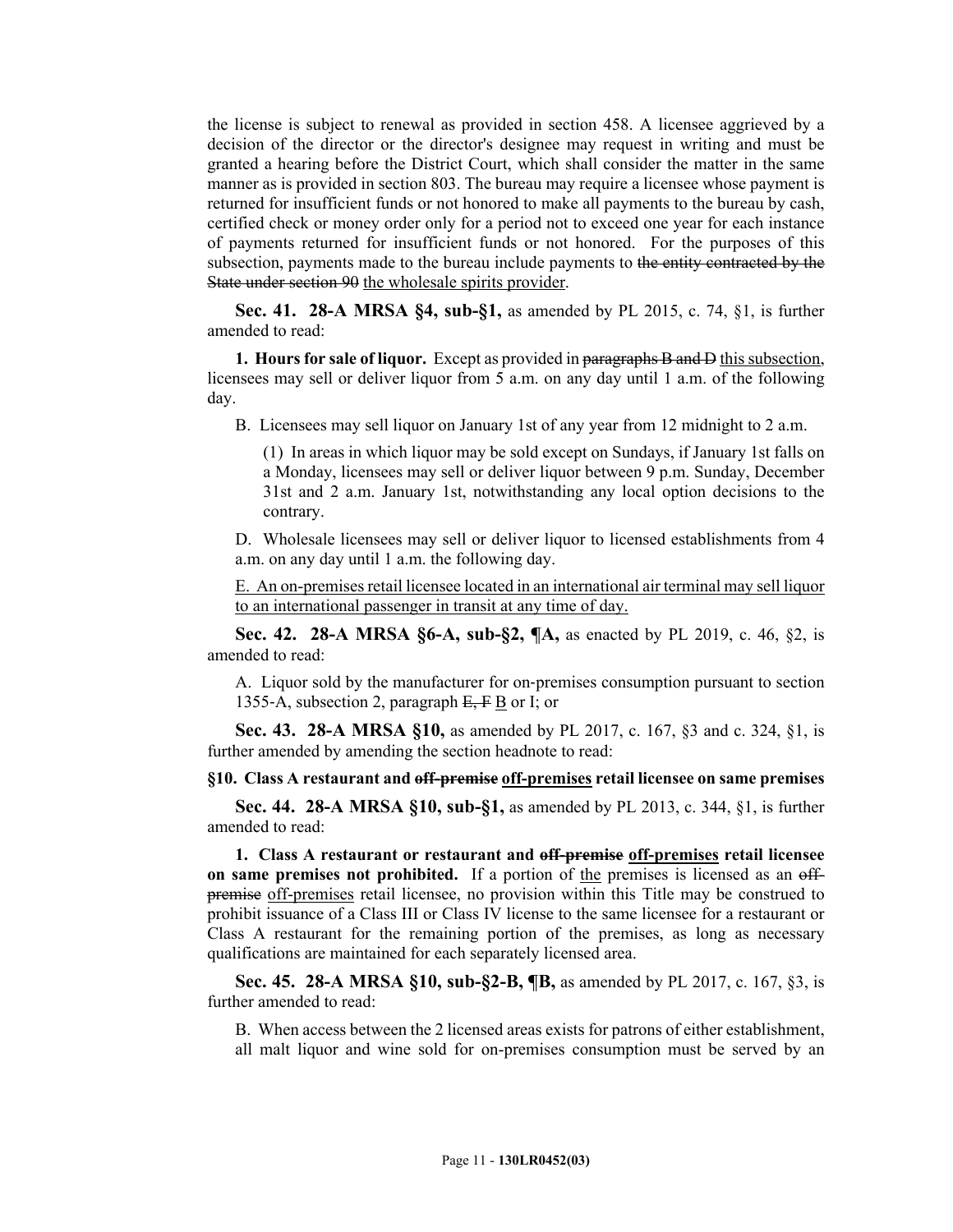employee of the licensed <u>on-premises</u> establishment and may be served only when accompanying food or a full course meal prepared in a separate and complete kitchen on the premises. A restaurant under this paragraph must serve food. For the purposes of this paragraph, "food" includes cold or hot meals, including sandwiches and salads, but is not limited to hamburgers, cheeseburgers, hot dogs, pizzas and other food items that customarily appear on a restaurant menu. "Food" does not include prepackaged snack foods such as popcorn, chips or pretzels. A Class A restaurant under this paragraph must serve a full course meal.:

(1) Must be accompanied by a full meal prepared in a separate and complete kitchen on the premises of the on-premises establishment if the on-premises establishment is a Class A restaurant; or

(2) Must be accompanied by a full meal or a hot or cold meal prepared in a separate and complete kitchen on the premises of the on-premises establishment if the onpremises establishment is a restaurant. For purposes of this subparagraph, a "hot or cold meal" means a meal consisting of food items that customarily appear on a restaurant menu, including, but not limited to, sandwiches, salads, hamburgers, cheeseburgers, hot dogs and pizza. A meal consisting solely of prepackaged snack foods such as popcorn, chips or pretzels is not a "hot or cold meal" within the meaning of this subparagraph.

**Sec. 46. 28-A MRSA §10, sub-§2-B, ¶C,** as enacted by PL 2015, c. 494, Pt. D, §9, is amended to read:

C. Malt liquor or wine sold or served on the premises may not be transported by a patron or employee of either establishment from one licensed area to another. The licensee shall ensure that easily readable signs are conspicuously posted to inform the public that transfer of alcoholic beverages malt liquor or wine from one licensed area to another is strictly prohibited.

**Sec. 47. 28-A MRSA §11, sub-§1,** as amended by PL 1997, c. 373, §25, is further amended to read:

**1. Connection with other licensed premises.** Notwithstanding any other law or rule of the bureau to the contrary, any a retailer's licensed premise premises may be connected with any other another retailer's licensed premise premises by a doorway or other apertures aperture that are is not securely and permanently sealed.

**Sec. 48. 28-A MRSA §11, sub-§2,** as enacted by PL 1987, c. 45, Pt. A, §4, is further amended to read:

**2. Violation of public drinking law.** Any persons A person taking a drink of liquor to another person, offering a drink of liquor to another person or consuming liquor within the licensed premises of an off-premise off-premises retail licensee under the common roof shall be is considered in violation of <u>and subject to punishment under</u> Title 17, section 2003-A and shall be punished accordingly. This subsection does not prohibit product sampling and taste testing authorized by and conducted in accordance with the requirements of this Title.

**Sec. 49. 28-A MRSA §13,** as enacted by PL 1991, c. 528, Pt. VV, §3 and c. 591, Pt. VV, §3 and affected by c. 528, Pt. RRR, is repealed and the following enacted in its place: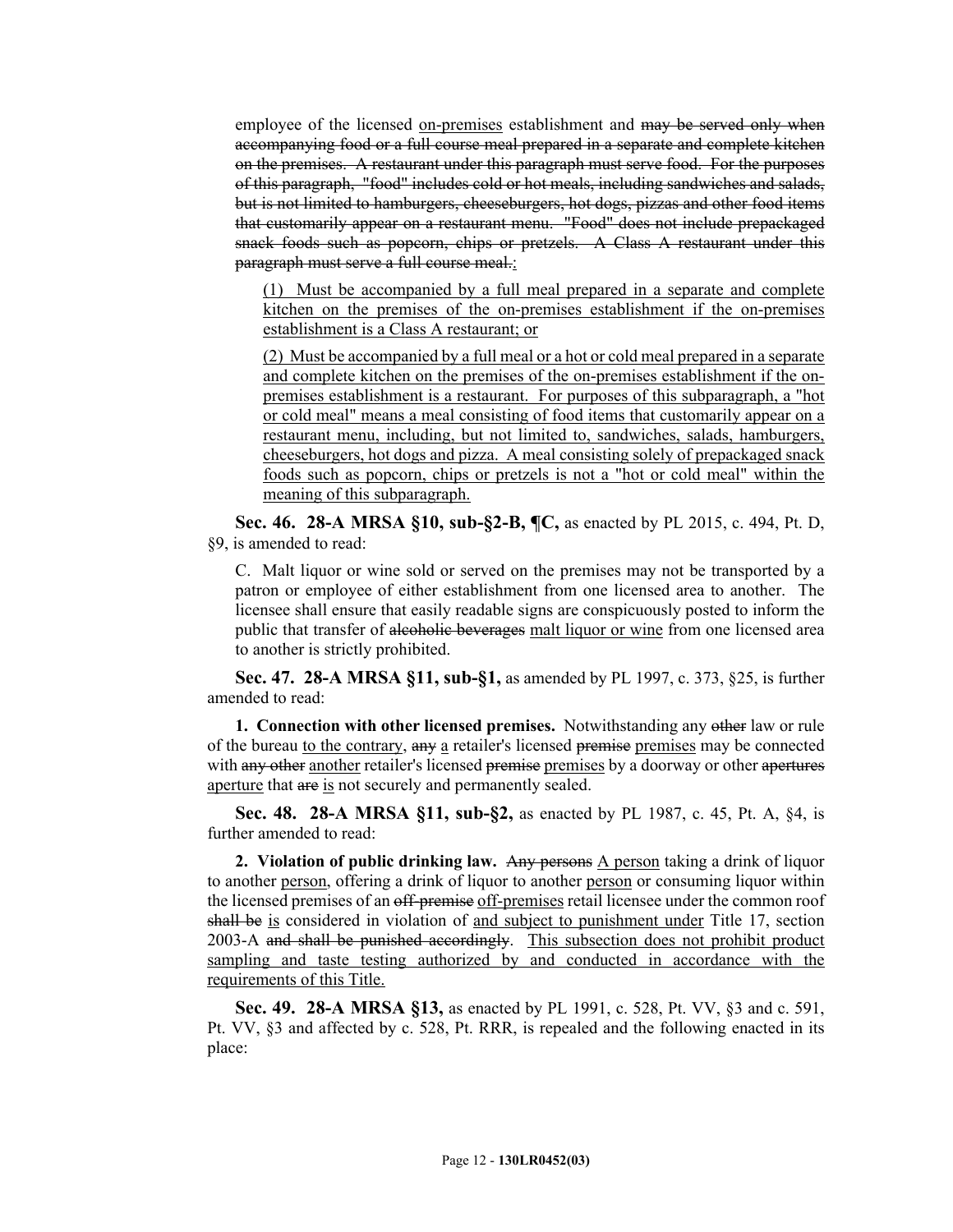## **§13. Low-alcohol spirits products sold by wine licensees**

**1. Retail sales.** Notwithstanding any provision of this Title to the contrary, a person licensed to sell wine for on-premises or off-premises consumption may also sell lowalcohol spirits products. All provisions of this Title applicable to wine, except chapters 65 and 67, apply to low-alcohol spirits products when sold by persons licensed to sell wine for on-premises or off-premises consumption.

**2. Wholesale sales.** Notwithstanding any provision of this Title to the contrary, a person licensed under section 1401 as an in-state wholesaler of wine may also sell and distribute low-alcohol spirits products.

**Sec. 50. 28-A MRSA §14,** as enacted by PL 2003, c. 68, §1, is repealed and the following enacted in its place:

#### **§14. Hard cider sold by wine or malt liquor licensees**

**1. Retail sales.** Notwithstanding any provision of this Title to the contrary, a person licensed to sell malt liquor for on-premises or off-premises consumption may also sell hard cider. All provisions of this Title applicable to malt liquor, except chapter 65, apply to hard cider when hard cider is sold by persons licensed to sell malt liquor for on-premises or offpremises consumption. Nothing in this subsection prohibits a person licensed to sell wine for on-premises or off-premises consumption from selling hard cider.

**2. Wholesale sales.** Notwithstanding any provision of this Title to the contrary, a person licensed under section 1401 as an in-state wholesaler of malt liquor may also sell and distribute hard cider. Nothing in this subsection prohibits a person licensed under section 1401 as an in-state wholesaler of wine from selling and distributing hard cider.

**Sec. 51. 28-A MRSA §81, sub-§3,** as enacted by PL 1997, c. 373, §28, is amended to read:

**3. Listing of items.** The commission shall determine which spirits items may be listed for sale in the State. Products listed must be made available by the spirits supplier at a warehouse designated by the commission.

**Sec. 52. 28-A MRSA §81, sub-§4,** as enacted by PL 1997, c. 373, §28, is amended to read:

**4. Notice to delist or stop purchases.** Before any spirits item listed by the commission is discontinued or delisted or before the commission issues any order to stop purchases of any listed spirits item listed, the commission shall give the vendor of the items item reasonable written notice of its intention to delist or stop purchase of the items item.

**Sec. 53. 28-A MRSA §83-B, sub-§8,** as enacted by PL 2013, c. 476, Pt. A, §9, is amended to read:

**8. Rules for food service organizations.** Adopt rules permitting food service organizations to purchase malt liquor, wine and fortified and wine from a wholesale licensee, notwithstanding section 1401, subsection 9. For the purposes of this subsection, "food service organization" means a business entity that provides catering services to passengers on international flights and cruises. The rules must provide that a food service organization is not required to have a license in order to purchase malt liquor. wine and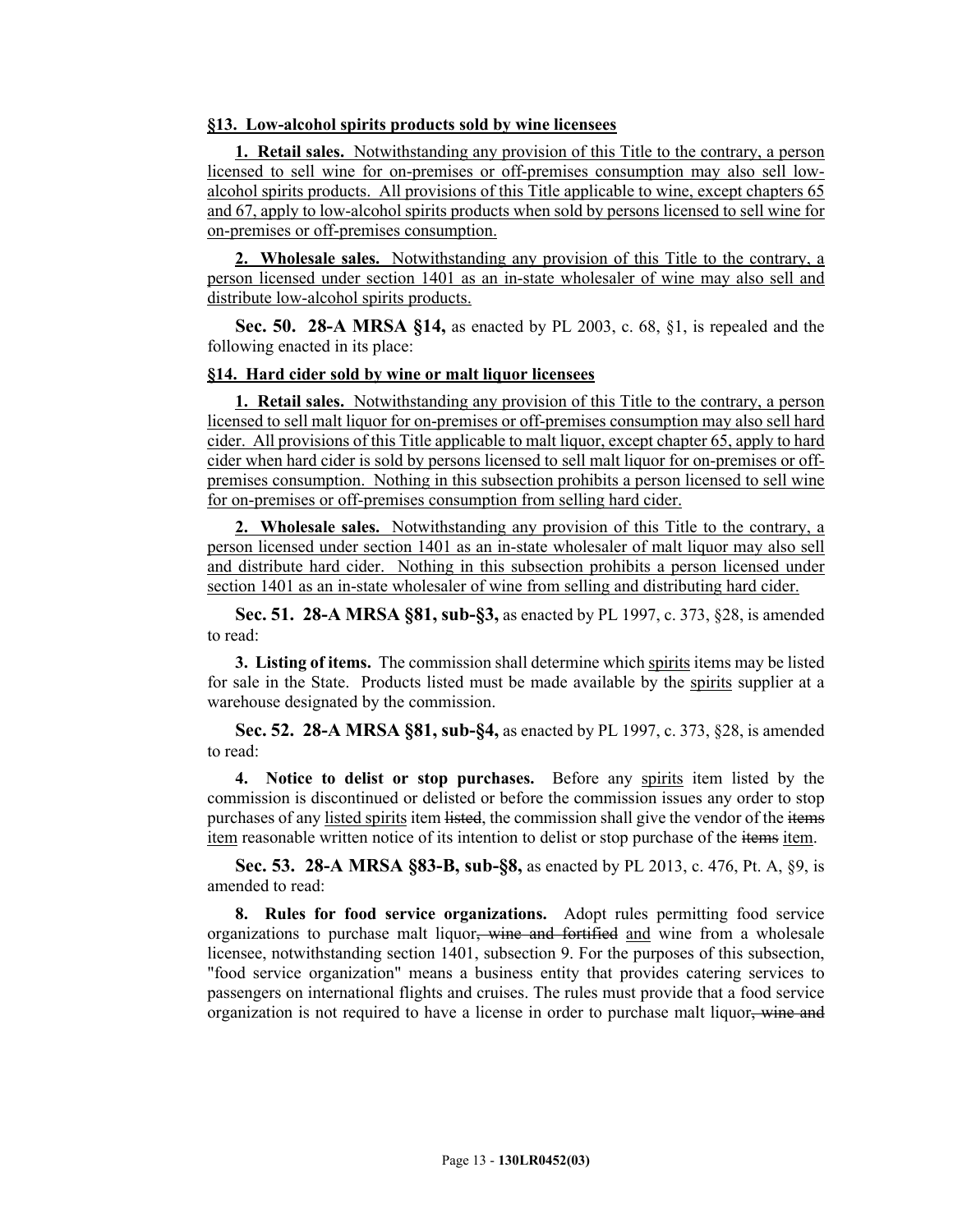fortified and wine from a wholesale licensee for consumption by passengers on international flights and cruises after leaving port;

**Sec. 54. 28-A MRSA §83-C, sub-§2,** as enacted by PL 2013, c. 476, Pt. A, §9, is amended to read:

**2. Price regulation.** Establish Make recommendations to the commission regarding the retail prices of spirits sold in the State and establish the wholesale and retail prices of spirits sold in this State. The bureau shall adopt rules regarding the wholesale pricing of spirits and the retail pricing of spirits sold by to agency liquor stores. An entity awarded a contract under section 90 The wholesale spirits provider is granted the privilege to distribute spirits under this Title and is immune from antitrust action so long as the entity wholesale spirits provider is in compliance with the bureau's rules and all other applicable laws and regulations;

**Sec. 55. 28-A MRSA §83-C, sub-§2-A, ¶C,** as enacted by PL 2019, c. 404, §3, is amended to read:

C. The bureau may reduce, at the expense of the manufacturer or the spirits supplier, the retail price of those test-market spirits items that fail to meet set minimum gross profit standards after a 3-month period.;

**Sec. 56. 28-A MRSA §83-C, sub-§3,** as enacted by PL 2013, c. 476, Pt. A, §9, is amended to read:

**3. Purchase.** Oversee the wholesale purchase and storage of spirits for sale in the State. If the bureau awards a contract under section 90, spirits Spirits delivered to the wholesale spirits provider and stored at a warehouse approved by the bureau designated by the commission under section 81 are the property of the spirits supplier. Spirits become the property of the bureau upon removal from the warehouse for shipment to an agency liquor store. Spirits delivered to an agency liquor store become the property of the licensee upon receipt of delivery. A person awarded a contract under section 90 The wholesale spirits provider at no time takes legal title to any spirits delivered to the warehouse. The bureau may buy and have in its possession spirits for sale to the public. The bureau shall buy spirits directly and not through the State Purchasing Agent. All spirits must be free from adulteration and misbranding;

**Sec. 57. 28-A MRSA §83-C, sub-§9,** as amended by PL 2019, c. 404, §4, is further amended to read:

**9. Report on expenditures.** Report annually on expenditures and investments made by the bureau, including, but not limited to, reductions in the retail price at which spirits are sold and incentives offered to agency liquor stores, to the joint standing committee of the Legislature having jurisdiction over appropriations and financial affairs and the joint standing committee of the Legislature having jurisdiction over alcoholic beverage beverages matters. The report must include the impact of those spending initiatives on the number of cases of spirits sold in the State and on sales of spirits generally.

**Sec. 58. 28-A MRSA §84, sub-§2,** as amended by PL 2013, c. 368, Pt. V, §61, is further amended to read:

**2. Act as chief administrative officer of bureau.** Act as chief administrative officer of the bureau, having general charge of the office and records and employ such personnel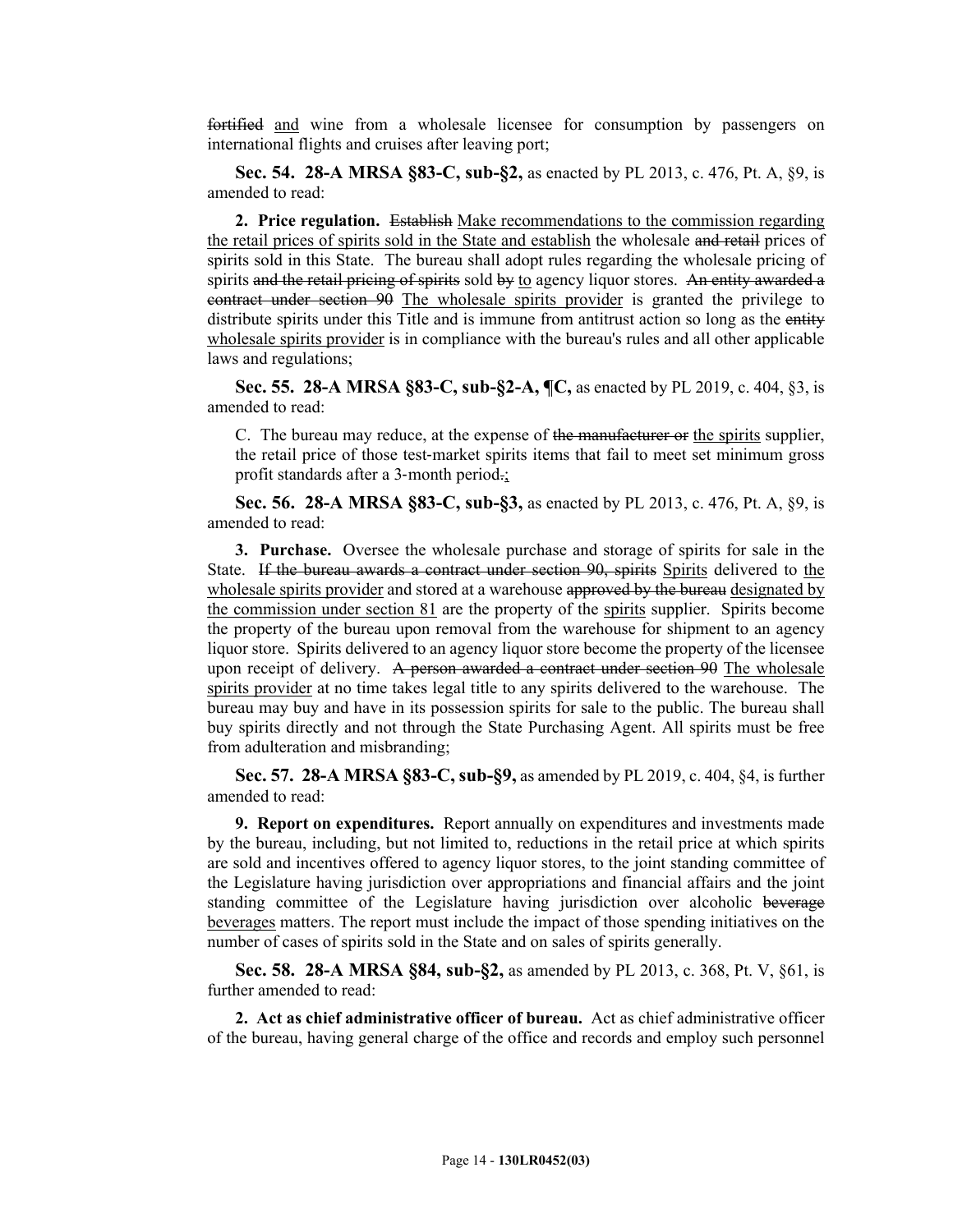as necessary to fulfill the purpose of this Title. The personnel must be employed with the approval of the Commissioner of Administrative and Financial Services commissioner and are subject to the Civil Service Law;

**Sec. 59. 28-A MRSA §84, sub-§4,** as amended by PL 2015, c. 430, §1, is further amended to read:

**4. Confer with commissioner.** Confer regularly as necessary or desirable and not less than once a month with the Commissioner of Administrative and Financial Services commissioner on the operation and administration of the bureau and make available for inspection by the Commissioner of Administrative and Financial Services commissioner, upon request, all books, records, files and other information and documents of the bureau;

**Sec. 60. 28-A MRSA §85, sub-§2,** as repealed and replaced by PL 2013, c. 476, Pt. A, §11, is amended to read:

**2. Inventory.** The bureau may keep and have on hand a stock of spirits for sale, the value of which when priced for resale must be computed on the delivered case cost F.O.B. liquor warehouse designated by the commission filed by liquor spirits suppliers. The inventory value must be based upon actual cost for which payment may be due. Spirits may not be considered to be in the inventory until payment has been made for them.

**Sec. 61. 28-A MRSA §123, sub-§2,** as amended by PL 2013, c. 368, Pt. V, §24, is further amended to read:

**2. Sale of spirits and fortified wine for off-premises consumption off the premises on days other than Sunday.** Shall this municipality authorize the State to permit the operation of agency liquor stores sale of spirits for off-premises consumption on days other than Sunday?

**Sec. 62. 28-A MRSA §123, sub-§4,** as amended by PL 2013, c. 368, Pt. V, §25, is further amended to read:

**4. Sale of spirits and fortified wine for off-premises consumption off the premises on Sundays.** Shall this municipality authorize the State to permit the operation of agency liquor stores sale of spirits for off-premises consumption on Sundays?

**Sec. 63. 28-A MRSA §124, sub-§1,** as amended by PL 2001, c. 471, Pt. B, §14, is further amended to read:

**1. Determination vote.** If the results of an election held under section 121 or 122 show that:

A. A majority of the votes cast in any municipality on any local option question is in the affirmative, the bureau may issue licenses of the type authorized by the affirmative vote in that municipality;

B. A majority of the votes cast in any municipality on any local option question is in the negative, the bureau may not issue licenses of the type denied by the negative vote in that municipality; or

C. The vote is tied on any local option question, the law remains as it was before the voting.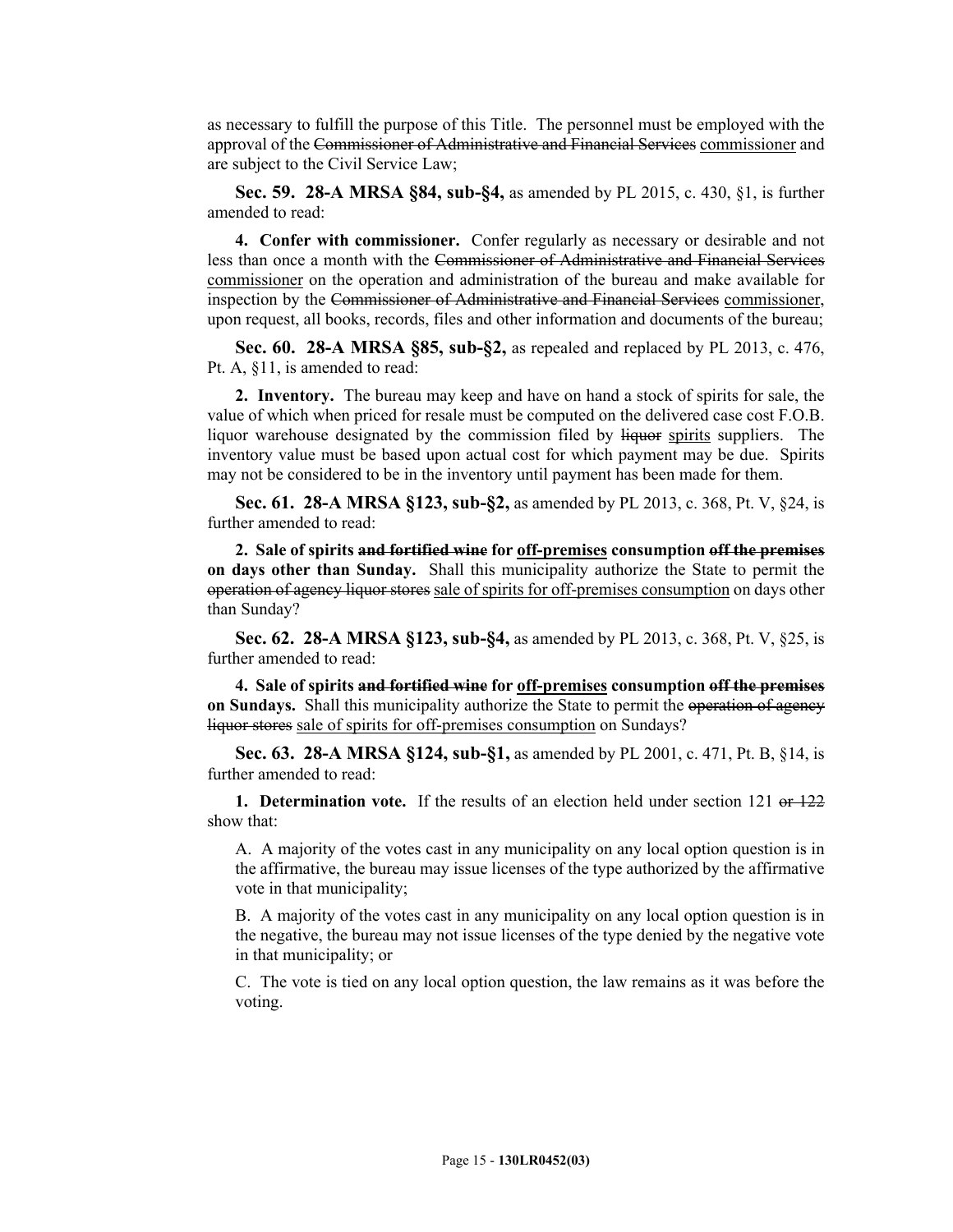**Sec. 64. 28-A MRSA §161, sub-§7,** as repealed and replaced by PL 2003, c. 510, Pt. E, §5, is amended to read:

**7. Right of access.** Every A bottle club shall allow law enforcement officers to enter the bottle club premises at reasonable times for the purpose of investigating compliance with this Title.

A. Entry into the bottle club premises under this subsection must be conducted in a reasonable manner so as not to disrupt the operation of the bottle club.

B. The investigation must be limited to those areas involved in the actual operation of the bottle club, including storage areas.

C. The following penalties apply to violations of this subsection.

(1) A bottle club that violates this subsection commits a civil violation for which a fine of not less than \$100 and not more than \$300 may be adjudged.

(2) A bottle club that violates this subsection after having previously violated this section commits a civil violation for which a fine of not less than \$200 and not more than \$500 may be adjudged.

(3) A bottle club that violates this subsection after having previously violated this section 2 or more times commits a civil violation for which a fine of \$500 may be adjudged.

**Sec. 65. 28-A MRSA §353,** as amended by PL 2015, c. 74, §3, is further amended to read:

#### **§353. Business hours**

Agency liquor stores may be open for the sale and delivery of spirits and fortified wine between the hours of 5 a.m. and 1 a.m. as provided in section 4, subsection 1 in municipalities and unincorporated places that have voted in favor of the operation of agency liquor stores sale of spirits for off-premises consumption under local option provisions and in unincorporated places where the sale of liquor for off-premises consumption has been authorized by the county commissioners under section 122. Notwithstanding any local option decisions to the contrary, agency liquor stores may be open from 5 a.m. Sunday to 1 a.m. the next following day.

**Sec. 66. 28-A MRSA §353-A,** as amended by PL 2015, c. 74, §4, is repealed.

**Sec. 67. 28-A MRSA §451,** as amended by PL 1997, c. 373, §44, is further amended to read:

## **§451. Agency liquor stores**

This chapter governs the issuance of an agency liquor store license and the operation of agency liquor stores licensed pursuant to this Part. The bureau may license and regulate persons a person as an agency liquor stores store on an annual or temporary basis for the purposes of selling liquor in sealed bottles, containers or original packages to be consumed off the premises for off-premises consumption.

**Sec. 68. 28-A MRSA §453, sub-§1, ¶A,** as amended by PL 1997, c. 373, §46, is further amended to read: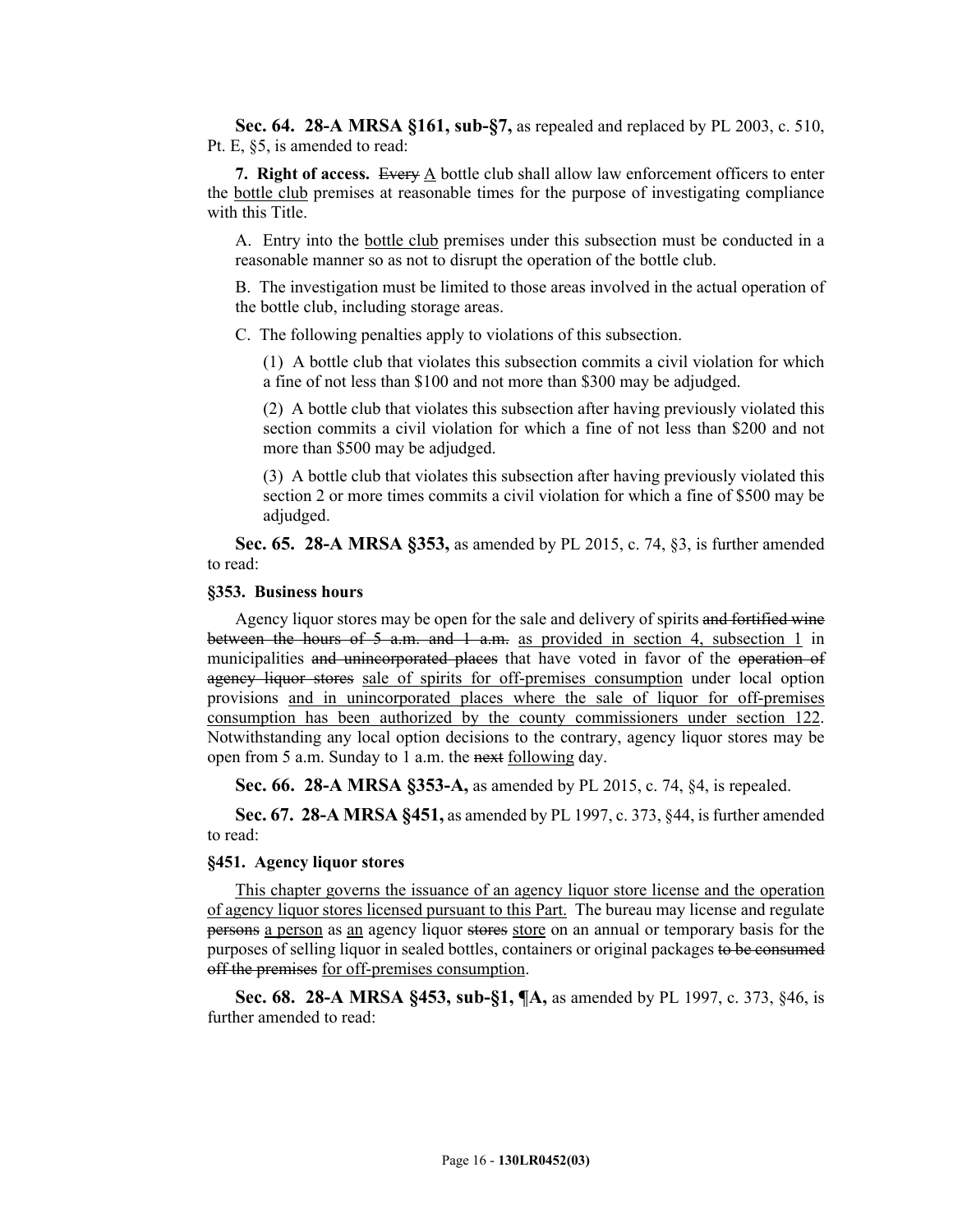A. The proposed agency liquor store is located in a municipality or unincorporated place that has voted in favor of the operation of state liquor stores under local option provisions that authorize the sale of spirits, wine and malt liquor for off-premises consumption or the proposed agency liquor store is located in an unincorporated place where the county commissioners have authorized the sale of spirits, wine and malt liquor for off-premises consumption.

**Sec. 69. 28-A MRSA §453-B,** as repealed and replaced by PL 2007, c. 117, §1, is repealed.

**Sec. 70. 28-A MRSA §453-C, sub-§1,** as repealed and replaced by PL 2013, c. 476, Pt. B, §2 and affected by §6, is amended to read:

**1. Agent licensed License to resell spirits purchased from the bureau.** An agent licensed to agency liquor store may not resell spirits purchased from the bureau or through an entity awarded a contract under section 90 to a retail licensee licensed for on-premises consumption must be unless the agency liquor store is licensed as a reselling agent under this section. A reselling agent is prohibited from reselling spirits to a retail licensee licensed for on-premises consumption unless the spirits are purchased from the bureau or through an entity awarded a contract under section 90.

**Sec. 71. 28-A MRSA §455,** as repealed and replaced by PL 2003, c. 20, Pt. SS, §3 and affected by  $\&$  8 and c. 51, Pt. C,  $\&$  2 and amended by PL 2013, c. 368, Pt. V,  $\&$  61, is further amended to read:

#### **§455. Liquor for agency liquor stores Purchase of spirits**

**1. Agency liquor store purchases.** Agency liquor stores shall buy their liquor spirits from the bureau under section 606.

**2. Monthly specials.** The bureau may establish monthly specials for all agency liquor stores. The issuance of an agency liquor store license and the operation of agency liquor stores licensed pursuant to this Part are governed by this chapter.

**Sec. 72. 28-A MRSA §457,** as repealed and replaced by PL 2007, c. 117, §2, is amended to read:

#### **§457. Transfer of agency liquor store license**

Upon application of a licensee under this chapter, an agency liquor store license must be transferred to a new owner upon the sale of the licensed establishment and payment of the transfer fee required in section  $453 - B1010 - A$ , subsection 2 if the new owner is eligible under section 601 and the physical premises of the establishment remain unchanged.

**Sec. 73. 28-A MRSA §458, sub-§2, ¶A,** as enacted by PL 1991, c. 782, §1, is amended to read:

A. The applicant's sales and inventory of liquor spirits;

**Sec. 74. 28-A MRSA §458, sub-§2-A,** as enacted by PL 1999, c. 34, §2, is amended to read:

**2-A. Review exemptions.** Notwithstanding subsection 2, paragraph C, when considering an application for the renewal of an agency liquor store license, the bureau may not consider minor changes to the placement of liquor spirits inventory if the changes are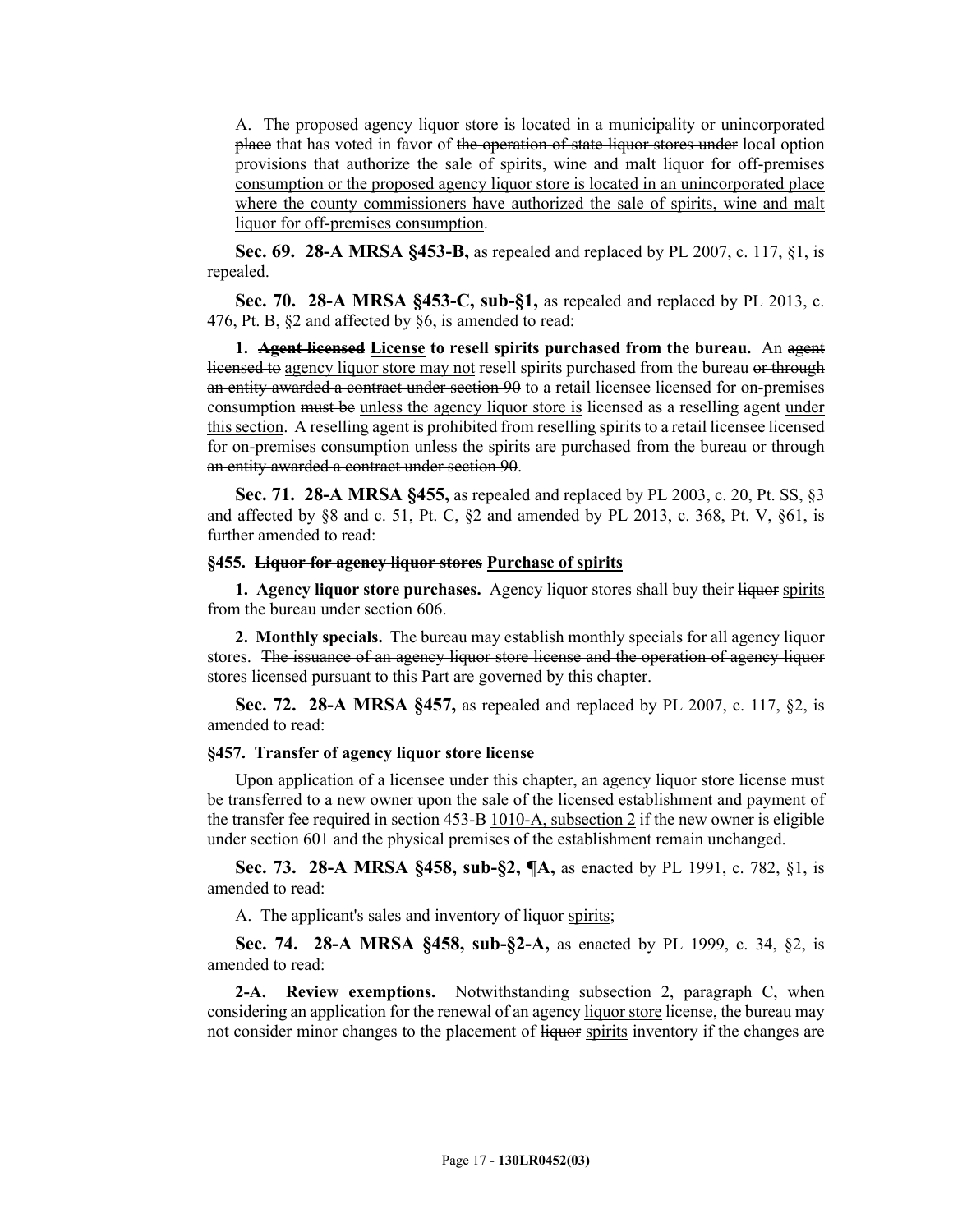not for the purposes of marketing beyond those provided in law or agency rule or for increasing access by minors but are to address some other liquor spirits placement issue that is within the scope of the person's license.

**Sec. 75. 28-A MRSA §458, sub-§3,** as amended by PL 1997, c. 373, §50, is further amended to read:

**3. Rejection of application; selection of alternate licensee.** If the bureau denies an application for renewal of an agency liquor store license, the bureau may select an alternate licensee in accordance with the criteria set forth in sections 453, and 453-A and 453-B. If the alternate licensee held an agency liquor store license in the past, the bureau may consider any of the applicable criteria set forth in subsection 2 in considering whether to license the alternate agency liquor store.

**Sec. 76. 28-A MRSA §459,** as enacted by PL 1993, c. 276, §1, is amended to read:

#### **§459. Delivery of liquor spirits by agency liquor stores reselling agents**

Agency liquor stores Reselling agents may deliver liquor spirits to establishments that are licensed to serve liquor on premises sell spirits for on-premises consumption.

**Sec. 77. 28-A MRSA §460, sub-§1,** as amended by PL 2019, c. 79, §1, is further amended to read:

**1. Taste testing on agency liquor store premises.** Subject to the conditions in subsections 2 and 2-A, the bureau may authorize an agency liquor store stocking at least 100 different codes of spirits products to conduct taste testing of spirits on that licensee's premises. Any An agency liquor store may not allow any other consumption of liquor on an the agency liquor store's premises is prohibited, except as permitted under section  $1205$ , 1207, 1208, 1402-A or 1504 1206.

**Sec. 78. 28-A MRSA §460, sub-§2, ¶P** is enacted to read:

P. Spirits may be poured for the taste-testing event only by the owner or an employee of the agency liquor store, by a sales representative licensed under section 1502 or by the spirits supplier.

**Sec. 79. 28-A MRSA §460, sub-§2-A, ¶D,** as enacted by PL 2019, c. 79, §1, is repealed.

**Sec. 80. 28-A MRSA c. 21 headnote** is amended to read:

#### **CHAPTER 21**

## **WHOLESALE LIQUOR SPIRITS PROVIDER**

**Sec. 81. 28-A MRSA §501,** as amended by PL 2013, c. 269, Pt. C, §9 and affected by §13, is repealed.

**Sec. 82. 28-A MRSA §502,** as enacted by PL 2003, c. 20, Pt. SS, §4 and affected by §8 and c. 51, Pt. C, §2, is repealed and the following enacted in its place:

## **§502. Wholesale spirits provider prohibited financial interests**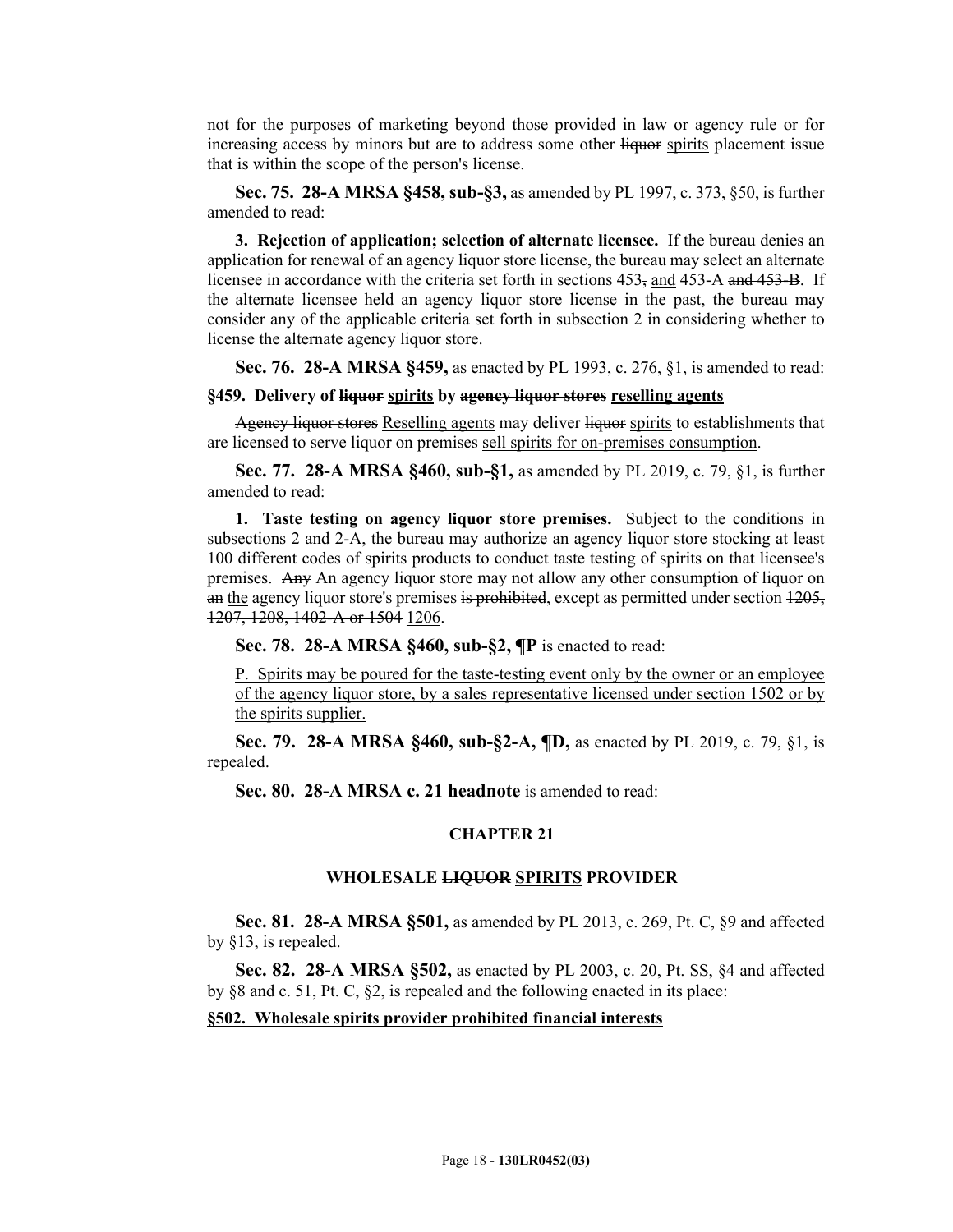The wholesale spirits provider and each principal officer of the wholesale spirits provider may not hold or possess:

**1. Agency liquor store license.** An agency liquor store license;

**2. License to manufacture spirits.** A license in this State or another state to manufacture spirits; or

**3. Direct financial interest in prohibited license.** A direct financial interest in a license described in subsection 1 or 2, except that a minor investment in not more than 1% of the securities of a business entity holding a license described in subsection 1 or 2 does not constitute a financial interest prohibited by this subsection.

**Sec. 83. 28-A MRSA §503,** as amended by PL 2013, c. 269, Pt. C, §10 and affected by §13, is repealed and the following enacted in its place:

#### **§503. Delivery of spirits by wholesale spirits provider**

**1. Authorized delivery to agency liquor stores.** The wholesale spirits provider may deliver to an agency liquor store spirits that the agency liquor store purchased from the bureau.

**2. Delivery to on-premises retail licensees prohibited.** The wholesale spirits provider may not deliver spirits to establishments licensed by the State to sell spirits for on-premises consumption.

**Sec. 84. 28-A MRSA §601,** as amended by PL 2017, c. 167, §10, is further amended to read:

#### **§601. Eligibility**

**1. Eligibility qualifications.** The bureau may not issue a license or certificate of approval to an applicant unless that applicant meets the following qualifications.

A. If the applicant is an individual, the applicant must be:

- (1) At least 21 years of age; and
- (2) A citizen of the United States.

B. If the applicant is a partnership or association, each person individual having an interest in the partnership or association must be:

- (1) At least 21 years of age; and
- (2) A citizen of the United States.

C. If the applicant is a corporation, it must be incorporated under the laws of the State or authorized to transact business in the State.

D. If the applicant has an existing business, the applicant must be currently in compliance with all license, permit and approval requirements under Title 22 and under any rules adopted pursuant to Title 22 that apply to the applicant's existing business.

**2. Disqualifications.** The bureau may not issue a license or certificate of approval to an applicant if: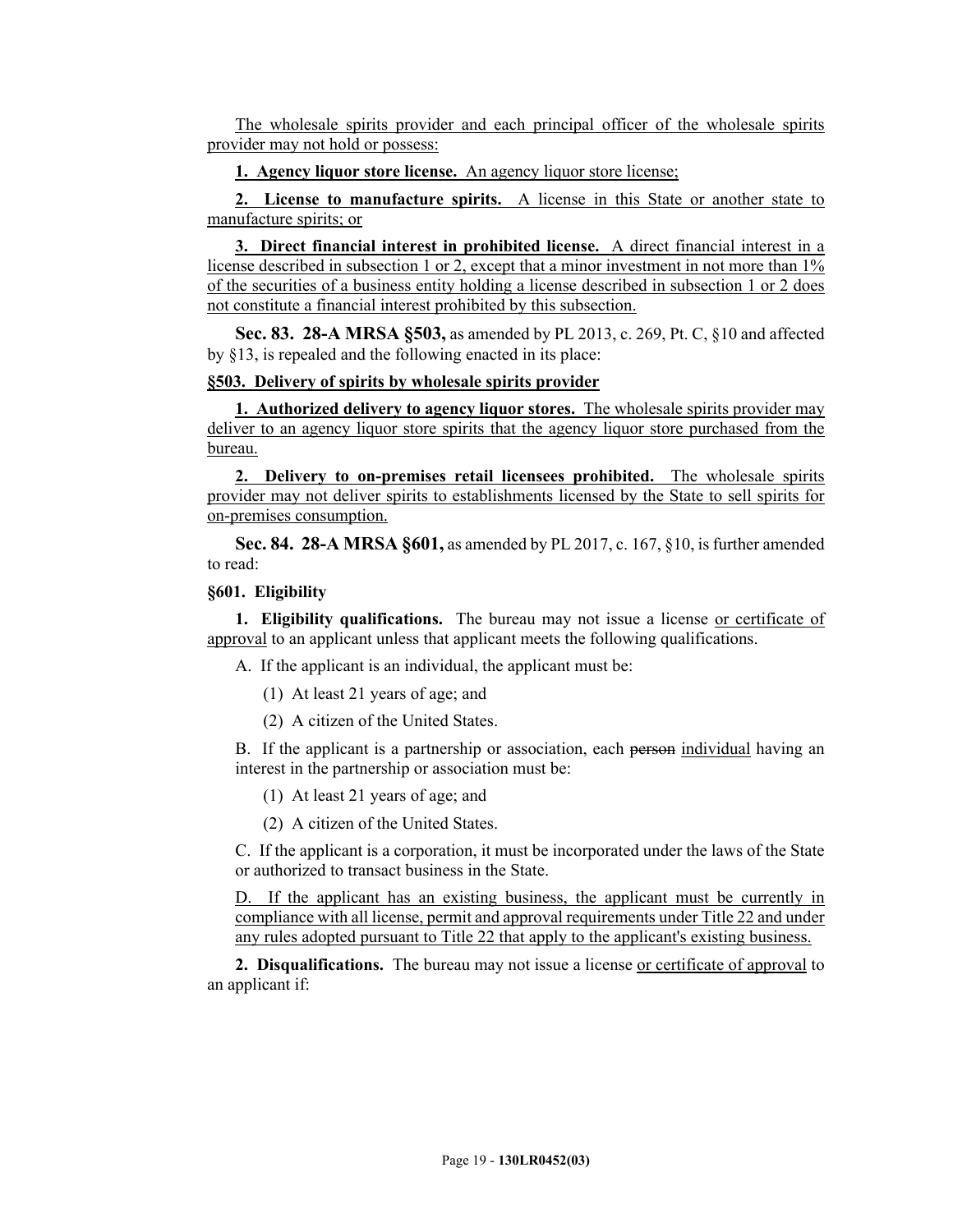A. Any of the principal officers of the corporation is not personally eligible because that officer has had a license or certificate of approval for the sale of liquor revoked under chapter 33, if the applicant is a corporation;

B. The applicant held a license or certificate of approval that was revoked for a specific period under chapter 33 and the applicant is applying for a license or certificate of approval within that period since revocation;

C. The applicant, who that was not at the time of the offense the holder of a liquor license or a certificate of approval, was convicted of violating any laws of the State or the United States with respect to manufacture, transportation, importation, possession or sale of liquor within 5 years of applying for the license or certificate of approval. For the purposes of this paragraph, any a person who that sells liquor of a greater alcohol content than authorized by that person's license or certificate of approval is not considered the holder of a license or a certificate of approval;

D. The applicant was convicted of selling liquor illegally on Sunday while an employee or agent of a licensee within 5 years of applying for the license or certificate of approval;

E. The applicant's license or certificate of approval expired pending an appeal from conviction of illegally selling liquor on Sunday within 5 years of applying for the license or certificate of approval;

F. The applicant is a law enforcement officer or if a law enforcement officer benefits would benefit directly from the issuance of the license or certificate of approval;

G. The applicant was denied a license or certificate of approval within the 6 months before the application was filed, unless the bureau's denial of the license or certificate of approval is overruled by the court under an appeal provided by section 805;

H. The applicant is the husband, wife, father, mother spouse, parent, child or other close relation of a person whose license or certificate of approval or application for a license or certificate of approval for the same premises was revoked by the District Court Judge or denied by the bureau within the 6 months before the application was filed;

I. The bureau determines that the purpose of the application is to circumvent the provisions of this section; or

J. The applicant is a golf course or a restaurant located on the property of a golf course and the Maine Human Rights Commission has found reasonable grounds to believe that the golf course has denied membership to a person in violation of Title 5, chapter 337, subchapter 5, and has determined that conciliation efforts under Title 5, section 4612, subsection 3 have not succeeded. The Maine Human Rights Commission shall notify the bureau when the golf course has corrected its discriminatory membership practices, after which the applicant ceases to be disqualified under this paragraph.

**Sec. 85. 28-A MRSA §602,** as amended by PL 1997, c. 373, §53, is further amended to read:

## **§602. Notification of license or certificate of approval expiration**

**1. Seven-day grace period upon license or certificate of approval expiration.** Except as provided in subsection 3, a license holder who licensee that unintentionally fails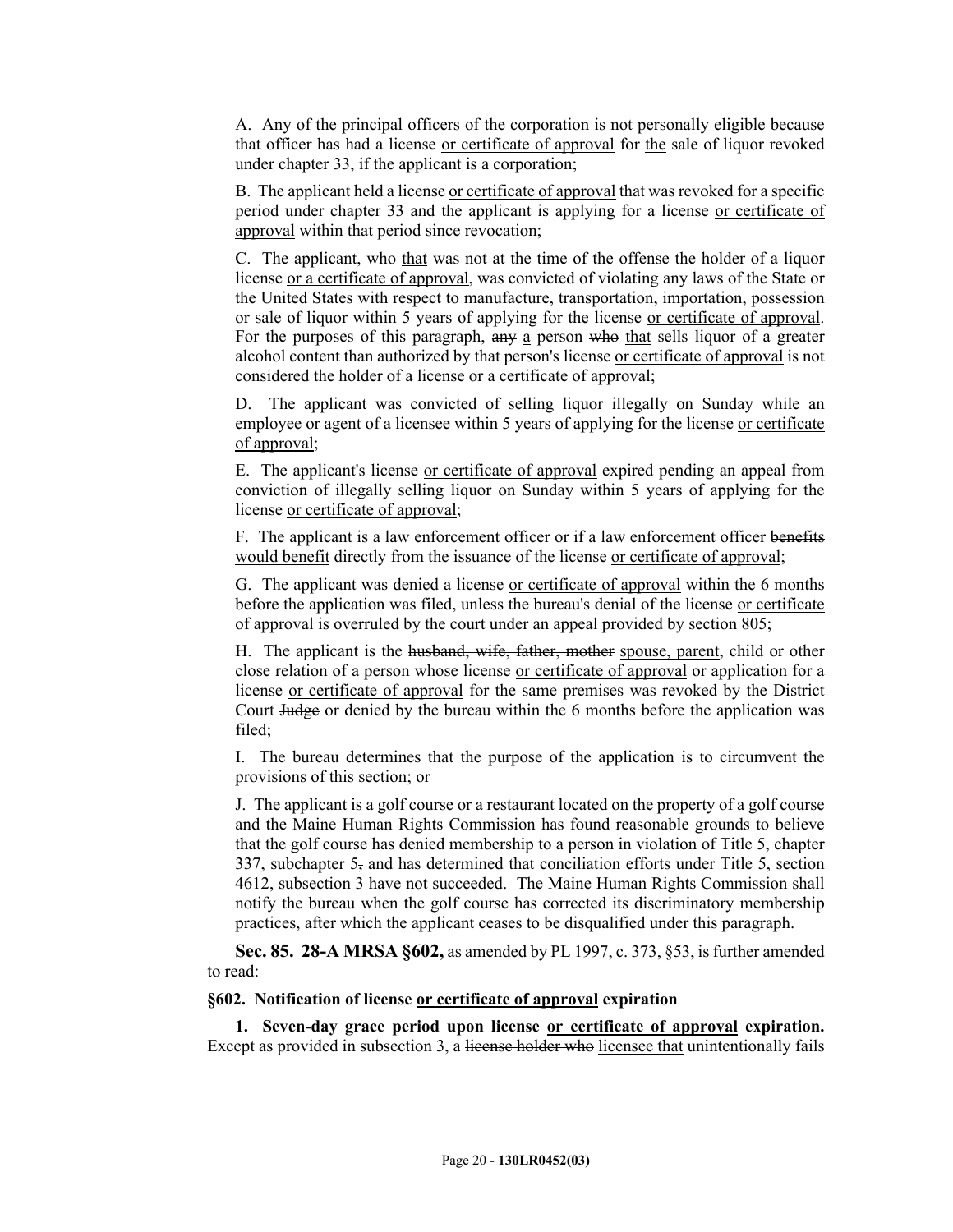to renew any a license or certificate of approval upon its expiration date and continues to make sales of liquor is not chargeable with illegal sales under section 2078 for a period of 7 days following the expiration date.

**2. Bureau must notify licensee of expiration.** The bureau shall notify the licensee by the most expedient means available that the license or certificate of approval has expired and all sales of liquor must be suspended immediately and remain suspended until the license or certificate of approval is properly renewed.

**3. Illegal sales after expiration of grace period or after notice.** A licensee that continues to make sales of liquor after having been properly notified of the expired license shall or certificate of approval must be charged with illegal sales under section 2078.

**Sec. 86. 28-A MRSA §604,** as amended by PL 2011, c. 535, §3, is further amended to read:

#### **§604. Production of licenses or certificates of approval**

All licensees A licensee shall make available for inspection their its licenses or certificates of approval at the any premises in the State to which those licenses or certificates of approval apply.

**Sec. 87. 28-A MRSA §605, first ¶,** as amended by PL 2015, c. 185, §2, is further amended to read:

Except as otherwise provided in this section and section 608, a license or any interest in a license may not be sold, transferred, assigned or otherwise subject to control by any person other than the licensee. If the business, or any interest in the business, in connection with which a licensed activity is conducted is sold, transferred or assigned, the license holder licensee shall immediately send to the bureau the license and a sworn statement showing the name and address of the purchaser. The bureau is not required to refund any portion of the license fee if the license is surrendered before it expires. For the purposes of this section, neither a tenant brewer who brewery that is licensed in accordance with section 1355-A, subsection 6 nor a tenant winery who that is licensed in accordance with section 1355-A, subsection 7 is considered to be subject to the control of the host brewer brewery or host winery, as the case may be, as described in those subsections, or considered to have been transferred or assigned the license or interest in the license of the host brewer brewery or host winery.

**Sec. 88. 28-A MRSA §605, sub-§2, ¶A,** as amended by PL 1997, c. 373, §56 and PL 1999, c. 547, Pt. B,  $\S 78$  and affected by  $\S 80$ , is further amended by amending subparagraph (3) to read:

(3) Any suspension or revocation of the license by the District Court  $\frac{1}{4}$ udge for any violation applies against both the manager and the personal representative, receiver or trustee.

**Sec. 89. 28-A MRSA §605, sub-§2, ¶A,** as amended by PL 1997, c. 373, §56 and PL 1999, c. 547, Pt. B, §78 and affected by §80, is further amended by amending subparagraph (4) to read:

(4) No A personal representative, receiver, trustee or duly appointed manager may not operate under the license unless approved by the bureau.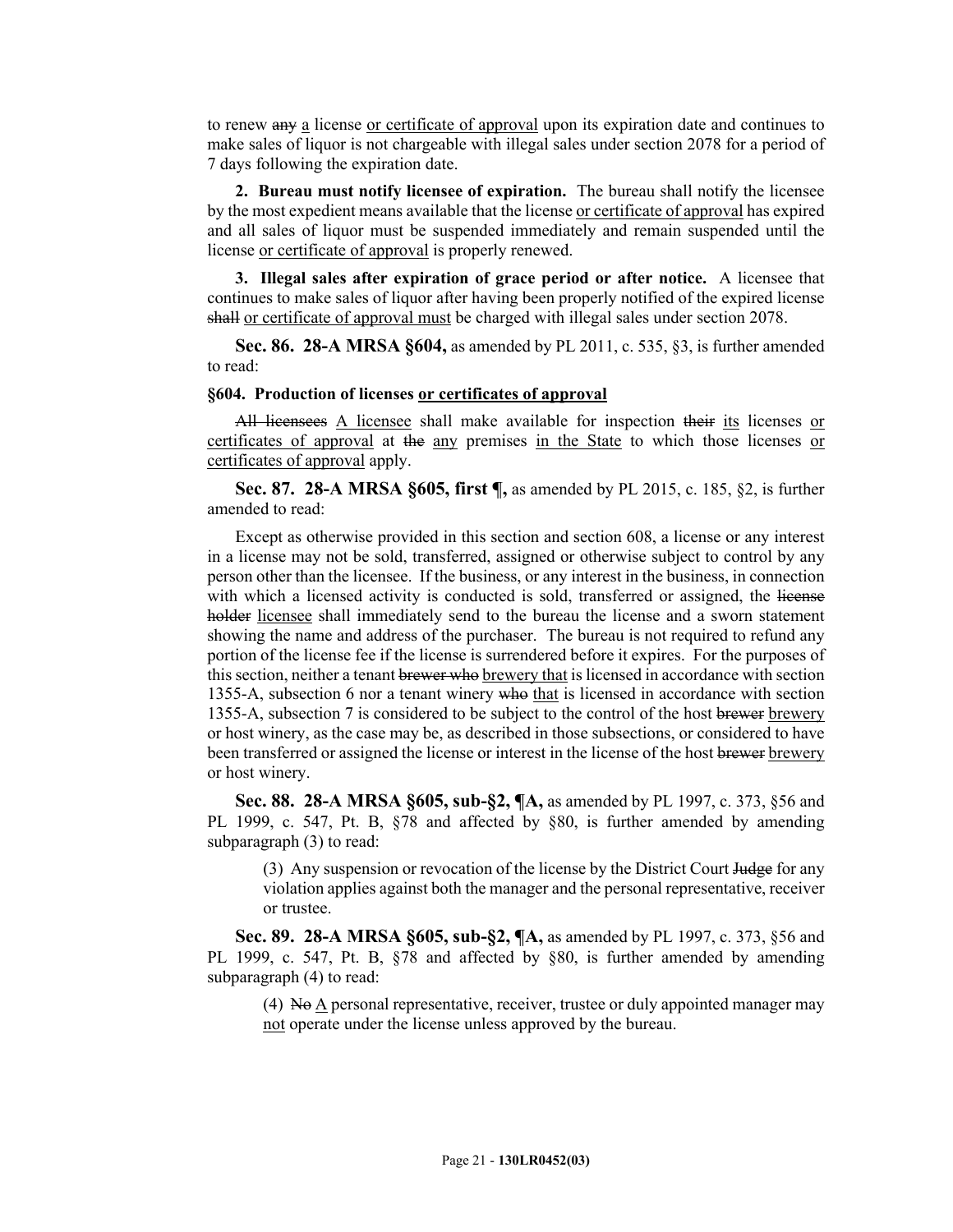**Sec. 90. 28-A MRSA §605, sub-§3, ¶A,** as enacted by PL 1987, c. 45, Pt. A, §4, is amended to read:

A. Guardians and conservators, except in the case of off-premise off-premises retail licensees approved by the municipal officers in their municipality, may not transfer their wards' licenses and must shall renew licenses each year.

**Sec. 91. 28-A MRSA §606,** as amended by PL 2021, c. 592, Pt. B, §2, is further amended to read:

## **§606. Liquor bought from bureau; sale to government agencies Purchase of spirits by licensees, government instrumentalities, airlines, ferry services, hospitals and state institutions**

**1. Purchase of liquor spirits.** Subject to the restrictions provided in subsection 1–A, a person licensed to sell spirits for on-premises consumption must shall purchase spirits from an agency liquor store licensed as a reselling agent under section 453‑C. This subsection does not apply to public service corporations operating interstate.

**1-A. On-premises licensees; purchase from agency store reselling agent.** A Except for a public service corporation that operates interstate, a person licensed to sell spirits for on-premises consumption on the premises shall purchase spirits from an agency liquor store a reselling agent only, in accordance with this subsection. A licensee that violates this subsection is subject to the administrative penalties provided in section 2074-A.

A. The sale price of spirits sold by a reselling agent to an establishment licensed for on-premises consumption must be the retail price established by the commission or the discounted retail price established by the bureau in accordance with subsection 1‑C.

B. Upon completion of a transaction, the agency liquor store reselling agent and the on-premises licensee shall each retain a copy of the licensee order form.

**1-C. Price of state spirits sales to agency liquor stores.** The bureau may offer discounts below the retail price set by the commission on spirits sold to agency liquor stores.

**1-D. Purchase of spirits.** Subject to the restrictions provided in subsection 1‑A, a person licensed to sell spirits for on-premises consumption must purchase spirits from a reselling agent. This subsection does not apply to public service corporations operating interstate.

**3. Prospective licensees may order liquor spirits in advance.** Upon approval of the bureau, persons who have a person that has been issued an agency liquor store license effective at a future date or a license, to sell spirits for on-premises consumption effective at a future date, may order liquor spirits in advance of the effective date of the license and may advertise the effective date.

**4-A. Discount rates for agency liquor stores; rulemaking.** Beginning July 1, 2014, the bureau shall set the wholesale price of spirits, which is the price an agency liquor store pays to purchase spirits from the State, at a minimum discount of 12% off the retail price. Upon the expiration or termination of all contracts for the operation of the State's wholesale spirits business in effect on January 1, 2022, the bureau shall set the wholesale price of spirits, which is the price an agency liquor store pays to purchase spirits from the State, at a minimum discount of 18% off of the retail price.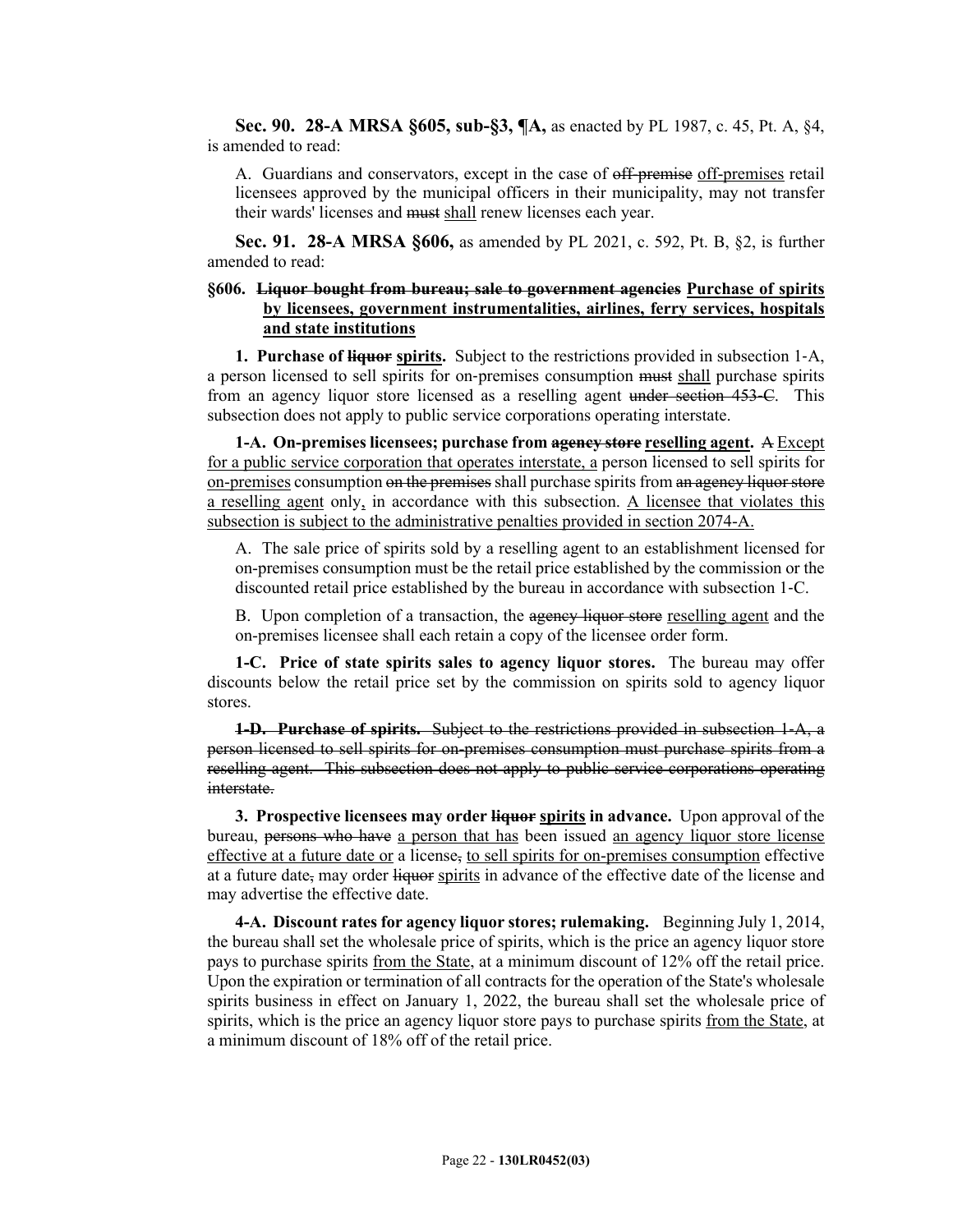The bureau by rule may establish discount rates greater than the minimum discount rates established in this subsection, including:

A. Graduated discount rates, which must be structured in a way that does not adversely affect agency liquor stores that stock a low level of inventory; and

B. Increased discount rates to be awarded as part of a sales incentive program for agency liquor stores. In adopting a sales incentive program under this paragraph, the bureau shall consider the effect of the sales incentive program on state revenue and on any pending or existing contracts awarded under section 90.

Rules adopted pursuant to this subsection are routine technical rules as defined in Title 5, chapter 375, subchapter 2-A.

**4-B. Discount rate for small distilleries.** Beginning July 1, 2019, the bureau shall set the wholesale price of spirits produced by a small distillery licensed under section 1355‑A, subsection 5, paragraph B and retained by that small distillery for sale under section 1355-A, subsection 5, paragraph G or H, which is the price the small distillery pays to purchase those spirits from the State, at a discount of 22.75% of off the retail price.

**5. Sale to government instrumentalities.** The bureau may authorize the sale of spirits to government instrumentalities within the State approved by the bureau. The bureau shall set the price.

**6. Sale to airlines and ferry services for consumption outside the State.** The bureau may authorize the sale of spirits not for consumption within outside of the State to airlines and ferry services or their agents as authorized by the bureau. The bureau shall set the price.

**6-A. Sale to hospitals and state institutions.** The bureau may authorize the sale of spirits to hospitals and state institutions within the State for medicinal purposes only. The bureau shall set the price.

**7. Premium must be collected.** Nothing in this section permits the sale of spirits without collecting the entire premium assessed under chapter 65.

**8. Limits on price.** An agency liquor store shall sell all spirits purchased from the bureau or through an entity awarded a contract under section 90 at the retail price established by the commission.

**Sec. 92. 28-A MRSA §651,** as amended by PL 1997, c. 373, §§60 and 61, is further amended to read:

#### **§651. Applications**

**1. File application with bureau.** An applicant for a liquor license or certificate of approval under this Title shall file an application in the form required by the bureau.

**2. Contents of application.** The application must contain the following.

A. Each An applicant shall disclose the entire ownership or any interest in the person or establishment for which a license or certificate of approval is sought. If the applicant is a purchaser by contract, the applicant shall also disclose the terms of the contract.

B. Every An applicant for a license for the sale of liquor to be consumed on the premises where sold for on-premises consumption shall include in the application a description of the premises to be licensed and provide any other material information,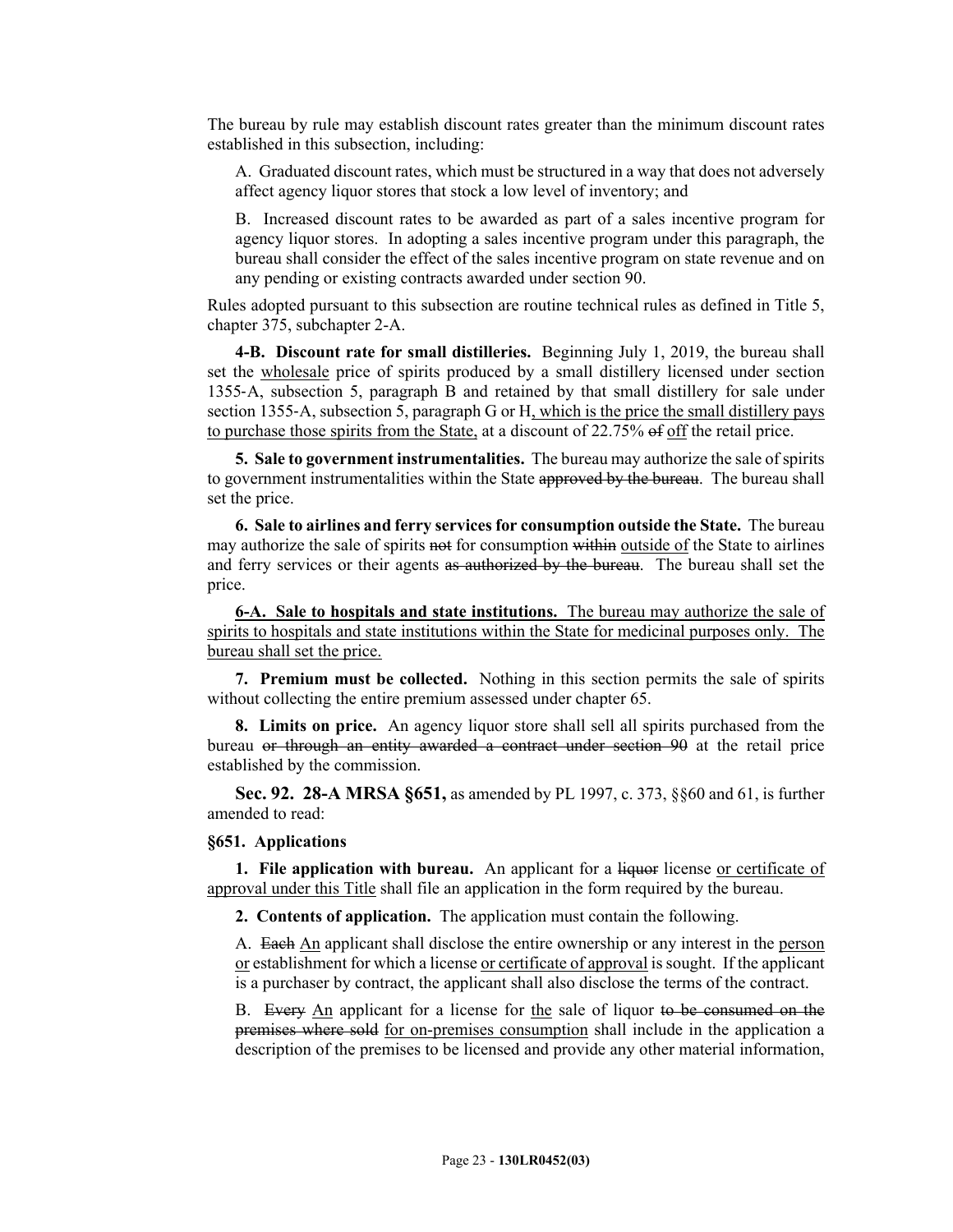description or plan of that part of the premises where the applicant proposes to keep or sell liquor as the bureau requires.

C. The owner or the bona fide prospective purchaser must shall sign the application. If the owner or bona fide prospective purchaser is:

(1) A natural person, then that person must shall sign;

(2) A partnership, then the partners of the partnership must shall sign; or

(3) A corporation, then a principal officer of the corporation or any person specifically authorized by the corporation must shall sign.

**3. False answer given intentionally.** Any  $\overline{A}$  person who intentionally gives an untruthful answer in an application for a liquor license or certificate of approval under this Title violates Title 17-A, section 453.

**Sec. 93. 28-A MRSA §652,** as amended by PL 2017, c. 167, §11, is further amended to read:

#### **§652. Application procedure**

**1. License <u>or certificate of approval</u> fee.** The An applicant must shall enclose the fee for the license or certificate of approval prescribed by chapter 41 this Title with the application for the license or certificate of approval.

**2. Effective date and term of license or certificate of approval.** All full-year licenses and certificates of approval are effective for one year from the date of issuance. All part-time licenses and certificates of approval are effective for the term of the license or certificate of approval from the date of issuance.

**3. Renewal.** Licenses and certificates of approval may be renewed upon application for renewal and payment of the annual fee, subject to bureau rules.

**4. Multiple licenses.** Any A licensee applying for a license to operate more than one premise premises shall pay the fee prescribed for the type of license to be exercised at each premise premises.

**5. Filing fee.** Except as provided in paragraph A, every an applicant for an original or renewal license or certificate of approval shall pay a filing fee of \$10 when filing the application.

A. In unincorporated places, the applicant shall pay the filing fee of \$10 to the county treasurer of the county in which the unincorporated place is located. All applications for a license in unincorporated places must be accompanied by evidence of payment of the filing fee to the county treasurer.

**6. Public service license.** One public service license is sufficient to cover all steamboats, cars, railroads and aircraft operated by any one public service corporation.

**Sec. 94. 28-A MRSA §653, sub-§2, ¶G,** as enacted by PL 2009, c. 81, §3, is amended to read:

G. After September 1, 2010, server training, in a program certified by the bureau and required by local ordinance, has not been completed by individuals who serve alcoholic beverages liquor.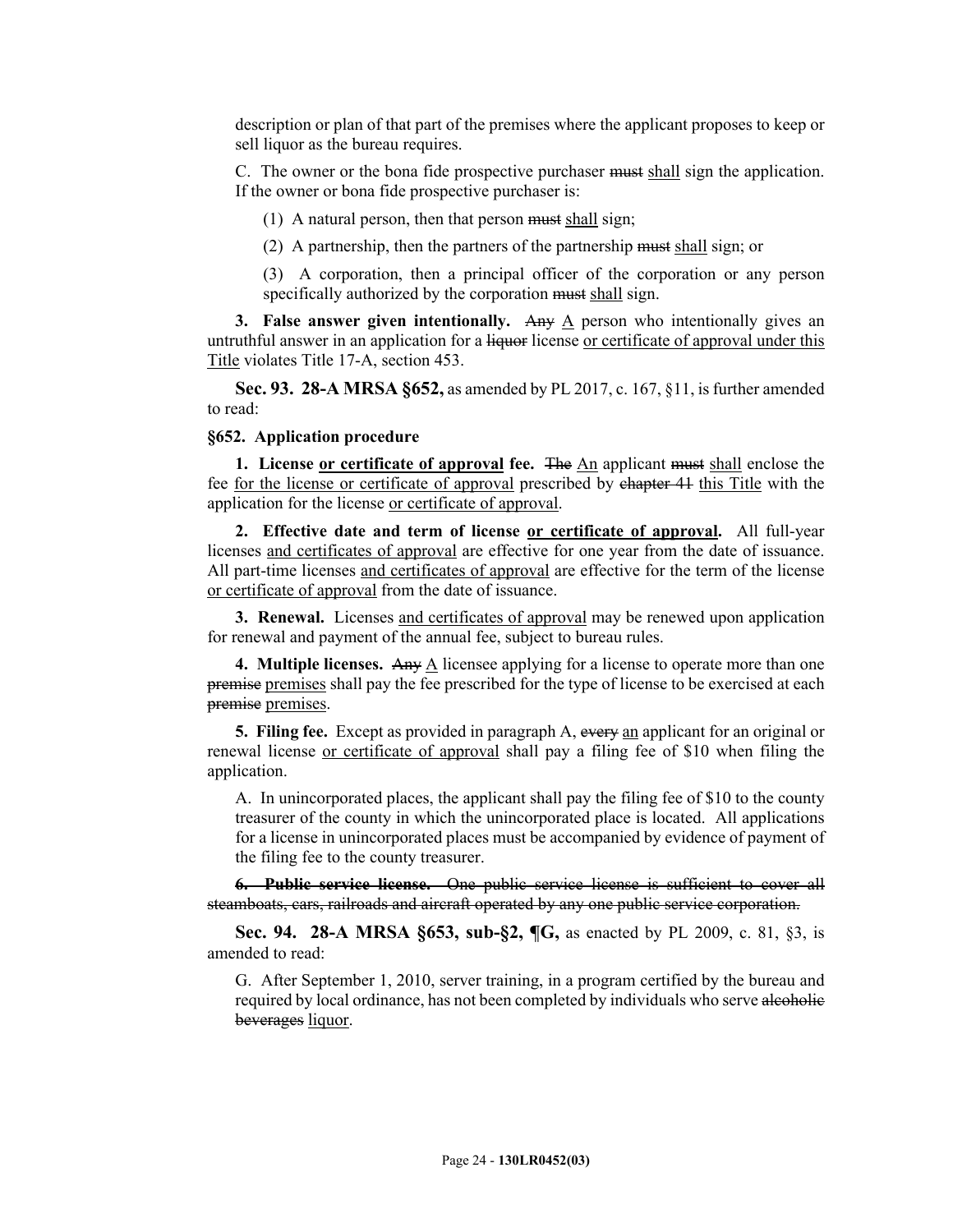**Sec. 95. 28-A MRSA §705, sub-§1-A, ¶A,** as enacted by PL 2003, c. 349, §2, is amended by amending subparagraph (1) to read:

(1) Any An agreement to engage in electronic funds transfer for payment for beer malt liquor or wine between manufacturers, wholesale licensees or retail licensees must be voluntary and in writing. A manufacturer, wholesale licensee or retail licensee may not refuse to do business with or otherwise limit business with another manufacturer, wholesale licensee or retail licensee for declining to pay for beer malt liquor or wine by electronic funds transfer;

**Sec. 96. 28-A MRSA §705, sub-§1-B, ¶A,** as enacted by PL 2003, c. 349, §2, is amended to read:

A. By a hotel or club to bona fide registered hotel guests or club members, respectively;

**Sec. 97. 28-A MRSA §707, sub-§8, ¶A,** as enacted by PL 2019, c. 665, §10, is repealed.

**Sec. 98. 28-A MRSA §707, sub-§8, ¶B,** as enacted by PL 2019, c. 665, §10, is repealed and the following enacted in its place:

B. "Out-of-state spirits supplier" means an out-of-state spirits manufacturer that has been issued a certificate of approval under section 1381 or a person that engages in the out-of-state purchase of spirits for resale to the bureau that has been issued a certificate of approval under section 1381.

**Sec. 99. 28-A MRSA §707-A, sub-§2,** as enacted by PL 1997, c. 659, §1, is amended to read:

**2. Requirements.** The exceptions to section 707 set out in subsection 1 apply only if each of the following requirements is met.

A. The hotel must have at least 100 adequate sleeping rooms and the relationship between the occupants of those rooms and the owner or operator of the establishment is that of hotel guest and innkeeper.

B. The hotel may not purchase any malt liquor and or wine products sold by the certificate of compliance approval holder to Maine wholesale licensees, nor may and the certificate of compliance approval holder may not require any brand of liquor product to be purchased or sold by the hotel.

C. Neither the The certificate of approval holder nor and the retail licensee may not directly or indirectly own or have any interest in a Maine wholesale licensee.

D. The certificate of compliance approval holder and the retail licensees must be separate entities and may not have any common directors.

**Sec. 100. 28-A MRSA §708,** as amended by PL 2019, c. 404, §12, is further amended to read:

**§708. Prohibited discounts and rebates**

**1. Certificate of approval holders.** A certificate of approval holder may not offer to wholesale licensees any special discounts, volume discounts or other reduced prices or discounts, except bona fide price reductions under section 1408 offered to all wholesale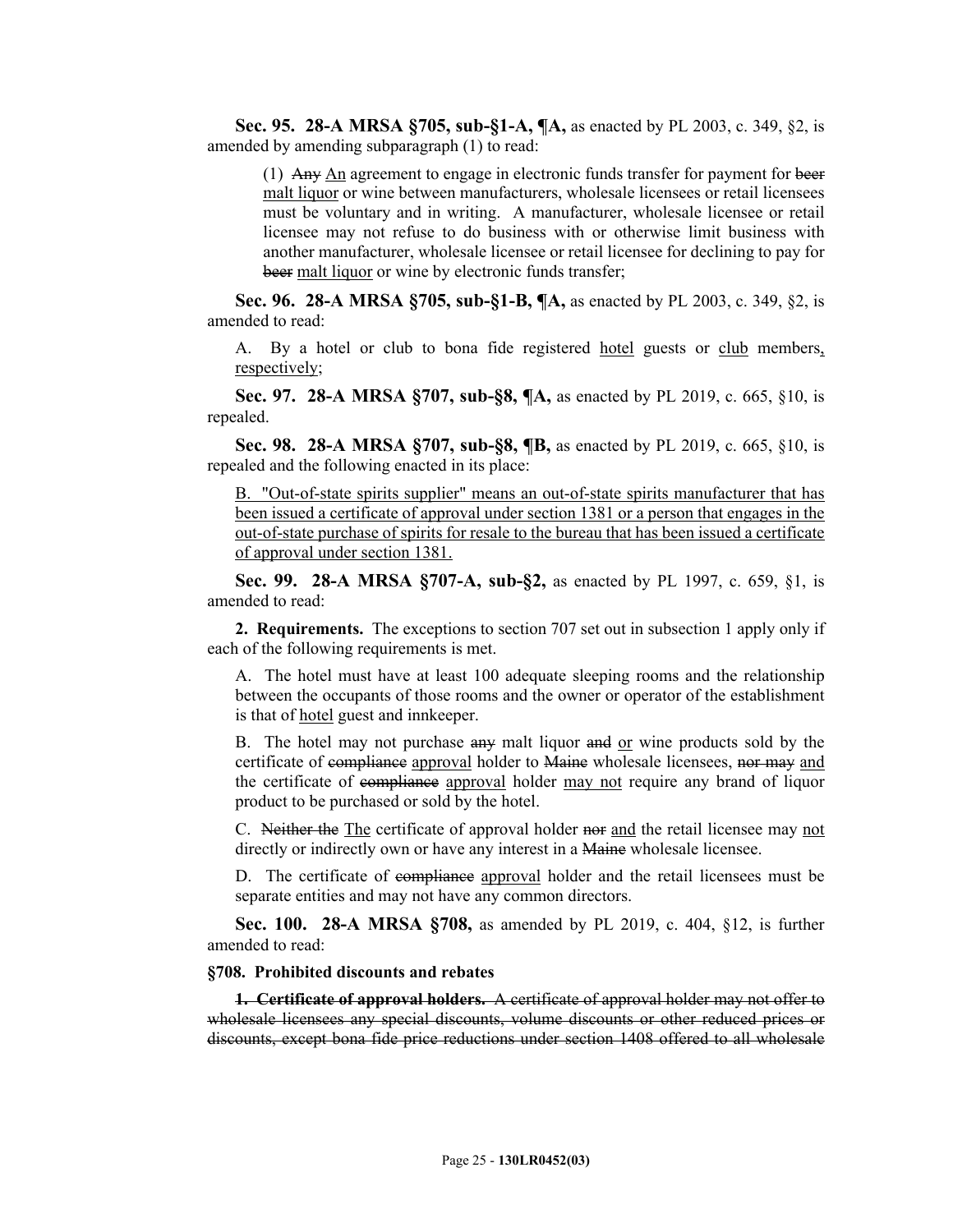licensees. A certificate of approval holder may offer depletion allowances to wholesale licensees if the depletion allowance is posted in accordance with section 1408. Except as provided by this section, a certificate of approval holder may not offer any free merchandise, rebate or gift to the purchaser of an alcoholic beverage.

**1-A. Manufacturers and wholesalers of malt liquor or wine.** A licensed in-state manufacturer of malt liquor or wine and an out-of-state manufacturer of or out-of-state wholesaler of malt liquor or wine that has been issued a certificate of approval may not:

A. Offer any special discounts, volume discounts or other reduced prices or discounts on malt liquor or wine to a wholesale licensee, except bona fide price reductions under section 1408 offered to all wholesale licensees; or

B. Offer depletion allowances to wholesale licensees unless the depletion allowance is posted in accordance with section 1408.

**1-B. Certificate of approval holders.** Except as provided in this section, a certificate of approval holder may not offer any free merchandise, rebate, refund or gift to a purchaser of spirits, wine or malt liquor.

**2. Wholesale licensees.** A wholesale licensee may not offer to retail licensees any special discounts, volume discounts, depletion allowances, other reduced prices or discounts, or refunds except bona fide price reductions under section 1408 offered to all retail licensees. A wholesale licensee may not offer any free merchandise, rebate, refund or gift to the a purchaser of an alcoholic beverage malt liquor or wine.

**3. Retail licensees.** A retail licensee may not offer any free merchandise, rebate, refund or gift to the a purchaser of any alcoholic beverage liquor.

**5. Combination packages.** Notwithstanding subsection 3, agency liquor store licensees may offer for sale any package or combination of packages of spirits that the commission has approved for sale in this the State.

**6. Marketing and mail-in promotions.** Upon approval by the commission, promotional materials designed to encourage a consumer to purchase a spirits product to be attached to or displayed near the spirits product where it is offered for sale for offpremises consumption may be offered by those whose spirits products are listed by the commission. Upon approval by the commission, a mail-in rebate may be provided to consumers through print or electronic media, attached to the spirits product or displayed near the spirits product where the spirits product is offered for sale for off-premises consumption. Mail-in rebates approved by the commission must be redeemed by the manufacturer and not by the retail licensee and may not exceed the purchase price of the spirits product. Mail-in rebates authorized by this subsection must require the inclusion of the original dated sales receipt for the spirits product to which the rebate is applied. The commission may approve mail-in rebates that offer an incrementally greater discount based upon increased volume of purchased product. Mail-in rebates, certificates or merchandise included with a spirits product must be inserted in the package or attached to the package by the manufacturer.

**7. Instant marketing promotions.** The bureau, a manufacturer or a spirits supplier of spirits listed for sale by the commission may offer monetary rebates in the form of instant redeemable coupons as approved by the commission in accordance with conditions established by the commission or rules established by the bureau. Agency liquor store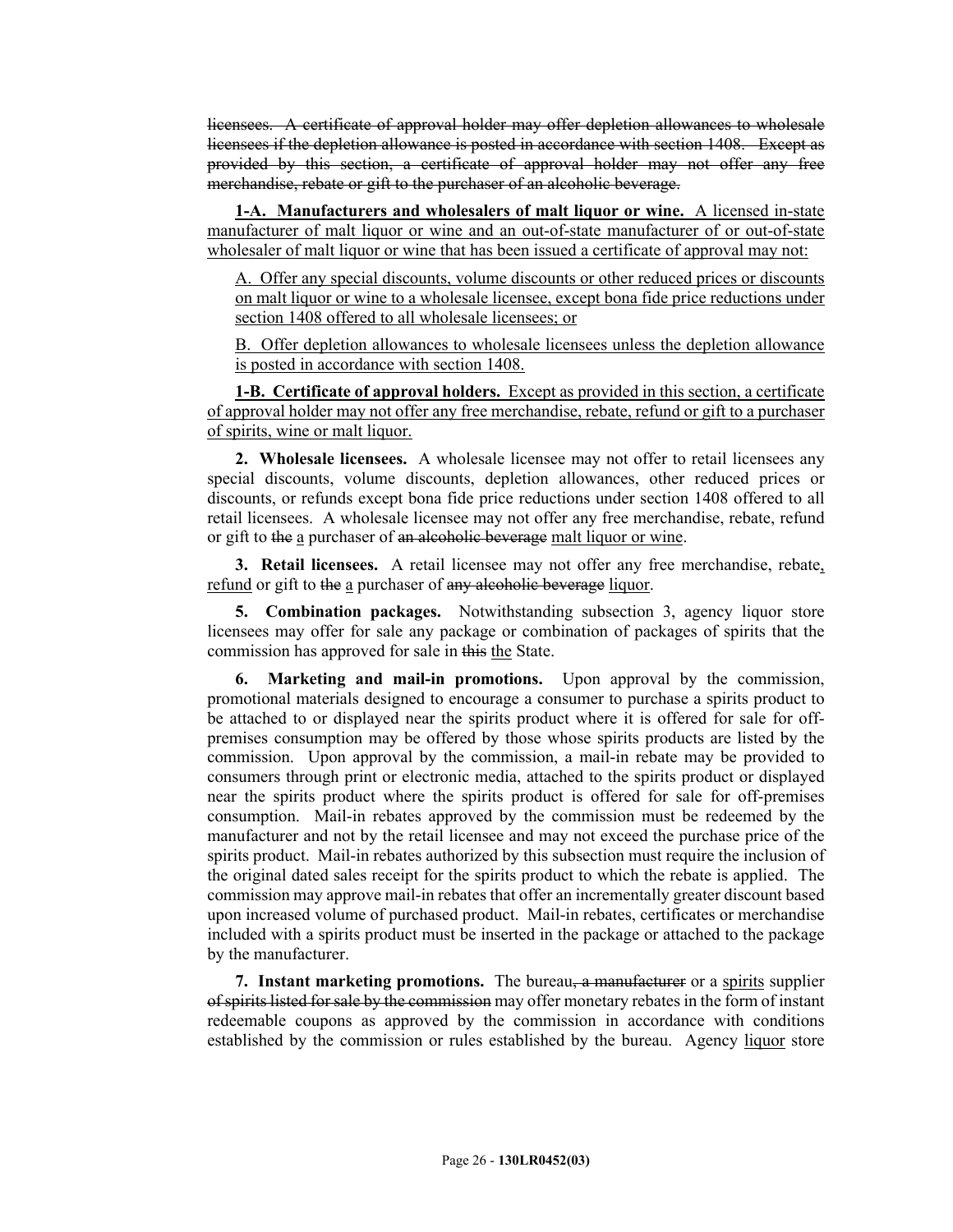licensees may redeem the coupons only upon proof of purchase and in accordance with the terms listed on the coupon. Instant redeemable coupons provided by the manufacturer's agent or manufacturer's sales representative spirits supplier must be made available to all agency liquor store licensees electing to offer the coupon in an amount equal to the agency liquor store's inventory of spirits products that are subject to the coupon promotion. The bureau, the manufacturer or the spirits supplier of spirits may offer instant redeemable coupons to consumers through the bureau's, the manufacturer's or the spirits supplier's publicly accessible website, other digital media platforms or print media. An instant redeemable coupon used in a manner provided in this subsection for a spirits product sold by an agency liquor store licensee to a consumer is for the benefit of the consumer who purchases the spirits product.

This section does not prohibit a certificate of approval holder from including a certificate, instant redeemable coupon or merchandise in or on a package of beer malt liquor, wine or low-alcohol spirits product for sale by an off-premises off-premises retailer. The package containing the certificate, instant redeemable coupon or merchandise must be packaged by the certificate of approval holders holder at the brewery or winery. Upon approval of the bureau, a certificate of approval holder may offer a mail-in rebate for a malt liquor, wine or low-alcohol spirits product for consumers through print or electronic media, attached to the package of malt liquor, wine or low-alcohol spirits product or displayed near where the malt liquor, wine or low-alcohol spirits product is offered for sale for offpremises consumption. Mail-in rebates authorized by this paragraph must require the inclusion of the original dated sales receipt for the product to which the rebate is applied. Mail-in rebates, must be redeemed by the certificate of approval holder and may not exceed the purchase price of the malt liquor, wine or low-alcohol spirits product to which the rebate is applied. The commission may approve mail-in rebates that offer an incrementally greater discount based upon increased volume of purchased product.

This section does not prohibit the unconditional distribution of merchandise to the patrons of an on-premise on-premises establishment.

**Sec. 101. 28-A MRSA §708-A,** as amended by PL 2003, c. 192, §1, is further amended to read:

#### **§708-A. In-pack sweepstakes, contests and games**

Notwithstanding any provision of law to the contrary, a certificate of approval holder, spirits supplier, wholesale licensee or retail licensee may offer sweepstakes, games and contests inside packages of alcoholic beverages liquor, if that offer is not contingent on the purchase of an alcoholic beverage liquor. A The certificate of approval holder, spirits supplier, wholesale licensee or retail licensee shall provide information about access to participate in a sweepstakes, game or contest by providing either a sign in the retail outlet or a notice on the primary or secondary packaging of the brand offering the sweepstakes, game or contest.

**Sec. 102. 28-A MRSA §708-C,** as amended by PL 2019, c. 404, §13, is further amended to read:

## **§708-C. Donations to public broadcasting stations, municipal entities, incorporated civic organizations and national organizations**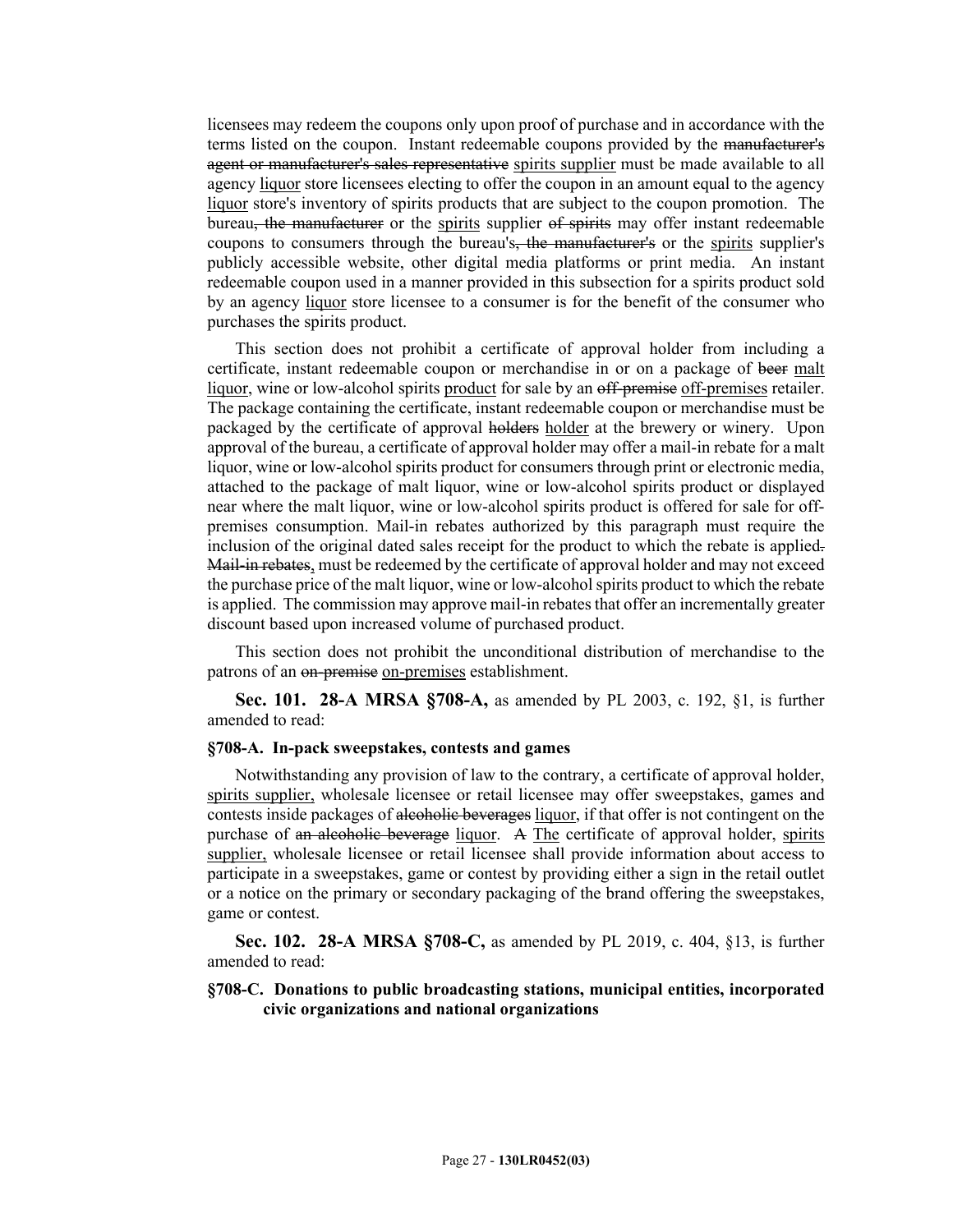**1. Donations for an auction or award.** A person licensed by the bureau under section 1355-A, a certificate of approval holder, a manufacturer or supplier of spirits or a spirits supplier or a wholesaler wholesale licensee may donate a certificate to purchase its product or donate its product to a public broadcasting station, a municipal entity, an incorporated civic organization or a similarly purposed national organization designated by the United States Internal Revenue Service under the United States Internal Revenue Code of 1986, Section  $501(c)(3)$  for the purpose of an auction or to offer as a prize, gift or award in conjunction with efforts to support the purposes of the incorporated civic organization, similarly purposed organization, municipal entity or public broadcasting station. Spirits donated in accordance with this subsection must be listed by the commission for sale in this State, clearly labeled as a donation and purchased from the State's wholesale liquor spirits provider at the wholesale price. A person authorized to make a donation in accordance with this subsection shall maintain a record of each donation, including the value of the donation and the date on which it was made. A recipient of a donation under this subsection must be 21 years of age or older.

**2. Donations for consumption at on-premises events.** A person licensed by the bureau under section 1355-A, a certificate of approval holder, a manufacturer or supplier of spirits a spirits supplier or a wholesaler wholesale licensee may donate its product or provide malt liquor, wine, or spirits or fortified wine at a reduced price to a person licensed by the bureau to serve liquor for on-premises consumption at an event designed to benefit a municipal entity, an incorporated civic organization or a similarly purposed national organization designated by the United States Internal Revenue Service under the United States Internal Revenue Code of 1986, Section 501(c)(3). Spirits donated in accordance with this subsection must be listed by the commission for sale in this State, clearly labeled as a donation and purchased from the State's wholesale liquor spirits provider at the wholesale price. A person authorized to make a donation or offer its product at a reduced price under this subsection shall maintain a record of the products donated or offered, including the value of each, the reduced price when applicable and the date on which the product was provided. All applicable excise taxes on donated malt liquor, wine, or spirits and fortified wine must be remitted as required by this Title. A licensee provided that receives product in accordance with this subsection:

A. Shall maintain a record of each product received and the date on which it was received;

B. Shall maintain a record of the name of the municipal entity, incorporated civic organization or similarly purposed national organization the event was designed to benefit and for which the product is provided;

C. Shall ensure that the product provided is served only at the event designed to benefit the municipal entity, incorporated civic organization or similarly purposed national organization;

D. Shall ensure that excess product that was donated for the event is returned to the donor within a reasonable period after the event; and

E. Shall ensure that containers holding donated product are returned to the donor for recycling as appropriate and not presented for redemption under Title 32, chapter 28 Title 38, chapter 33.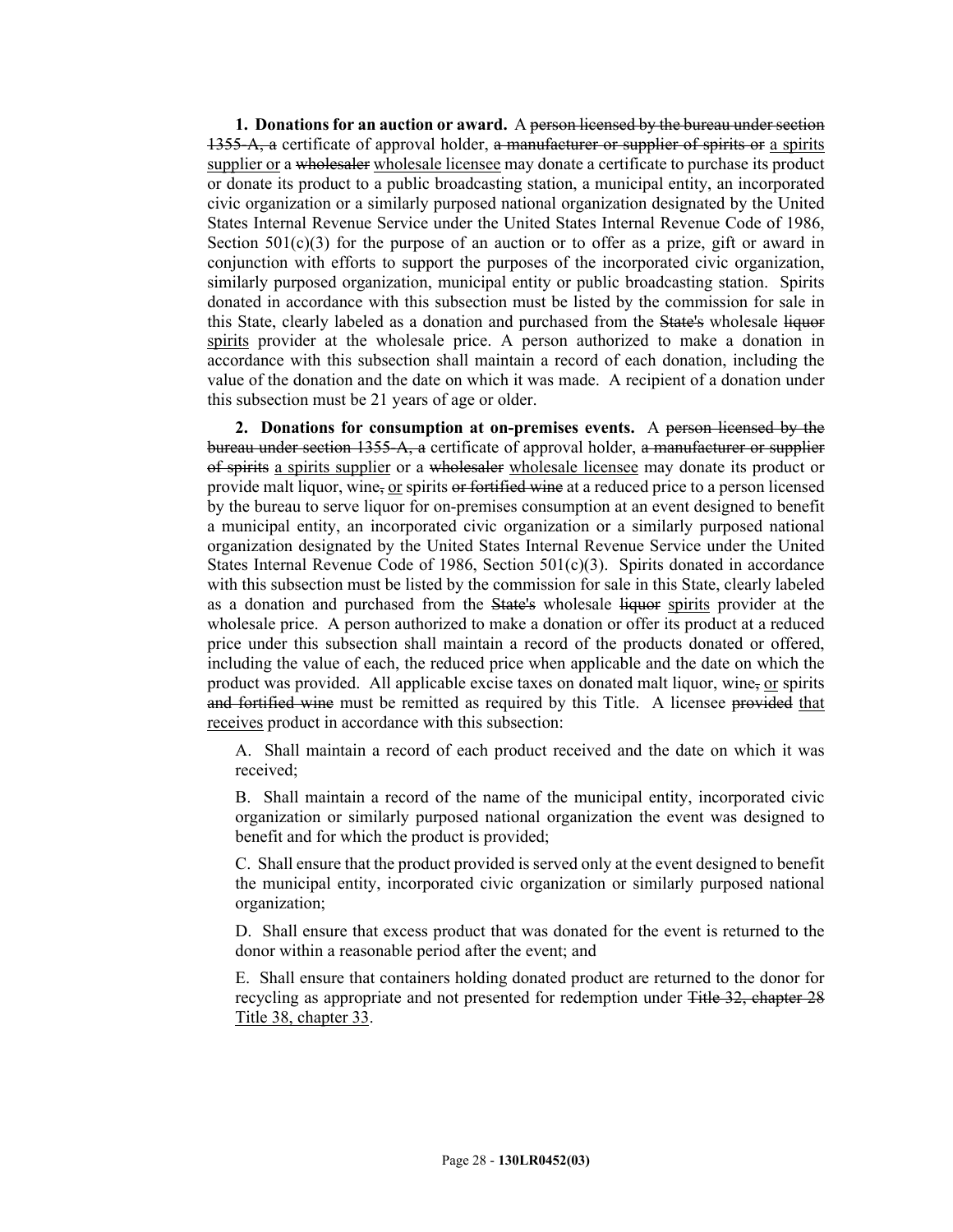For purposes of this section, "municipal entity" means a county, city, town or municipal agency or department.

**Sec. 103. 28-A MRSA §709, sub-§2, ¶F,** as enacted by PL 1987, c. 45, Pt. A, §4, is amended to read:

F. Those licensed as bona fide Licensed hotels or bed and breakfasts offering room services service to registered hotel guests or bed and breakfast guests, respectively;

**Sec. 104. 28-A MRSA §709, sub-§2, ¶I,** as repealed and replaced by PL 2011, c. 629, §14, is amended to read:

I. Conducting taste testing under section 460, 1051, 1205, 1207, 1368 or 1355-A 1402;

**Sec. 105. 28-A MRSA §709, sub-§2, ¶J,** as amended by PL 2015, c. 142, §1 and c. 214, §4, is further amended to read:

J. Providing samples authorized under section 1055, 1355‑A, 1402, 1402-A or 1504;

**Sec. 106. 28-A MRSA §709, sub-§2, ¶K,** as repealed and replaced by PL 2015, c. 494, Pt. A, §32, is amended to read:

K. Donations authorized under section 708‑C; or

**Sec. 107. 28-A MRSA §709, sub-§2, ¶L,** as repealed and replaced by PL 2015, c. 494, Pt. A, §33, is repealed.

**Sec. 108. 28-A MRSA §712,** as amended by PL 2017, c. 167, §13, is further amended by amending the section headnote to read:

#### **§712. Advertising or sale of malt liquor or wine by trade name**

**Sec. 109. 28-A MRSA §713, sub-§3,** as enacted by PL 1987, c. 45, Pt. A, §4, is amended to read:

**3. Sale from truck by wholesale licensee.** A wholesale licensee, his <u>or an</u> agent or employee, of the wholesale licensee may travel from town to town or from place to place in the same town selling, or carrying for sale or exposing for sale, malt liquor or wine from its a vehicle only if the wholesale licensee, his agent or employee has in his possession possesses on the vehicle a manifest bearing a detailed description of the total amount of malt liquor or wine on the vehicle and invoices, as required, as well as invoices drawn up at the time of delivery.

**Sec. 110. 28-A MRSA §714, sub-§3,** as amended by PL 2019, c. 46, §4, is further amended to read:

**3. Tagging requirement.** The sale of malt liquor in kegs is subject to the following.

A. Every keg of malt liquor offered for sale by an off-premises retail licensee, referred to in this subsection as "the seller," must be tagged in a manner approved by the commissioner identifying the keg and be labeled in accordance with the requirements of section 6‑A. The tag must be supplied for each keg, without fee, by the wholesaler of the keg or the small brewer of brewery that produced the keg.

B. The retail seller of the keg shall complete a form designed and approved by the commissioner and affix the tag to each keg supplied to the retail seller by the distributor of the keg. The form must be printed and distributed, without fee, by the wholesaler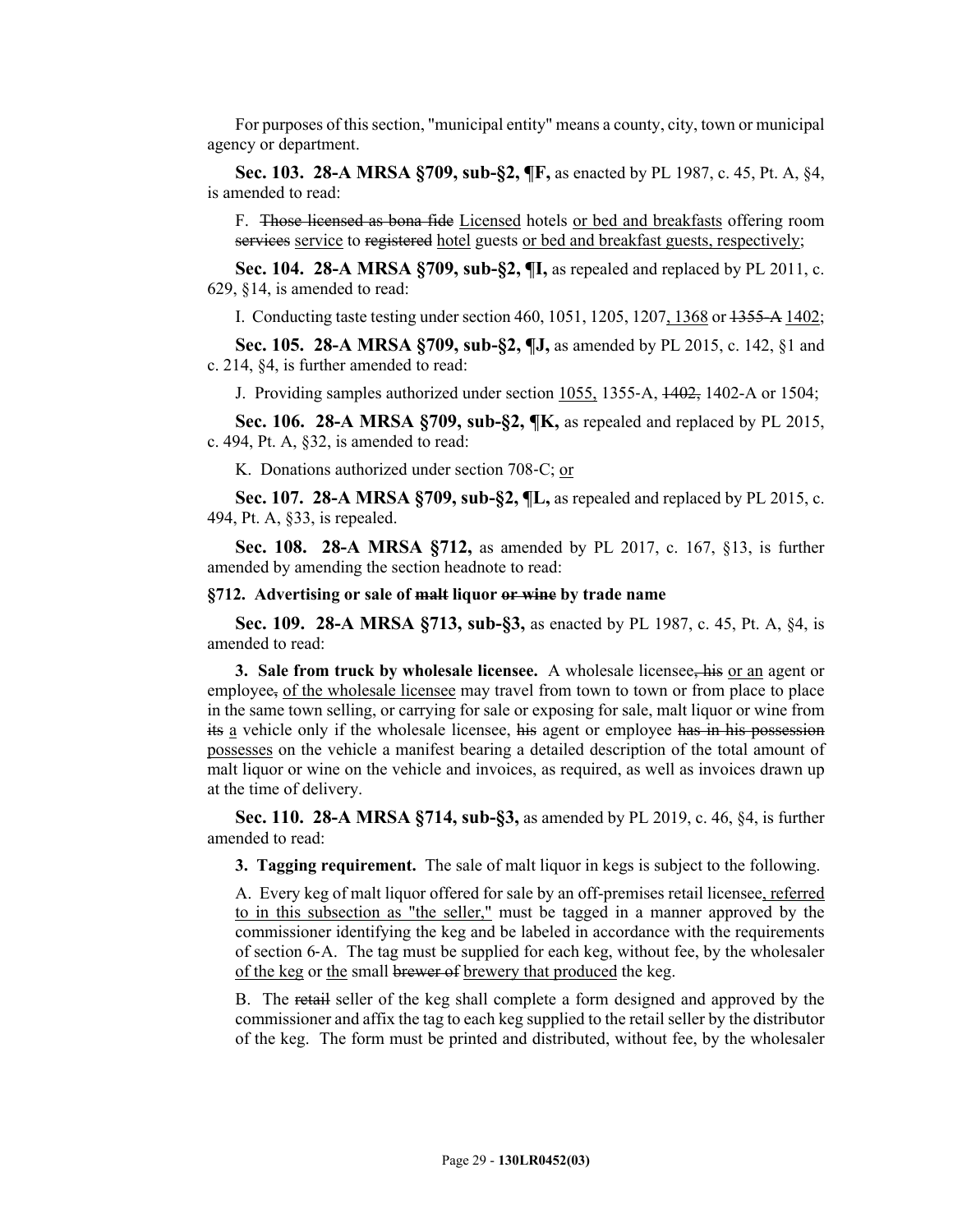of the keg or the small brewer of brewery that produced the keg. The form must include the name, address and date of birth of the purchaser and the identification number of the keg. The form must summarize the requirements of this section, the penalties for violating any provision of this section and the penalties for providing alcohol to a minor. The seller shall retain the form as a record subject to chapter 31.

C. The seller of the keg shall require positive identification of the purchaser.

D. The seller of the keg may require a deposit of up to \$50 from the purchaser of the keg, regardless of the size of the keg. The seller shall refund the deposit to a person who returns a properly tagged keg purchased from that seller.

E. The seller shall inform the purchaser that if the tag is defaced or missing when the keg is returned without the original numbered band intact, the deposit is forfeited.

F. The seller may retain any a deposit forfeited and use the funds forfeited for local school-based alcohol education programs or for any other purpose.

**Sec. 111. 28-A MRSA §751, sub-§1, ¶E,** as enacted by PL 1993, c. 266, §20, is amended to read:

E. In the case of an on-premise on-premises licensee, records of food purchases.

**Sec. 112. 28-A MRSA §751, sub-§3,** as repealed and replaced by PL 1987, c. 623, §10, is further amended to read:

**3. On-premise On-premises retail licensee to keep records of sales separate.** An on-premise on-premises retail licensee shall separate liquor sales from food sales by the licensee in the licensee's records.

**Sec. 113. 28-A MRSA §752, sub-§1, ¶B,** as enacted by PL 1987, c. 45, Pt. A, §4, is amended to read:

B. Including detailed accounts of all its transactions with brewers breweries, wineries, other wholesalers and retailers.

**Sec. 114. 28-A MRSA §753,** as enacted by PL 1987, c. 45, Pt. A, §4, is amended to read:

## **§753. Certificate of approval holder Special warehouse facility licensee to keep records**

**1. Records to be kept.** Every certificate of approval holder A licensee operating a special warehouse storage facilities facility within the State shall keep complete records concerning all transactions conducted at the special warehouse storage facility. The records must show:

A. The date and amounts of all liquor received and from whom they were received; and

B. The dates and amounts of all liquor shipped or withdrawn and the name of the person for whom the liquor was shipped or withdrawn.

**2. Manner in which records to be kept.** The certificate of approval holder A licensee shall maintain the records upon the premises.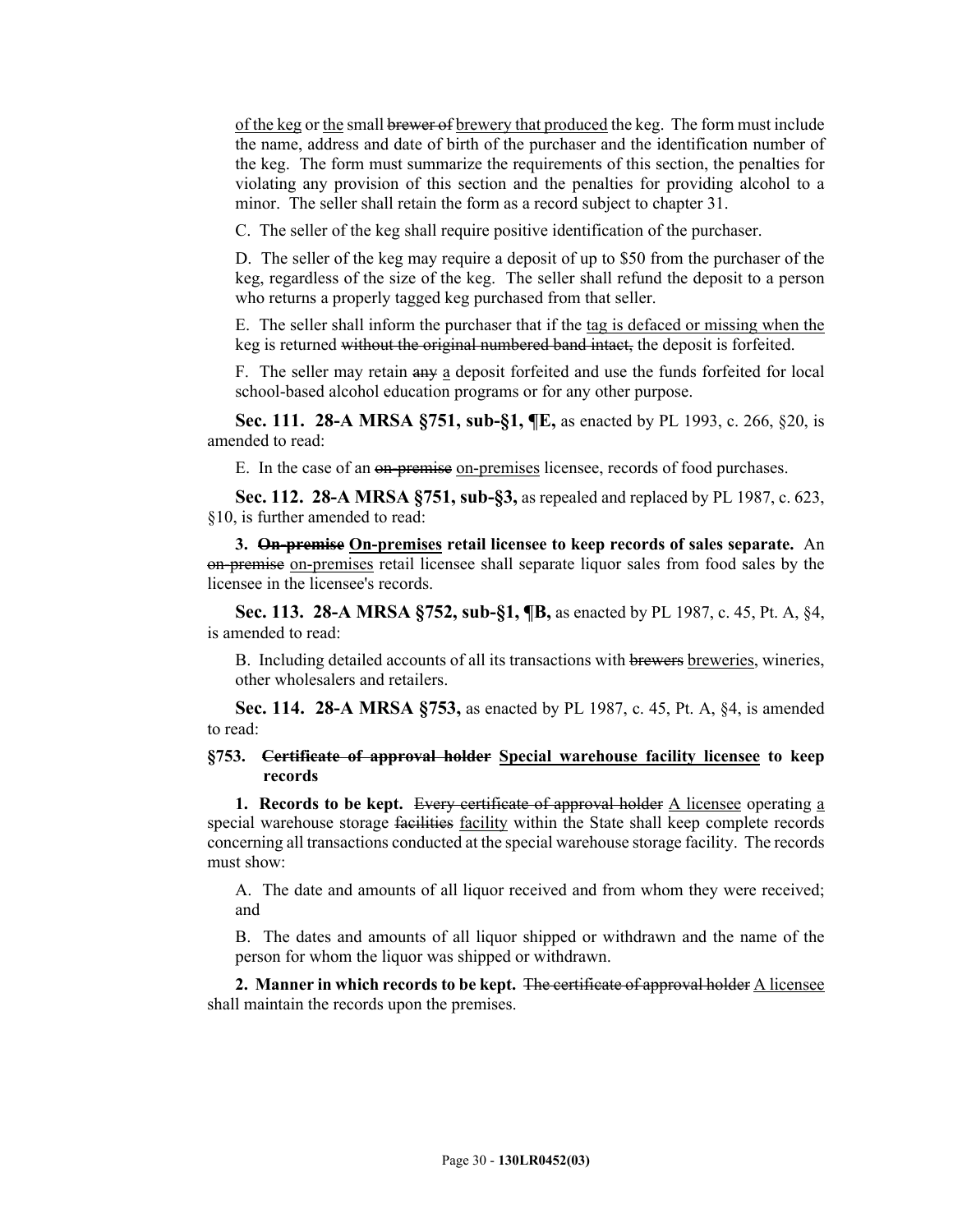**Sec. 115. 28-A MRSA §801,** as amended by PL 1999, c. 547, Pt. B, §78 and affected by §80, is further amended to read:

#### **§801. Jurisdiction of District Court Judge**

**1. Jurisdiction.** The District Court Judge, as designated in Title 5, chapter 375, shall conduct hearings on all matters concerning violations by licensees and their agents or employees of any federal or state law or regulation relating to liquor or violations of any rule adopted by the bureau. Notwithstanding Title 5, chapter 375, subchapter VI 6, the District Court Judge has exclusive jurisdiction over all violations of this Title by licensees and their agents or employees when no criminal penalty is provided.

**2. Powers.** The District Court Judge may suspend or revoke licenses and certificates of approval of licensees and levy fines or civil forfeitures against licensees and their agents or employees.

**Sec. 116. 28-A MRSA §802,** as amended by PL 1999, c. 547, Pt. B, §78 and affected by §80, is further amended to read:

#### **§802. Causes for revocation and suspension of licenses and certificates of approval**

The District Court Judge may revoke or suspend licenses and certificates of approval for the following causes:

**1. Violation of law or infraction of rule.** Violation of any a federal or state law, rule or regulation relating to liquor or substantial infraction of any a rule adopted by the bureau.

A. This subsection does not require the District Court Judge to hold licensees who that sold liquor to minors who furnished fraudulent proof of age liable administratively;

**2. False material statement.** Knowingly making a false material statement of fact in the application for the license or certificate of approval; and

**3. Failure to maintain requirements.** Failure to have and maintain throughout the entire license or certificate of approval period all of the requirements of definitions, laws and rules necessary to qualify for a license or certificate of approval.

A. For this offense the District Court Judge may suspend licenses or certificates of approval for an indefinite period of time until the District Court Judge is satisfied that the licensee has conformed to all applicable qualifications required for licensing.

**Sec. 117. 28-A MRSA §803,** as amended by PL 2013, c. 476, Pt. A, §§22 to 24, is further amended to read:

#### **§803. Revocation or suspension procedure**

**1. Violation of law or rule.** Upon discovering a violation of federal or state law, rule or regulation relating to liquor, or an infraction of a rule adopted by the bureau, the director of the bureau, or the director's designee, shall:

A. Report the violation to the District Court Judge in a signed complaint; or

B. Issue warnings to the licensees involved.

**2. Notice and hearing.** Except as provided under subsection 6, upon receipt of a signed complaint prepared under subsection 1, paragraph A, notice must be provided and a hearing must be held according to the following procedures.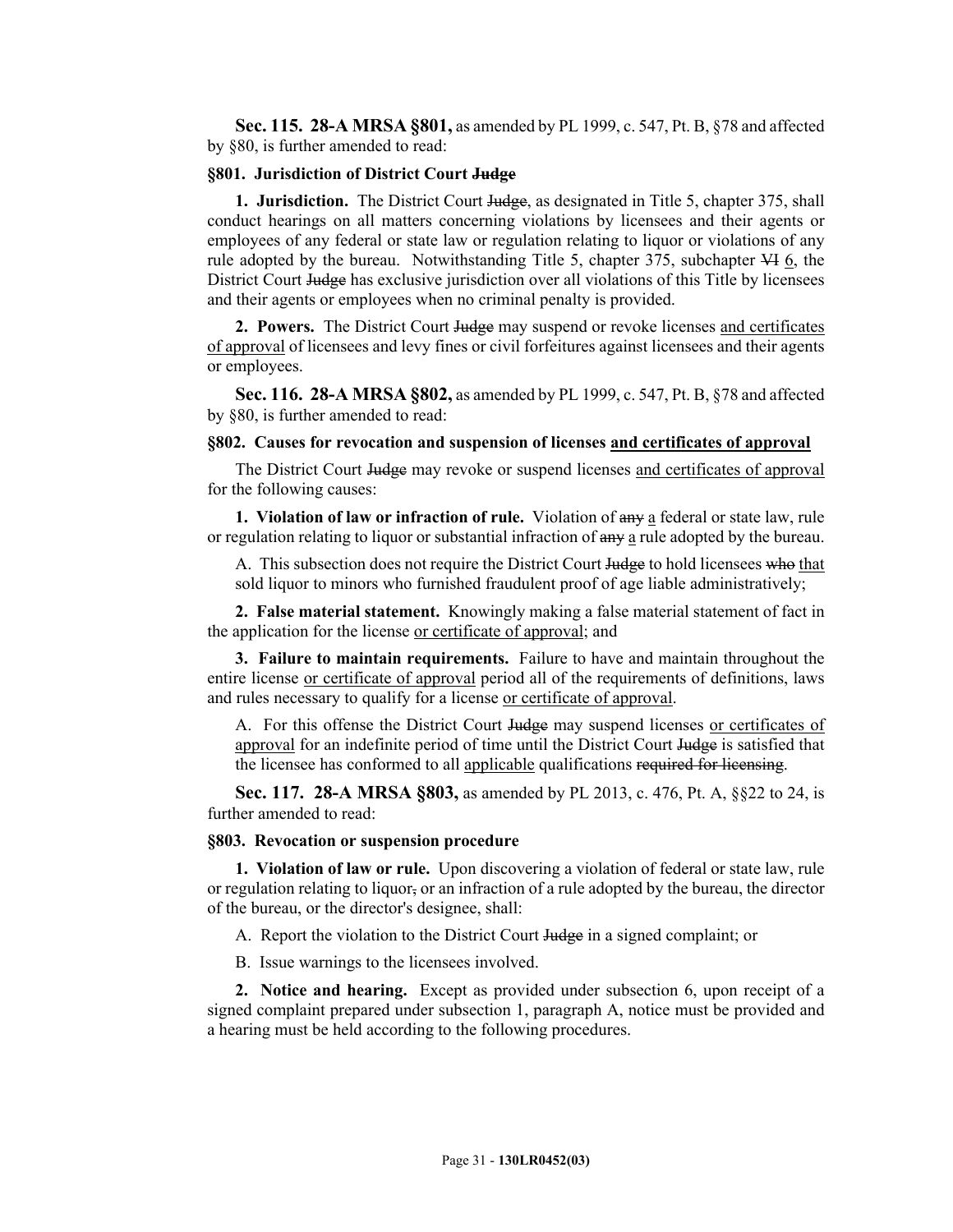A. The director of the bureau or the director's designee shall notify the licensee or the licensee's agent or employee by serving on the licensee or the licensee's agent or employee a copy of the complaint and a notice stating the time and place of the hearing and that the licensee or the licensee's agent or employee may appear in person or by counsel at the hearing. Service of the complaint and hearing notice upon the licensee is sufficient when served in hand by the director's designee or when sent by registered or certified mail at least 7 days before the date of the hearing to the address given by the licensee at the time of the licensee's application for a license or certificate of approval. Service of the complaint and hearing notice upon a licensee's agent or employee is sufficient when served in hand by the director's designee or when sent by registered or certified mail at least 7 days before the date of the hearing to the address given by the agent or employee at the time the agent or employee was initially notified by the bureau of the violation. The director or the director's designee shall file proof of service with the District Court.

B. The District Court shall conduct a hearing limited to the facts, the law and the rules of the bureau, as specified in the complaint.

C. The District Court shall conduct the hearing in the following manner.

(1) The District Court may administer oaths to witnesses and issue subpoenas at the request of any party, including subpoenas to compel the attendance of parents and legal guardians of unemancipated minors.

(a) The bureau shall pay to the witnesses the legal fees for travel and attendance, except that, notwithstanding Title 16, section 253, the bureau is not required to pay the fees before the travel and attendance occur.

(2) Hearsay testimony is not admissible during the hearing. The licensees, agents or employees named in the complaint have the right to have all witnesses testify in person at the hearing.

(3) The District Court shall conduct hearings in one or more designated places that are the most convenient and economical for all parties concerned in the hearing.

D. The District Court shall render a decision in each case, based upon the facts, the law and the rules of the bureau. The findings must specify the facts found and the law or rules found to be violated.

**3. Suspension of penalty; place case on file.** After hearing, the District Court Judge may:

A. Suspend a penalty; or

B. Place a case on file instead of imposing any a penalty.

**4. Application of suspension or revocation.** A suspension or revocation applies to premises and persons in the following manner.

A. If a licensee is directly or indirectly interested in more than one license or certificate of approval, suspensions apply only to the premise premises where the violation occurs.

B. If a licensee is interested directly or indirectly in more than one license or certificate of approval, the District Court Judge may order that a revocation apply to any of those premises.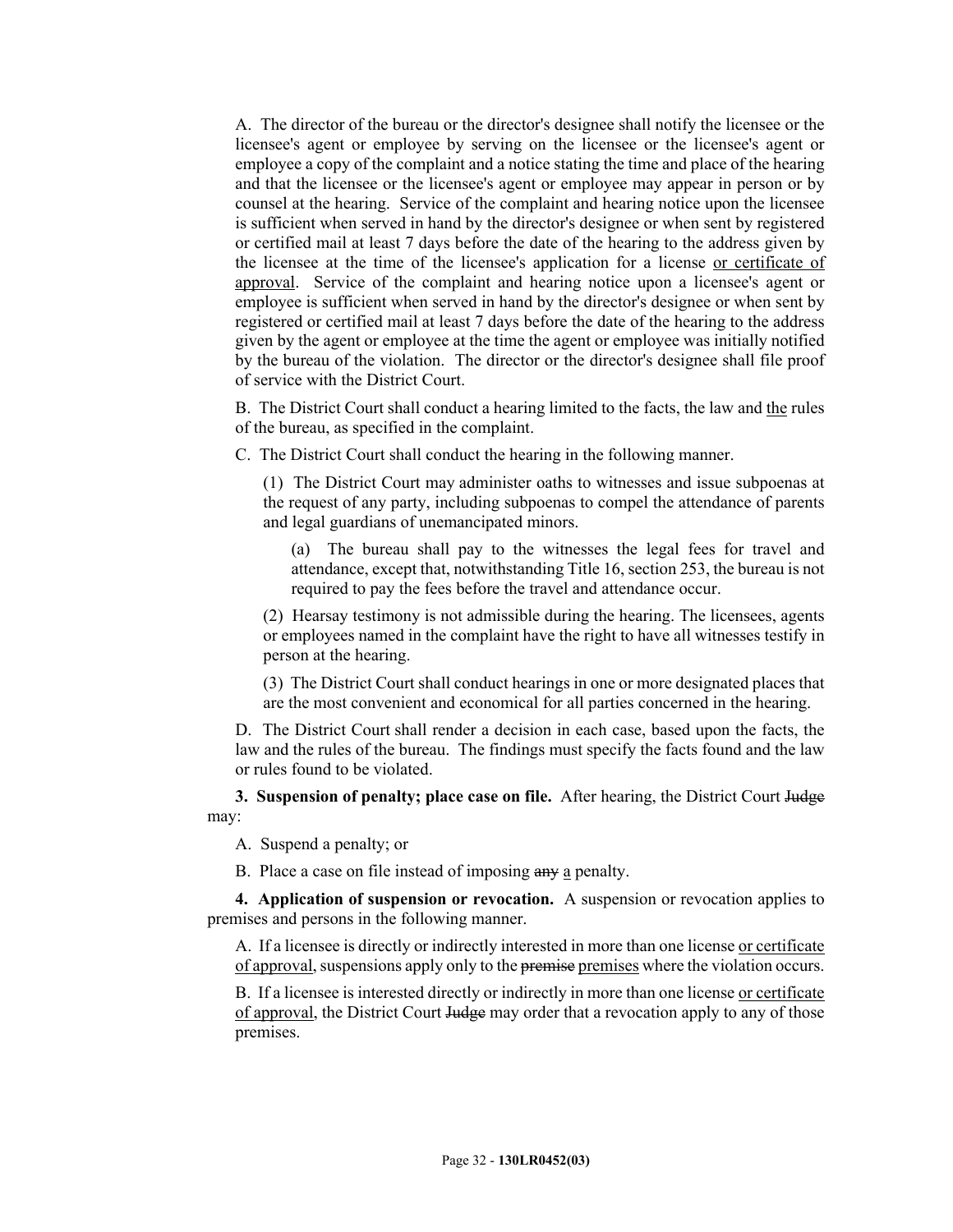C. If the licensee is a corporation, the District Court Judge shall treat the officers, directors and substantial stockholders as individuals.

**5. Term of suspension or revocation.** Except as provided by section 802, subsection 3, suspensions must be for a definite period of time. If the District Court Judge revokes a license or certificate of approval, the District Court Judge shall specify that the bureau may not issue a license or certificate of approval to the person whose license or certificate of approval is revoked for a period of not less than one year nor more than 5 years from the date of revocation.

**6. Warnings.** Upon the written recommendation of the director of the bureau, or the director's designee, the District Court Judge, instead of notifying a licensee against whom which a complaint is pending to appear for hearing, may send the licensee a warning. Warnings must be sent by registered or certified mail and contain a copy of the complaint. A licensee to whom which a warning is sent may demand a hearing by notifying the District Court Judge by registered or certified mail within 10 days from the date the warning was mailed.

**7. License or certificate of approval subsequent to violation.** If violations a violation by licensees occur in one year's license period and remain a licensee remains undiscovered during the one-year period of the license or certificate of approval or earry over into the next license year continues after the licensee's license or certificate of approval has been renewed, pending investigation or final disposition either in criminal courts or before the District Court Judge, any the license or certificate of approval issued for a new license year subsequent to the violation may be suspended or revoked by the District Court Judge.

**8. Fines.** Notwithstanding any other provisions provision of this Title to the contrary, the District Court Judge may impose a fine of a specific sum on a licensee or the licensee's agent or employee, of not less than \$50 nor more than \$1,500, for any one offense. Such a fine may be imposed instead of or in addition to any suspension or revocation of a license or certificate of approval by the court.

A. The District Court Judge shall maintain a record of all fines received by the court and shall pay the fines into the General Fund by the 15th day of each month.

**9. Offer in compromise.** Notwithstanding any other provisions provision of this Title to the contrary, the District Court Judge may accept from any a wholesale licensee or certificate of approval holder under this Title an offer in compromise in lieu of suspension of any a wholesale license or certificate of approval suspended by the District Court Judge.

A. A wholesale licensee or certificate of approval holder may petition the District Court Judge to accept an offer in compromise within 10 days following receipt of notice of the suspension.

B. The fine in lieu of suspension, when an offer in compromise is accepted by the District Court Judge, shall must be calculated in accordance with the following formula: 50% of the daily gross profit multiplied by the number of days of license suspension, except that the fine may not be less than \$75 for each day of license suspension or more than \$1,500 for any one offense. For purposes of this paragraph, "daily gross profit" means 1/30 of the total gross receipts from the sale of liquor during the 30 business days immediately before the date of receipt of the notice of the license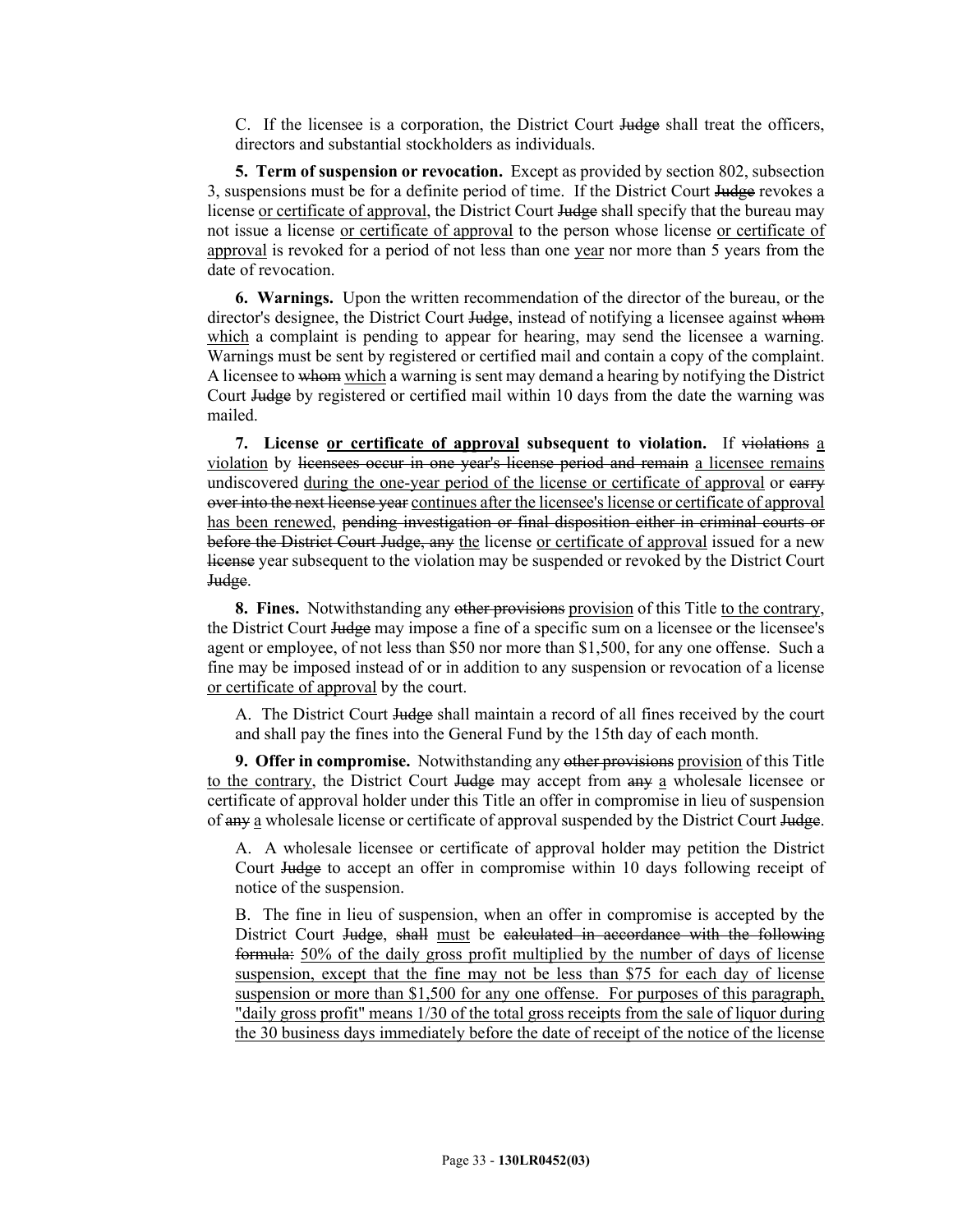suspension, less the invoice cost of the liquor sold by the wholesale licensee or certificate of approval holder during those 30 business days.

(1) Fifty percent of the daily gross profit multiplied by the number of license suspension days. Daily gross profit shall be determined to be 1/30 of the total gross receipts from the sale of liquor during the 30 business days immediately before the date of receipt of the notice of the license suspension, less the invoice cost of the liquor which was sold by the wholesale licensee or certificate of approval holder during those 30 business days;

(2) No such fine, in any event, shall be less than \$75 for each day of license suspension; and

(3) The fine must not exceed \$1,500 for any one offense.

C. The wholesale licensee or certificate of approval holder shall pay the fine to the District Court within 5 days from the date of the acceptance of the offer in compromise. The District Court Judge shall then pay the fine into the General Fund.

D. If a wholesale licensee or certificate of approval holder fails to pay the fine in full within the time period allowed in this subsection, the suspension of license or certificate of approval begins on the following day.

**Sec. 118. 28-A MRSA §804,** as amended by PL 1999, c. 547, Pt. B, §78 and affected by §80, is further amended to read:

#### **§804. Record of proceedings and transcript**

The District Court Judge shall keep a full and complete record of all proceedings on the revocation and suspension of any a license or certificate of approval issued by the bureau. The District Court Judge is not required to have a transcript of the testimony prepared unless required for rehearing or appeal.

**Sec. 119. 28-A MRSA §805,** as amended by PL 2011, c. 559, Pt. A, §32, is further amended to read:

#### **§805. Appeal from decision of District Court Judge or bureau**

**1. Aggrieved person may appeal within 30 days.** Any A person aggrieved by the decision of the District Court Judge in revoking or suspending any license or certificate of approval issued by the bureau or by refusal of the bureau to issue any a license applied for or certificate of approval may, within 30 days of the decision or refusal, appeal to the Superior Court by filing a complaint.

A. The 30-day period for appeal begins on:

(1) In the case of license revocation or  $\underline{a}$  suspension or revocation, the effective date of the suspension or revocation; or

(2) In the case of refusal by the bureau to issue a license or certificate of approval, on the day when the bureau sends by registered or certified mail notice to the applicant at the address of the applicant's business given in the applicant's application for a license or certificate of approval.

B. Filing the complaint in the Superior Court stops the running of the limitation period.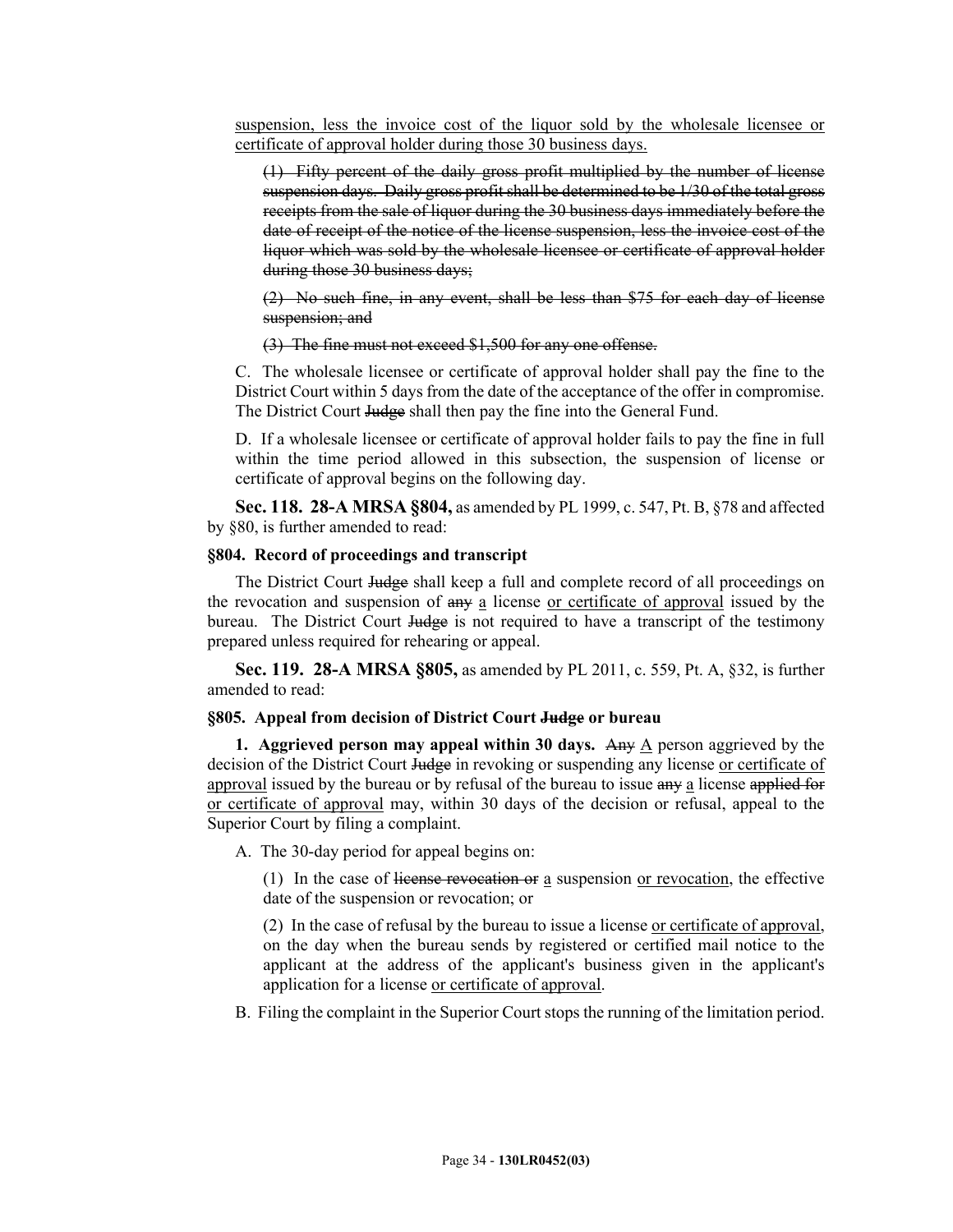**2. Suspension or revocation suspended pending appeal.** The operation of a suspension or revocation of a license or certificate of approval imposed by the District Court shall must be suspended, pending judgment of the Superior Court, if the licensee files an appeal in the Superior Court and notifies the District Court that the appeal has been filed, within 7 days of the mailing of the decision of the District Court by certified mail to the address given by the licensee at the time of the application for a the license or certificate of approval.

**4. Superior Court decision.** After the hearing, the Superior Court may affirm, modify or reverse the decision of the District Court Judge.

**5. Further appeal.** An aggreived aggrieved person may appeal the Superior Court decision to the Supreme Judicial Court. Upon appeal, the Supreme Judicial Court may, after consideration, reverse or modify any decree made by the Superior Court based upon an erroneous ruling or finding of law.

**Sec. 120. 28-A MRSA §1001, sub-§3, ¶A,** as enacted by PL 1987, c. 45, Pt. A, §4, is further amended to read:

A. Airlines Airline corporations;

**Sec. 121. 28-A MRSA §1001, sub-§3, ¶E-1** is enacted to read:

E-1. Curling centers;

**Sec. 122. 28-A MRSA §1001, sub-§3, ¶F,** as amended by PL 1987, c. 342, §57, is repealed.

**Sec. 123. 28-A MRSA §1001, sub-§3, ¶I,** as enacted by PL 1987, c. 45, Pt. A, §4, is amended to read:

I. Indoor ice skating elubs centers;

**Sec. 124. 28-A MRSA §1001, sub-§3, ¶J,** as enacted by PL 1987, c. 45, Pt. A, §4, is amended to read:

J. Indoor racquet elubs centers;

**Sec. 125. 28-A MRSA §1001, sub-§3, ¶L,** as enacted by PL 1987, c. 45, Pt. A, §4, is amended to read:

L. Qualified catering services; and

**Sec. 126. 28-A MRSA §1001, sub-§3, ¶L-1** is enacted to read:

L-1. Railroad corporations; and

**Sec. 127. 28-A MRSA §1001, sub-§3, ¶M,** as enacted by PL 1987, c. 45, Pt. A, §4, is amended to read:

M. Vessels Vessel corporations.

**Sec. 128. 28-A MRSA §1003, sub-§3, ¶A,** as enacted by PL 1987, c. 45, Pt. A, §4, is amended to read:

A. Airlines Airline corporations;

**Sec. 129. 28-A MRSA §1003, sub-§3, ¶E-1** is enacted to read: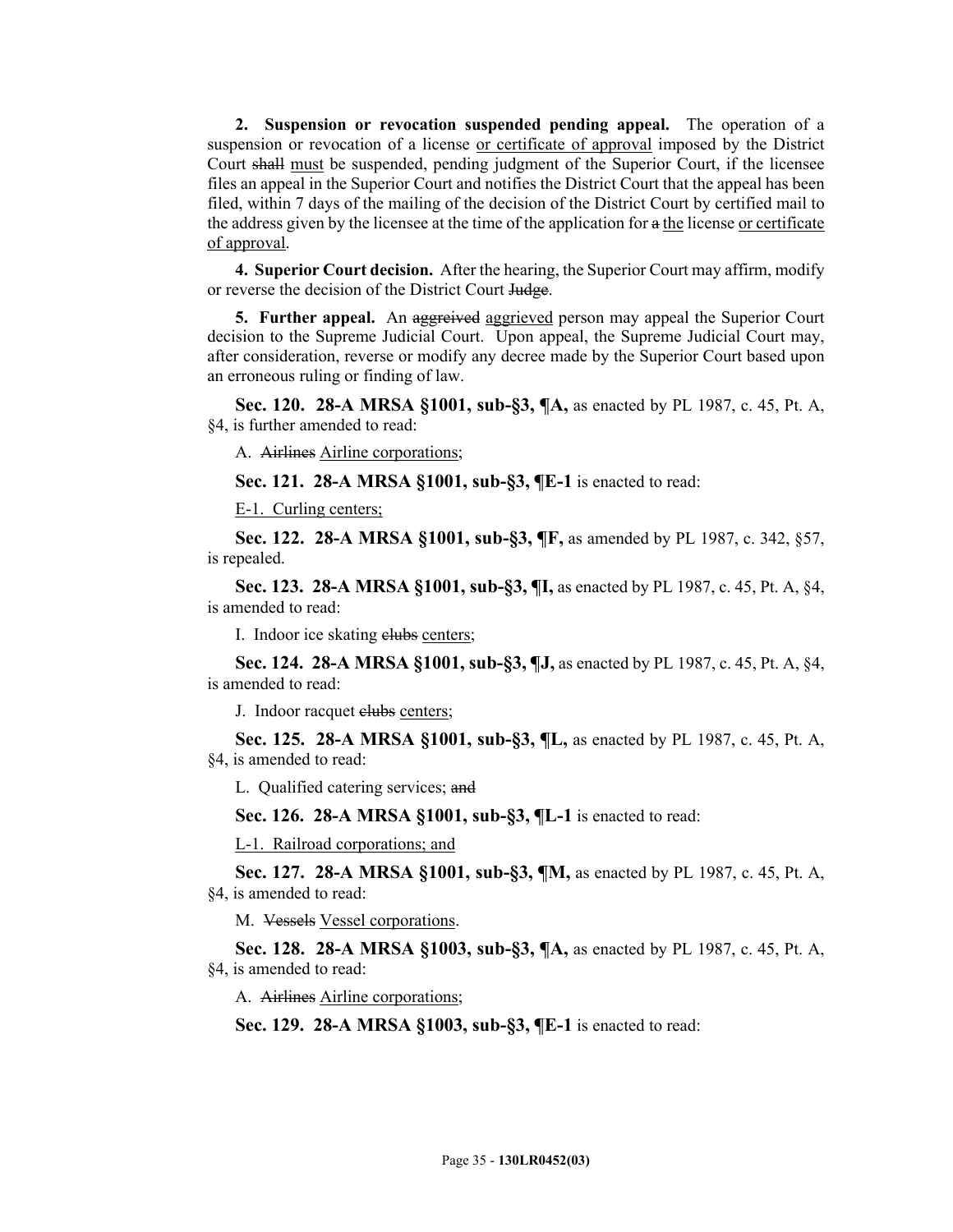E-1. Curling centers;

**Sec. 130. 28-A MRSA §1003, sub-§3, ¶F,** as amended by PL 1987, c. 342, §60, is repealed.

**Sec. 131. 28-A MRSA §1003, sub-§3, ¶I,** as enacted by PL 1987, c. 45, Pt. A, §4, is amended to read:

I. Indoor ice skating elubs centers;

**Sec. 132. 28-A MRSA §1003, sub-§3, ¶J,** as enacted by PL 1987, c. 45, Pt. A, §4, is amended to read:

J. Indoor racquet elubs centers;

**Sec. 133. 28-A MRSA §1003, sub-§3, ¶L,** as enacted by PL 1987, c. 45, Pt. A, §4, is amended to read:

L. Qualified catering services; and

**Sec. 134. 28-A MRSA §1003, sub-§3, ¶L-1** is enacted to read:

L-1. Railroad corporations; and

**Sec. 135. 28-A MRSA §1003, sub-§3, ¶M,** as enacted by PL 1987, c. 45, Pt. A, §4, is amended to read:

M. Vessels Vessel corporations.

**Sec. 136. 28-A MRSA §1004, sub-§3, ¶A,** as enacted by PL 1987, c. 45, Pt. A, §4, is amended to read:

A. Airlines Airline corporations;

**Sec. 137. 28-A MRSA §1004, sub-§3, ¶E-1,** as enacted by PL 1995, c. 558, §3, is amended to read:

E-1. Curling elubs centers;

**Sec. 138. 28-A MRSA §1004, sub-§3, ¶F,** as amended by PL 1987, c. 342, §62, is repealed.

**Sec. 139. 28-A MRSA §1004, sub-§3, ¶I,** as enacted by PL 1987, c. 45, Pt. A, §4, is amended to read:

I. Indoor ice skating elubs centers;

**Sec. 140. 28-A MRSA §1004, sub-§3, ¶J,** as enacted by PL 1987, c. 45, Pt. A, §4, is amended to read:

J. Indoor racquet clubs centers;

**Sec. 141. 28-A MRSA §1004, sub-§3, ¶M-1** is enacted to read:

M-1. Railroad corporations;

**Sec. 142. 28-A MRSA §1004, sub-§3, ¶O,** as enacted by PL 1987, c. 45, Pt. A, §4, is amended to read:

O. Vessels Vessel corporations.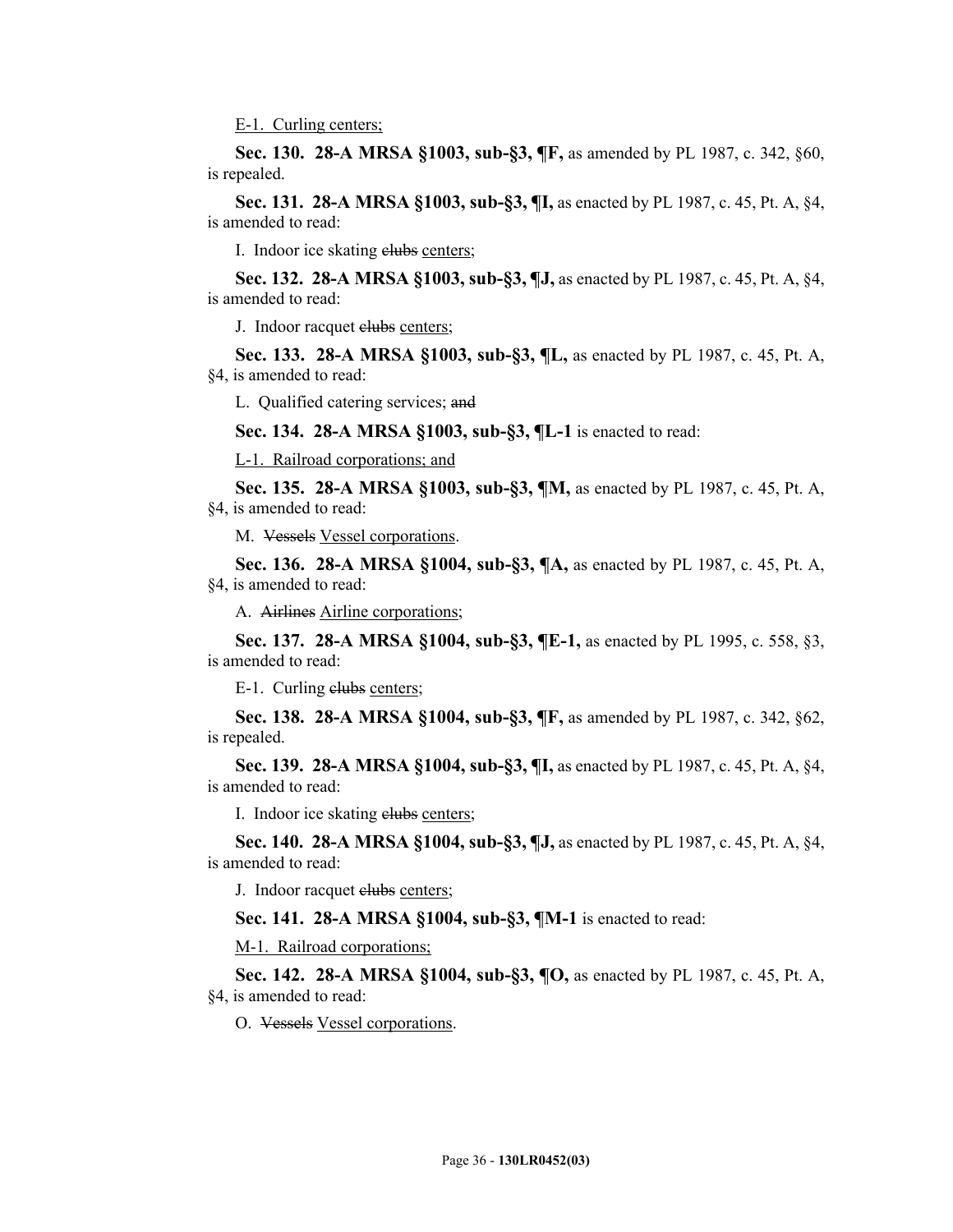**Sec. 143. 28-A MRSA §1005, sub-§3, ¶A,** as enacted by PL 1987, c. 45, Pt. A, §4, is amended to read:

A. Airlines Airline corporations;

**Sec. 144. 28-A MRSA §1005, sub-§3, ¶E-1** is enacted to read:

E-1. Curling centers;

**Sec. 145. 28-A MRSA §1005, sub-§3, ¶F,** as amended by PL 1987, c. 342, §64, is repealed.

**Sec. 146. 28-A MRSA §1005, sub-§3, ¶I,** as enacted by PL 1987, c. 45, Pt. A, §4, is amended to read:

I. Indoor ice skating elubs centers;

**Sec. 147. 28-A MRSA §1005, sub-§3, ¶J,** as enacted by PL 1987, c. 45, Pt. A, §4, is amended to read:

J. Indoor racquet elubs centers;

**Sec. 148. 28-A MRSA §1005, sub-§3, ¶M-1** is enacted to read:

M-1. Railroad corporations;

**Sec. 149. 28-A MRSA §1005, sub-§3, ¶Q,** as enacted by PL 1987, c. 45, Pt. A, §4, is amended to read:

Q. Vessels Vessel corporations.

**Sec. 150. 28-A MRSA §1007, sub-§3, ¶A,** as amended by PL 1987, c. 342, §68, is further amended to read:

A. Off-premise Off-premises retailers with a qualifying stock of groceries, compatible merchandise or combination of both, as described in section 1201, subsections 6 and 7.

**Sec. 151. 28-A MRSA §1009, sub-§3, ¶A,** as repealed and replaced by PL 1987, c. 342, §72, is amended to read:

A. Off-premise Off-premises retailers with a qualifying stock of groceries, compatible merchandise or combination of both, as described in section 1201, subsections 6 and 7.

**Sec. 152. 28-A MRSA §1010-A, sub-§2,** as amended by PL 2011, c. 497, §1, is repealed and the following enacted in its place:

**2. Fees.** The fees for a Class VIII license are as follows:

A. The initial fee for a Class VIII license is \$2,000;

B. The annual renewal fee for a Class VIII license is \$700; and

C. The fee to transfer a Class VIII license to a new owner of an agency liquor store in accordance with section 457 is \$2,000.

**Sec. 153. 28-A MRSA §1010-A, sub-§3, ¶A,** as enacted by PL 2011, c. 460, §2, is amended to read: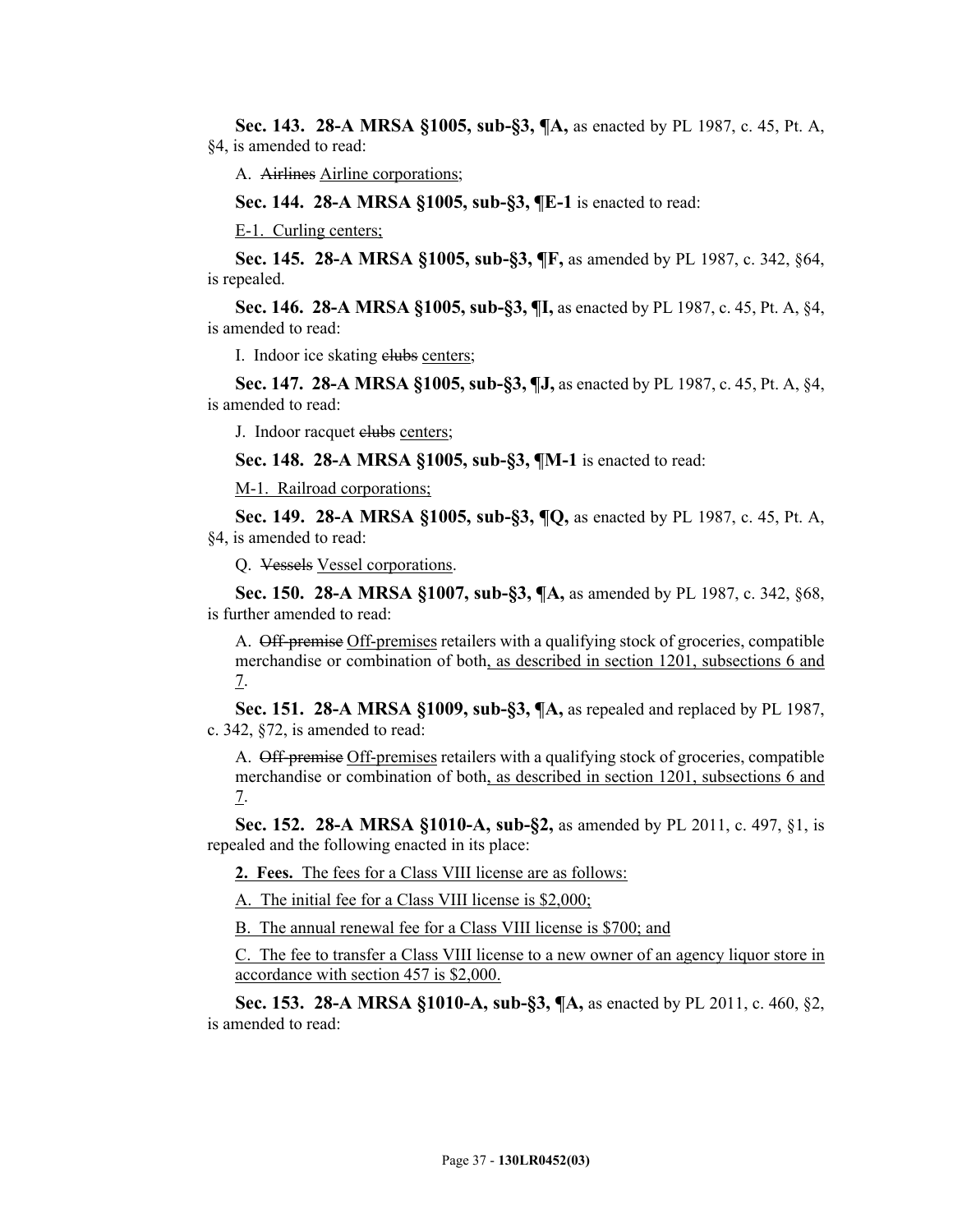A. Agency liquor store licensees with a qualifying stock of groceries, compatible merchandise or a combination of both, as described in section 1201, subsections 6 and 7.

**Sec. 154. 28-A MRSA §1011-A, sub-§1,** as enacted by PL 1993, c. 410, Pt. ZZ, §17, is amended to read:

**1. Types of liquor that may be sold.** A Class XI licensee may sell spirits, wine and malt to be consumed on the premises where sold liquor for on-premises consumption.

**Sec. 155. 28-A MRSA §1012, sub-§1,** as amended by PL 1987, c. 623, §12, is further amended to read:

**1. Incorporated civic organizations.** An incorporated civic organization may obtain up to 5 licenses per year to sell spirits, wine and malt liquor to be consumed on the premises for on-premises consumption as provided in section 1071. The fee for each license is \$50.

A. The license fee for each license is ........................................\$ 50.

**Sec. 156. 28-A MRSA §1012, sub-§2,** as amended by PL 2017, c. 17, §6, is repealed and the following enacted in its place:

**2. Auxiliary license.** The following licensed establishments may obtain an auxiliary license to sell spirits, wine or malt liquor for on-premises consumption at one additional premises as provided in section 1075:

A. A Class A restaurant located at, a Class A restaurant/lounge located at, a Class A lounge located at or a hotel with a Class I license located at a ski area, golf course or disc golf course; and

B. A golf course with a Class I license or a club with a Class I or Class V license located at a golf course or disc golf course.

The fee for an auxiliary license is \$100.

**Sec. 157. 28-A MRSA §1012, sub-§3,** as amended by PL 2021, c. 76, §1, is repealed and the following enacted in its place:

**3. Off-premises catering license.** A club licensed to sell spirits, wine and malt liquor or a licensed Class A restaurant, licensed Class A restaurant/lounge, licensed Class A lounge, licensed hotel, licensed bed and breakfast, licensed auditorium, licensed civic auditorium or licensed performing arts center may obtain a license to conduct off-premises catering of the same type or types of liquor that the establishment may sell pursuant to the establishment's underlying club, Class A restaurant, Class A restaurant/lounge, Class A lounge, hotel, bed and breakfast, auditorium, civic auditorium or performing arts center license as provided in section 1052. The fee for an off-premises catering license is \$10 per calendar day of the event or gathering.

**Sec. 158. 28-A MRSA §1012, sub-§4,** as amended by PL 2017, c. 167, §19, is repealed and the following enacted in its place:

**4. Golf course or disc golf course mobile service bar.** A licensee that is the owner of a golf course or disc golf course and a licensee that is a Class A restaurant located at, a Class A restaurant/lounge located at or a hotel with a Class I license located at a golf course or disc golf course may apply for a license to sell liquor from a mobile service bar as provided in section 1075-A. The license fee per calendar year is \$100.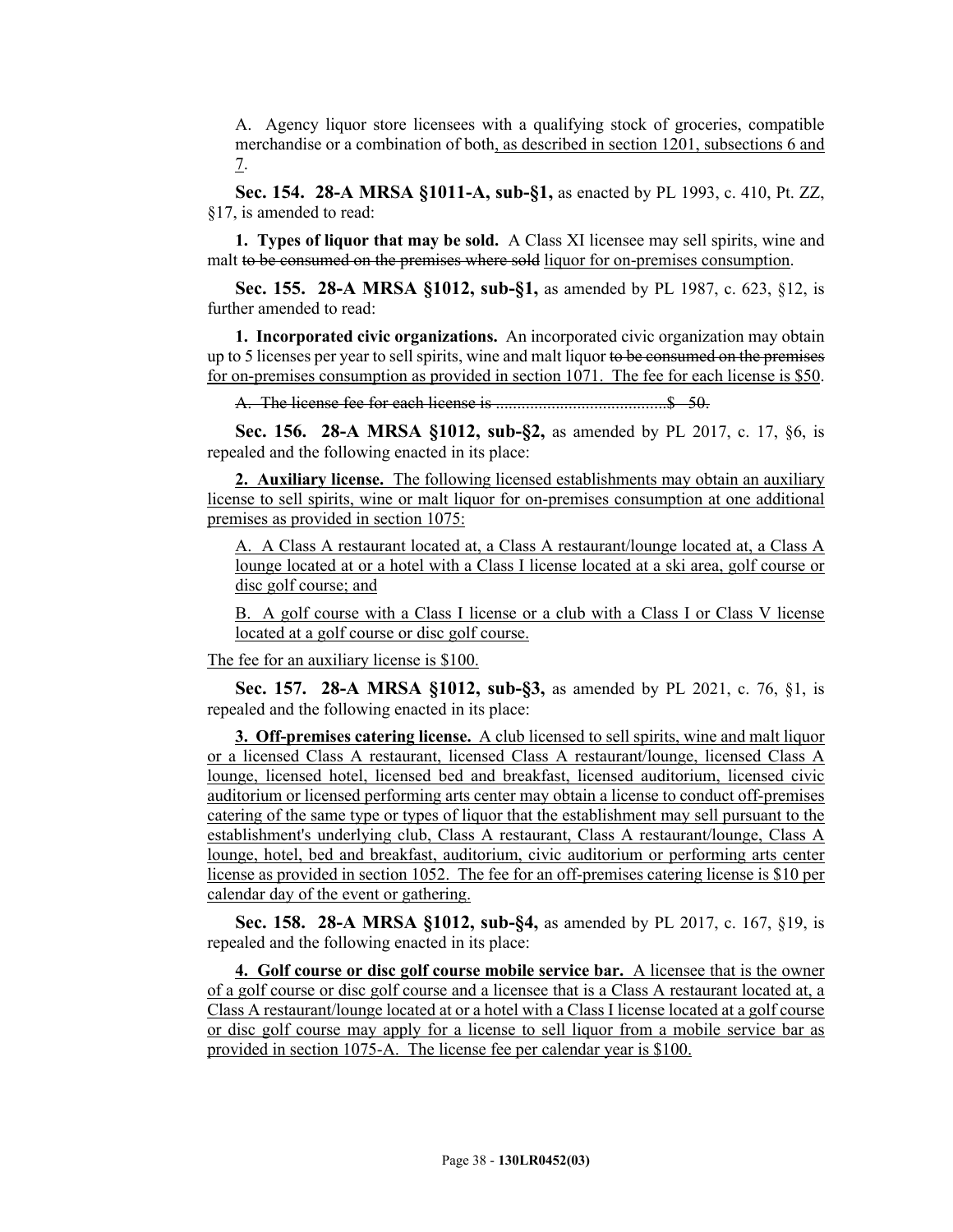**Sec. 159. 28-A MRSA §1012, sub-§6, ¶C,** as amended by PL 2019, c. 404, §16, is further amended to read:

C. A minibar may be stocked with beer malt liquor, wine and spirits as well as other complementary merchandise;

**Sec. 160. 28-A MRSA §1012, sub-§6, ¶D,** as enacted by PL 2009, c. 458, §2, is amended to read:

D. Supplies of beer malt liquor and wine for a hotel minibar must be purchased from a wholesale licensee;

**Sec. 161. 28-A MRSA §1051, sub-§3, ¶A,** as amended by PL 1999, c. 236, §2, is further amended to read:

A. Subject to law and the rules of the bureau, hotel or bed and breakfast licensees may sell liquor in the original packages or by the drink to bona fide registered room hotel guests or bed and breakfast guests, respectively. Any A sale to a hotel guest or bed and breakfast guest may be delivered to the guest's room only by a hotel or bed and breakfast employee, respectively.

**Sec. 162. 28-A MRSA §1051, sub-§3, ¶B,** as enacted by PL 1987, c. 45, Pt. A, §4, is amended to read:

B. A licensee may serve liquor at locations other than the licensed premises under the off-premise off-premises catering license issued under section 1052.

**Sec. 163. 28-A MRSA §1051, sub-§4,** as enacted by PL 1997, c. 306, §1, is amended to read:

**4. Partially Removal of partially consumed bottles of wine from premises.**  Notwithstanding subsection 3, any an establishment licensed by the State to sell wine on the premises may permit a person who has purchased a full course meal, and purchased and partially consumed a bottle of table wine with the full meal, to remove the partially consumed bottle from the premises upon departure, provided that as long as the person is not visibly intoxicated as provided in section 2503, subsection  $7<sub>5</sub>$  and the bottle of table wine is removed and transported in a manner consistent with subsection 5.

**Sec. 164. 28-A MRSA §1051, sub-§5,** as amended by PL 1999, c. 293, §1, is further amended to read:

**5. Transporting Transportation of partially consumed bottles of wine.** A partially consumed bottle of table wine that is removed from the premises under subsection 4 must be transported in compliance with Title 29-A, section 2112-A, if transported by motor vehicle, or securely sealed and bagged if transported on foot or by means other than a motor vehicle.

**Sec. 165. 28-A MRSA §1051, sub-§6,** as amended by PL 2019, c. 404, §18, is further amended to read:

**6. Spirits taste-testing events for retail licensees on on-premises retail licensee's premises.** A distiller distillery, a licensed spirits sales representative and the State's wholesale liquor spirits provider, with the written permission of the bureau, may rent or lease an area or room from an on-premises retail licensee for the purpose of inviting retail licensees to taste test spirits. Spirits taste-testing events must be conducted during hours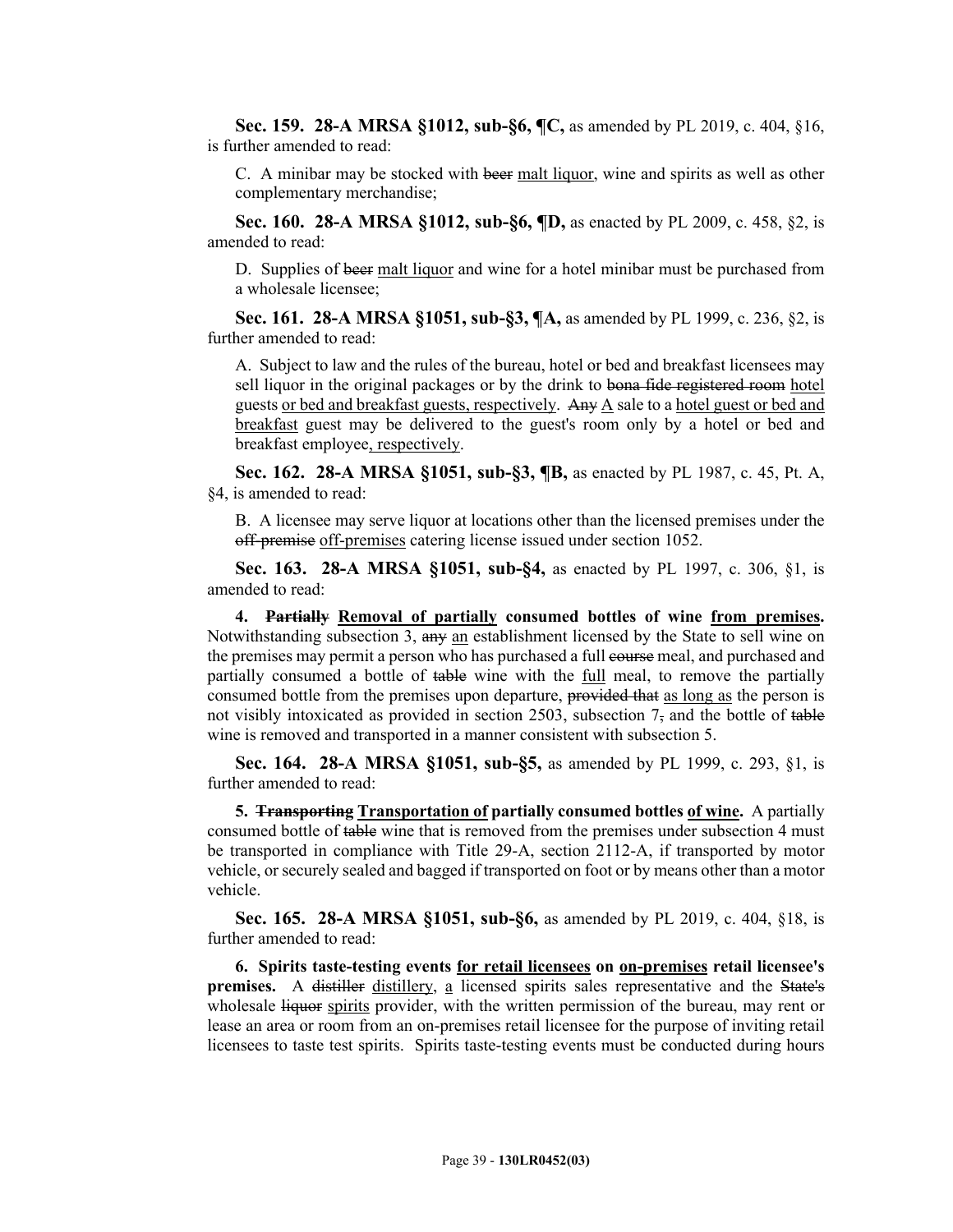that are authorized by the bureau for the sale of the product on the premises. The following conditions apply to all taste testing each taste-testing event conducted under this subsection.

A. The distiller distillery, the licensed spirits sales representative or the State's wholesale liquor spirits provider may provide the products for taste-testing the tastetesting event only if the retail price has been paid and a record of the transaction is maintained and made available to the bureau.

B. The taste-testing activity event may be conducted only within a special designated area or room.

C. The taste-testing activity event may be open only to invited retail licensees or their authorized agents and not to family members, guests or the general public.

D. After the taste-testing activity event is concluded, the distiller distillery, the licensed spirits sales representative or the wholesale liquor spirits provider, as applicable, shall remove all products supplied for the taste-testing activity event from the retail licensee's premises.

E. Spirits may not be served to a person who is a minor or who is visibly intoxicated.

**Sec. 166. 28-A MRSA §1051, sub-§8,** as amended by PL 2019, c. 404, §19, is further amended to read:

**8. Liquor taste-testing events for general public on on-premises retail licensee's premises.** The bureau may authorize an on-premise on-premises retail licensee to conduct taste testings of liquor taste-testing events open to the public on the licensed premises. Taste-testing events under this subsection must be conducted during hours that are authorized by the bureau for the sale of liquor on the licensed premises and may be held in collaboration with a certificate of approval holder, sales representative licensed under section 1502 or wholesale licensee. An on-premise on-premises retail licensee may request authority to conduct a taste testing taste-testing event using forms prescribed by the bureau. The request must indicate if a sales representative licensed under section 1502 will be pouring samples of liquor for taste testing and verification that the sales representative has successfully completed an alcohol server education course approved by the commissioner. The following conditions apply to all taste-testing events conducted under this subsection.

A. Liquor may not be served to persons who have not yet attained 21 years of age.

B. A person may not be served more than a total of 12 ounces of malt liquor having an alcohol content of 6% or less; for malt liquor having an alcohol content greater than 6% but less than 12%, a person may not be served more than a total of 6 ounces; or, for malt liquor having an alcohol content of 12% or greater, a person may not be served more than a total of 3 ounces.

C. A person may not be served more than a total of 5 ounces of wine having an alcohol content of 14% or less; or, for wine having an alcohol content greater than 14%, a person may not be served more than a total of 3 ounces of wine.

D. A person may not be served more than a total of  $11/2$  ounces, in  $1/2$  ounce servings, of spirits having an alcohol content of 80 proof or less; or, for spirits containing an alcohol content of greater than 80 proof, a person may not be served more than a total of 3/4 of an ounce in 1/4 ounce servings.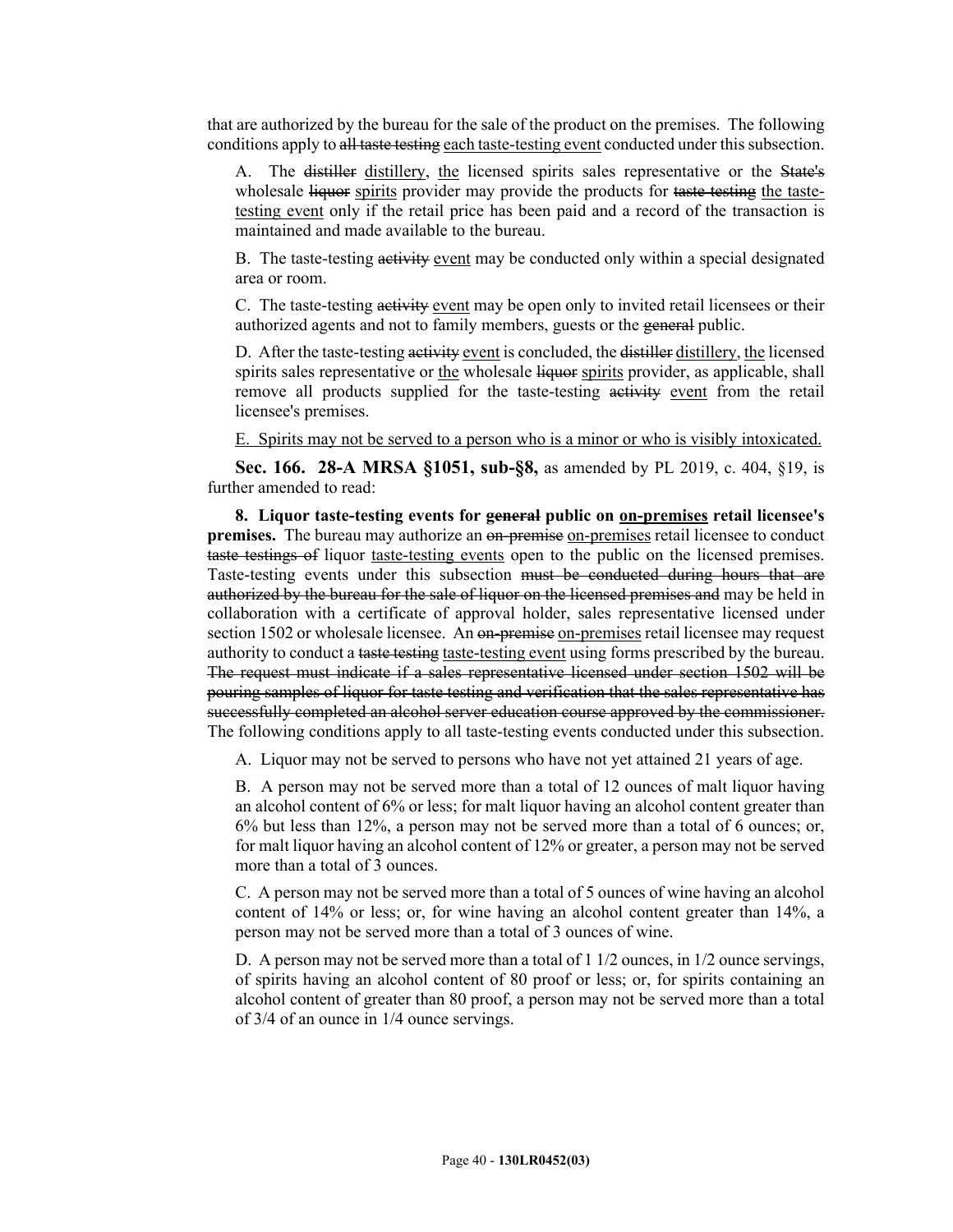E. A person may not be charged a fee for any liquor served as part of a taste-testing event.

F. A person may not be served who is visibly intoxicated.

G. A taste-testing event must be conducted within the hours of retail sale established in this Title.

H. The retail licensee must obtain the written permission of the bureau before conducting a taste-testing event.

I. The retail licensee may conduct no more than one taste-testing event per month.

J. A taste-testing event is not allowed in any municipality where on-premises and offpremises sales are not allowed pursuant to chapter 5.

K. The retail licensee must notify the bureau of the date and time scheduled for a tastetesting event. This notification must list the name of any sales representative licensed under section 1502 who will be pouring samples for taste testing.

L. Liquor served at a taste-testing event may be provided by the retail licensee purchasing the liquor from a wholesale licensee or agency liquor store a reselling agent. A record of a transaction under this paragraph must be maintained and made available to the bureau.

M. The retail licensee shall establish a designated area in which to conduct a tastetesting event in accordance with this section and shall make reasonable attempts to ensure that tastings are confined to the designated area.

N. The retail licensee, with prior approval from the bureau, may conduct an invitationonly taste-testing event at the licensed premises in place of or to coincide with a tastetesting event that is open to the public.

O. After a taste-testing event is concluded, the retail licensee may return any unused portion of liquor used to conduct the taste-testing event to the licensee's existing stock.

P. A certificate of approval holder, licensed sales representative or wholesale licensee who that participates in a taste-testing event may provide and distribute food or snacks to be consumed in conjunction with the liquor to be tasted at no cost to the public or the retail licensee if the total cost for the food or snacks does not exceed \$200 per event. Any remaining food or snacks provided in conjunction with a taste-testing event must be removed by the certificate of approval holder, licensed sales representative or wholesale licensee from the licensed premises at the conclusion of the event.

Q. A certificate of approval holder, licensed sales representative or wholesale licensee who that participates in a taste-testing event may provide material to advertise the liquor being offered at the taste-testing event or for the promotion of responsible use of alcohol. A certificate of approval holder, licensed sales representative or wholesale licensee may use the advertising material only for promotional display on the licensed premises. Advertising material related to the taste-testing event may include signs, coasters, napkins, table tents and items of like value and must be removed by the certificate of approval holder, licensed sales representative or wholesale licensee from the licensed premises at the conclusion of the event.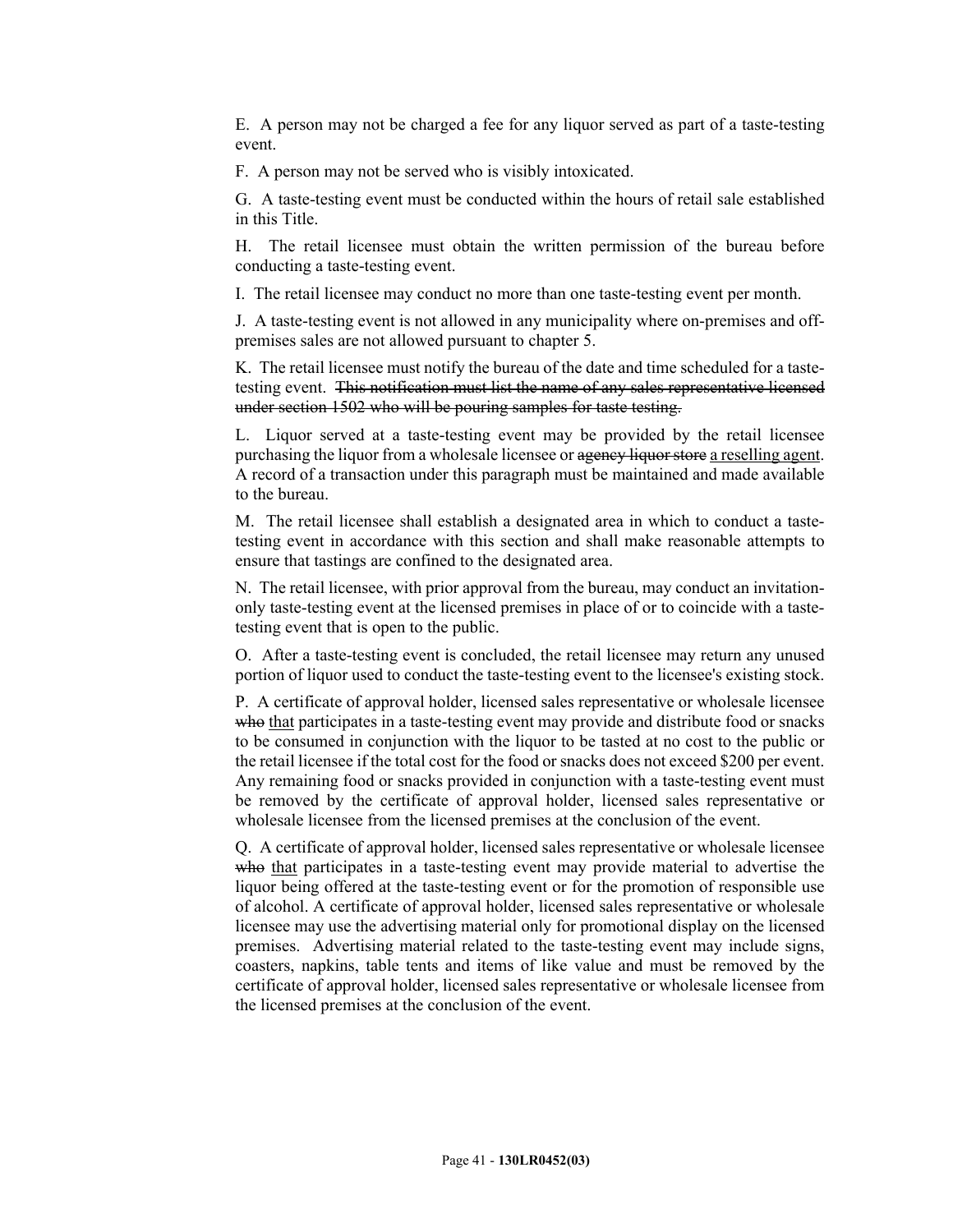R. A certificate of approval holder, licensed sales representative or wholesale licensee who that participates in a taste-testing event may distribute novelties to the public during the event at a cost not to exceed \$3 per novelty. All remaining novelties under this paragraph must be removed by the certificate of approval holder, licensed sales representative or wholesale licensee from the licensed premises at the conclusion of the taste-testing event.

S. Liquor may be poured for the taste-testing event only by the owner or an employee of the on-premises retail licensee, by a sales representative licensed under section 1502 or, if the manufacturer of the liquor being poured is licensed under section 1355-A, by the manufacturer or an employee of the manufacturer.

The bureau may adopt rules to implement this subsection. Rules adopted pursuant to this subsection are routine technical rules as defined in Title 5, chapter 375, subchapter 2-A.

**Sec. 167. 28-A MRSA §1052,** as amended by PL 2021, c. 76, §2, is further amended to read:

#### **§1052. Off-premise Off-premises catering at planned events or gatherings**

**1. Off-premises catering license for sale of liquor off premises.** Class A restaurants, Class A lounges, Class A restaurant/lounges, hotels, bed and breakfasts, clubs, auditoriums, civic auditoriums and performing arts centers A club licensed to sell spirits, wine and malt liquor or a licensed Class A restaurant, licensed Class A restaurant/lounge, licensed Class A lounge, licensed hotel, licensed bed and breakfast, licensed auditorium, licensed civic auditorium or licensed performing arts center may apply for an additional license to conduct off-premises catering of spirits, wine and malt liquor at planned events or gatherings to be held at locations other than the licensee's premises under this section.

**2. Fee.** The license fee for the off-premise catering license is \$10 per calendar day of the event or gathering.

**3. Sponsor Type of event.** The off-premise sales An off-premises catering license authorizes the licensee to sell the type or types of liquor specified in subsection 3-A only at:

A. Public events or public gatherings sponsored by a charitable, nonprofit organization or civic group; and

B. Private events or private gatherings sponsored by an individual person, organization or association of persons.

**3-A. Type of liquor.** An off-premises catering licensee may sell at an event described in subsection 3 only the type or types of liquor that the licensee is authorized to sell pursuant to the licensee's underlying club, Class A restaurant, Class A restaurant/lounge, Class A lounge, hotel, bed and breakfast, auditorium, civic auditorium or performing arts center license.

**4. Application.** The licensee must apply for an off-premises catering license by filing a written application with the bureau at least 24 hours before the event or gathering. The application must include the following:

A. Title and purpose of the event;

B. Date, time and duration;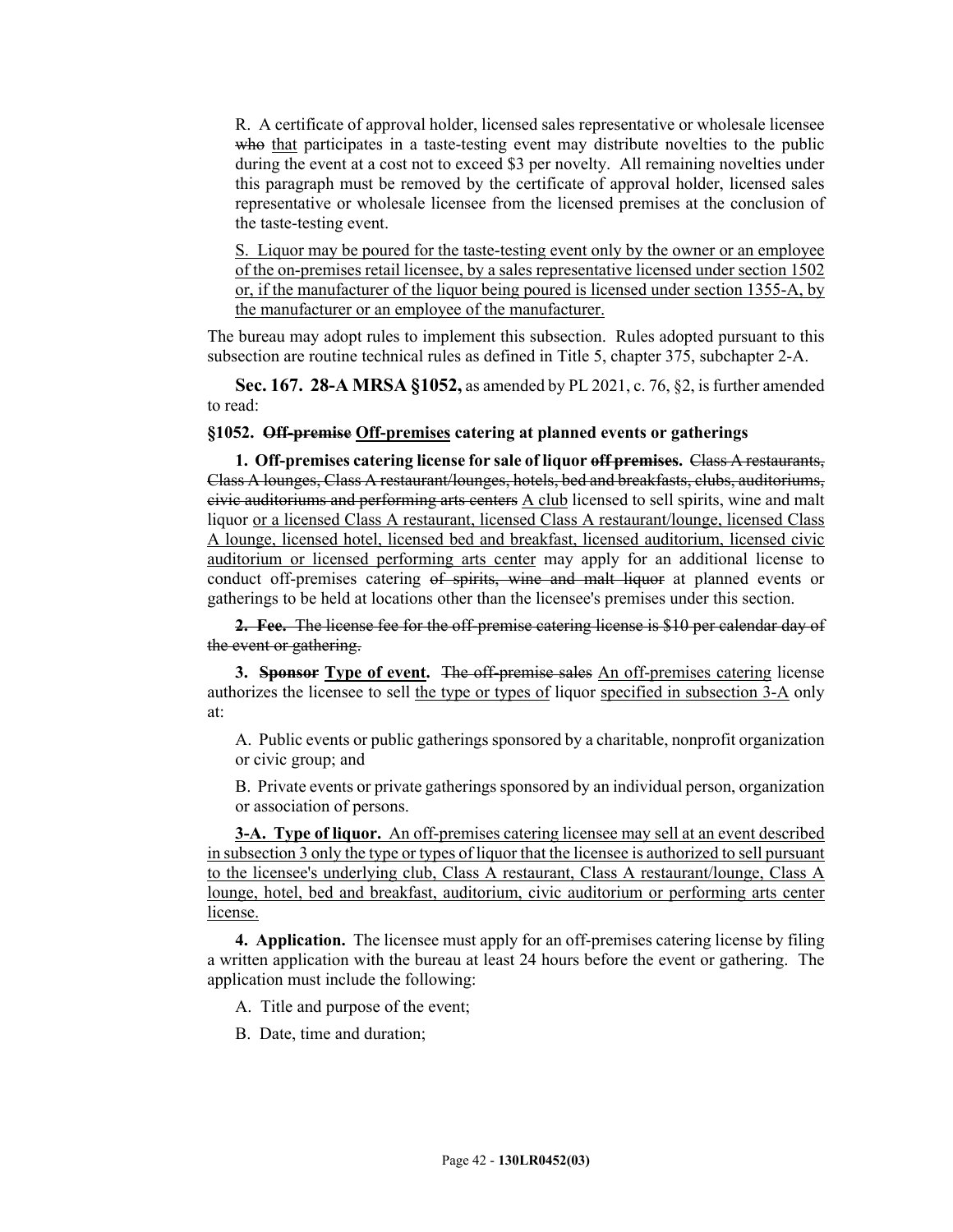C. Location;

D. Approximate number of persons to be accommodated;

E. Name and address of the sponsoring person, organization or association;

F. If food is to be served, the name and address of the food caterer, if other than the licensee; and

G. Approval by the municipal officers, or a municipal official designated by the municipal officers, of the municipality in which the proposed additional licensed premises are located, which, notwithstanding section 653, may be granted without public notice. The bureau shall accept approval required under this paragraph in electronic form submitted by the applicant or directly by the municipality to the bureau.

**5. Ruling on application.** Upon receipt of the application, the bureau may immediately approve or deny the application. The bureau shall advise the applicant that the license and the off-premise off-premises sales license may be revoked and suspended under chapter 33.

**6. Local option questions.** The bureau may not grant approval for the sale of liquor at events to be held in areas where the voters have voted in the negative concerning the pertinent local option questions.

**Sec. 168. 28-A MRSA §1052-D,** as amended by PL 2019, c. 404, §§20 to 25, is further amended to read:

# **§1052-D. Taste-testing event license**

**1. Taste-testing event license.** A person who has been issued a license under section 1355-A, a wholesaler licensed under section 1401, a person who has been granted a certificate of approval from the bureau, a supplier or foreign manufacturer of spirits or a broker One or more certificate of approval holders, wholesale licensees or spirits suppliers may apply jointly in any combination for a license to participate in a taste-testing event subject to the conditions prescribed by this section. For the purposes of this section, "broker" means a person who represents suppliers or manufacturers of spirits and "foreign manufacturer of spirits" means a person who produces spirits outside of the State.

**2. Sponsored manufacturers.** For the purposes of this section, "sponsored manufacturer" means a manufacturer without a license or certificate of approval who that is sponsored by a certificate of approval holder or a manufacturer licensed under section 1355-A or a manufacturer who may participate in a taste-testing event person licensed under subsection 1.

A sponsored manufacturer licensed in another state may participate in the taste-testing event in the same manner and subject to the same conditions as a manufacturer person licensed under section 1355-A or a person who has been granted a certificate of approval subsection 1 if:

A. The sponsored manufacturer provides a copy of state and federal licenses or permits authorizing the manufacture of alcoholic beverages liquor; and

B. The sponsored manufacturer is included on the application for the taste-testing event license.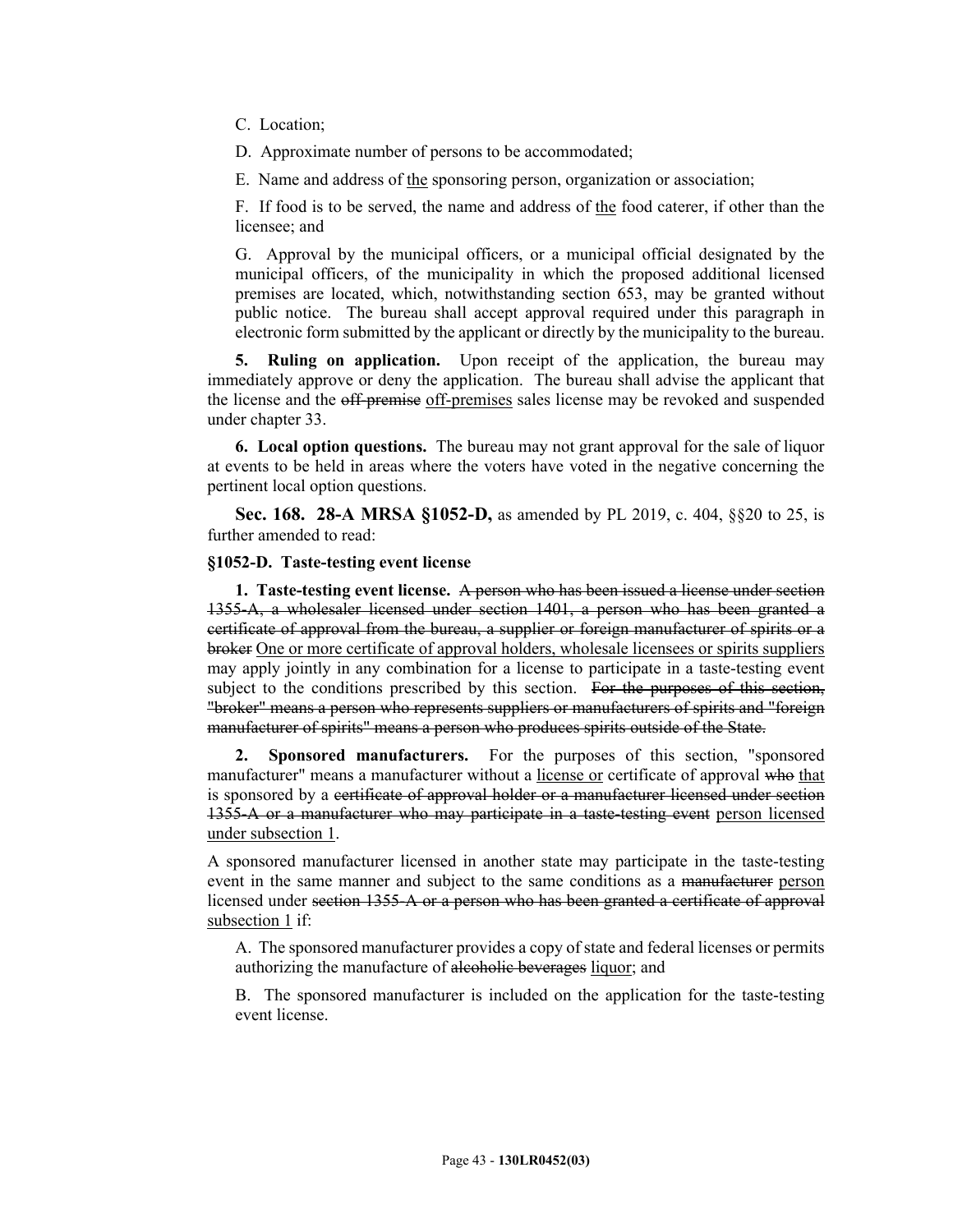Nothing in this section prohibits a manufacturer licensed under section 1355-A or a manufacturer who has received a certificate of approval person licensed under subsection 1 from sponsoring more than one sponsored manufacturer.

**3. Application.** An applicant for a taste-testing event license shall submit a written application to the bureau no later than 15 calendar days prior to the first day of the tastetesting event. The application must include the following:

A. The name and address of each applicant;

B. The title and purpose of the taste-testing event;

C. The date, time and duration of the taste-testing event;

D. The address and location of the taste-testing event including a description of the area designated for the taste-testing event;

E. The names of each sponsored manufacturer who that intends to take part in the taste-testing event and the name of the certificate of approval holder or manufacturer who that has agreed to be the manufacturer's sponsor;

F. The sample size and overall sample limit that will be imposed for each day of the taste-testing event consistent with the requirements in subsection 7, paragraph C; and

G. Approval by the municipal officer or a municipal official designated by the municipal officers of the municipality where the taste-testing event will be located. Notwithstanding section 653, the approval may be granted without public notice.

**4. Fee.** The license fee for a taste-testing event license is \$20 for each manufacturer licensed under section 1355-A, person licensed under subsection 1 and each sponsored manufacturer, wholesaler licensed under section 1401, certificate of approval holder or broker participating in the taste-testing event.

**5. Ruling on application.** Upon receipt of an application under subsection 3, the bureau shall immediately approve or deny the application. The bureau shall advise applicants that the license may be suspended or revoked under chapter 33.

**6. Up to 10 licensed events per year; one event per license.** A certificate of approval holder, a manufacturer licensed under section 1355-A, a supplier or foreign manufacturer of spirits, a broker or a wholesaler licensed under section 1401 A person eligible for a license under subsection 1 may obtain up to 10 licenses under this section per calendar year. Each license permits a taste-testing event lasting up to 4 consecutive days.

**7. Conditions.** The following conditions apply to taste-testing events licensed under this section.

A. A person may not be charged a fee, except the fee for admission, for any malt liquor, wine or spirits that are offered for taste testing at the event. This paragraph does not apply to malt liquor, wine or spirits that are sold for on-premises consumption under a license duly issued by the bureau separate from a taste-testing event license.

B. The venue for the taste-testing event may not be currently licensed to serve alcoholic beverages any type of liquor for on-premises consumption. If the venue is currently licensed for on-premises consumption, the bureau shall permit the temporary surrender of the venue's license for the duration of the taste-testing event temporarily suspend the authority of the on-premises retail licensee to sell liquor for on-premises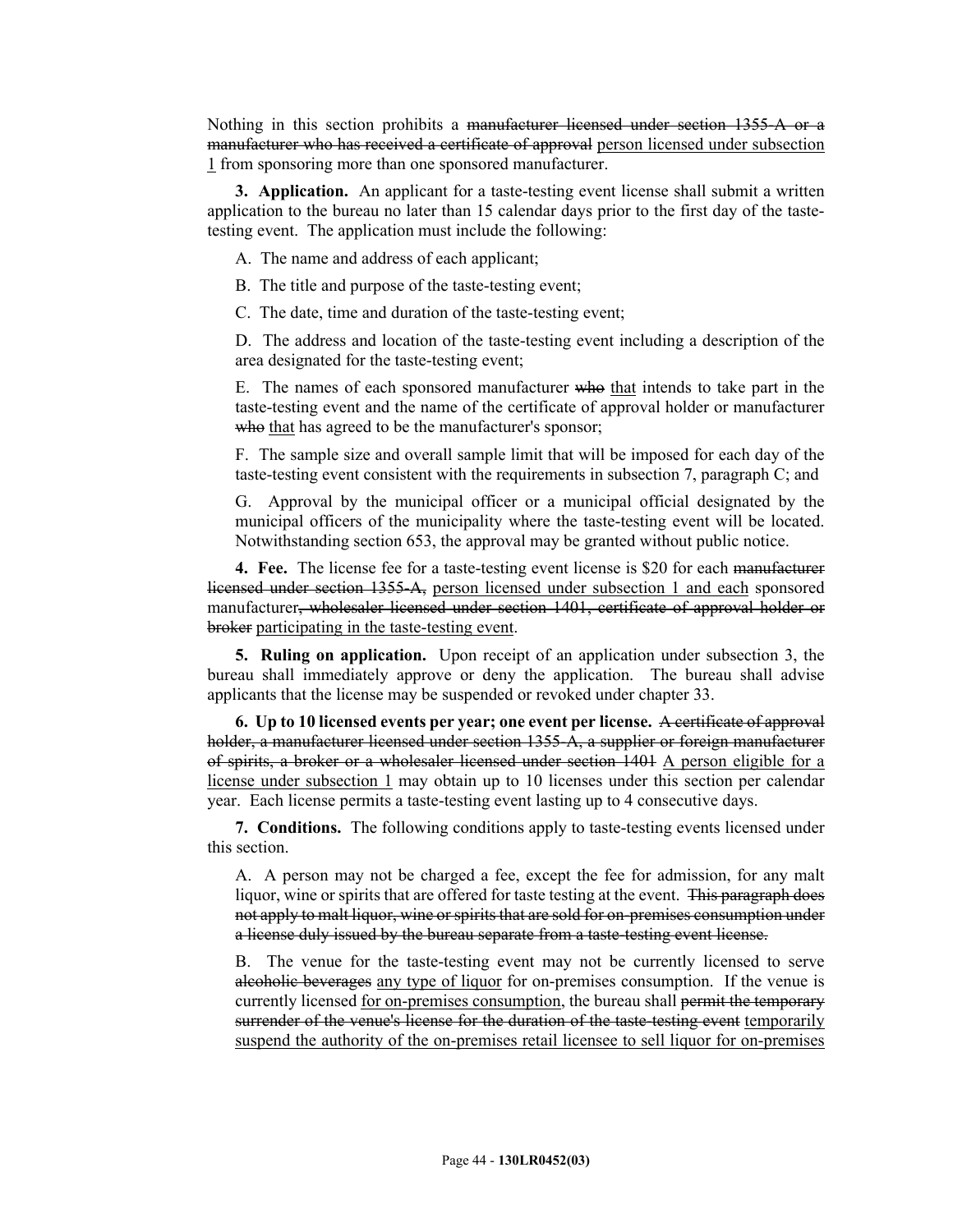consumption in the area designated for the taste-testing event. Notwithstanding paragraph A, the on-premises retail licensee may sell liquor for on-premises consumption outside the area designated for the taste-testing event.

C. A licensee under this section shall limit the size of samples provided for tasting to 4 ounces of malt liquor, 1 1/2 ounces of wine and 1/2 ounce of spirits. A licensee shall limit the total number of samples to 12 per day, per person, except that:

(1) The 12-sample limit does not apply when the licensee provides a variety of substantial food offerings to patrons of the taste-testing event. For the purposes of this subparagraph, "substantial food" does not include offerings such as prepackaged snacks, pretzels, peanuts, popcorn or chips; and

(2) The sample-size and 12-sample limit do not apply when a licensee includes, as part of a taste-testing event, a multicourse sit-down meal designed to pair food with complementing alcoholic beverages liquor. This exception applies only at a taste-testing event that is designed to promote the food and beverage or hospitality industry at which at least 50% of the vendors represent and promote a business other than the manufacture or distribution of liquor.

D. A licensee under this section shall record of the number of patrons admitted to the taste-testing event by requiring patrons to submit a ticket or sign a register or by employing some similar method of tracking attendance.

E. Points of entry to the taste-testing venue must be clearly defined and monitored to ensure consumption takes place only within the designated area of the taste-testing event.

F. A minor is prohibited from attending the taste-testing event unless accompanied by a parent or guardian or unless the alcohol served at the taste-testing event is confined to a segregated area from which minors are prohibited.

G. Malt liquor, wine or spirits for taste testing may not be poured in advance and made available for patrons of the taste-testing event to serve themselves.

H. A person who is visibly intoxicated may not be served.

I. A licensee under this section who is a manufacturer licensed under section 1355-A, is a wholesaler licensed under section 1401 or is a certificate of approval holder A person licensed under subsection 1 may provide for taste testing any malt liquor or wine that the licensee, wholesaler or manufacturer manufactures or distributes that is registered and authorized for distribution and sale under this Title. A licensee under this section who is a manufacturer of spirits licensed under section 1355‑A, a supplier or foreign manufacturer of spirits or a broker may provide for taste testing or any spirits that the licensee manufactures or distributes that are listed for sale by the commission. Excise taxes for malt liquor and wine under section 1652 must be paid before the scheduled date of the taste-testing event.

J. A sponsored manufacturer may, for the purpose of promoting spirits, wine or malt liquor or wine for distribution and sale in the State, provide for taste testing any spirits, wine or malt liquor or wine that the sponsored manufacturer manufactures outside the State and that has been registered with the United States Department of the Treasury, Alcohol and Tobacco Tax and Trade Bureau. All containers of spirits, wine or malt liquor or wine served in accordance with this paragraph, including empty containers,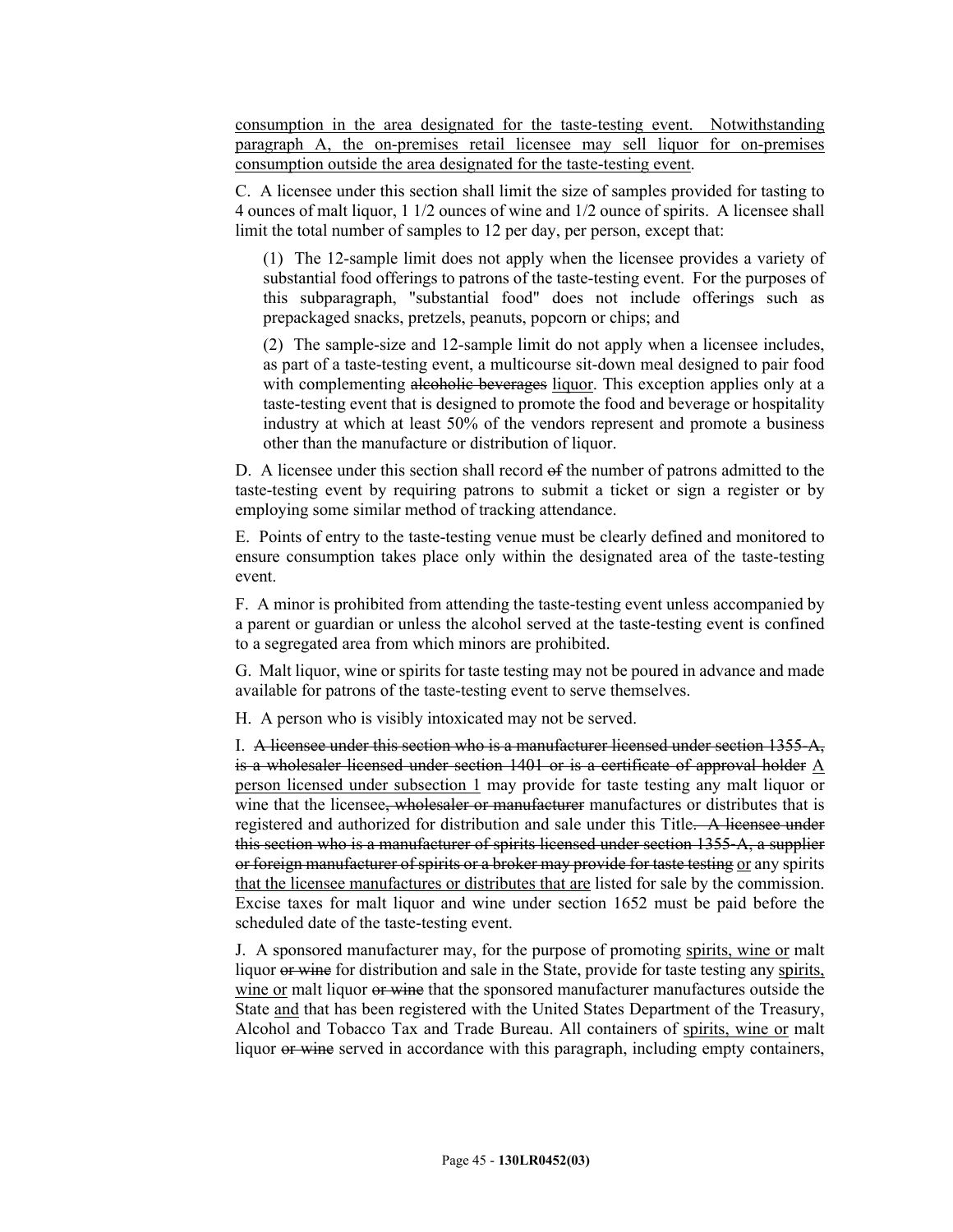must be removed from the State following the taste-testing event. All spirits, wine and malt liquor and wine provided for the taste-testing event under this paragraph is are subject to excise taxes under section 1652 and premiums, when applicable, under section 1703.

K. Each manufacturer, sponsored manufacturer, wholesaler, certificate of approval holder or broker licensed to take part in the taste-testing event person licensed under subsection 1 and each participating sponsored manufacturer described under subsection 2 shall make available to the bureau or local law enforcement agency upon request a list of the persons designated by the respective licensee to serve malt liquor, wine or spirits for taste testing at the event. The list must be accompanied by an affidavit attesting that no person designated to serve alcohol for taste testing has been found to have violated any state or federal law prohibiting the sale or furnishing of alcohol to a minor.

L. Each manufacturer, sponsored manufacturer, wholesaler, certificate of approval holder or broker person licensed under subsection 1 and each participating sponsored manufacturer described under subsection 2 shall provide to any a person designated to serve malt liquor, wine or spirits for taste testing a badge or similar means of identification that clearly identifies the name of the manufacturer, sponsored manufacturer, supplier, wholesaler or certificate of approval holder licensee or sponsored manufacturer. The badge or similar means of identification must be worn in a manner so that it is conspicuous and clearly visible to a person being served.

**8. Information to be provided by the bureau.** The bureau shall develop an informational pamphlet or similar document that is posted on the bureau's publicly accessible website describing the conditions that apply to the conduct of a taste-testing event, including generally applicable laws and rules that are not described in this section. The bureau shall consider commonly cited violations from similar events that have been conducted in the State when developing the informational pamphlet or similar document.

**9. Retail sales for off-premises consumption.** Notwithstanding any provision of this Title to the contrary, a licensed in-state brewery, small brewery, winery, small winery, distillery or small distillery may sell for off-premises consumption at a taste-testing event under this section malt liquor, wine or spirits manufactured in the State by the licensee under the following conditions.

A. Malt liquor, wine or spirits for retail sale must be prepackaged and sold by the bottle or case. A sale must be accompanied by a sales receipt.

B. Spirits sold by a distillery are subject to the listing, pricing and distribution provisions of this Title. Spirits sold by a small distillery may be sold in the same manner as permitted under section 1355-A, subsection 5, paragraph G.

**Sec. 169. 28-A MRSA §1054, sub-§2,** as amended by PL 2017, c. 13, §2, is further amended to read:

**2. Permit required Authority to require permit.** A municipality or, in the case of an unincorporated place, the county commissioners may require a an on-premises retail licensee for sale of liquor to be consumed on the premises to obtain a permit for music, dancing or entertainment from the municipality or, in the case of an unincorporated place, the county commissioners of the county in which the licensed premises are located. The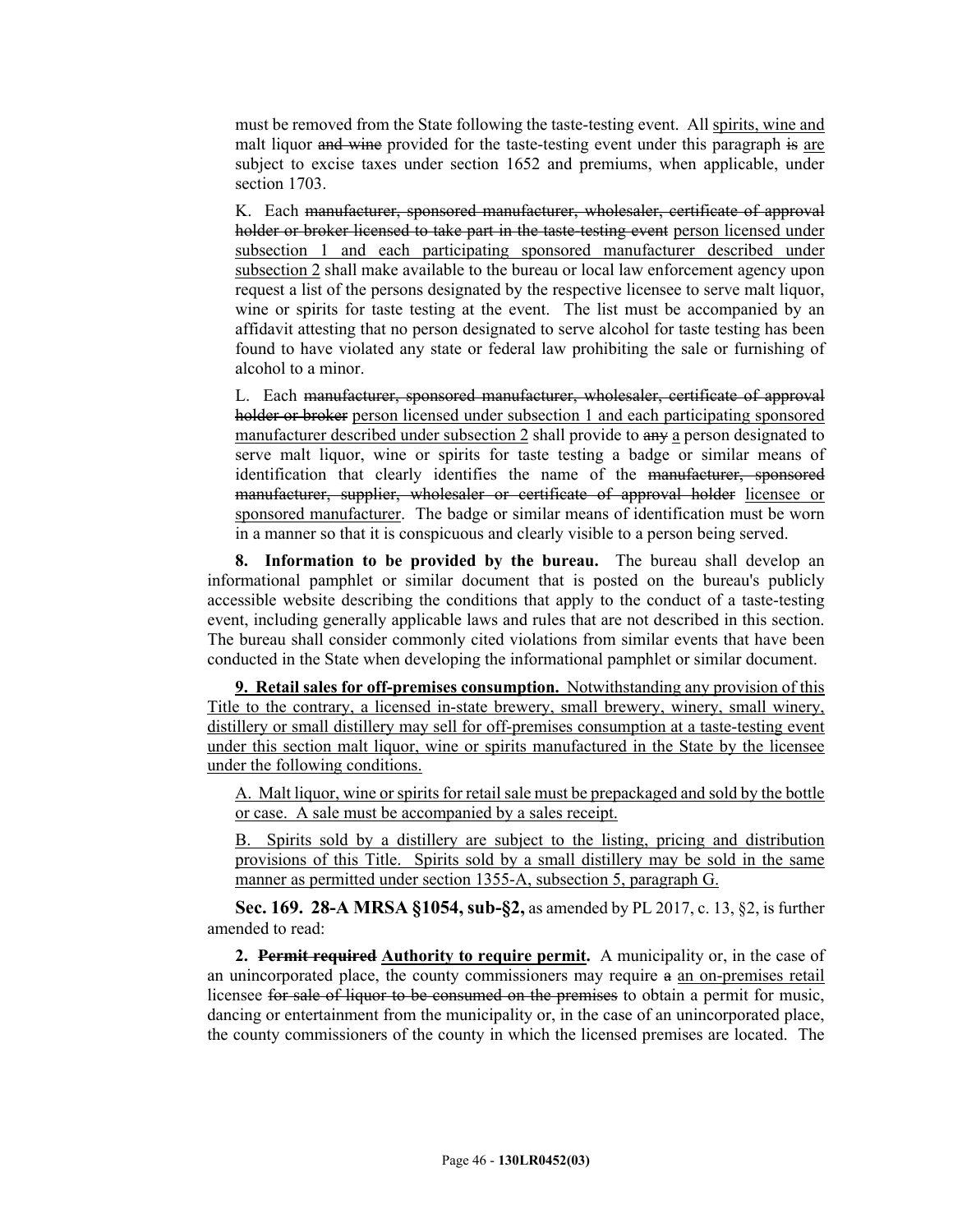permit must specify which activities are prohibited on the licensed premises and may include a list of which activities are authorized, in accordance with local ordinances or regulations adopted by the municipality or unincorporated place.

**Sec. 170. 28-A MRSA §1054, sub-§8,** as amended by PL 1991, c. 377, §16, is further amended to read:

**8. Appeal procedure.** Any If the municipality has a board of appeals, as described in Title 30-A, section 2691, a licensee who that has applied for a permit and has been denied, or whose has had its permit has been revoked or suspended, may appeal the decision to the municipal board of appeals, as defined in Title 30-A, section 2691, within 30 days of the denial, suspension or revocation. The municipal board of appeals, if the municipality has such a board, may grant or reinstate the permit if it finds that:

A. The permitted activities would not constitute a detriment to the public health, safety or welfare, or violate municipal ordinances or regulations; or

B. The denial, revocation or suspension was arbitrary and capricious.

**Sec. 171. 28-A MRSA §1054, sub-§11,** as amended by PL 2017, c. 13, §2, is further amended to read:

**11. Municipal ordinances or regulations.** A If a municipality requires permits under subsection 2, the municipality shall adopt ordinances or authorize the municipal officers to establish written regulations governing the following aspects of the permits.

A. These ordinances or regulations must govern:

- (1) The issuance, suspension and revocation of these permits;
- (2) The classes of permits and fees for the issuance of these permits;
- (3) The music, dancing or entertainment permitted under each class; and

(4) Other limitations on these activities required to protect the public health, safety and welfare.

- B. These ordinances or regulations may specifically determine:
	- (1) The location and size of premises to which the permits may apply;

(2) The facilities that may be required for the permitted activities on those premises;

(3) The hours during which the permitted activities may take place; and

(4) The lighting level required, which may be lowered when the entertainment is provided.

**Sec. 172. 28-A MRSA §1054, sub-§12,** as amended by PL 2017, c. 13, §2, is further amended to read:

**12. Unincorporated place.** If licensed premises are located in an unincorporated place in which the county commissioners require permits under subsection 2, the county commissioners of the county in which the unincorporated place is located shall grant, suspend or revoke permits in the same manner and with the same authority as municipal officers. The county commissioners and shall adopt regulations in the same manner as municipal officers.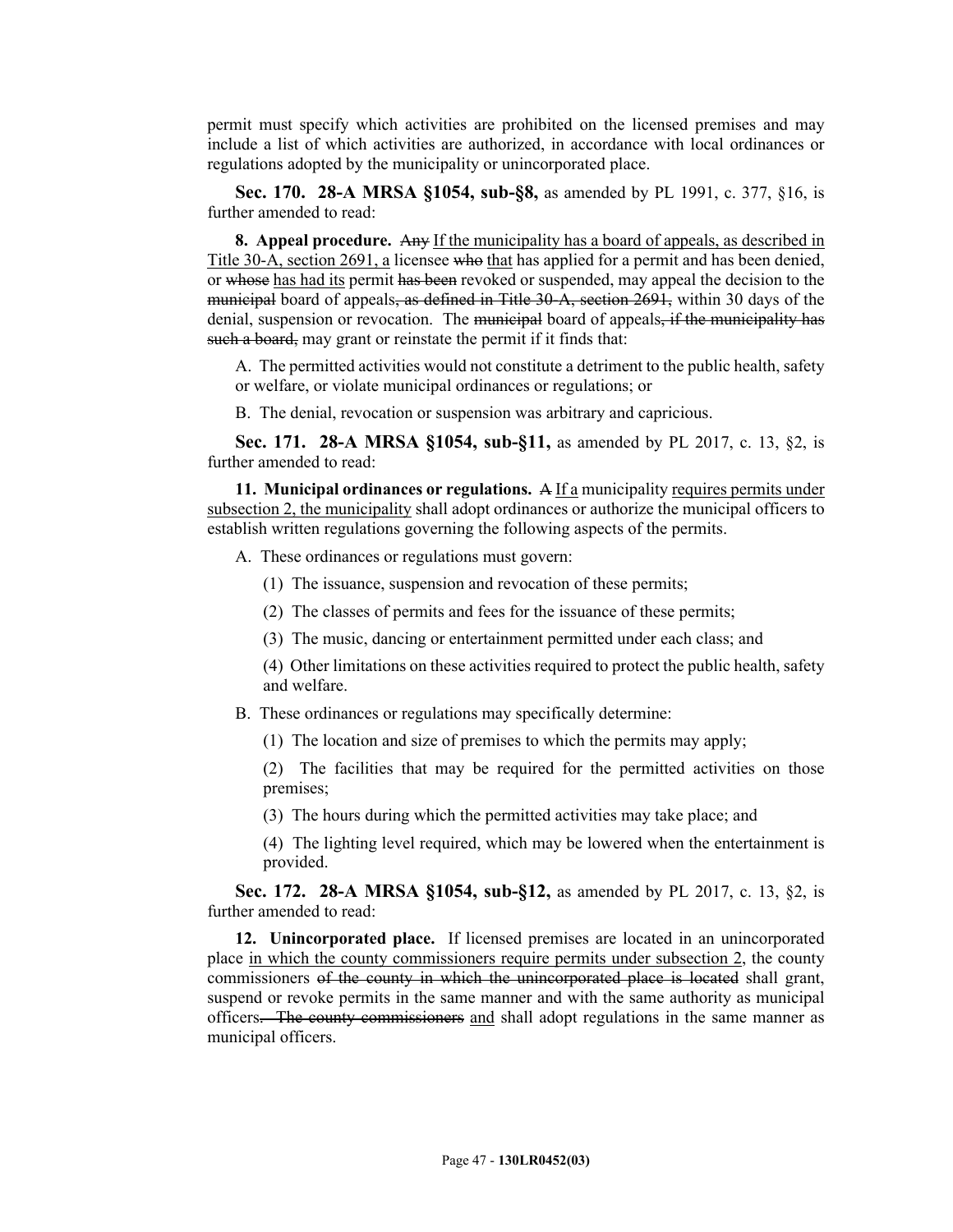**Sec. 173. 28-A MRSA §1055,** as enacted by PL 2015, c. 142, §3, is amended by amending the section headnote to read:

### **§1055. Liquor samples at Class A restaurants and Class A restaurant/lounges**

**Sec. 174. 28-A MRSA §1055, sub-§1, ¶G,** as enacted by PL 2015, c. 142, §3, is amended to read:

G. Spirits served as a sample must be purchased from the State or the State's contracted wholesaler a reselling agent.

**Sec. 175. 28-A MRSA §1061, sub-§2,** as amended by PL 1995, c. 270, §1, is further amended to read:

**2. Minors not permitted on premises.** Except as provided in paragraph B,  $\theta$  a hotel licensee may not permit any a minor in any a hotel lounge that serves alcoholic beverages where liquor is served.

B. This subsection does not apply when:

(1) The minor is accompanied by a parent, legal guardian or custodian, as defined in Title 22, section 4002;

(2) The minor is employed under section 704; or

(3) The licensee does not permit consumption of liquor on the licensed premises.

**Sec. 176. 28-A MRSA §1061, sub-§3,** as amended by PL 1987, c. 342, §83, is further amended to read:

**3. Income from sale of food requirement.** At least 10% of the gross annual income, not including income from the rental of rooms or from a minibar licensed under section 1012, must be from the sale of food for each licensed hotel. This requirement does not apply to a hotel that has a Class I-A license under section 1002.

**Sec. 177. 28-A MRSA §1061, sub-§3-A** is enacted to read:

**3-A. Bureau to determine whether new applicant would probably meet sale of food requirement.** The bureau may not issue an initial license to a hotel unless it determines that the applicant would probably meet the requirements of subsection 3. This requirement does not apply to a hotel that applies for a Class I-A license under section 1002.

**Sec. 178. 28-A MRSA §1061, sub-§3-B** is enacted to read:

**3-B. Proof of compliance with sale of food requirement for license renewal.** The bureau may not renew a hotel's license unless the licensee furnishes the bureau with proof that the previous year's business met the requirements of subsection 3. If the bureau determines that the licensee has not satisfied the requirements of subsection 3, the bureau may renew the license for only one year, during which the licensee must meet the requirements of subsection 3 to be eligible for further license renewal. This subsection does not apply to a hotel that has a Class I-A license under section 1002.

**Sec. 179. 28-A MRSA §1062,** as amended by PL 1997, c. 373, §§87 to 89, is further amended to read:

### **§1062. Restaurant requirements Restaurants**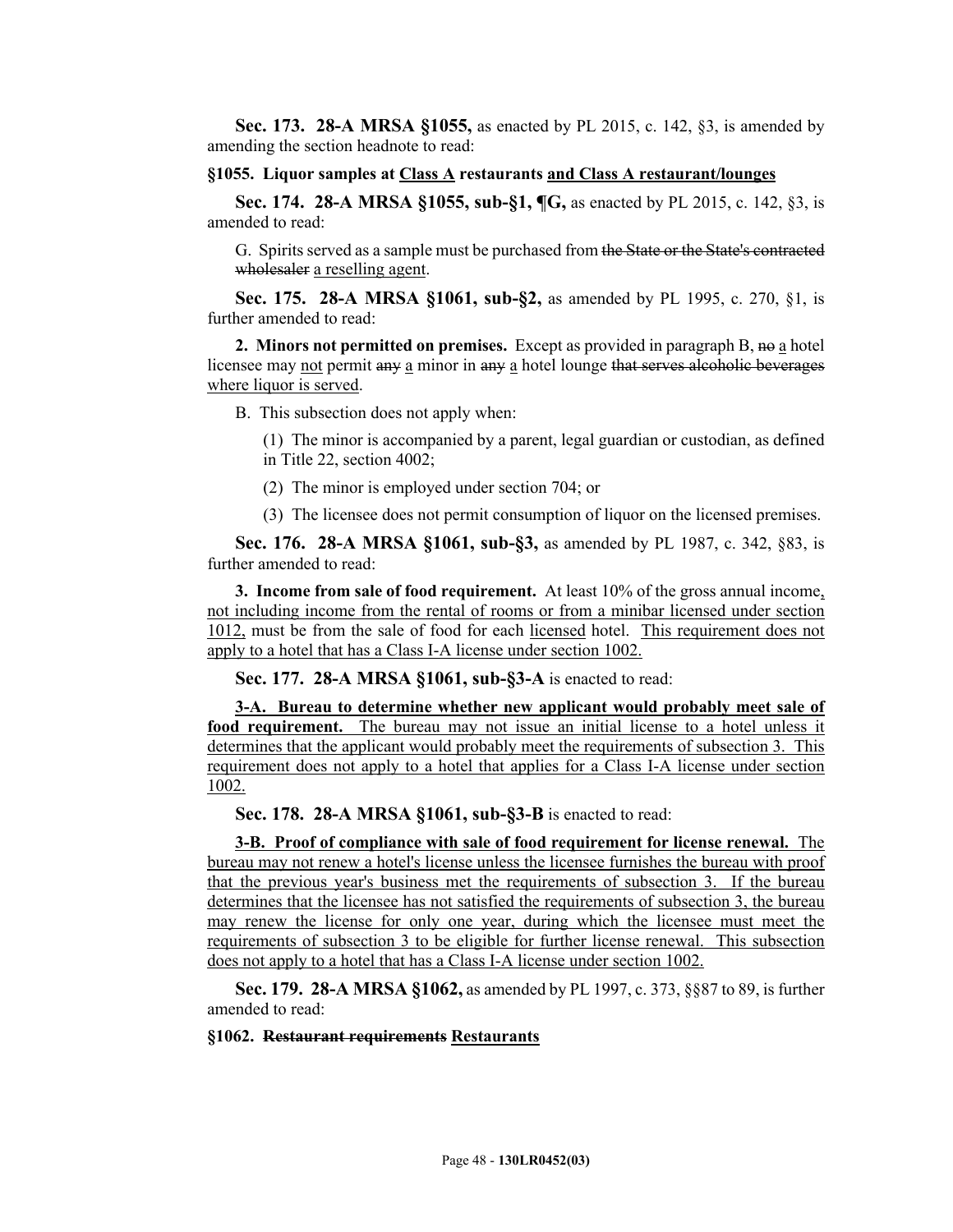**1. Issuance of licenses.** The bureau may issue licenses under this section for the sale of wine and malt liquor to be consumed on the premises for on-premises consumption to restaurants, as defined in section 2, subsection 15, paragraph Q.

**3. Income from sale of food requirement.** Except as provided in paragraph B, at At least 10% of the gross annual income must be from the sale of food for both year-round and part-time restaurants.

A. The bureau may not renew any license for the sale of wine or malt liquor unless the licensee furnishes proof to the bureau that the previous year's business conformed to the income requirement of this subsection.

B. Income from the bowling business in bowling alleys must not be included in the income requirement of this section.

**4. Bureau determines who to determine whether new applicant would probably qualify meet sale of food requirement.** The bureau may not issue the an initial license if to a restaurant unless it determines that the applicant for a new license would probably meet the requirements of subsection 3.

**5. Proof of compliance with sale of food requirement for license renewal.** The bureau may not renew a restaurant's license unless the licensee furnishes the bureau with proof that the previous year's business met the requirements of subsection 3. If the bureau determines that the licensee has not satisfied the requirements of subsection 3, the bureau may renew the license for only one year, during which the licensee must meet the requirements of subsection 3 to be eligible for further license renewal.

**Sec. 180. 28-A MRSA §1063,** as amended by PL 1995, c. 25, §1, is further amended to read:

### **§1063. Class A restaurants and Class A restaurant/lounges**

**1. Issuance of license.** The bureau may issue licenses under this section for the sale of spirits, wine and malt liquor to be consumed on the premises for on-premises consumption to Class A restaurants, as defined in section 2, subsection 15, paragraph  $R_a$ and to Class A restaurant/lounges, as defined in section 2, subsection 15, paragraph R-1.

**2. Income from sale of food requirement.** At least a minimum amount of the gross annual income must be from the sale of food for each Class A restaurant or Class A restaurant/lounge. The income from the sale of food requirement is based on the population of the municipality in which the Class A restaurant or Class A restaurant/lounge is located. The bureau shall prorate the income from the sale of food requirement under this subsection for licensees that operate during only part of an annual license period.

A. In municipalities having a population of more than 50,000 persons:

(1) Year-round Class A restaurants or Class A restaurant/lounges must have a minimum gross annual income of \$50,000 per year from the sale of food to the public on their premises.

B. In municipalities having a population of more than 30,000 but not more than 50,000 persons: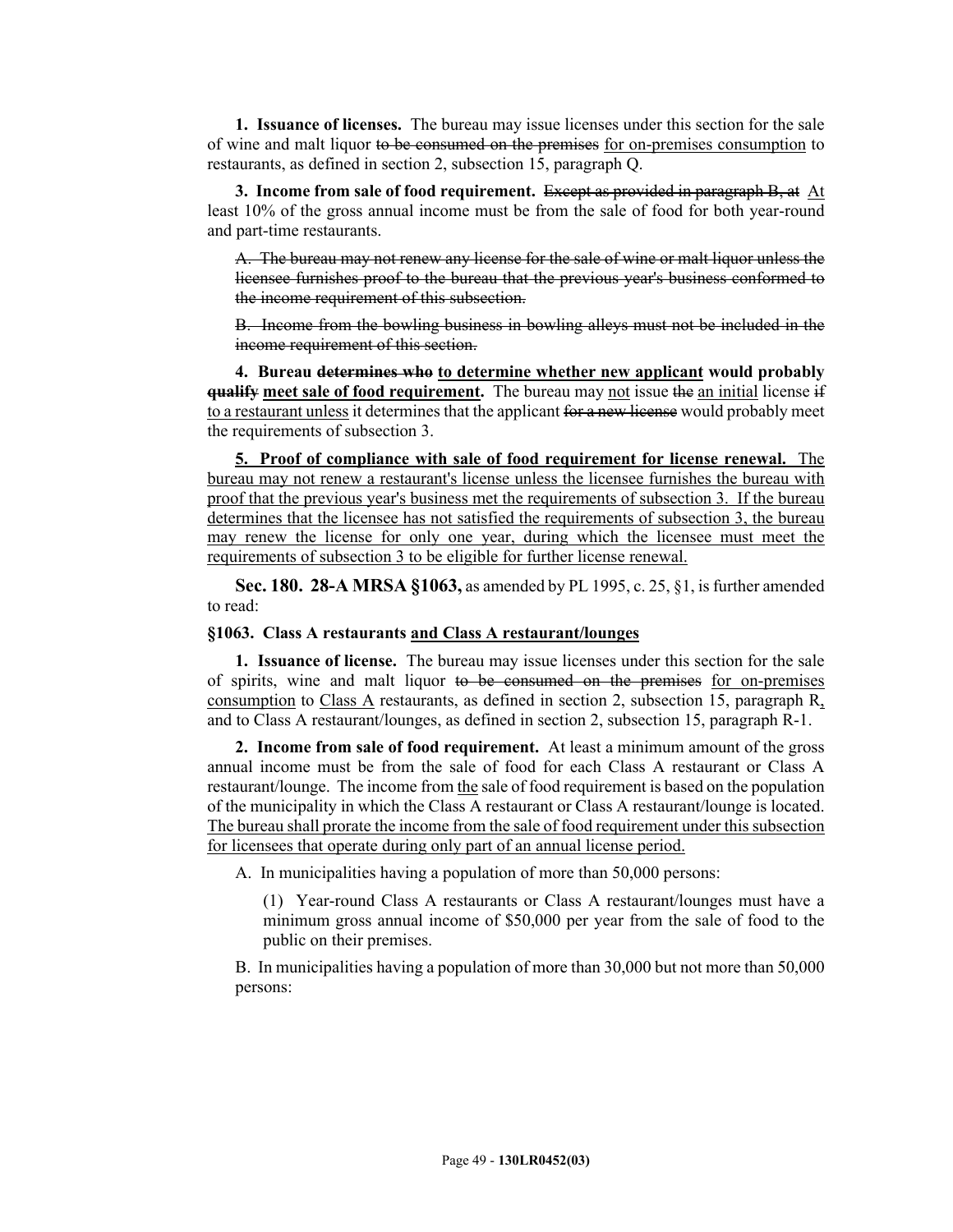(1) Year-round Class A restaurants or Class A restaurant/lounges must have a minimum gross annual income of \$40,000 per year from the sale of food to the public on their premises.

C. In municipalities having a population of more than 20,000 but not more than 30,000 persons:

(1) Year-round Class A restaurants or Class A restaurant/lounges must have a minimum gross annual income of \$30,000 per year from the sale of food to the public on their premises.

D. In municipalities having a population of not more than 20,000 persons:

(1) Year-round Class A restaurants or Class A restaurant/lounges must have a minimum gross annual income of \$20,000 per year in sale of food to the public on their premises.

**3. Bureau determines to determine whether new applicant would probably qualify meet sale of food requirement.** The bureau may not issue the an initial license if to a Class A restaurant or a Class A restaurant/lounge unless it determines that the applicant would probably qualify meet the requirements of subsection 2.

**4. Licensee for renewal must show proof of meeting income requirement Proof of compliance with sale of food requirement for license renewal.** The bureau may not renew any a Class A restaurant's or a Class A restaurant/lounge's license for the sale of liquor under this subsection unless the licensee furnishes the bureau with proof that the previous year's business conformed to met the income requirement requirements of this subsection 2. The bureau shall prorate food requirements for licensees who operate during only part of an annual license period If the bureau determines that the licensee has not satisfied the requirements of subsection 2, the bureau may renew the license for only one year, during which the licensee must meet the requirements of subsection 2 to be eligible for further license renewal.

**Sec. 181. 28-A MRSA §1063-B, sub-§1,** as enacted by PL 1999, c. 760, §4, is amended to read:

**1. Issuance of licenses.** The bureau may issue licenses under this section for the sale of malt liquor and wine to be consumed on the premises for on-premises consumption to pool halls as defined in section 2, subsection 23-A 15, paragraph N-1.

**Sec. 182. 28-A MRSA §1065,** as amended by PL 2003, c. 493, §12 and affected by §14 and amended by c. 689, Pt. B, §6, is further amended by amending the section headnote to read:

### **§1065. Licenses for Class A lounges**

**Sec. 183. 28-A MRSA §1065, sub-§4,** as amended by PL 2003, c. 493, §12 and affected by §14, is further amended to read:

**4. Minors not allowed on premises.** Minors are not permitted to remain on the premises of a licensed Class A lounge except when:

A. The minor is accompanied by a parent, legal guardian or custodian, as defined in Title 22, section 4002; or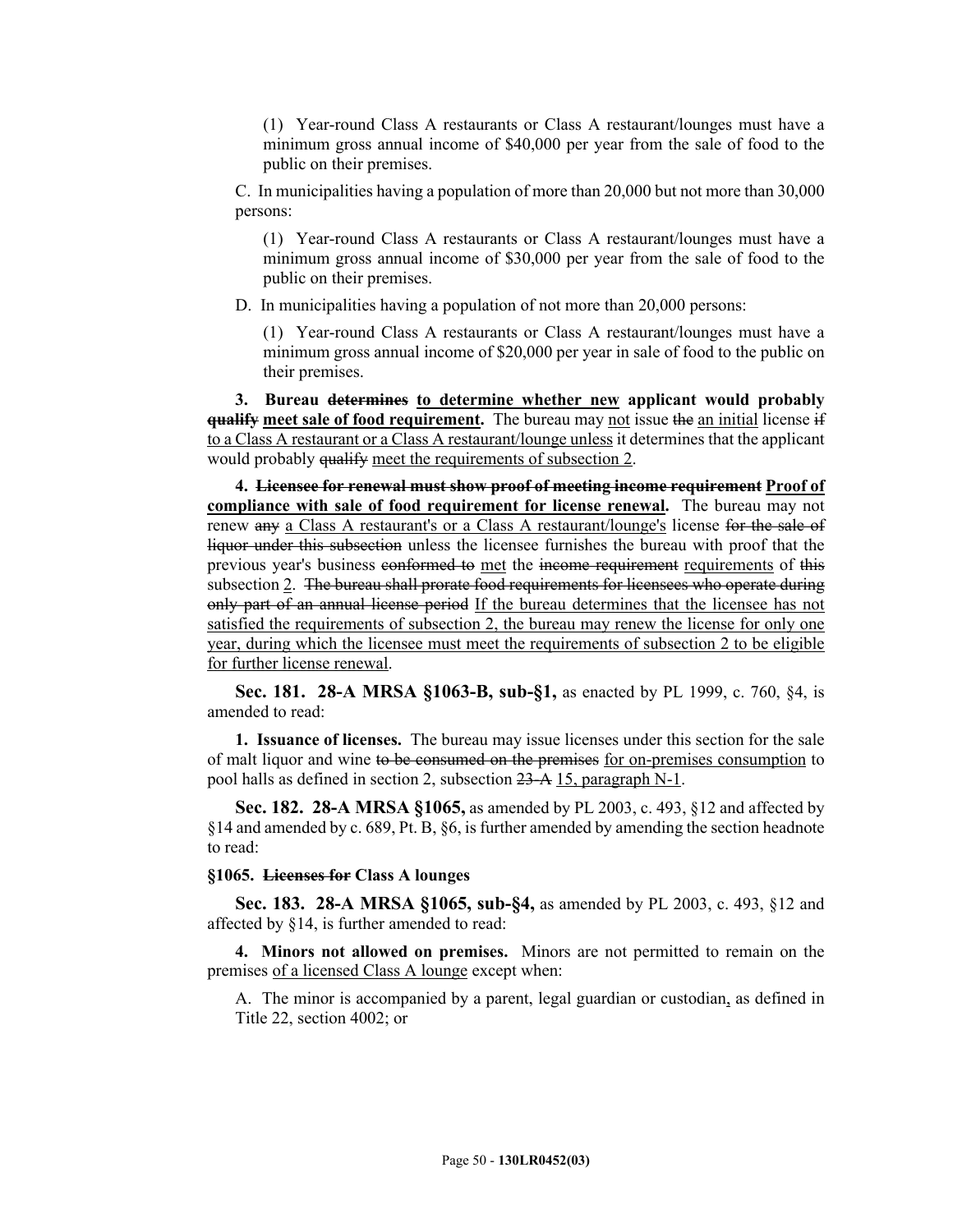B. The licensee does not permit consumption of liquor on the premises for a specific period of time or event.

**Sec. 184. 28-A MRSA §1066-A, sub-§2,** as amended by PL 1991, c. 824, Pt. A, §58, is further amended to read:

**2. Minors not permitted on premises.** Minors are not permitted to remain on the premises of a licensed tavern unless:

A. Accompanied by a parent, legal guardian or custodian, as defined in Title 22, section 4002; or

B. Employed under section 704.

**Sec. 185. 28-A MRSA §1070, sub-§1,** as amended by PL 2015, c. 101, §1, is further amended to read:

**1. Issuance of licenses.** The bureau may issue licenses to civic auditoriums as defined in section 2, subsection 15, paragraph C under this section for the sale of spirits, wine and malt liquor. The license may be issued to the owner of the civic auditorium, the operator of the civic auditorium or the entity providing alcoholic beverages spirits, wine and malt liquor to the public in the civic auditorium.

**Sec. 186. 28-A MRSA §1070, sub-§5,** as enacted by PL 2015, c. 101, §1, is amended to read:

**5. Bottle service of spirits; designated areas.** A civic auditorium licensee may sell spirits in original containers for service in a civic auditorium club suite under the following conditions:

A. Spirits to be consumed in the club suite are must be provided exclusively by the civic auditorium licensee;

B. Spirits containers provided for consumption in the club suite must remain in the club suite for the duration of the event for which they were provided;

C. The number of spirits containers provided for consumption in the club suite may not exceed 6; and

D. The registered tenant of the club suite or individual specifically granted access to the club suite by the civic auditorium signs must sign a contract with the civic auditorium agreeing that no person under 21 years of age will be provided or served alcoholic beverages liquor in the club suite.

For purposes of this subsection, "club suite" means a designated area within a civic auditorium designed to provide premium viewing of an event in the auditorium and to which access is limited to registered tenants, invited guests and those who have been specifically granted access by the operator of the civic auditorium and is not accessible to the general public or civic auditorium patrons with tickets that provide for general admission to that event at the auditorium. A club suite must have a clearly designated point of access for the registered tenant or person specifically granted access by the operator of the civic auditorium to ensure that persons present in the suite are limited to invited guests and employees providing services to the club suite.

**Sec. 187. 28-A MRSA §1071, sub-§6,** as corrected by RR 2015, c. 2, §17, is amended to read: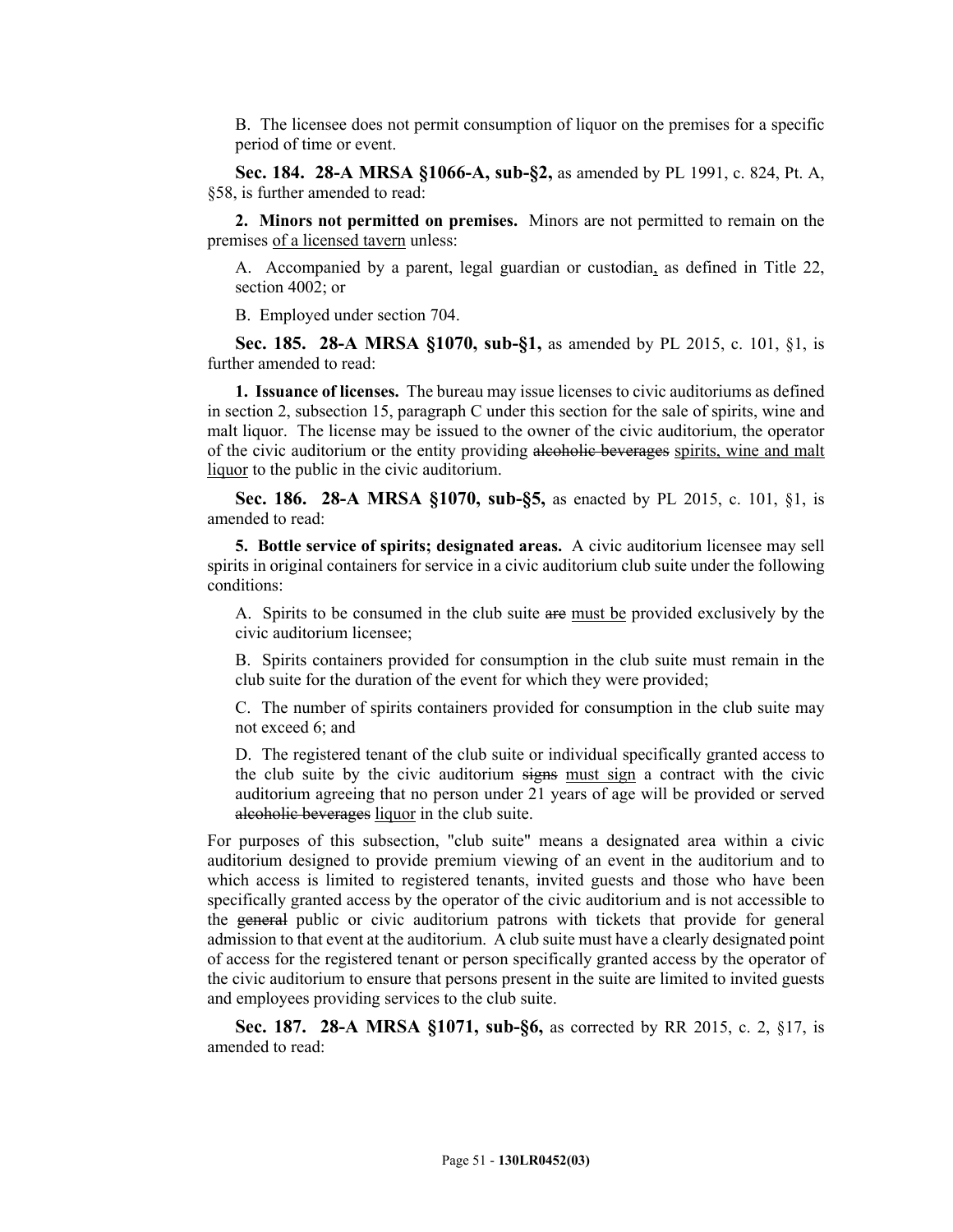**6. Server requirements.** A manufacturer licensed by the bureau under section 1355‑A, a certificate of approval holder or a wholesaler who wholesale licensee that provides malt liquor, wine, fortified wine or spirits for the public event or gathering being sponsored may serve its product at the event. An incorporated civic organization issued a license in accordance with this section shall provide the names of persons not licensed under chapter 51, 55 or 59 who will be serving alcoholic beverages malt liquor, wine or spirits at the event. In the event that a server from that list is unavailable, a licensed manufacturer, distributor, wholesaler, small winery or small brewery that has provided alcoholic beverages malt liquor, wine or spirits to be served at the event may provide serving assistance.

**Sec. 188. 28-A MRSA §1072, sub-§2,** as amended by PL 1987, c. 342, §96, is further amended to read:

**2. Requirements.** Except as provided in subsection 3, for at least one year immediately before filing the application for a license, a club must have:

A. Been in continuous operation and existence;

B. Regularly occupied as owner or lessee a suitable clubhouse or quarters for use of club members;

C. Held regular meetings;

D. Conducted its business through officers regularly elected; and

E. Charged and collected dues from club members.

**Sec. 189. 28-A MRSA §1072, sub-§4,** as amended by PL 1997, c. 373, §99, is further amended to read:

**4. Register of club members.** Every club shall keep and maintain a register of the name, identity and address of each <del>member of the</del> club member. The club shall allow any liquor enforcement officer inspector or other authorized agent of the bureau to inspect the register at any reasonable time.

**Sec. 190. 28-A MRSA §1072, sub-§5,** as amended by PL 2019, c. 44, §1, is further amended to read:

**5. Sale of liquor only to club members and guests; exception.** Except as provided in paragraph A or B, licensed clubs may not sell liquor to anyone except club members and their guests accompanying them.

A. Licensed veterans' and fraternal organizations and social clubs may sell liquor to members of the same national or affiliated international organization and to members of auxiliaries of the same national or affiliated international organization and their guests accompanying them.

B. At the discretion of and by agreement with the bureau, a licensed veterans' organization may, subject to time-of-day and seasonal limitations defined at the time of license approval, sell liquor to the general public if the organization has a valid license and is located on an island off the coast of the State that is provided with ferry service pursuant to Title 23, Part 6 and Title 35-A, chapter 51. When a licensed veterans' organization sells liquor to the general public pursuant to this paragraph, the premises at which the liquor is sold are deemed a public place for purposes of Title 22,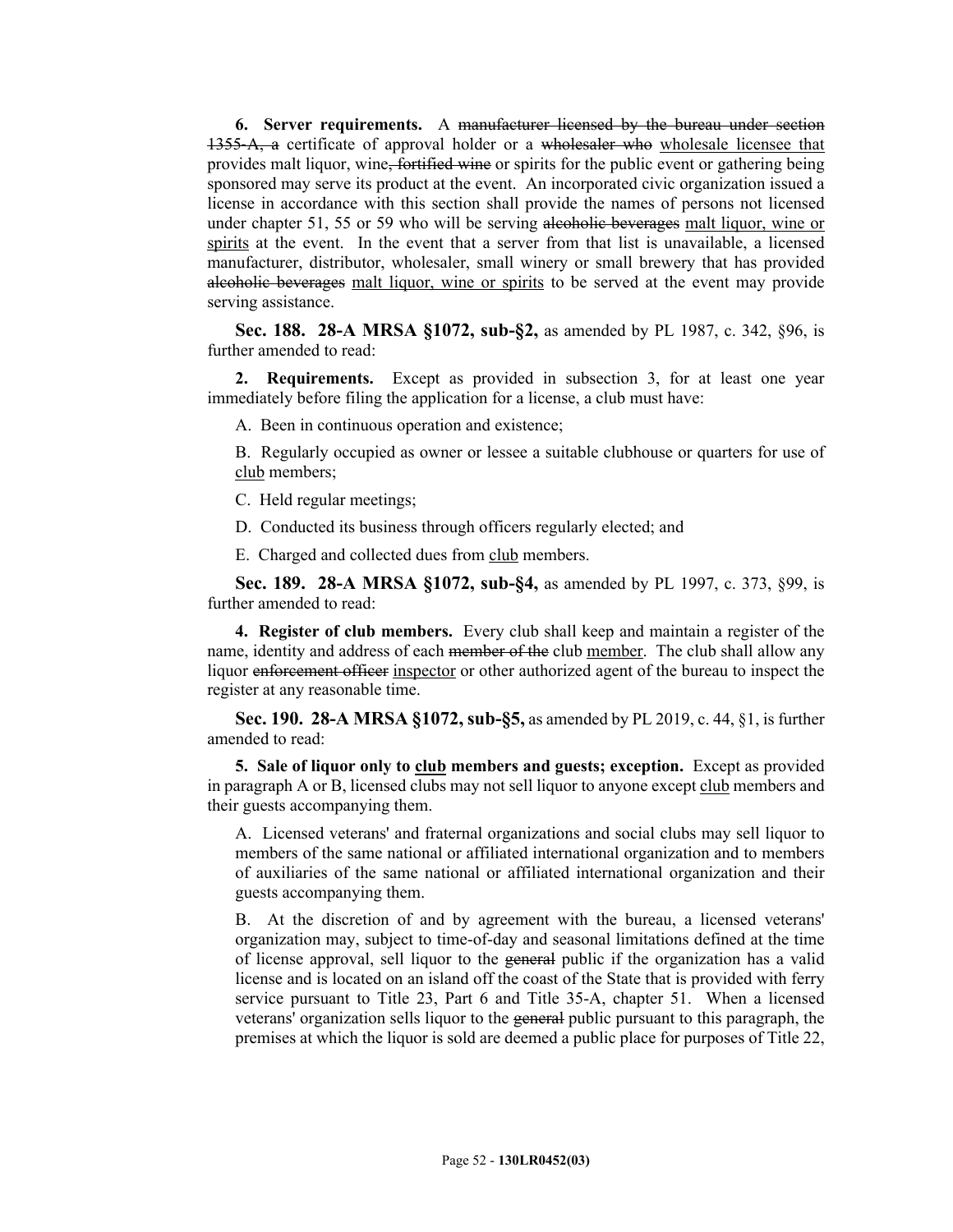chapter 262 during the time the general public is invited or allowed to be present, and smoking, as defined in Title 22, section 1541, subsection 6, is prohibited during that time.

**Sec. 191. 28-A MRSA §1072, sub-§6,** as enacted by PL 1987, c. 45, Pt. A, §4, is amended to read:

**6. Sales in <u>original</u> containers forbidden.** No  $\underline{A}$  club may not sell spirits in the original container.

**Sec. 192. 28-A MRSA §1073,** as amended by PL 2017, c. 167, §20, is further amended to read:

# **§1073. Indoor racquet clubs centers; indoor ice skating clubs centers; golf courses; curling clubs centers; and bowling centers disc golf courses**

**1. Issuance of licenses.** The bureau may issue licenses under this section for the sale of spirits, wine and malt liquor to be consumed on the premises for on-premises consumption to bowling centers, curling clubs centers, disc golf courses, golf courses, indoor ice skating clubs centers and indoor racquet clubs centers as defined in section 2, subsection 15, paragraphs  $B-1$ ,  $D-1$ ,  $F-1$ ,  $G$ ,  $J$  and  $K<sub>x</sub>$  respectively.

**2. Food availability.** The A licensee under this section shall offer food for sale to the public at all times that liquor is for sale. For bowling centers, at least 10% of the gross annual income, not including income from the bowling business, must be from the sale of food.

**3. Separate area for sale of food and liquor.** The A licensee under this section shall set aside a separate area for the sale and consumption of food and liquor in accordance with the rules of the bureau. For bowling centers, that separate area may not include the area in which the game of bowling is conducted.

**Sec. 193. 28-A MRSA §1073-A** is enacted to read:

# **§1073-A. Bowling centers**

**1. Issuance of licenses.** The bureau may issue a license under this section for the sale of spirits, wine and malt liquor for on-premises consumption to a bowling center as defined in section 2, subsection 15, paragraph B-1.

**2. Separate area for sale of food and liquor.** A licensee under this section shall set aside a separate area for the sale and consumption of food and liquor in accordance with the rules of the bureau. The separate area may not include the area in which the game of bowling is conducted.

**3. Income from sale of food requirement.** At least 10% of the gross annual income of a bowling center licensed under this section, not including income from the bowling business, must be from the sale of food.

**4. Bureau to determine whether new applicant would probably meet sale of food requirement.** The bureau may not issue an initial license to a bowling center unless it determines that the applicant would probably meet the requirements of subsection 3.

**5. Proof of compliance with sale of food requirement for license renewal.** The bureau may not renew a bowling center's license under this section unless the licensee furnishes the bureau with proof that the previous year's business met the requirements of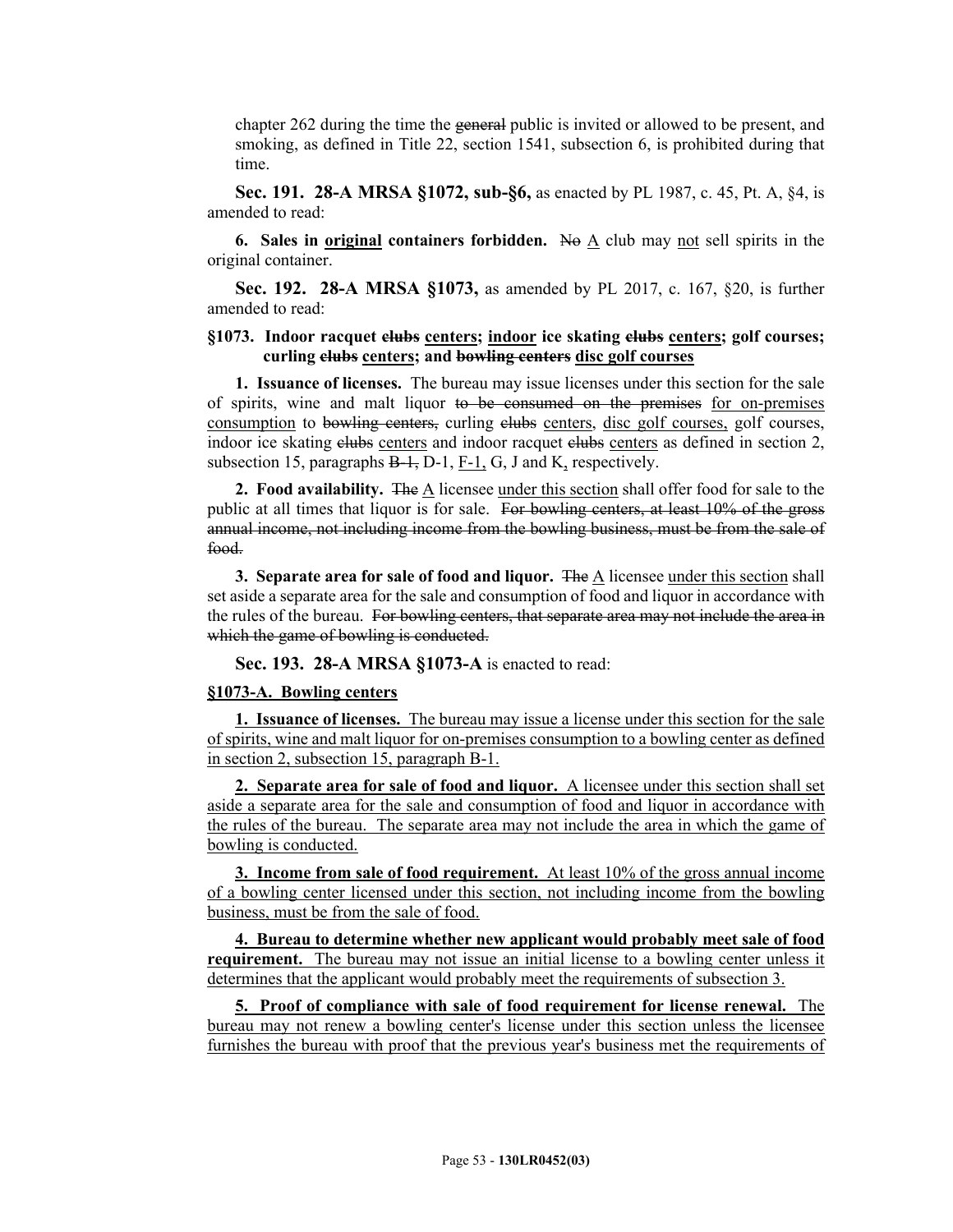subsection 3. If the bureau determines that the licensee has not satisfied the requirements of subsection 3, the bureau may renew the license for only one year, during which the licensee must meet the requirements of subsection 3 to be eligible for further license renewal.

**Sec. 194. 28-A MRSA §1074,** as amended by PL 1997, c. 373, §101, is further amended to read:

# **§1074. Outdoor stadiums**

**1. Issuance of licenses.** The bureau may issue licenses a license under this section for the sale of wine and malt liquor to be consumed on the premises and wine for on-premises consumption to an outdoor stadiums stadium, as defined in section 2, subsection 15, paragraph M. A concessionaire or lessee may be issued a license under this section, regardless of whether it controls the premises, as long as that concessionaire or lessee complies with the notice provisions applicable to qualified catering services in section 1076, subsection 7 prior to exercising the license.

**2. No sales at events for children.** The  $\Delta$  licensee under this section may not sell any malt liquor or wine at an outdoor stadium at any event primarily involving primary or secondary school children schoolchildren.

**3. Conditions on sales.** The A licensee under this section may not sell malt liquor or wine in the spectator stands at an outdoor stadium. Liquor may be sold A licensee may sell malt liquor or wine only by the glass in plastic or paper cups.

**Sec. 195. 28-A MRSA §1075,** as amended by PL 2017, c. 17, §8, is repealed and the following enacted in its place:

# **§1075. Auxiliary licenses**

**1. Issuance of licenses.** Pursuant to section 1012, subsection 2 and subject to the requirements of subsection 1-A, the bureau may issue one auxiliary license under this section for the sale of spirits, wine or malt liquor for on-premises consumption at one additional premises to:

A. A Class A restaurant located at, a Class A restaurant/lounge located at, a Class A lounge located at or a hotel with a Class I license located at a ski area, golf course or disc golf course; or

A-1. A golf course with a Class I license or a club with a Class I or Class V license located at a golf course or disc golf course.

**1-A. Qualifications.** To qualify for an auxiliary license under this section:

A. The additional premises that will be subject to the auxiliary license must be located at the same ski area, golf course or disc golf course as the licensee's current Class A restaurant, Class A restaurant/lounge, Class A lounge, hotel, golf course or club;

B. The additional premises must offer food for sale to the public, although the food need not be prepared at the additional premises; and

C. The additional premises must be properly equipped, including with tables, chairs and restrooms.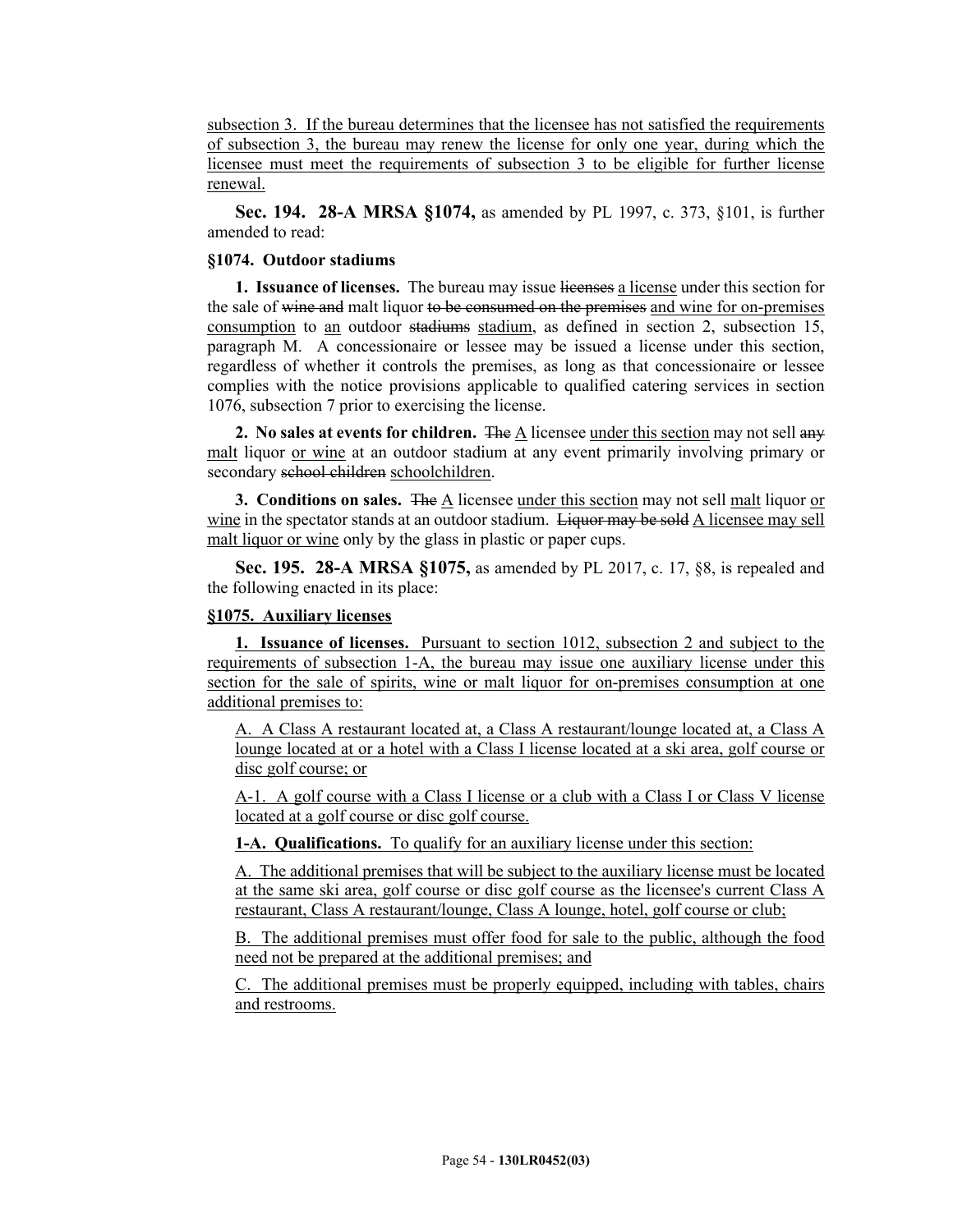**2. Sales for consumption on slopes or courses prohibited.** A licensee under this section may not sell liquor at a ski area for consumption on the slopes away from the licensed area. Except as provided in section 1075-A, a licensee under this section may not sell liquor at a golf course or disc golf course for consumption on the course away from the licensed area.

**Sec. 196. 28-A MRSA §1075-A, sub-§2,** as amended by PL 2017, c. 167, §22, is further amended to read:

**2. License.** The bureau may issue a license for a mobile service bar to a licensee who that owns a golf course or disc golf course or may issue a license for a mobile service bar to a licensee that is a Class A restaurant located at, a Class A restaurant/lounge located at or Class I a hotel with a Class I license located at a golf course or disc golf course. The licensee shall ensure that:

A. All individuals selling, serving or dispensing liquor from a mobile service bar are employees of the golf course or disc golf course, except as provided in subsection 2-A;

B. The licensee does not possess or permit possession, sale or consumption of any liquor on the golf course or disc golf course other than that which is permitted and purchased by the licensee in accordance with the license or licenses granted;

C. A sufficient number of employees are deployed to adequately control and ensure adherence to laws applying to the serving, sale and consumption of liquor on the golf course or disc golf course;

D. Service or consumption of any liquor is not allowed in parking lots except as otherwise provided in this chapter;

E. A licensee or licensee's employees do not allow patrons to leave the golf course or disc golf course with any liquor;

F. Only one standard serving of liquor is served to an individual a patron at a time;

G. Signs are posted that state that a patron may not bring liquor onto the premises of the golf course or disc golf course;

H. Signs are placed on the mobile service bar that state that service or consumption of any liquor by a person under 21 years of age is prohibited;

I. Liquor from a mobile service bar is purchased and consumed only by those patrons engaged in a round of golf or disc golf;

J. The operator of a mobile service bar is at least 21 years of age and has successfully completed an alcohol server education course; and

K. The operator of a mobile service bar has the ability and necessary tools to immediately contact a golf course or disc golf course employee working at the part of the golf course or disc golf course licensed as an on-premises establishment or an employee of a Class A restaurant or Class A restaurant/lounge operating under a contract with a municipal golf course or disc golf course for assistance in enforcing the provisions of this section.

**Sec. 197. 28-A MRSA §1075-A, sub-§3,** as amended by PL 2017, c. 17, §9, is further amended to read: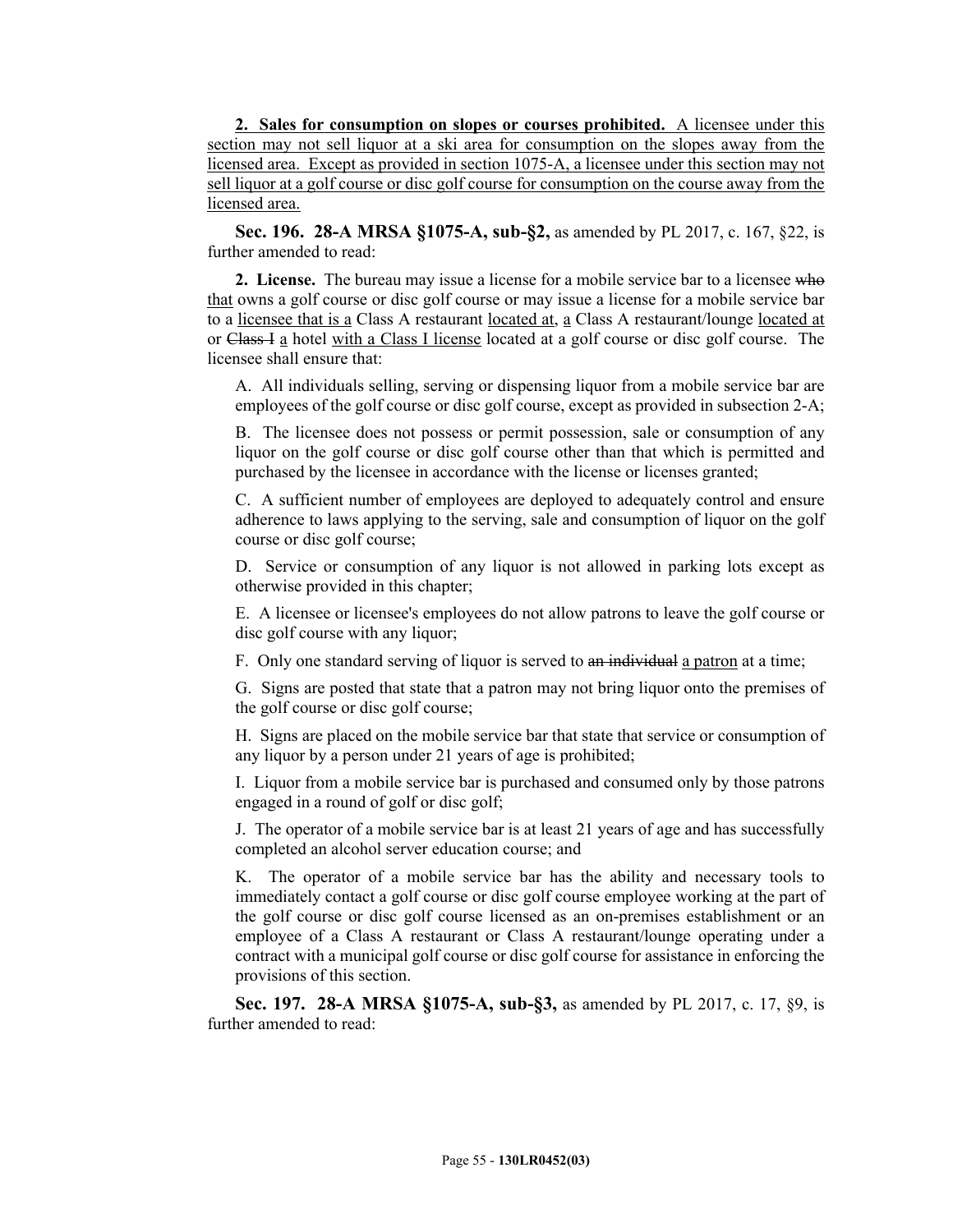**3. Penalty Bringing liquor to course prohibited; penalty.** A person who brings alcoholic beverages liquor onto the premises of a golf course or disc golf course commits a civil violation for which a fine of not less than \$250 nor more than \$1,500 may be adjudged.

**Sec. 198. 28-A MRSA §1075-A, sub-§4,** as repealed and replaced by PL 2005, c. 108, §5, is amended to read:

**4. Revocation and suspension of license.** A Notwithstanding section 803, subsection 4, a licensee who holds a license issued by the bureau under this section and that commits a violation of law or rule for which that license may be revoked or suspended may also be subject to the revocation or suspension of any other licenses that that licensee holds to sell liquor for on-premises consumption are subject to chapter 33 to the same extent as are other on-premises licensees.

**Sec. 199. 28-A MRSA §1075-A, sub-§5,** as amended by PL 2017, c. 17, §9, is further amended to read:

**5. Transportation of open containers prohibited.** A patron of a golf course or disc golf course licensed under this section who operates a golf cart is prohibited from transporting an open container of liquor across a public way as defined by. For the purposes of this subsection, "public way" has the same meaning as in Title 29-A, section 2112-A, subsection 1, paragraph D.

**Sec. 200. 28-A MRSA §1076, sub-§2,** as amended by PL 1993, c. 410, Pt. ZZ, §20, is further amended to read:

**2. Compliance with local option decisions.** The bureau may license only those qualified catering services whose principal place places of business is are located in municipalities that have previously voted affirmatively on questions pertaining to onpremise on-premises sales as provided in chapter 5 or whose principal places of business are located in unincorporated places in which on-premises sales are authorized as provided in chapter 5.

A. Every event catered by the qualified catering service must also be located in a municipality that has previously voted affirmatively on questions pertaining to onpremise on-premises sales as provided in chapter 5 or in an unincorporated place in which on-premises sales have been authorized as provided in chapter 5.

**Sec. 201. 28-A MRSA §1076, sub-§3,** as amended by PL 1993, c. 410, Pt. ZZ, §20, is further amended to read:

**3. Income from sale of food requirement.** At least a minimum amount of gross annual income of a qualified catering service licensed under this section, not including income from the sale of food placed in vending machines, must be from the sale of food for each qualified catering service. The income from sale of food requirement is based on the population of the municipality in which the qualified catering service is located. For purposes of this section, "year-round" means operated for more than 6 months in a year.

A. In municipalities having a population of over 50,000 persons:

(1) Year-round qualified catering services must have a minimum gross income of \$50,000 a year from the sale of food to the public; and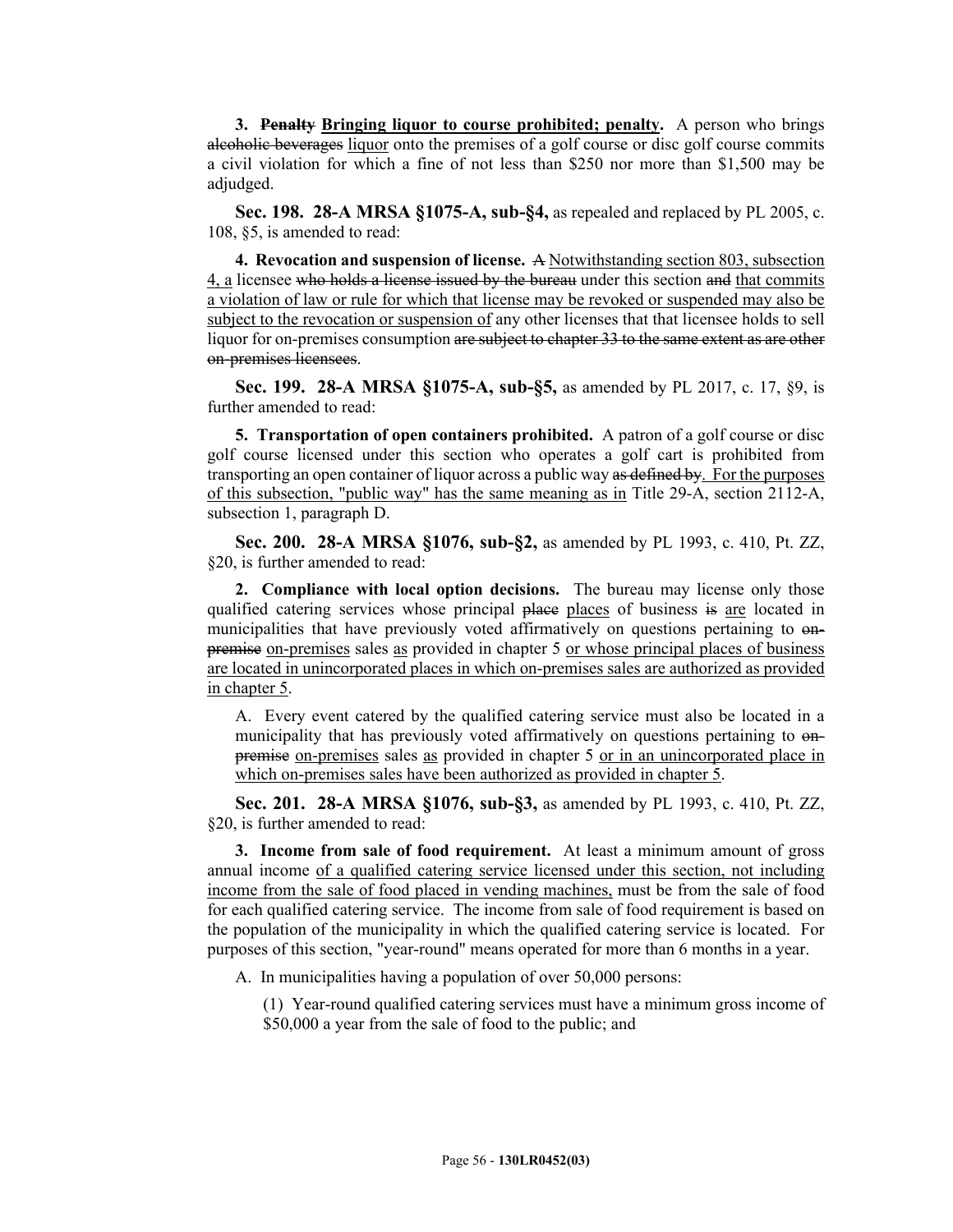(2) Part-time qualified catering services must have a minimum gross income of:

(a) Thirty thousand dollars from the sale of food to the public if the catering service operates for more than 3 months but no more than 6 months in a year; and

(b) Twenty thousand dollars from the sale of food to the public if the catering service operates for no more than 3 months in a year.

B. In municipalities having a population of 30,001 to 50,000 persons:

(1) Year-round qualified catering services must have a minimum gross income of \$40,000 a year from the sale of food to the public; and

(2) Part-time qualified catering services must have a minimum gross income of:

(a) Twenty-five thousand dollars from the sale of food to the public if the catering service operates for more than 3 months but no more than 6 months in a year; and

(b) Twenty thousand dollars from the sale of food to the public if the catering service operates for no more than 3 months in a year.

C. In municipalities having a population of 20,001 to 30,000 persons:

(1) Year-round qualified catering services must have a minimum gross income of \$30,000 a year from the sale of food to the public; and

(2) Part-time qualified catering services must have a minimum gross income of \$20,000 from the sale of food to the public if the catering service operates for more than 3 months but no more than 6 months in a year.:

(a) Twenty thousand dollars from the sale of food to the public if the catering service operates for more than 3 months but no more than 6 months in a year; and

(b) Ten thousand dollars from the sale of food to the public if the catering service operates for no more than 3 months in a year.

D. In municipalities having a population of 7,501 to 20,000 persons:

(1) Year-round qualified catering services must have a minimum gross income of \$15,000 a year from the sale of food to the public; and

(2) Part-time qualified catering services must have a minimum gross income of \$10,000 from the sale of food to the public if the catering service operates for no more than 6 months in a year.

E. In unincorporated places and in municipalities having a population of 7,500 persons or less:

(1) Year-round qualified catering services must have a minimum gross income of \$5,000 a year from the sale of food to the public; and

(2) Part-time qualified catering services must have a minimum gross income of \$2,500 from the sale of food to the public if the catering service operates for no more than 6 months in a year.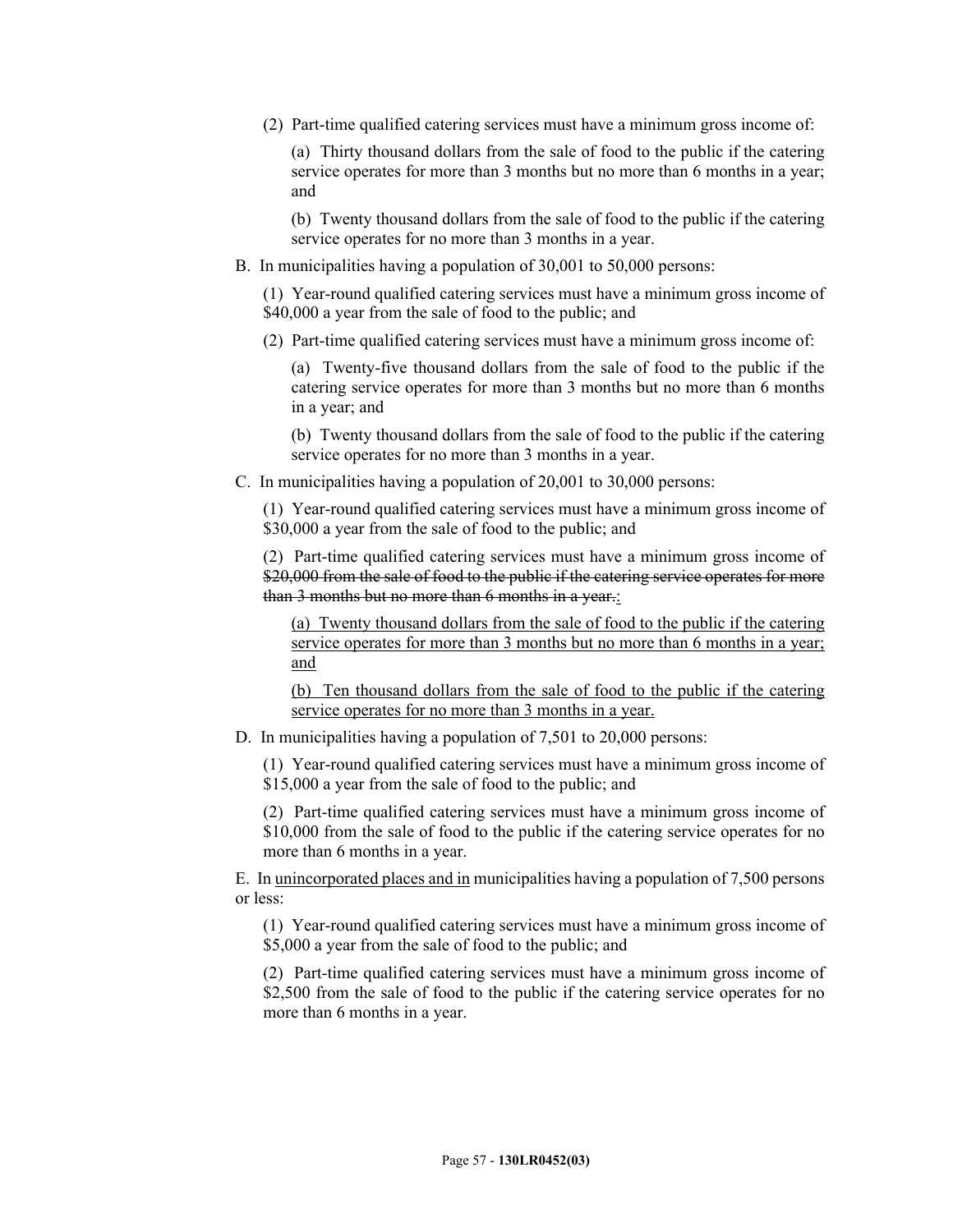**Sec. 202. 28-A MRSA §1076, sub-§4,** as amended by PL 1993, c. 410, Pt. ZZ, §20, is further amended to read:

**4. Bureau determines to determine whether new applicant would probably qualify meet sale of food requirement.** The bureau may not issue the an initial license if to a qualified catering service unless it determines that the applicant for a new license would probably qualify meet the requirements of subsection 3.

**Sec. 203. 28-A MRSA §1076, sub-§5,** as amended by PL 1993, c. 410, Pt. ZZ, §20, is further amended to read:

**5. Licensee for renewal must show proof of meeting income Proof of compliance with sale of food requirement for license renewal.** The bureau may not renew any a qualified catering service's license for the sale of liquor under this section unless the licensee furnishes the bureau with proof that the previous year's business conformed to the income met the requirements of this section subsection 3. If the bureau determines that the licensee has not satisfied the requirements of subsection 3, it may renew the license for only one year, during which the licensee must meet the requirements of subsection 3 to be eligible for further license renewal.

**Sec. 204. 28-A MRSA §1076, sub-§6,** as enacted by PL 1987, c. 45, Pt. A, §4, is repealed.

**Sec. 205. 28-A MRSA §1076, sub-§10, ¶B,** as enacted by PL 2009, c. 530, §1, is amended to read:

B. The primary business of the licensee does not involve serving alcoholic beverages liquor on a day-to-day basis at self-sponsored events;

**Sec. 206. 28-A MRSA §1077,** as amended by PL 2015, c. 74, §5, is further amended to read:

### **§1077. Public service corporations: Vessel, railroad and airline corporations**

**1. Licenses.** The bureau may issue licenses under this section for the sale of spirits, wine and malt liquor by vessel, railroad and airline corporations vessel corporations, railroad corporations and airline corporations in their boats, cars vessels, passenger cars, dining cars and aircraft.

**2. Vessels Vessel corporations.** The requirements and conditions for licenses for vessels vessel corporations are as follows.

A. The bureau may not require that the vessels operated by vessel corporations be equipped to supply food or provide food service.

B. Except as provided in subparagraph (1), licenses issued under this section to vessel companies corporations operating boats within the State vessels on coastal waters authorize the licensees to sell liquor in the boats on board those vessels after leaving and before reaching ports within the State and licenses on coastal waters. Except as provided in subparagraph (1), licenses issued under this section to commercial vessel companies corporations operating boats vessels on inland waters within the State authorize the licensees to sell liquor on board the boat those vessels after leaving and before reaching docks on inland waters within the State.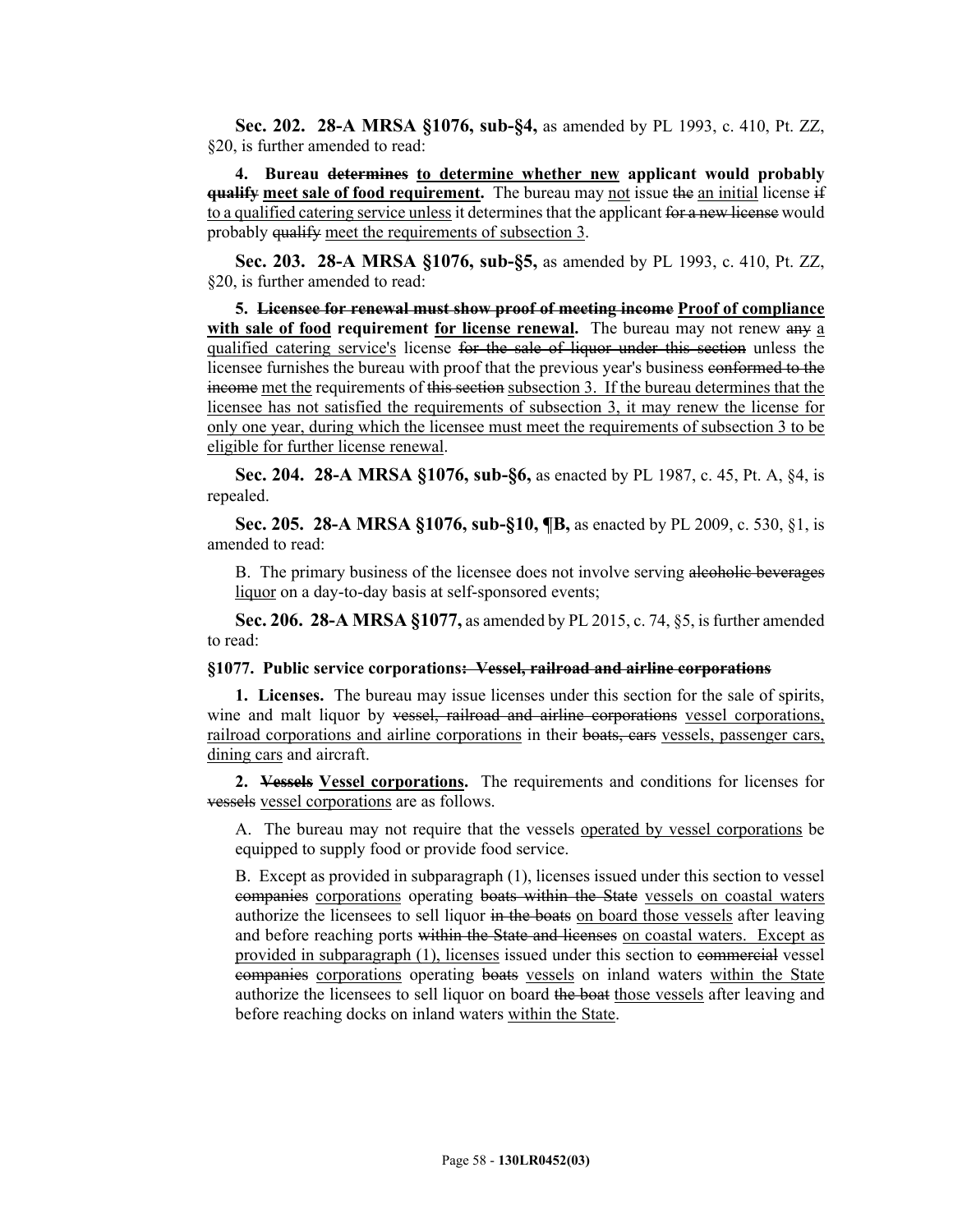(1) A licensee may sell liquor for consumption on board a vessel that is in port or docked, only if prior approval for the sale is obtained from the bureau under the license application procedure in section 653. A separate approval must be obtained for each port or dock location from which on-board sales of liquor are to be made.

C. A vessel corporation licensed to sell liquor under this section may sell liquor on Sundays only between the hours of 5 a.m. and 1 a.m. the following day on board vessels operating on inland waters and when operated within the 3-mile limit or on coastal waters.

D. Notwithstanding the provisions of sections 121 and 122, a vessel on inland waters corporation licensed under this section may sell liquor on board vessels operating on inland waters without approval of the municipal officers or, in the case of unincorporated places, the county commissioners.

For purposes of this subsection, "coastal waters" has the same meaning as in Title 12, section 6001, subsection 6.

**3. Railroad corporations.** The requirements and conditions for licenses for railroad corporations are as follows.

A. The license issued to a railroad corporation operating dining cars or passenger cars within the State authorizes the licensee to sell liquor to be consumed in the those dining cars or passenger cars only after leaving and before reaching the terminal stops.

**4. Airlines Airline corporations.** The requirements and conditions for licenses for airlines airline corporations are as follows.

A. The license issued to an airline corporation operating aircraft within the State authorizes the licensee to sell liquor in the those aircraft to be consumed in the aircraft only after leaving and before reaching airports within the State.

**5. License sufficient throughout the State.** One license issued under this section is sufficient to cover all aircraft, passenger cars or vessels, passenger cars, dining cars or aircraft operated by the licensed public service corporation.

**Sec. 207. 28-A MRSA §1079,** as amended by PL 1997, c. 373, §104, is repealed.

**Sec. 208. 28-A MRSA §1201, sub-§1,** as amended by PL 1997, c. 373, §105, is further amended to read:

**1. Licenses for sale of malt liquor and table wine.** The bureau may issue licenses under this section for the sale and distribution of malt liquor or wine to off-premise offpremises retail licensees, as defined in section 2, subsection 27, paragraph A.

**Sec. 209. 28-A MRSA §1201, sub-§6,** as repealed and replaced by PL 1987, c. 342, §103, is amended to read:

**6. Stock of groceries or compatible merchandise required.** All off-premise offpremises retail licensees must have and maintain:

A. An adequate stock of groceries fit for human consumption of at least \$1,000 wholesale value;

B. A stock of merchandise reasonably compatible with a stock of malt liquor or wine of at least \$1,000 wholesale value; or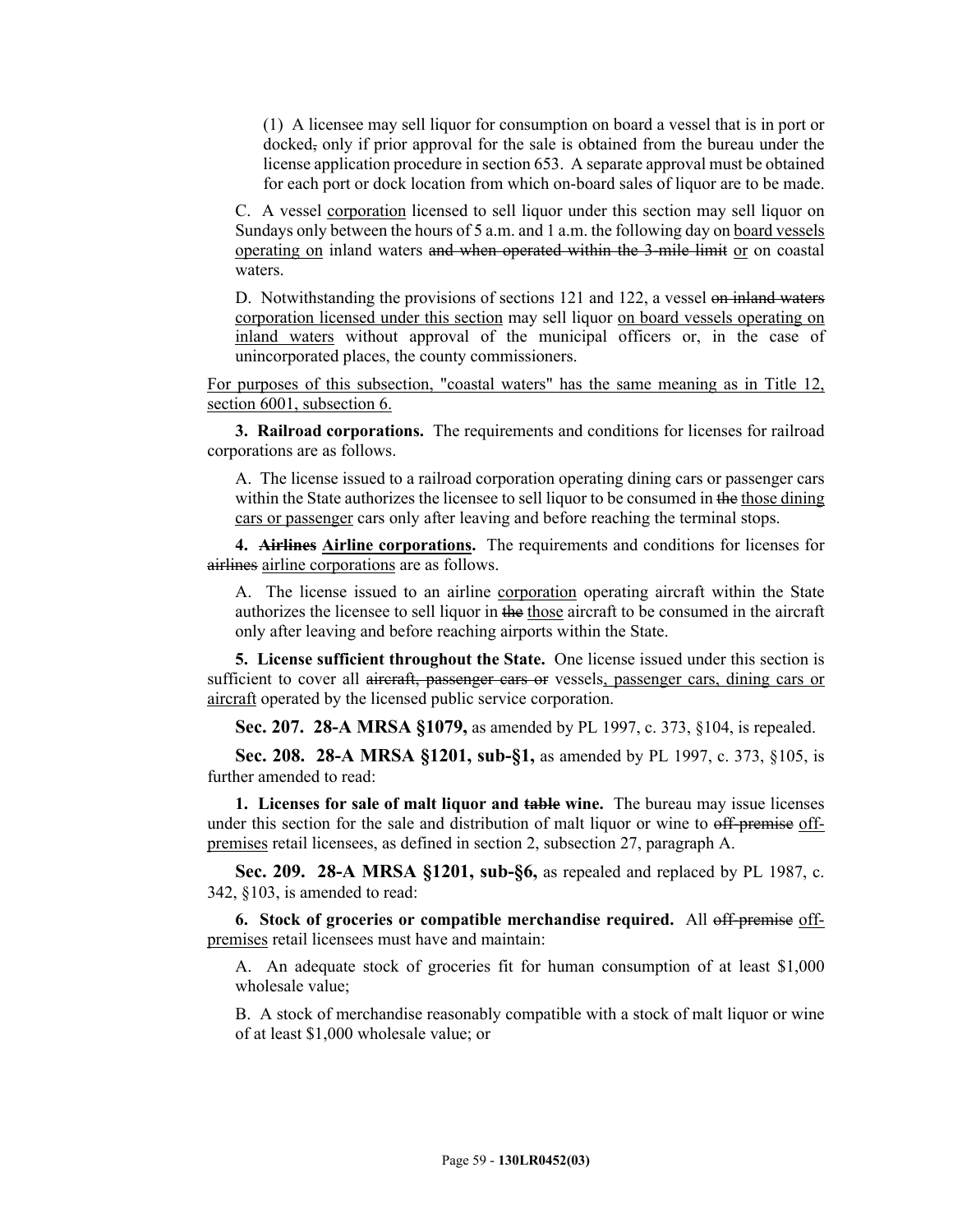C. A combination of both groceries fit for human consumption and compatible merchandise of at least \$1,000 wholesale value.

**Sec. 210. 28-A MRSA §1201, sub-§7, ¶A,** as amended by PL 2005, c. 193, §1, is further amended to read:

A. Includes:

- (1) Tobacco products;
- (2) Newspapers;
- (3) Greeting cards;
- (4) Paper products;
- (5) Cut flowers and potted flowers;

(5-A) Glasses, stemware, china and devices designed to open containers of wine and beer malt liquor;

(6) A stock of foodstuffs and other consumable products used on the premises in the preparation of food for on-premises or off-premises consumption on or off the premises; and

(7) Other items equally compatible with a stock of malt liquor or wine; and

**Sec. 211. 28-A MRSA §1202,** as amended by PL 1997, c. 373, §108, is further amended to read:

#### **§1202. Payment for sales in off-premise retailers Employment of minors**

**1. Employees under 17.** No An employee under 17 years of age may not accept payment for the sale of malt liquor or wine at the check-out counter of an off-premise offpremises retail licensee's establishment.

**2. Employees who are 17.** An employee who is at least 17 years of age but less than 21 years of age may accept payment only in the presence of an employee who is at least 21 years of age and is in a supervisory capacity.

**Sec. 212. 28-A MRSA §1204, sub-§1,** as amended by PL 1997, c. 373, §109, is further amended to read:

**1. Issuance of licenses.** The bureau may issue licenses under this section for the sale of malt liquor and table wine to be consumed off the premises for off-premises consumption to ship chandlers, as defined in section 2, subsection 15, paragraph S.

**Sec. 213. 28-A MRSA §1204, sub-§3,** as enacted by PL 1987, c. 342, §106, is amended to read:

**3. Exception to off-premise off-premises retail licensee requirements.**  Notwithstanding section 1201, a licensed ship chandler is not required to have or maintain a stock of groceries, compatible merchandise or combination of both.

**Sec. 214. 28-A MRS §1205, sub-§1,** as amended by PL 2019, c. 79, §2, is further amended to read:

**1. Taste testing on off-premises retail licensee's premises.** Subject to the conditions in subsections 2 and 2–A, the bureau may authorize an off-premises retail licensee stocking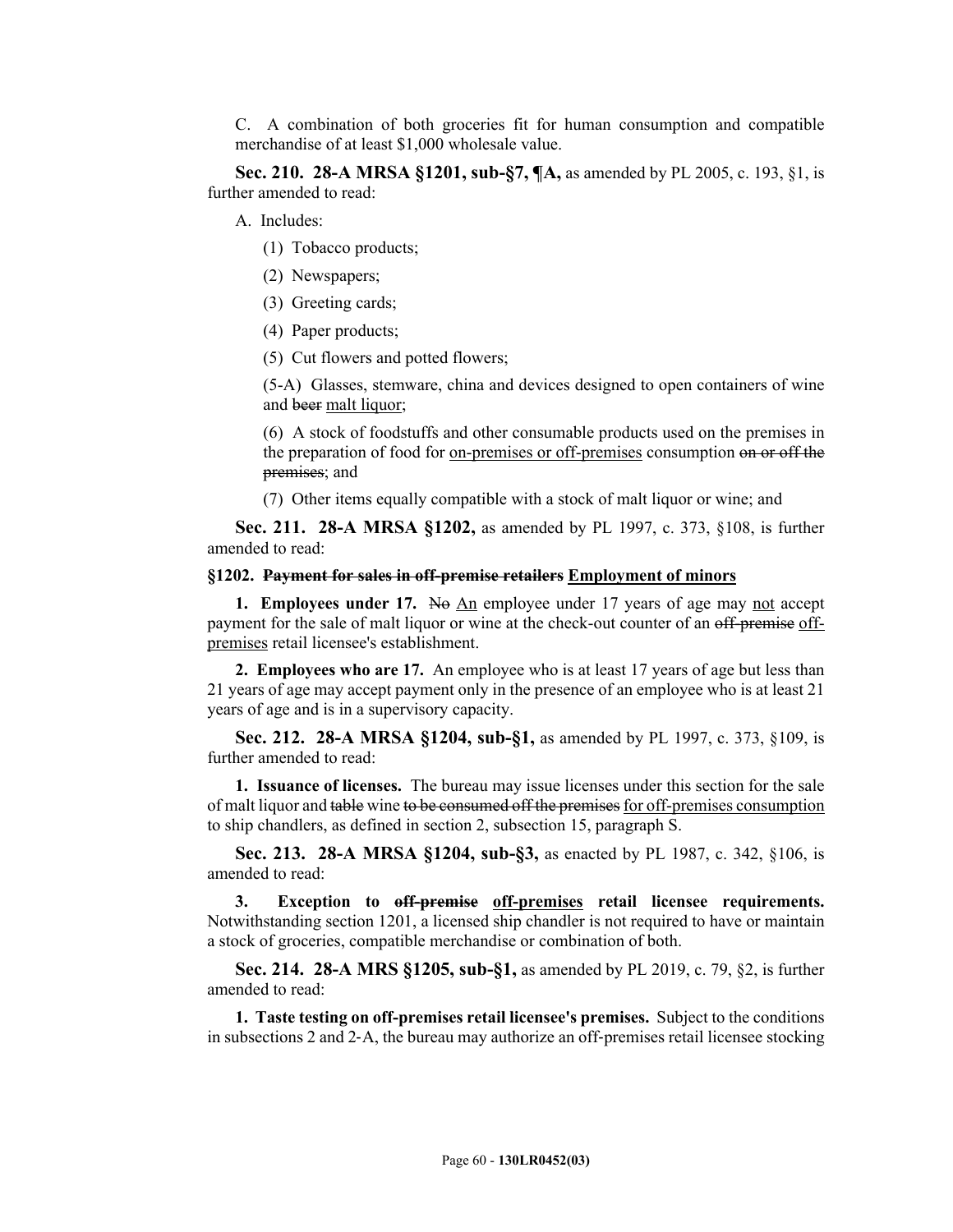at least 100 different wine labels to conduct taste testing of wine on that licensee's premises. Any Except as provided in section 1206, an off-premises retail licensee may not allow any other consumption of liquor on an the off-premises retail licensee's premises is prohibited. except as permitted under section 460, 1207, 1208, 1402-A or 1504.

**Sec. 215. 28-A MRSA §1205, sub-§2, ¶L,** as amended by PL 2013, c. 368, Pt. V, §42, is further amended to read:

L. Prior to a taste-testing event, the retail licensee shall post prominently at the entrance to the store a sign that announces the date and time of the event; and

**Sec. 216. 28-A MRSA §1205, sub-§2, ¶M,** as amended by PL 2019, c. 79, §2, is further amended to read:

M. An off-premises retail licensee, with prior approval from the bureau, may conduct an invitation-only taste-testing event at the off‑premises retail licensee's premises in place of or to coincide with a taste-testing event that is open to the public. A tastetesting event that is exclusively invitation only is not subject to the posting requirement in paragraph  $L$ .; and

**Sec. 217. 28-A MRSA §1205, sub-§2, ¶N** is enacted to read:

N. Wine may be poured for the taste-testing event only by the owner or an employee of the off-premises retail licensee, by a sales representative licensed under section 1502 or, if the manufacturer of the wine being poured is licensed under section 1355-A, by the manufacturer or an employee of the manufacturer.

**Sec. 218. 28-A MRSA §1205, sub-§2-A, ¶D,** as enacted by PL 2019, c. 79, §2, is repealed.

**Sec. 219. 28-A MRSA §1206,** as amended by PL 2011, c. 629, §20, is further amended to read:

### **§1206. Consumption prohibited on off-premises retail licensee's premises**

A person may not consume liquor on the premises of an off-premise retail licensee licensed under this chapter except Except as provided in sections 460, 1205, 1207, 1208, 1402-A and 1504, an off-premises retail licensee may not permit a person to consume liquor on the off-premises retail licensee's premises.

**Sec. 220. 28-A MRSA §1207, sub-§1,** as amended by PL 2019, c. 79, §3, is further amended to read:

**1. Taste testing on off-premises retail licensee's premises.** Subject to the conditions in subsections 2 and 2-A, the bureau may authorize an off-premises retail licensee stocking at least 100 different labels of malt liquor to conduct taste testing of malt liquor on that licensee's premises. Any Except as provided in section 1206, an off-premises retail licensee may not allow any other consumption of liquor on an the off-premises retail licensee's premises is prohibited, except as permitted under section 460, 1205, 1208, 1402‑A or 1504.

**Sec. 221. 28-A MRSA §1207, sub-§2, ¶N** is enacted to read:

N. Malt liquor may be poured for the taste-testing event only by the owner or an employee of the off-premises retail licensee, by a sales representative licensed under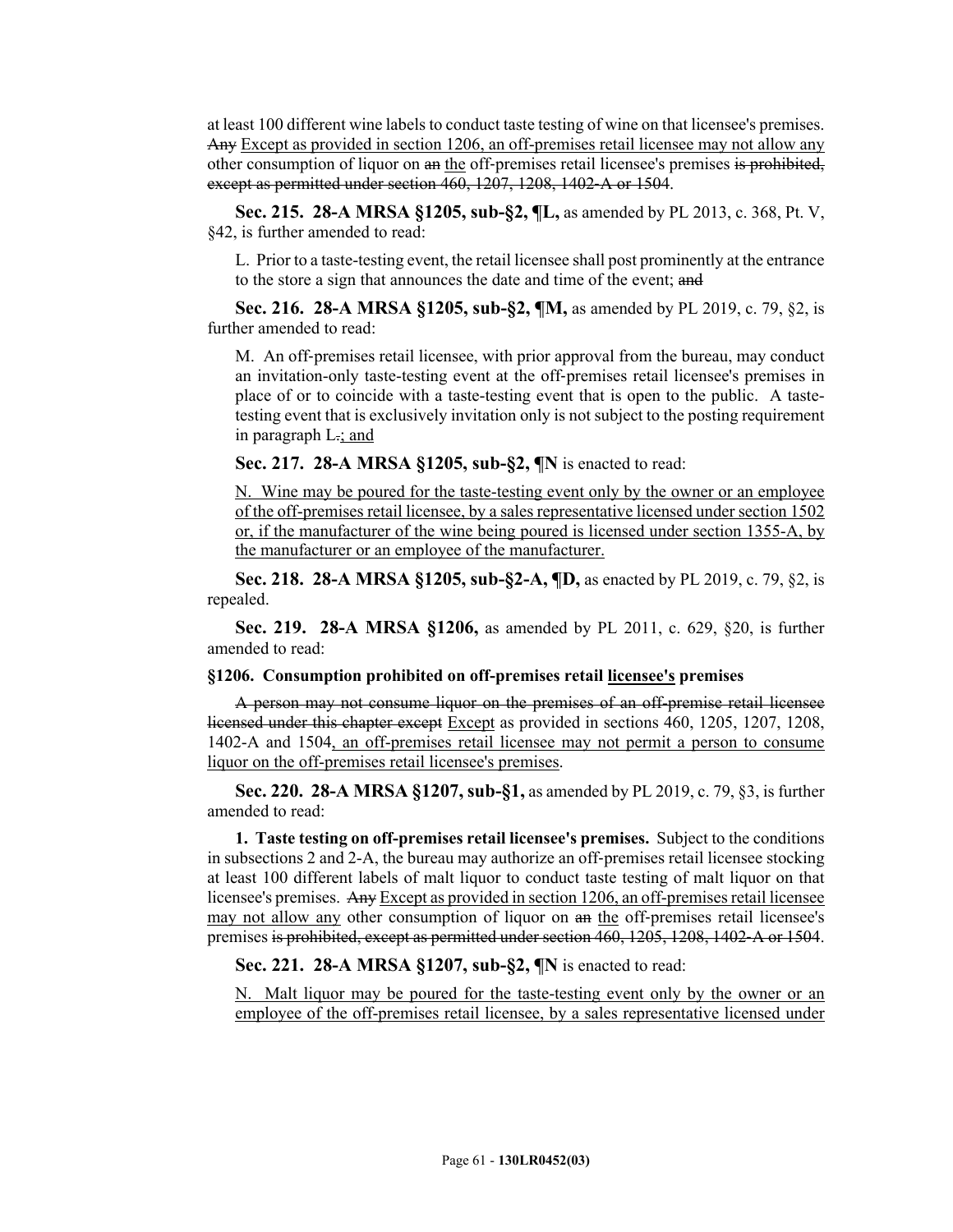section 1502 or, if the manufacturer of the malt liquor being poured is licensed under section 1355-A, by the manufacturer or an employee of the manufacturer.

**Sec. 222. 28-A MRSA §1207, sub-§2-A, ¶D,** as enacted by PL 2019, c. 79, §3, is repealed.

**Sec. 223. 28-A MRSA §1208, sub-§2, ¶C,** as amended by PL 2019, c. 559, §2, is further amended to read:

C. Wine may be served only if a full meal is available for purchase and consumption on the premises. For the purposes of this paragraph, "full meal" means a diversified selection of food that cannot ordinarily be consumed without the use of tableware and cannot be conveniently consumed while standing or walking; and

**Sec. 224. 28-A MRSA §1208, sub-§2, ¶D,** as amended by PL 2019, c. 559, §3, is further amended to read:

D. Patrons A licensee under this section may not permit a patron of the establishment may not to consume any alcoholic beverage liquor on the premises unless it is served in accordance with this section by the licensee or an employee of the licensee other than wine served in accordance with the requirements of this section.

**Sec. 225. 28-A MRSA §1209, sub-§6,** as enacted by PL 2015, c. 366, §1, is amended to read:

**6. Beverage container deposit.** A container of privately held wine auctioned under this section must comply with the provisions of Title 32 38, chapter 28 33.

**Sec. 226. 28-A MRSA §1355-A,** as amended by PL 2021, c. 514, §2, is further amended to read:

#### **§1355-A. Manufacturer licenses**

**1. Issuance of licenses.** The bureau may issue licenses under this section to breweries, small breweries, wineries, small wineries, distilleries and, small distilleries, bottlers and rectifiers in the State that operate under federal law and federal supervision.

**1-A. Definition.** For purposes of this section, "manufacturing facility" means the premises of a brewery, small brewery, winery, small winery, distillery or small distillery licensed under this section where liquor products are produced.

**1-B. Bottlers and rectifiers.** A bottler or rectifier licensed under this section may permit sampling of a liquor product bottled or rectified by that licensee on the premises where it is bottled or rectified:

A. By employees for the purpose of quality control of the product; and

B. By wholesalers for the purpose of determining whether to carry the product as a wholesale product if the licensee pays the excise tax on the product sampled according to section 1652.

**2. Manufacturers other than bottlers and rectifiers.** The following provisions apply to brewery, small brewery, winery, small winery, distillery and small distillery licensees.

A. A licensee governed by this subsection may permit sampling of the a liquor product produced by that licensee on the premises where the liquor product is produced: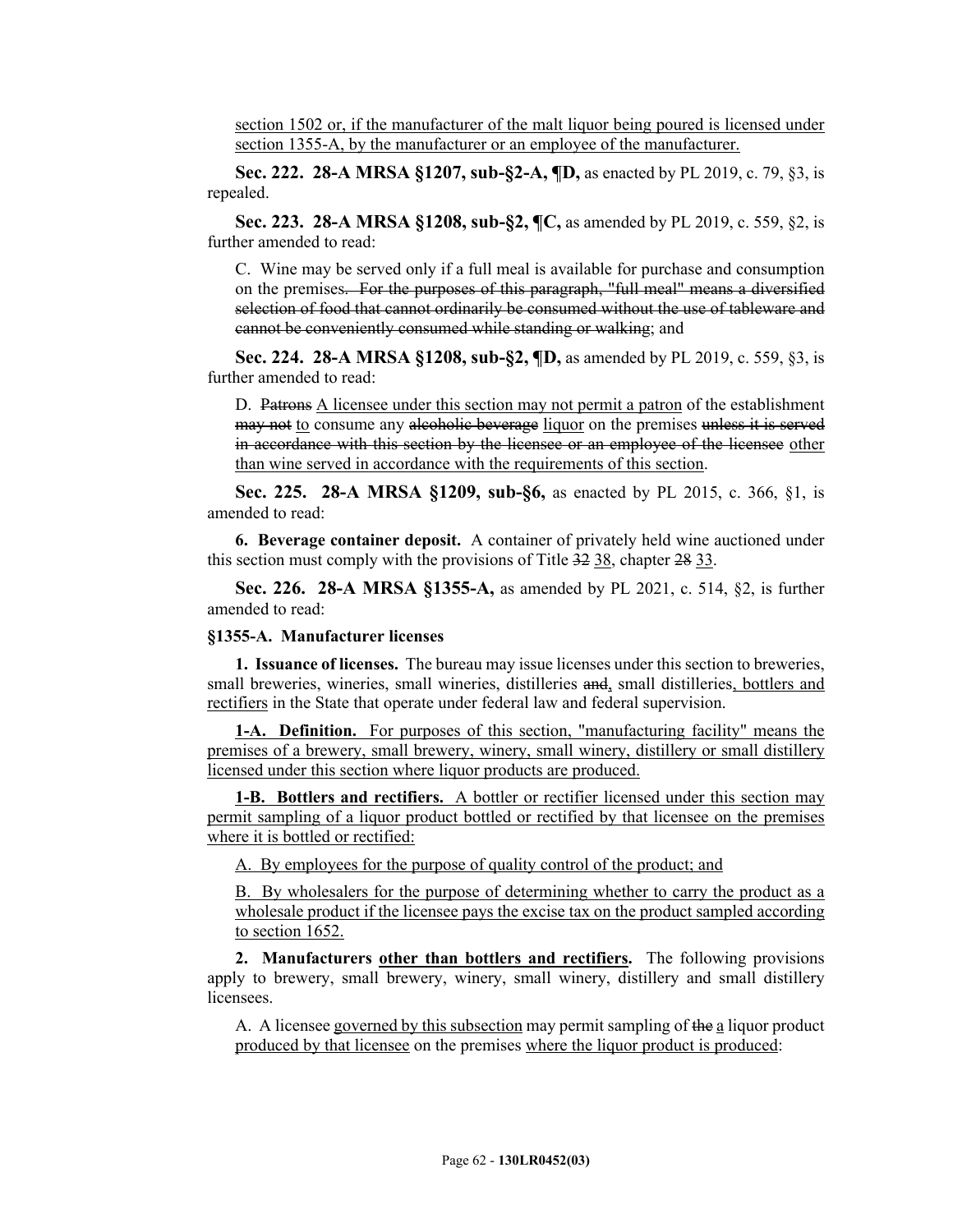(1) By employees for the purpose of quality control of the product; and

(2) By wholesalers for the purpose of determining whether to carry the product as a wholesale product if the holder of the license licensee pays the excise tax on the product sampled according to section  $1652$ ; and.

(3) By the public if the holder of the license pays the excise tax on the product sampled according to section 1652.

B. A licensee under this section governed by this subsection may serve to the public complimentary samples of liquor produced by the licensee at the licensed premises manufacturing facility where that liquor is produced by the licensee under the conditions specified in this paragraph.

(1) The licensee may sell samples to the public or offer samples to the public at no cost.

(2) The licensee shall pay the excise tax, if any, according to section 1652 on all samples served to the public under this paragraph. If a sample is sold by the licensee, it is also subject to the sales tax on liquor under Title 36, section 1811.

(3) The licensee shall maintain a record of all samples the licensee sells under this paragraph and shall maintain those records for a period of 2 years.

(4) The licensee may serve samples to the public under this paragraph only during the hours of legal sale set forth in section 4.

(5) The area of the licensed premises where the licensee serves samples to the public under this paragraph is not required to be separate from and may be accessed by the same entrance as the area licensed for on-premises consumption of liquor under chapter 43 in accordance with paragraph I.

(6) Spirits samples served to the public under this paragraph by a distillery must first be sold to the State, subject to the listing, pricing and distribution provisions of this Title. Spirits samples served to the public under this paragraph by a small distillery are subject to the requirements of subsection 5, paragraph H.

(7) The licensee may not serve samples to minors or visibly intoxicated persons.

C. A licensee under this section may sell to nonlicensees during regular business hours from the licensed premises where liquor is produced by the licensee liquor produced by the bottle, by the case or in bulk for consumption off the licensed premises. Spirits sold by distillers in accordance with this paragraph must be first sold to the State, subject to the listing, pricing and distribution provisions of this Title.

D. A licensee under this section governed by this subsection may sell for off-premises consumption liquor produced by the licensee from the licensed premises manufacturing facility where liquor is produced by the licensee liquor produced by the licensee for consumption off the licensed premises under the conditions specified in this paragraph.

(1) Sales made in accordance with this paragraph do not require a the licensee under this section to obtain an additional retail license under chapter 45.

(2) Liquor sold in accordance with this paragraph may not be consumed anywhere on the licensed premises.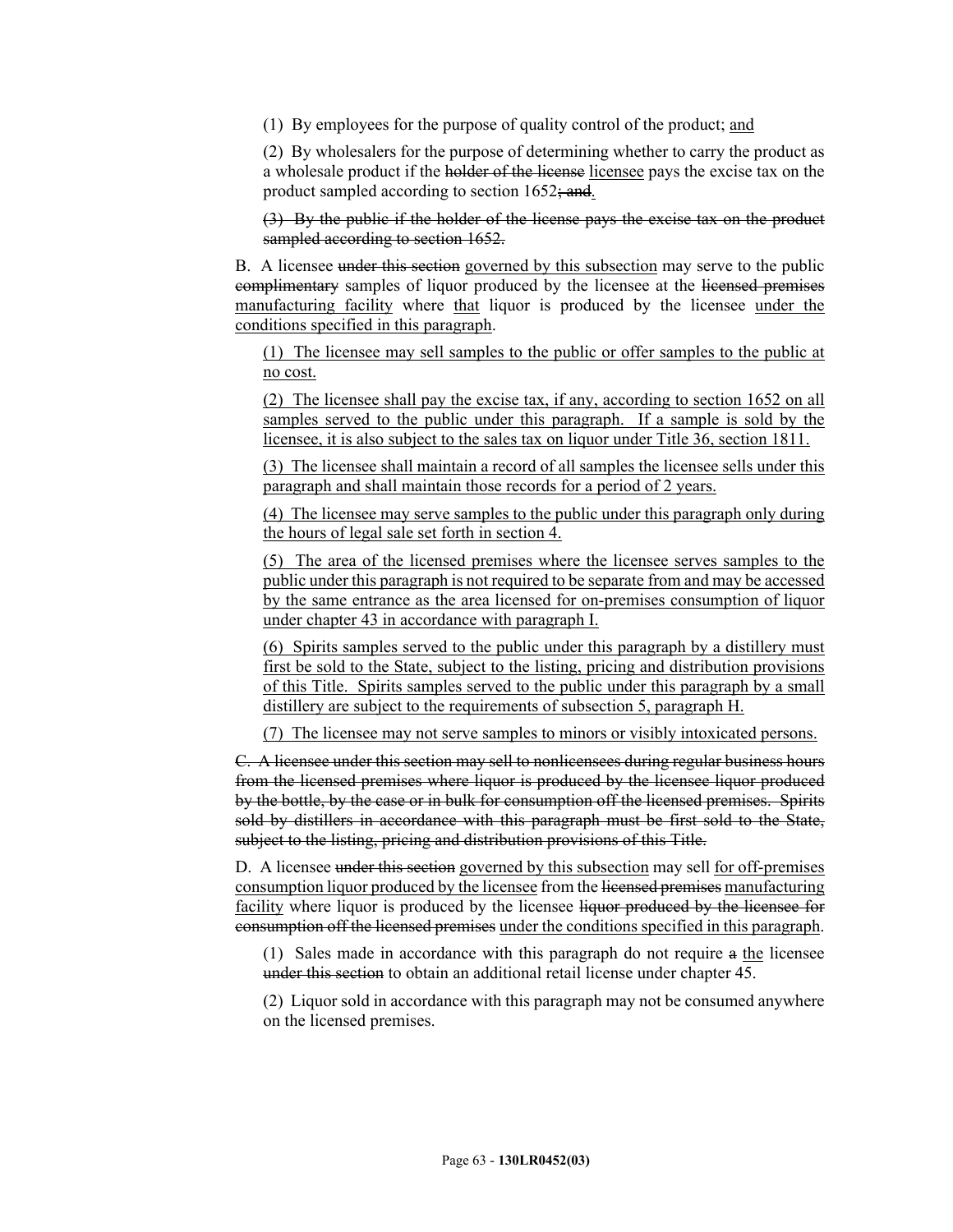(3) The area of the licensed premises where  $a$  the licensee opts to transact sales for off-premises consumption is not required to be separate from and may be accessed by the same entrance for as the area licensed for on-premises consumption of liquor under chapter 43 in accordance with paragraph I.

(4) Sales under this paragraph may be made only during the hours of legal sale as provided in section 4.

(5) Spirits sold by a distillery must first be sold to the State, subject to the listing, pricing and distribution provisions of this Title. Spirits sold by a small distillery are subject to the requirements of subsection 5, paragraph G.

(6) Except as provided in subsection 3, paragraphs C and C-1, sales may be made only by the bottle, by the case or in bulk.

E. A licensee may serve complimentary samples of liquor on Sunday after the hour of 5 a.m. and may sell liquor on Sunday after the hour of 5 a.m. if the municipality in which the licensed premises is located has authorized the sale of liquor on Sunday for consumption off the premises under chapter 5.

F. A licensee may charge for samples or shall otherwise comply with the conditions in paragraph E. Each sample poured is subject to a charge in an amount determined by the licensee and is subject to the sales tax on liquor under Title 36, section 1811. A licensee shall maintain a record of liquor samples subject to a charge and maintain those records for a period of 2 years.

G. A licensee that is a brewery or small brewery may sell on the premises during regular business hours and within the hours of legal sale to nonlicensees liquor produced at the licensed premises. The volume of the package may not exceed 15.5 gallons and must be consumed off the premises. The sale of packages described in this paragraph must comply with keg tagging requirements provided in section 714. Each licensee shall submit a monthly report to its wholesaler detailing sales made directly from the premises. The wholesaler shall calculate the fees for any bottle deposit and submit an invoice to the licensee for expenses associated with the requirements prescribed in Title 38, chapter 33 including the retailer handling fee, state container deposit and a mutually agreed-upon pick-up fee.

H. A small winery or small brewery licensee shall keep and maintain complete records on all sales to a retail licensee.

I. A licensee governed by this subsection may be issued one on-premises retail license under chapter 43 per licensed location, on the premises of the licensed location or at another location, for the sale of liquor to be consumed on the premises at the retail premises if the same person or persons hold a controlling interest in both the licensed manufacturing location and the licensed retail establishment manufacturing facility under the conditions specified in this paragraph.

(1-A) The on-premises retail license issued under chapter 43 may be for retail activities located at the manufacturing facility or for retail activities at another location if the same person or persons hold a majority ownership interest in both the manufacturing facility and the premises licensed under chapter 43.

(2) The retail license issued under chapter 43 authorizes the sale for on-premises consumption of products of produced at the brewery, small brewery, winery, small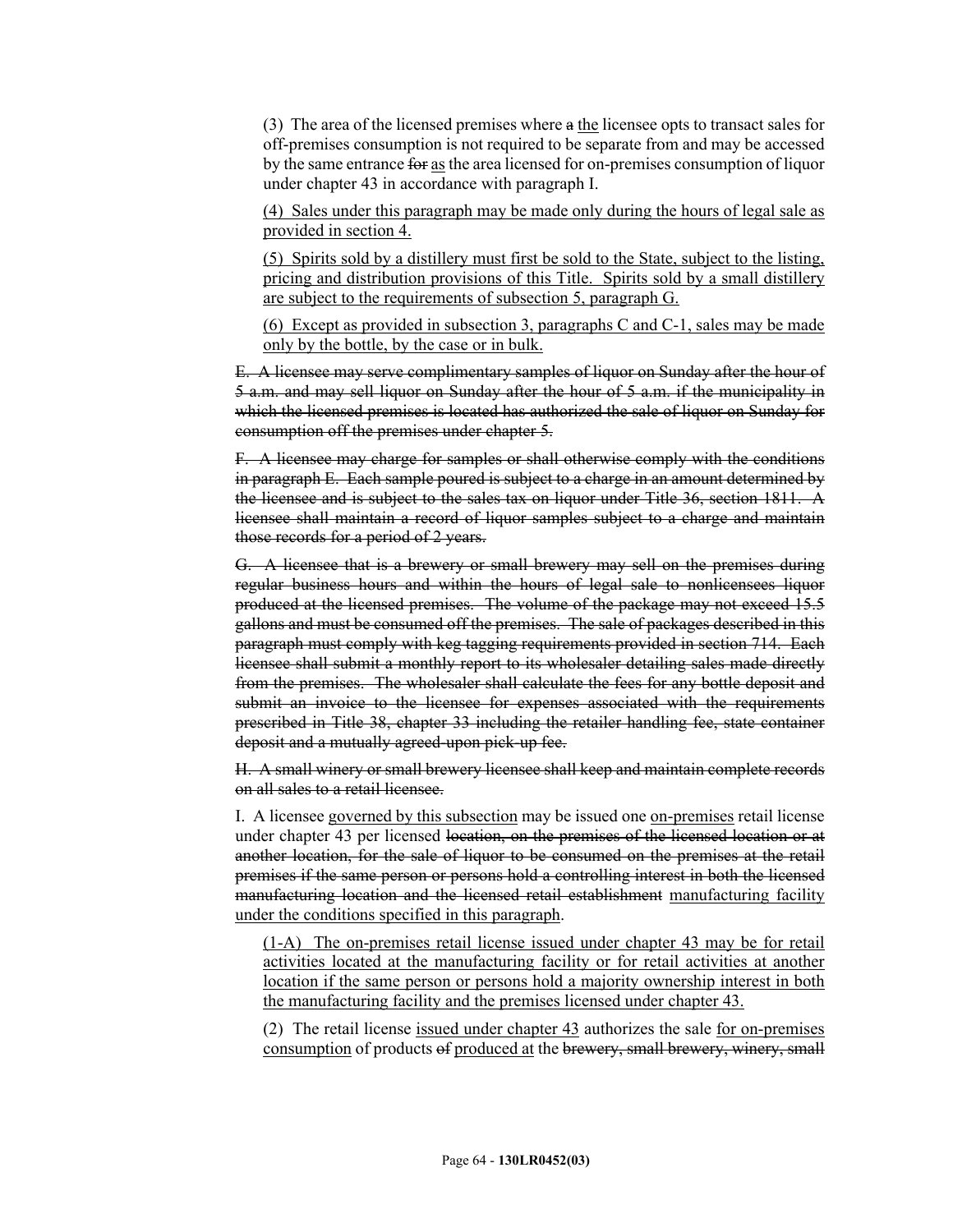winery, distillery or small distillery, in addition to manufacturing facility as well as other liquor permitted to be sold under the applicable class of the retail license, to be consumed on the premises.

 $(2-A)$  Liquor sold under a chapter 43 retail license operated on the premises of a location licensed under this section issued under chapter 43 on the premises of the manufacturing facility may not be consumed on any part of the premises where patrons are not generally permitted.

(3) All records related to activities under a manufacturer the authority of the manufacturing facility's license issued under this section must be kept separate from records related to activities under the authority of the retail license issued under chapter 43. Income from the sale of liquor under subparagraph (4-A) or under paragraph B or D by a manufacturing facility that is located on the same premises as the retail license issued under chapter 43 is not included in calculating whether that retail licensee satisfies any applicable income from the sale of food requirement set forth in chapter 43.

(4) A distillery or small distillery must meet the requirements of subsection  $5$ . paragraphs D and E Spirits sold under the authority of the retail license issued under chapter 43 to the holder of a distillery license must first be sold to the State, subject to the listing, pricing and distribution provisions of this Title. Spirits sold under the authority of the retail license issued under chapter 43 to the holder of a small distillery license are subject to the requirements of subsection 5, paragraph H.

(4-A) A person issued a retail license under chapter 43 for premises other than the licensed manufacturing facility may sell liquor for off-premises consumption under the conditions stated in paragraph D.

(5) The licensee shall ensure that products purchased for off-premises consumption under paragraph D are not consumed on the licensed premises of the manufacturing facility or the retail license issued under chapter 43, if that retail license authorizes retail activities at another location.

J. A licensee governed by this subsection may display up to 25 bottles of liquor produced by the licensee in a window of the a location under paragraph D where liquor is sold for consumption off the licensed premises. Locations licensed under subsection 4, paragraph B, subparagraph (2) or subsection 5, paragraph B, subparagraph (3) may also display up to 25 bottles of liquor produced by the licensee where the licensee is authorized by this section to sell its products for on-premises consumption or for offpremises consumption.

K. For the purposes of selling liquor for on-premises and off-premises consumption, a licensee who operates more than one facility licensed for the manufacture of liquor under this section may A licensee governed by this subsection may transport liquor produced at the licensed manufacturing facility in bulk or packaged in kegs, bottles or cans, including by the case, to:

(1) Transfer product produced by the licensee in bulk or packaged in kegs, bottles or cans, including by the case, at one facility licensed for the manufacture of liquor to another Another manufacturing facility at which the licensee is licensed to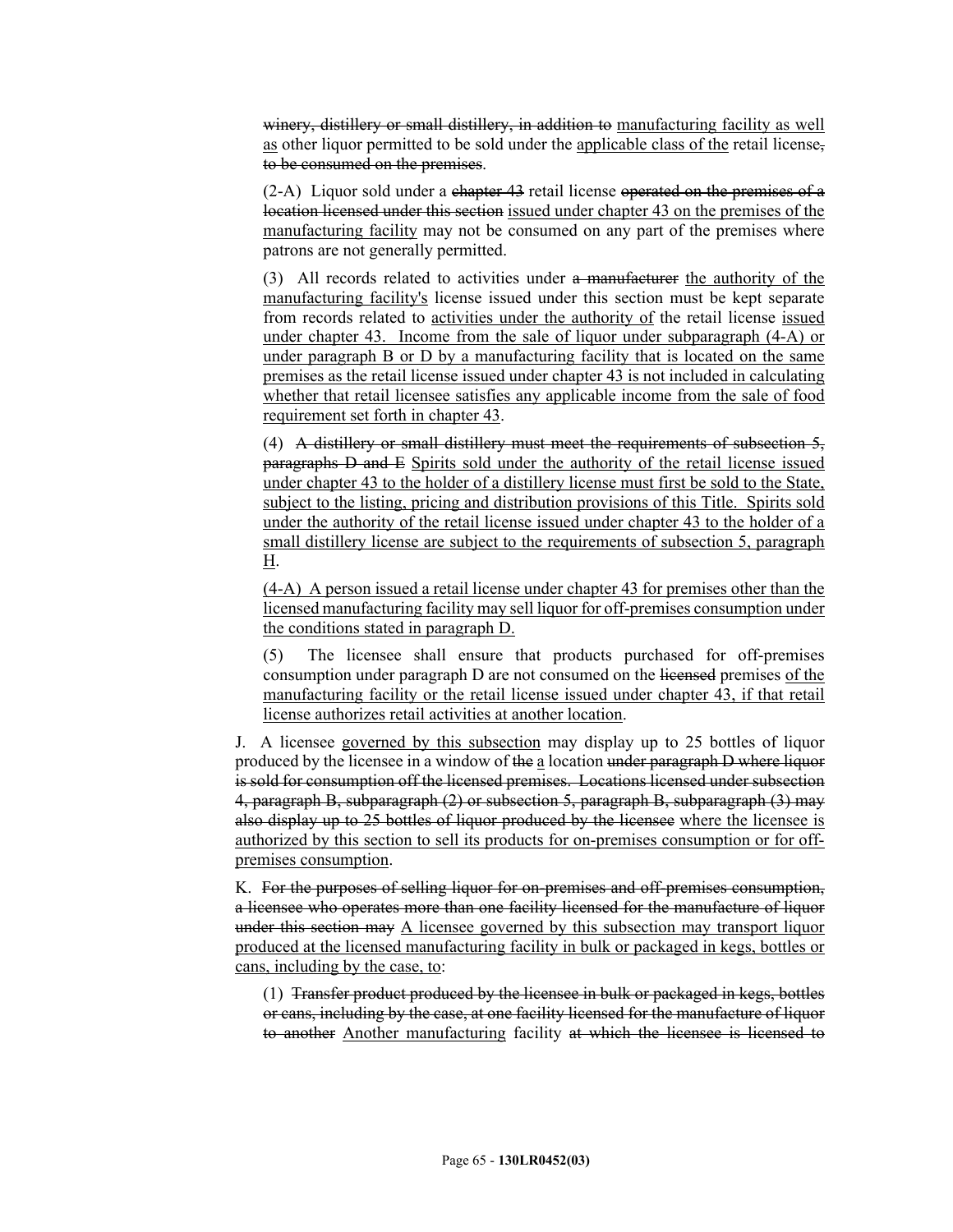manufacture liquor or to any location where the licensee: licensed under this section if the same person or persons hold a majority ownership interest in both of the licensed manufacturing facilities; and

(a) Serves samples of the manufacturer's product in accordance with subsection 2, paragraphs  $E$  and  $F$ ; and

(b) Is authorized under this section to sell the manufacturer's product to nonlicensees for off-premises consumption; and

(2) Transfer product produced by the licensee in bulk or packaged in kegs, bottles or cans, including by the case, from a facility at which the licensee is licensed to manufacture liquor to any An establishment licensed for on-premises consumption under chapter 43 retail sales operated by the licensee as authorized under paragraph I; subsection 4, paragraph B, subparagraph (2); or subsection 5, paragraph B, subparagraph (3) as long as the same person or persons hold a majority ownership interest in both the licensed manufacturing facility and the licensed retail establishment.

If the same person or persons hold a majority ownership interest of greater than 50% in more than one facility licensed for the manufacture of liquor under this section, the person or persons are considered one licensee for the purpose of transferring liquor as authorized by this paragraph.

**2-B. Grandfathering of certain licenses issued prior to January 1, 2018.** The bureau may not suspend, revoke or refuse to renew a license issued under this section or chapter 43 or 45 that was initially issued prior to January 1, 2018 solely on the basis that:

A. The establishment licensed under chapter 43 or 45 was determined by the bureau after the license was issued to not be exclusively held or exclusively owned by a person licensed to manufacture liquor under this section; or

B. The licensee is in violation of section 707, subsection 2, 3‑A or 5‑A, if the violation existed in the same manner at the time the license was initially issued or at the time the license was renewed.

The prohibition described in this subsection does not apply if the reason for suspension, revocation or refusal to renew is due to the licensee's substantial misrepresentation of or failure to disclose material facts required for the issuance or renewal of the license.

**3. Breweries; small breweries.** Except as otherwise provided in this section, the following provisions apply to breweries and small breweries.

A. A holder of a brewery license may produce and bottle more than 30,000 barrels of malt liquor per year.

B. A holder of a small brewery license may produce and bottle up to 30,000 barrels of malt liquor per year.

(1) Upon application by a holder of a small brewery license that has produced malt liquor in an amount that exceeds 30,000 barrels in one year, the bureau may renew that holder's small brewery license for only one additional year.

(2) A holder of a small brewery license may sell or deliver its products to licensed retailers or wholesalers. The licensee may sell, on the premises for consumption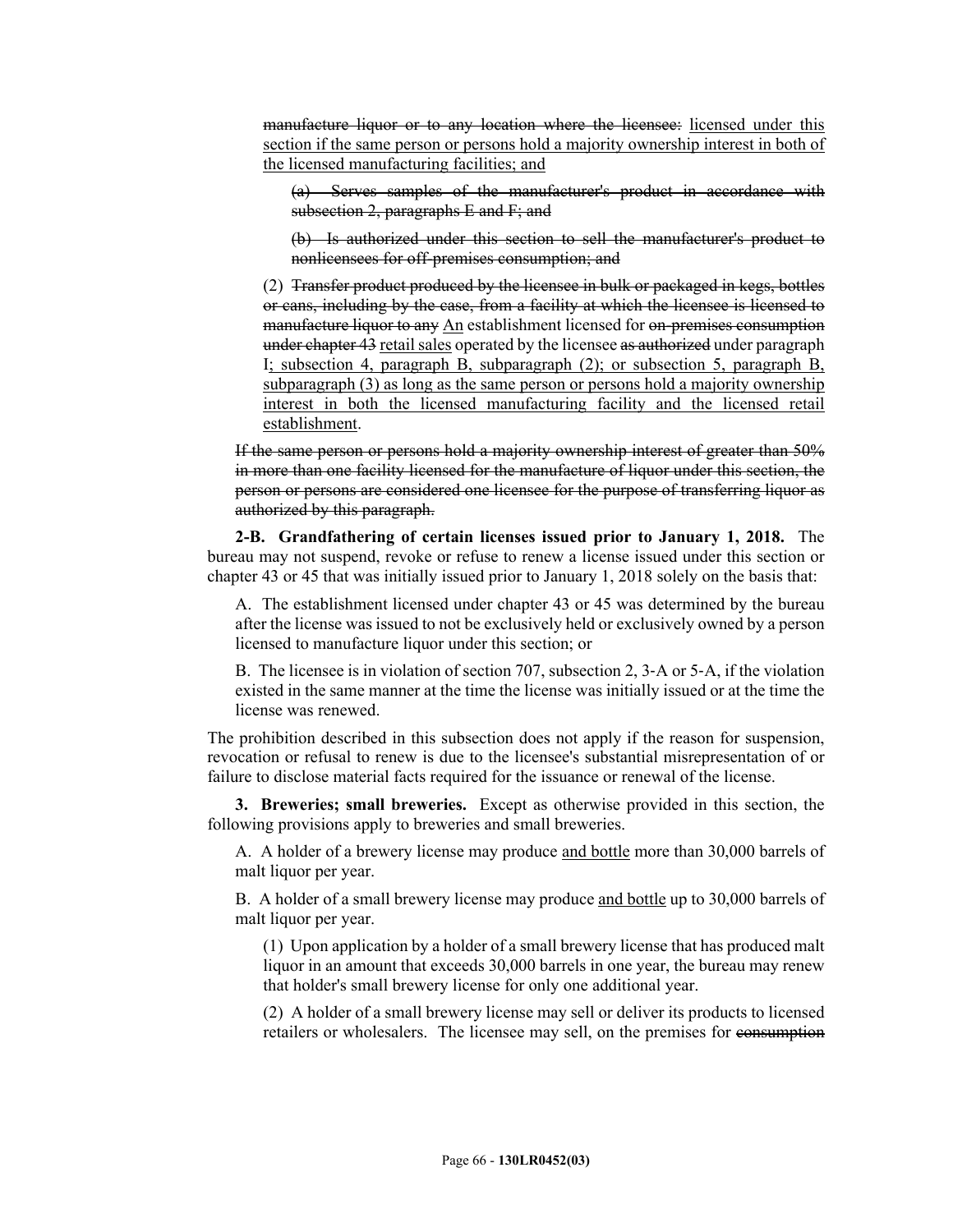off the premises off-premises consumption, malt liquor produced at the licensed premises by the bottle, by the case or in bulk to licensed retailers, including, but not limited to, off-premises retail licensees, restaurants and clubs. Notwithstanding section 1361, the holder of a small brewery license may sell its products directly to a retail licensee under this paragraph without selling to a wholesale licensee.  $\underline{A}$ small brewery licensee shall keep and maintain complete records on all sales to a retail licensee.

B-1. To be eligible for a brewery or small brewery license, a person must hold a brewer's notice issued by the United States Department of the Treasury, Alcohol and Tobacco Tax and Trade Bureau.

C. Notwithstanding any other provision of this Title to the contrary, an on-premises retail license issued under chapter 43 pursuant to subsection 2, paragraph I to the holder of a brewery or small brewery licensed in accordance with this section may sell from the establishment at the site of the brewery licensed for the sale of alcoholic beverages to be consumed on the premises license authorizes the sale of malt liquor to be consumed off the premises in prefilled, refillable bottles for off-premises consumption under the conditions specified in this paragraph.

(1) Only malt liquor brewed at the brewery where the on-premises establishment is licensed or small brewery associated with the on-premises retail license issued under chapter 43 may be sold at the on-premises establishment under this paragraph.

(2) Malt liquor must be dispensed in bottles provided by and with labels unique to the brewery or small brewery of 32 to 64 ounces in volume.

(3) No more than 6 bottles may be prefilled at any one time.

(4) A deposit may be charged per bottle. Bottles sold under this paragraph are not subject to Title 38, chapter 33.

(5) The bottle in which the malt liquor is dispensed must be sealed by the licensee with a seal that is tamper-evident.

(6) Malt liquor dispensed in accordance with this paragraph must be consumed off the premises.

(7) All sales of malt liquor from the on-premises establishment for off-premises consumption under this paragraph must be accompanied by a sales receipt with a time stamp that indicates time of purchase.

(8) Sale of malt liquor from the on-premises establishment for off-premises consumption may not be made Malt liquor may not be sold pursuant to this paragraph after 10:00 p.m.

The bureau may adopt rules to enforce this paragraph. Rules adopted in accordance with this paragraph are routine technical rules in accordance with as defined in Title 5, chapter 375, subchapter 2‑A.

C-1. A holder of a brewery or small brewery license may sell for off-premises consumption kegs of malt liquor produced by the licensee under the conditions specified in this paragraph.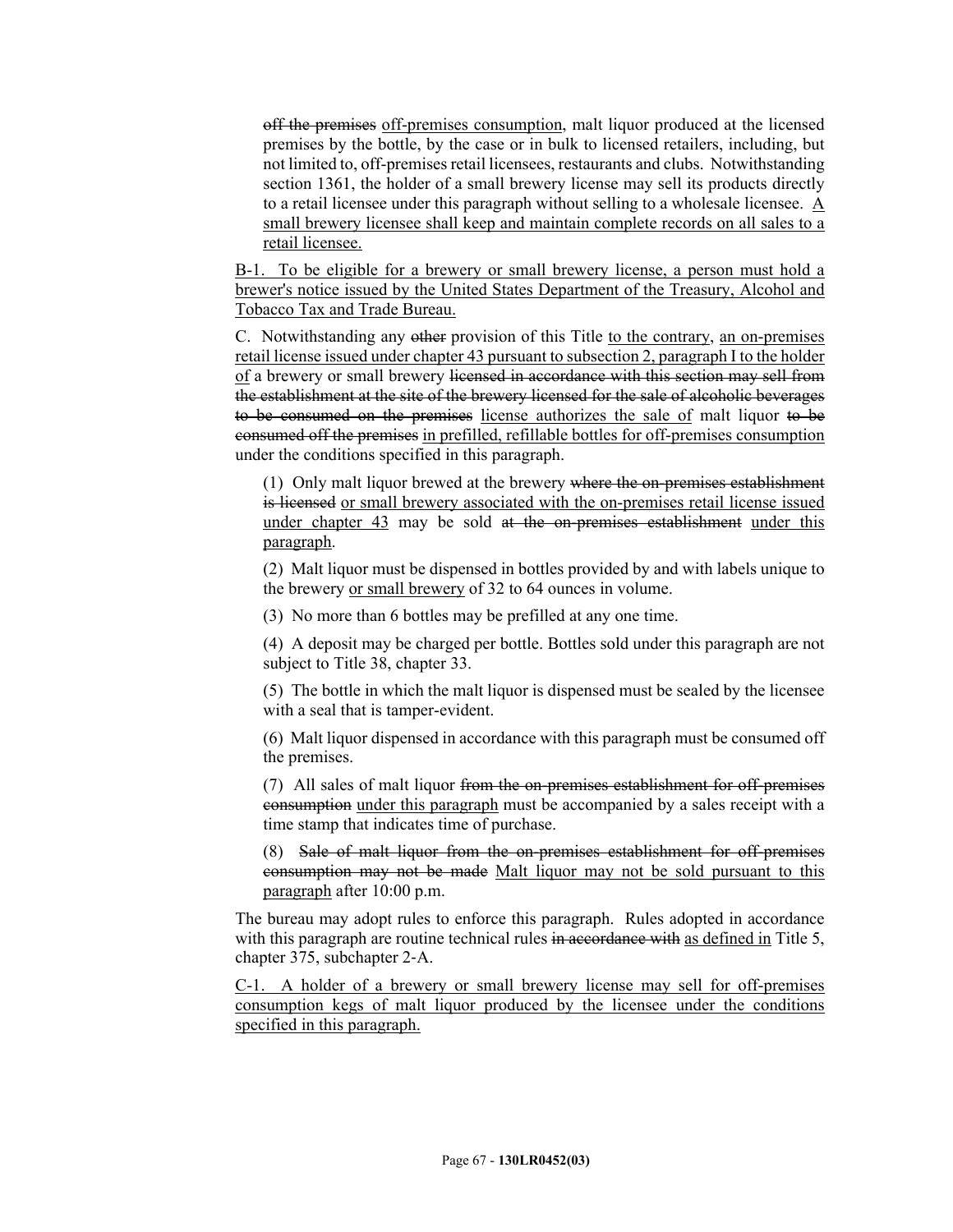(1) Only malt liquor brewed at the brewery or small brewery may be sold by the keg, which may not exceed 15.5 gallons in volume and which must comply with the tagging and labeling requirements set forth in section 714.

(2) Sales under this paragraph may be made only during the hours of legal sale as provided in section 4.

(3) The brewery or small brewery shall submit a monthly report to its wholesale licensee detailing sales made under this paragraph. The wholesale licensee shall calculate the fees for any bottle deposit and submit an invoice to the licensee for expenses associated with the requirements prescribed in Title 38, chapter 33 including the retailer handling fee, state container deposit and a mutually agreedupon pickup fee.

D. Notwithstanding any provision of this Title to the contrary, a brewery or small brewery licensed in accordance with this section may sell malt liquor to be consumed off the premises under the conditions specified in this paragraph if the brewery or small brewery is participating in a taste-testing event under section 1052‑D.

(1) The brewery or small brewery may sell only malt liquor produced in the State by that brewery or small brewery.

(2) A sale of malt liquor in accordance with this paragraph must be accompanied by a sales receipt.

E. A holder of a brewery or small brewery license may produce low-alcohol spirits products containing malt liquor produced by the brewery or small brewery and may import spirits solely for this purpose.

(1) If a small brewery license holder produces low-alcohol spirits products pursuant to this paragraph, the combined total of malt liquor and low-alcohol spirits products produced at the small brewery may not exceed 30,000 barrels per year.

**4. Wineries; small wineries.** Except as otherwise provided in this section, the following provisions apply to wineries and small wineries.

A. A holder of a winery license may produce and bottle more than 50,000 gallons per year of wine that is not hard cider and may produce and bottle more than 3,000 barrels per year of wine that is hard cider.

B. A holder of a small winery license may produce and bottle up to 50,000 gallons per year of wine that is not hard cider and may produce and bottle up to 3,000 barrels per year of wine that is hard cider.

(1) A holder of a small winery license may sell or deliver its products to licensed retailers or wholesalers. The licensee may sell, on the premises for consumption off the premises, off-premises consumption any wine produced at the licensed premises by the bottle, by the case or in bulk to licensed retailers, including, but not limited to, off-premises retail licensees, restaurants and clubs. Notwithstanding section 1361, the licensee may sell its products directly to a retail licensee under this paragraph without selling to a wholesale licensee. A small winery licensee shall keep and maintain complete records on all sales to a retail licensee.

(2) A holder of a small winery license, upon application to and approval of the bureau and payment of the a \$50 license fees fee per location, may obtain licenses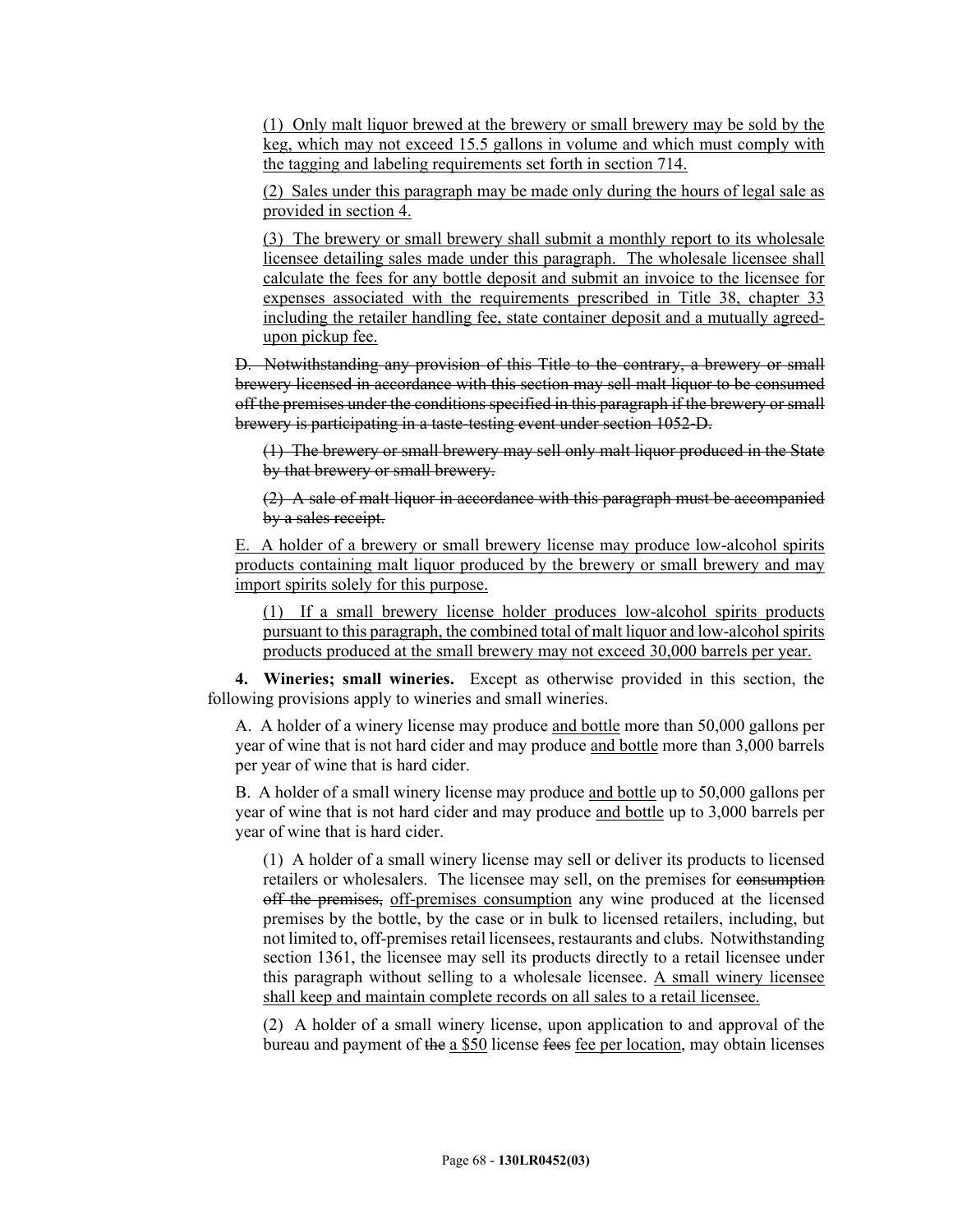for off-premises consumption for up to 2 additional locations other than the location of the in-state manufacturer licensed under this section. The holder of the licenses is not required to conduct any bottling or production at the additional licensed locations but may conduct all activities permitted by this section at the additional licensed locations.

B-1. To be eligible for a winery or small winery license, a person must hold a basic permit for producing wine from the United States Department of the Treasury, Alcohol and Tobacco Tax and Trade Bureau.

C. A holder of a winery or small winery license may fortify wine produced by the winery license holder and import spirits solely for this purpose.

(1) If a small winery license holder produces fortified wine pursuant to this paragraph, the combined total of wine, sparkling wine and fortified wine all wine, other than hard cider, produced at the small winery may not exceed 50,000 gallons per year.

D. Notwithstanding any provision of this Title to the contrary, a winery or small winery licensed in accordance with this section may sell wine to be consumed off the premises under the conditions specified in this paragraph if the winery or small winery is participating in a taste-testing event under section 1052‑D.

(1) The winery or small winery may sell only wine produced in the State by that winery or small winery.

(2) A sale of wine in accordance with this paragraph must be accompanied by a sales receipt.

For purposes of this subsection, "fortified wine" means wine to which spirits have been added as long as the resulting liquor does not exceed 24% alcohol by volume.

**5. Distilleries; small distilleries.** Except as otherwise provided in this section, the following provisions apply to distilleries and small distilleries.

A. A holder of a distillery license may distill, rectify, blend and bottle more than 50,000 gallons of spirits per year.

B. A holder of a small distillery license may distill, rectify, blend and bottle not more than 50,000 gallons of spirits per year.

(1) The small distillery off-premises license fee is \$100.

(2) Upon application by a holder of a small distillery license whose distillery has produced spirits in an amount that exceeds 50,000 gallons in one year, the bureau may renew that holder's small distillery license for only one additional year.

(3) A holder of a small distillery license, upon application to and approval of the bureau and payment of the a \$100 license fees fee per location, may obtain licenses for off-premises consumption for up to 2 additional locations other than the location of the in-state manufacturer licensed under this section. The holder of the licenses is not required to conduct any bottling or production at the additional licensed locations but may conduct all activities permitted by this section at the additional licensed locations.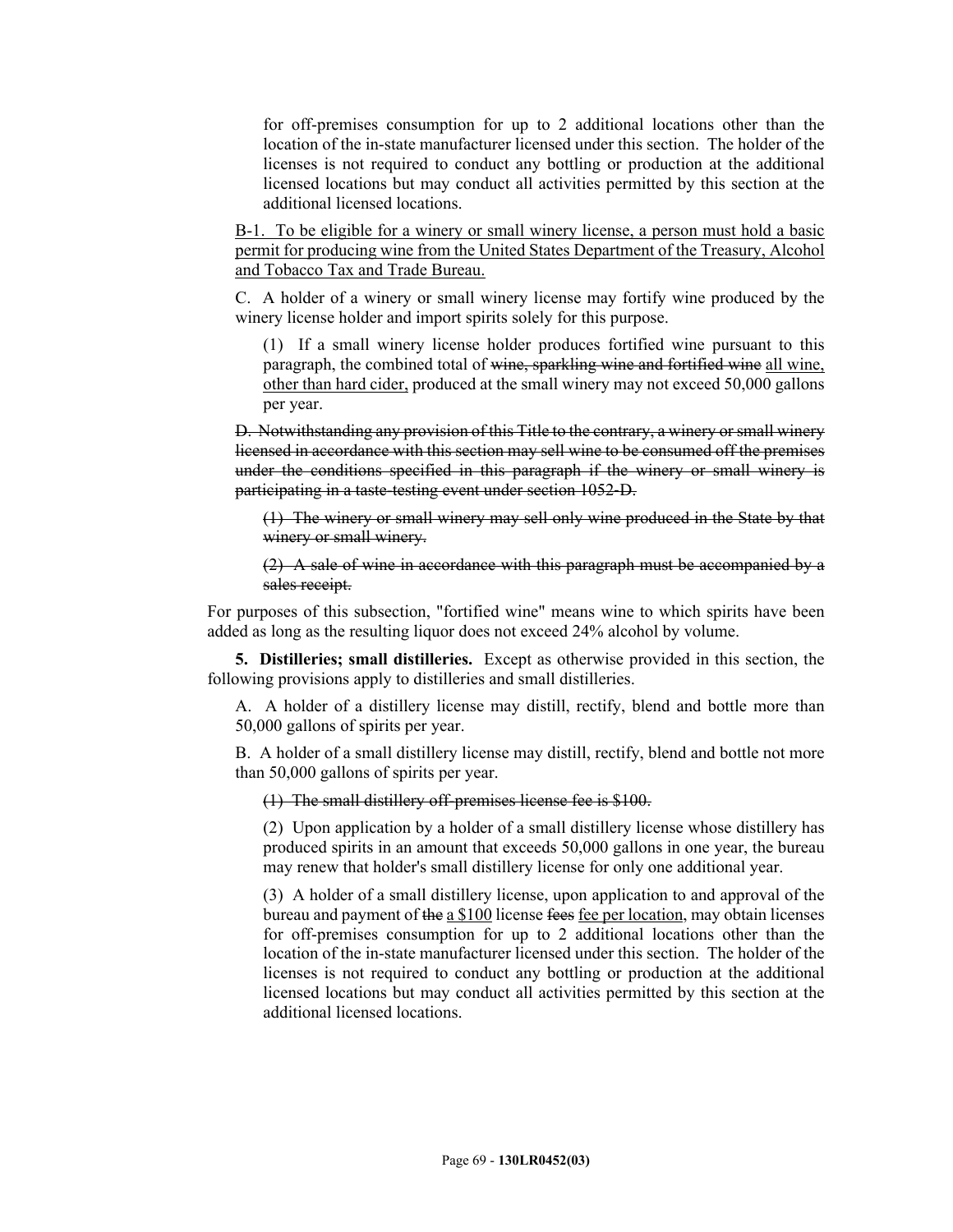C. To be eligible for a distillery or small distillery license, a person must hold a basic permit for distilling, rectifying, blending and bottling spirits from the United States Department of the Treasury, Alcohol and Tobacco Tax and Trade Bureau.

D. Spirits Except as otherwise provided in this section, spirits produced by a holder of a distillery or small distillery license must be sold to the State and are subject to the listing, pricing and distribution provisions of this Title.

E. A holder of a distillery or small distillery license may be issued one license under chapter 43 per distillery location for a connected establishment for the sale of liquor to be consumed on the premises at the distillery.

(1) For the purposes of this paragraph, "connected establishment" means a Class A restaurant or a Class A restaurant/lounge that is owned by the holder of the instate manufacturer license.

(2) All records of the manufacturer license must be kept separate from the records of the retail licensee.

F. A distillery or small distillery may provide samples to the public of liquors produced by the distillery that have been sold to the State in accordance with paragraph D and repurchased by the distillery or small distillery.

F-1. A distillery or small distillery may sell to the public for on-premises consumption cocktails containing samples of spirits produced by the distillery or small distillery under the conditions specified in this paragraph.

(1) A cocktail may be sold only at the manufacturing facility where the spirits are produced or at an additional location licensed under paragraph B, subparagraph (3).

(2) The distillery or small distillery may include wine or spirits not manufactured by the distillery or small distillery as an ingredient in the cocktail only if the distillery or small distillery purchased the wine or spirits from an agency liquor store licensed as a reselling agent.

(3) A cocktail may not contain more than 4 1/2 ounces of spirits.

This paragraph is repealed March 30, 2025.

G. Notwithstanding paragraph D, a holder of a small distillery license that sells its products directly to consumers for off-premises consumption under paragraph B, subparagraph (3)  $\sigma$ <sub>r</sub>, subsection 2, paragraph  $C$ , D or E subsection 2, paragraph I, subparagraph (4-A) may pay the bureau the difference between the distillery's price charged to the bureau and the discounted retail price charged by the bureau under section 606, subsection 4–B. A small distillery is not required to transport spirits that will be sold for off-premises consumption as described in this paragraph to a warehouse operated by the bureau or by a wholesaler contracted by the bureau under section 90 wholesale spirits provider. A holder of a small distillery license shall record the quantity of spirits sold for off-premises consumption that were not transported to a warehouse as described in this paragraph and submit monthly reports of this information, along with the full amount of state liquor tax due as prescribed by chapter 65, to the bureau in a manner prescribed by the bureau.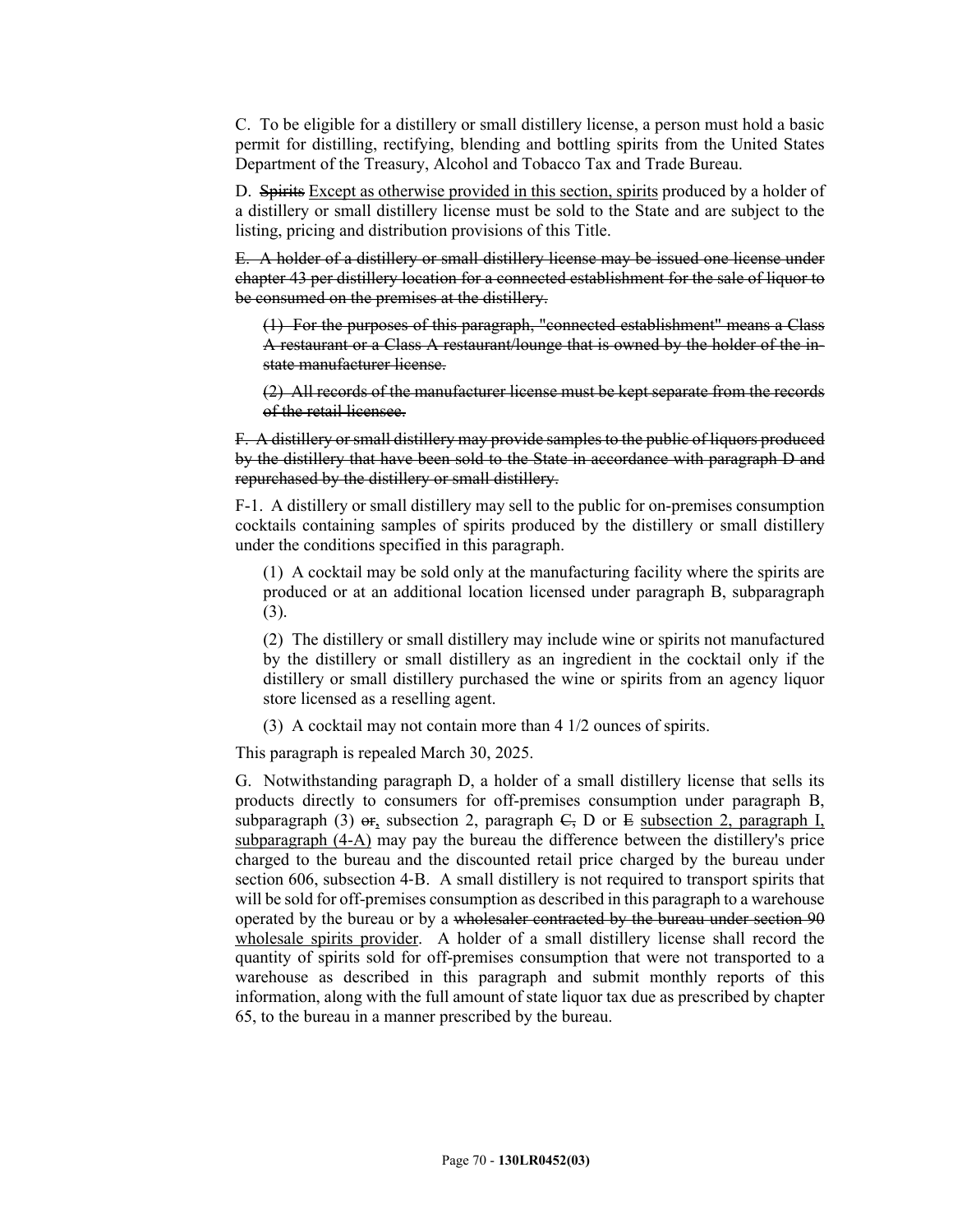H. Notwithstanding paragraph D, a holder of a small distillery license that sells its products or offers complimentary samples of its products directly to consumers for onpremises consumption under paragraph  $E_{\text{OF}}F-1$  or under subsection 2, paragraph  $B_{\tau}E$ or F I may pay the bureau the difference between the distillery's price charged to the bureau and the discounted retail price charged by the bureau under section 606, subsection 4‑B. A small distillery is not required to transport spirits that will be sold for on-premises consumption as described in this paragraph to a warehouse operated by the bureau or by a wholesaler contracted by the bureau under section 90 the wholesale spirits provider. A holder of a small distillery license shall record the quantity of spirits sold for on-premises consumption that were not transported to a warehouse as described in this paragraph and submit monthly reports of this information, along with the full amount of state liquor tax due as prescribed by chapter 65, to the bureau in a manner prescribed by the bureau.

I. Notwithstanding any provision of this Title to the contrary, a distillery or small distillery licensed in accordance with this section may sell spirits to be consumed off the premises under the conditions specified in this paragraph if the distillery or small distillery is participating in a taste-testing event under section 1052‑D.

(1) The distillery or small distillery may sell only spirits produced in the State by that distillery or small distillery.

(2) Spirits sold in accordance with this paragraph are subject to the listing, pricing and distribution provisions of this Title.

(3) A sale of spirits in accordance with this paragraph must be accompanied by a sales receipt.

J. A holder of a distillery or small distillery license may produce low-alcohol spirits products.

(1) If a small distillery license holder produces low-alcohol spirits products pursuant to this paragraph, the combined total of spirits and low-alcohol spirits products produced at the small distillery may not exceed 50,000 gallons per year.

**6. Tenant brewer brewery.** Except as otherwise provided, the following provisions apply to a tenant brewer brewery license under which the holder of a tenant brewer brewery license may produce and bottle malt liquor at the manufacturing facility of another brewer brewery, referred to in this subsection as "the a host brewer brewery," licensed by the bureau under subsection 3.

A. To be eligible for a tenant brewer brewery license, a person must submit an application to the bureau in a manner prescribed by the bureau and hold a brewer's notice approved issued by the United States Department of the Treasury, Alcohol and Tobacco Tax and Trade Bureau, that authorizes a tenant brewer brewery to use the facilities and equipment of a host brewer brewery. If the tenant brewery meets the requirements of subsection 3, paragraph B, the application must be accompanied by the license fee set forth in section 1551 for a small brewery. If the tenant brewery does not meet the requirements of subsection 3, paragraph B, the application must be accompanied by the license fee set forth in section 1551 for a brewery.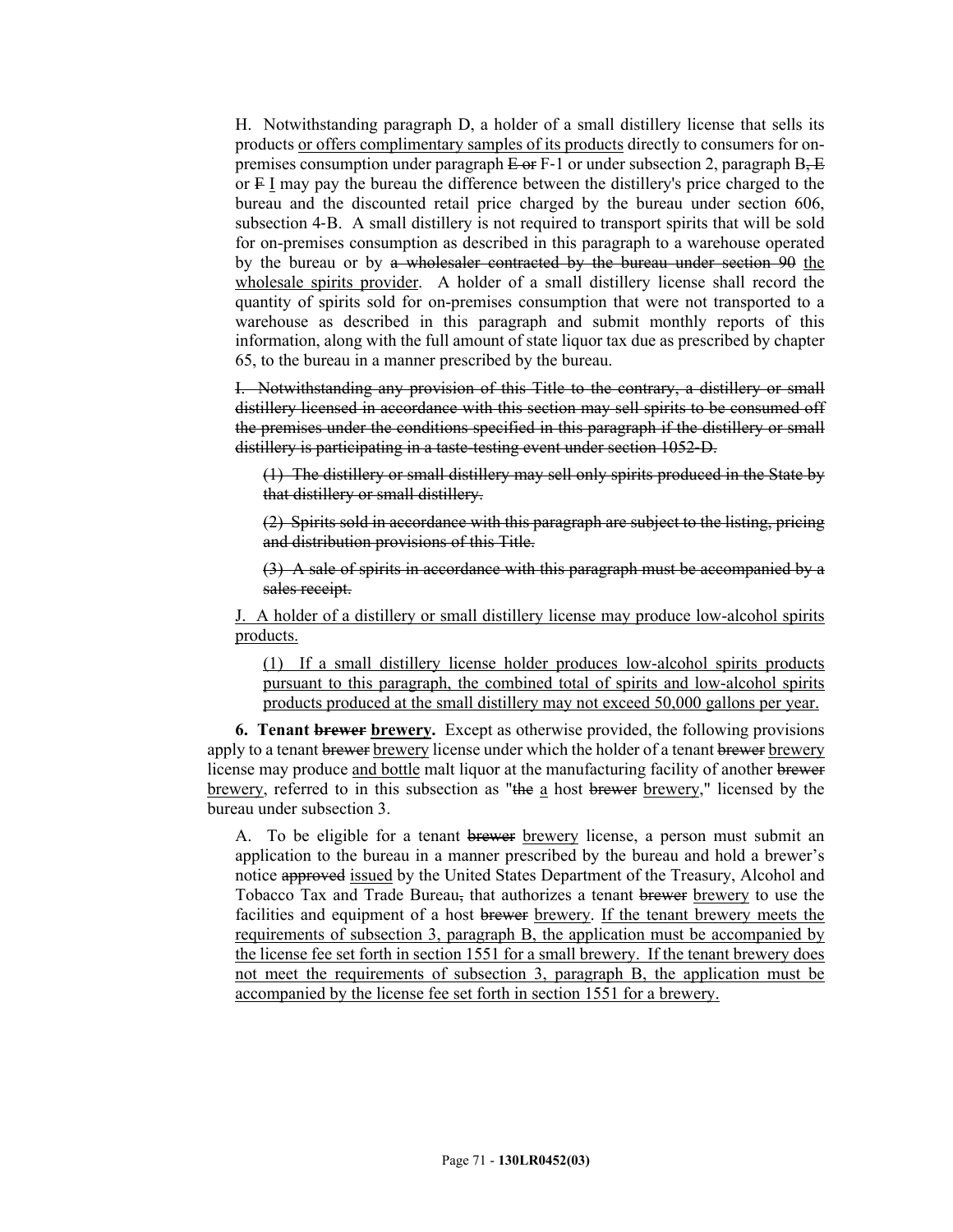B. A tenant brewer brewery is subject to the same requirements regarding production of malt liquor and low-alcohol spirits products containing malt liquor as if the tenant brewer brewery conducted its manufacturing on its own premises independently.

C. A tenant brewer brewery is not eligible for privileges provided in subsection 2 except for sampling described by paragraph A, subparagraphs (1) and (2).

D. A tenant brewer brewery is governed by the provisions of subsection 3 except for the privileges granted under paragraph C.

E. A tenant brewer brewery may not brew or produce malt liquor or low-alcohol spirits products containing malt liquor for another brewer brewery or certificate of approval holder.

F. A tenant brewer brewery shall ensure that the tenant brewer brewery maintains control of the raw ingredients used to manufacture the tenant brewer's brewery's product.

G-1. Licenses issued under subsection 3 may allow for up to 9 tenant brewers breweries at a time at the manufacturing facility of a host brewer brewery.

H. The bureau may require a tenant brewer brewery to maintain a record or log indicating which equipment is being used at any time by the tenant brewer brewery in the production of malt liquor or low-alcohol spirits products containing malt liquor and which employees are working on production of the tenant brewer's brewery's product.

I. The bureau shall require that reports from a tenant brewer brewery be submitted in a manner similar to the manner in which a brewer brewery licensed under subsection 3 submits reports. The bureau shall also require a tenant brewer brewery to submit copies of reports required of holders of an approved brewer's notice issued by the United States Department of the Treasury, Alcohol and Tobacco Tax and Trade Bureau authorizing the tenant brewer brewery to engage in an alternating proprietorship.

**7. Tenant winery.** Except as otherwise provided, the following provisions apply to a tenant winery license under which the holder of a tenant winery license may produce and bottle wine at the manufacturing facility of another winery, referred to in this subsection as "the a host winery," licensed by the bureau under subsection 4. This subsection applies to hard cider produced by a manufacturer licensed as a winery or small winery under subsection 4

A. To be eligible for a tenant winery license, a person must submit an application to the bureau in a manner prescribed by the bureau and hold an approved application for an alternating proprietorship issued by the United States Department of the Treasury, Alcohol and Tobacco Tax and Trade Bureau that authorizes a tenant winery to use the facilities and equipment of a host winery. If the tenant winery meets the requirements of subsection 4, paragraph B, the application must be accompanied by the license fee set forth in section 1551 for a small winery. If the tenant winery does not meet the requirements of subsection 4, paragraph B, the application must be accompanied by the license fee set forth in section 1551 for a winery.

B. A tenant winery is subject to the same requirements regarding manufacture of its product as if the tenant winery conducted its manufacturing on its own premises independently.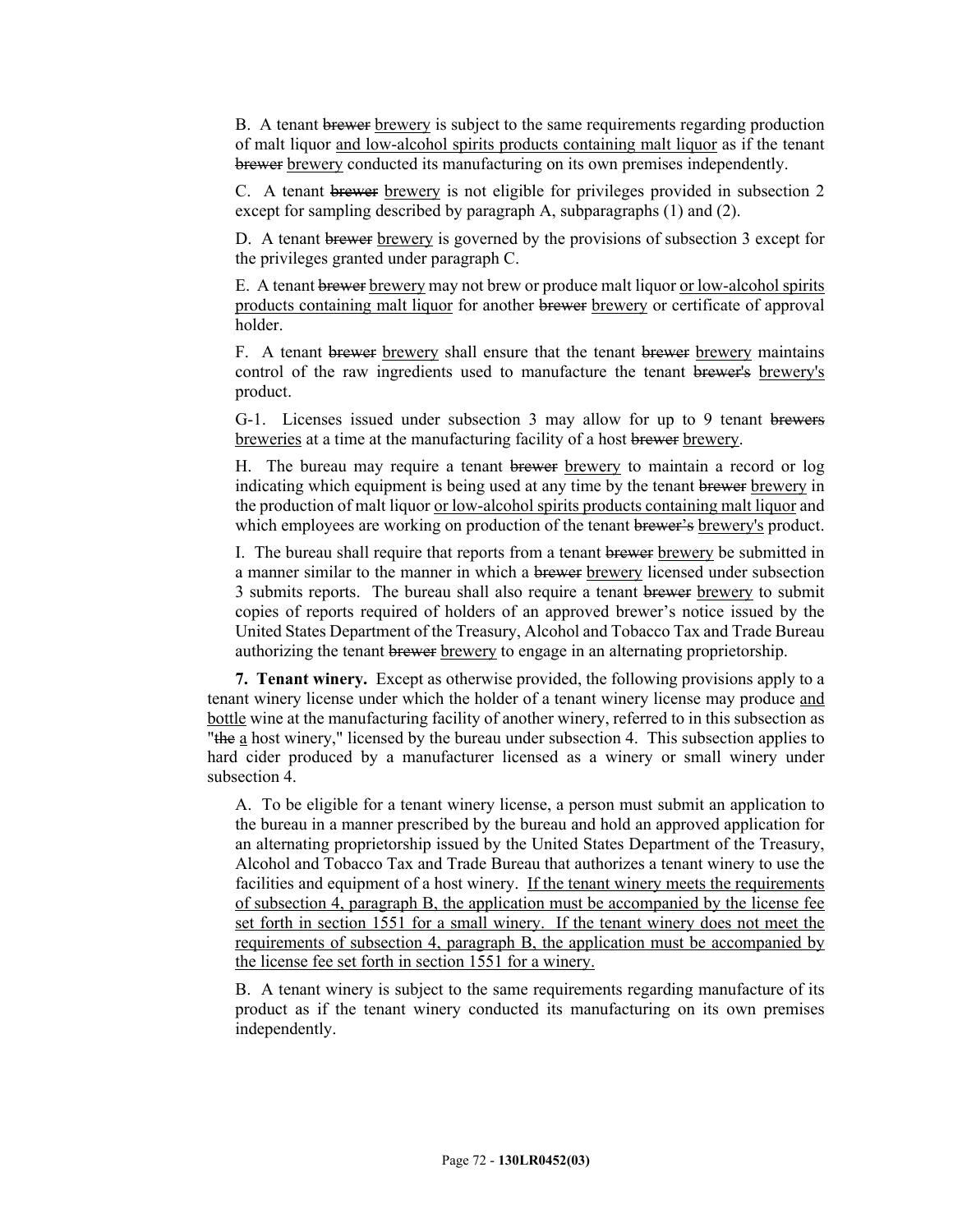C. A tenant winery is not eligible for privileges provided in subsection 2 except for sampling described by paragraph A, subparagraphs (1) and (2).

D. A tenant winery may not produce wine or hard cider for another winery or certificate of approval holder.

E. A tenant winery shall ensure that the tenant winery maintains control of the raw ingredients used to manufacture the tenant winery's product wine or hard cider.

F. A license issued under subsection 4 may allow for up to 9 tenant wineries at a time at the manufacturing facility of a host winery.

G. The bureau may require a tenant winery to maintain a record or log indicating which equipment is being used at any time by the tenant winery in the production of wine or hard cider and which employees are working on production of the tenant winery's product.

H. The bureau shall require that reports from a tenant winery be submitted in a manner similar to the manner in which a winery licensed under subsection 4 submits reports. The bureau shall also require a tenant winery to submit copies of reports required of holders of an approved application issued by the United States Department of the Treasury, Alcohol and Tobacco Tax and Trade Bureau authorizing the tenant winery to engage in an alternating proprietorship.

**Sec. 227. 28-A MRSA §1361,** as amended by PL 2019, c. 529, §7, is further amended to read:

## **§1361. Certificate of approval; malt liquor or wine**

**1. Certificate of approval required.** No An out-of-state manufacturer or foreign outof-state wholesaler of malt liquor or wine may hold for sale, sell or offer for sale in intrastate commerce, or transport or cause to be transported into the State for resale, any malt liquor or wine not engage in the following activities unless the manufacturer or foreign wholesaler has obtained from the bureau a certificate of approval. from the bureau in accordance with this section:

A. Offer malt liquor or wine for sale in the State or sell malt liquor or wine in the State; or

B. Transport into or cause to be transported into the State malt liquor or wine for sale or resale in the State.

**2. Fee for certificate of approval.** The fee for a certificate of approval under this section is \$1,000 per year for malt liquor only and \$1,000 per year for wine only, except that the fee for a an out-of-state manufacturer or foreign out-of-state wholesaler of wine or malt liquor who that ships 120 gallons of wine or malt liquor or less per year is \$100. Payment of the fee must accompany the application for the certificate of approval.

**3. Conditions on certificate of approval.** The A certificate of approval under this section is subject to the laws of the State and the rules of the bureau.

A. Any violation of the rules of the bureau is ground for suspension or revocation of the certificate at the discretion of the District Court Judge.

**4.** No sales of malt liquor or wine to person without wholesale license. No Except as otherwise authorized in sections 2073-C, 2073-D and 2073-E, a certificate of approval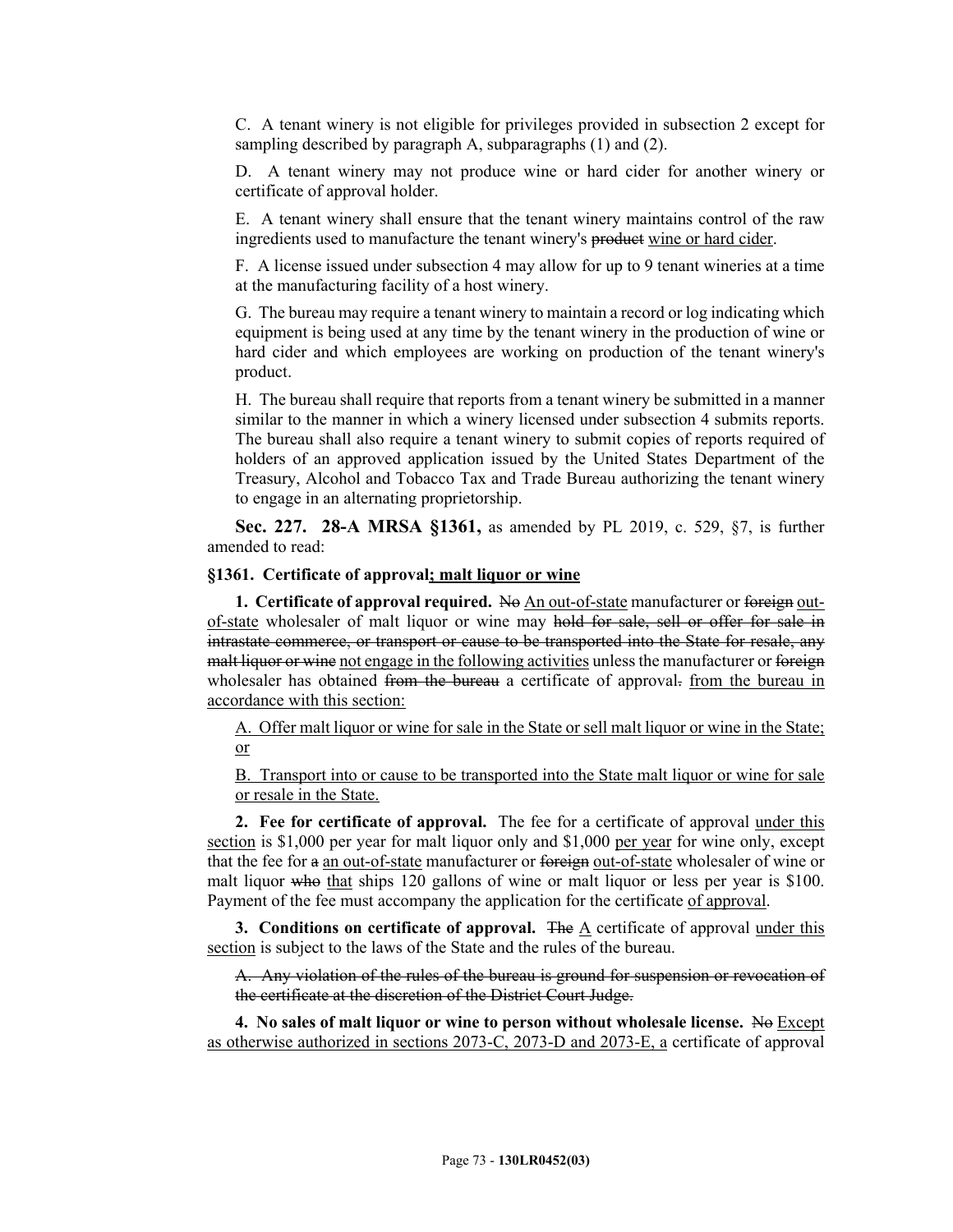holder, except a licensed small brewery or small winery authorized under section 1355-A to sell its own products directly to retailers, may sell or cause to be transported into the State any may not sell malt liquor or wine to any a person to whom a Maine wholesale license has not been issued by the bureau. Malt liquor or wine must be delivered to the place of business of the wholesaler as shown in the wholesaler's license, must be unloaded and inventoried at the wholesaler's premises upon the wholesaler's receipt of the shipment and must come to rest before delivery is made to any retailer to enable the bureau to inspect and inventory wholesale warehouses for the purpose of verifying taxes that are required to be paid on malt liquor and wine purchased by importers that is not a wholesale licensee or cause malt liquor or wine to be transported into the State for sale to any person that is not a wholesale licensee.

Malt liquor or wine must be delivered to the place of business of the wholesale licensee as shown in the wholesale licensee's license, must be unloaded and inventoried at the wholesale licensee's premises upon the wholesale licensee's receipt of the shipment and must come to rest before delivery is made to any retailer to enable the bureau to inspect and inventory the wholesale licensee's warehouses for the purpose of verifying taxes that are required to be paid on imported malt liquor and wine.

This subsection does not apply to a licensed small brewery or small winery authorized under section 1355-A to sell its own products directly to retailers.

**5. No exclusivity agreement.** No  $\underline{A}$  certificate of approval holder may not make it a condition in selling malt liquor or wine to any wholesale licensee that the wholesale licensee may not sell malt liquor or wine manufactured or sold by other manufacturers or foreign out-of-state wholesalers.

**Sec. 228. 28-A MRSA §1362,** as amended by PL 1997, c. 373, §117, is repealed.

**Sec. 229. 28-A MRSA §1364, sub-§3, ¶B,** as enacted by PL 1987, c. 45, Pt. A, §4, is amended to read:

B. The Maine wholesale licensee, to whom shipment is to be made, has filed a bond to guarantee payment of the excise tax as provided in section 1405.

**Sec. 230. 28-A MRSA §1364, sub-§4,** as amended by PL 2011, c. 147, §1, is repealed.

**Sec. 231. 28-A MRSA §1365,** as amended by PL 2013, c. 368, Pt. XXXX, §2 and affected by §13, is further amended to read:

#### **§1365. Low-alcohol spirits product tax**

In addition to any tax paid under section 1652, each certificate of approval holder that manufactures low-alcohol spirits products shall pay a tax of  $30¢$  on each gallon of lowalcohol spirits product sold to a wholesale licensee in the State. In addition to the forms filed pursuant to section 1364, on or before the 15th day of each calendar month, a certificate of approval holder that manufactures low-alcohol spirits products shall file with the bureau a monthly report on the number of gallons of low-alcohol spirits product sold to wholesale licensees in the State with a copy of each invoice relating to each such sale. The certificate of approval holder must enclose payment for the tax due under this section on the reported sales.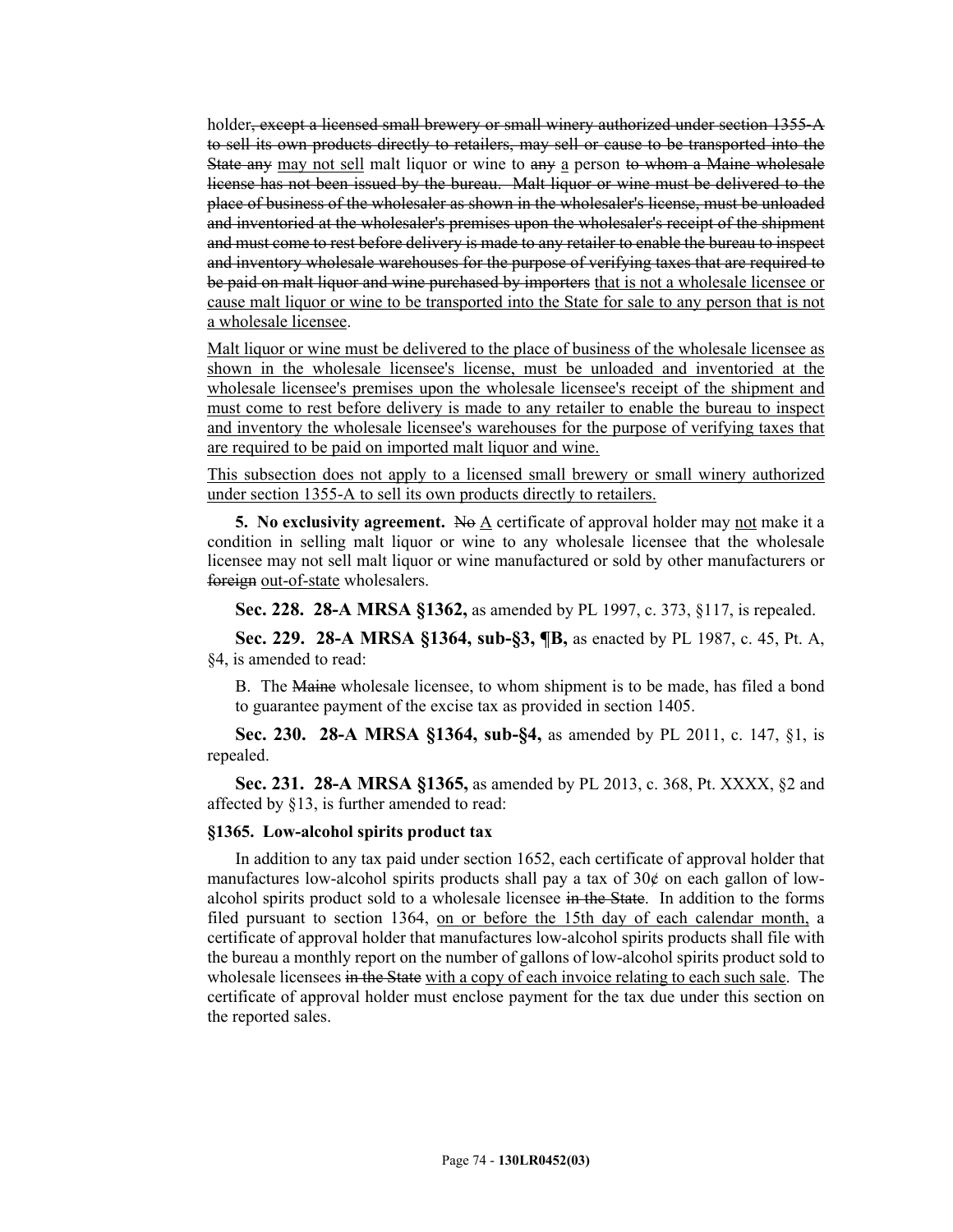**Sec. 232. 28-A MRSA §1371,** as amended by PL 2013, c. 368, Pt. XXXX, §3 and affected by §13, is further amended to read:

## **§1371. Special warehouse storage facilities controlled by certificate of approval holder**

**1. Certificate of approval for Licensing of special warehouse storage facilities.**  Notwithstanding the importation restrictions of sections 2073 and 2077 section 1361, subsection 4 and sections 2073-A and 2073-C, the bureau may issue certificates of approval a license authorizing the direct importation of malt liquor, wine or spirits from suppliers by a manufacturer, wholesaler or spirits supplier located in a foreign countries country or other states another state into special warehouse storage facilities located within the State that are under the direct supervision and control of the certificate of approval holder licensee under this section or into a public warehouse with the approval of the bureau.

**2.** Fee. The fee for a certificate of approval license under this subsection section is \$600 a year for malt liquor only, \$600 a year for wine only and \$600 a year for spirits only.

**3. Stored liquor not subject to state liquor spirits tax or excise tax until**  withdrawn. Liquor stored in special warehouse storage facilities licensed under this section is not subject to the state liquor taxes spirits tax under section 1651 or to the excise tax under section 1652 until it is withdrawn from the special warehouse storage facilities.

A. Malt liquor and wine withdrawn from the special warehouse storage facilities by Maine wholesale licensees immediately become subject to the same tax as malt liquor and wine imported into the State from out-of-state certificate of approval holders. The wholesale licensee shall withdraw the malt liquor and wine to be distributed in the State by the procedure established in sections 1404 and 1405.

B. The bureau may withdraw spirits from special warehouse storage facilities.

C. Out-of-state purchasers authorized by the bureau may withdraw spirits, wine and malt liquor from special warehouse storage facilities. The authorization allows the outof-state purchasers to directly transport the spirits, wine and malt liquor to the state border for delivery out-of-state outside of the State. Products withdrawn by authorized out-of-state purchasers for delivery outside of the State are not subject to the state spirits tax under section 1651 or the state excise tax or premium under section 1652.

**Sec. 233. 28-A MRSA §1381, sub-§5,** as enacted by PL 2019, c. 615, §4 and affected by §7, is amended to read:

**5. Shipment restrictions.** Except as provided in sections 2073 2073-A and 2075 2073-E, a person that has been issued a certificate of approval under this section may only transport spirits into the State or cause spirits to be transported into the State only if the spirits are delivered to a warehouse designated by the commission under section 81.

**Sec. 234. 28-A MRSA §1401, sub-§1,** as amended by PL 2013, c. 476, Pt. A, §29, is further amended to read:

**1. Issuance of licenses.** The bureau may issue licenses under this section for the instate sale and distribution of malt liquor, wine and fortified and wine at wholesale.

**Sec. 235. 28-A MRSA §1401, sub-§9,** as enacted by PL 2013, c. 476, Pt. A, §30, is amended to read: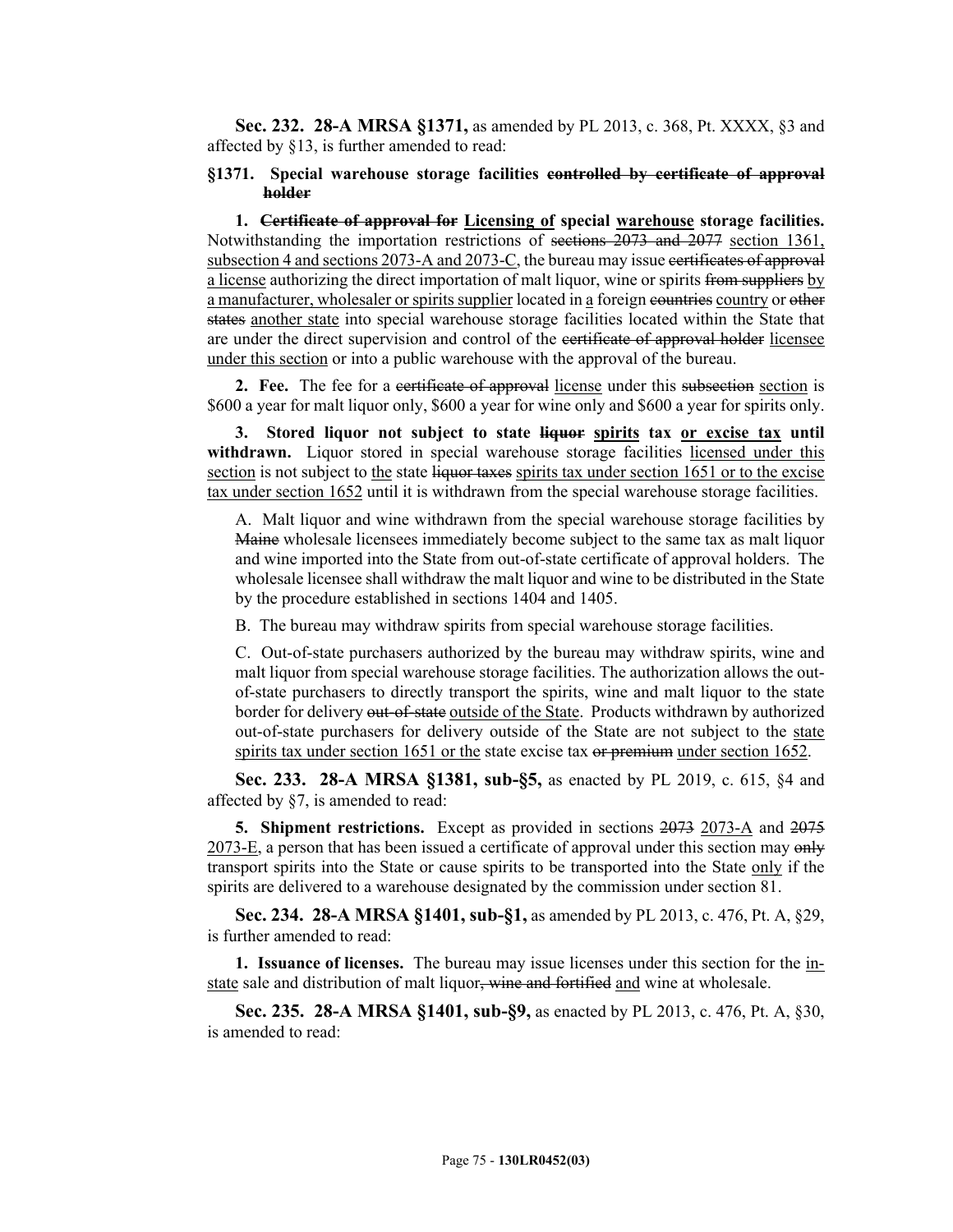**9. Sales to licensees only.** A licensee under this section may sell or distribute malt liquor, wine and fortified and wine only to persons licensed for the retail sale of malt liquor, wine or fortified and wine for on-premises or off-premises consumption on or off the licensed premises in accordance with this Title.

**Sec. 236. 28-A MRSA §1402, sub-§2,** as amended by PL 1997, c. 373, §124, is further amended to read:

**2. Taste testing on retail licensee's premises.** With the bureau's written permission, a wholesale licensee may rent or lease an area or room from an on-premise on-premises retail licensee for the purpose of inviting retail licensees to taste test wine or malt liquor products.

**Sec. 237. 28-A MRSA §1402, sub-§3,** as amended by PL 2013, c. 368, Pt. XXXX, §4 and affected by §13, is further amended to read:

**3. Conditions on taste-testing activity events.** The following conditions apply to all taste testings taste-testing events under this section.

A. The wholesale licensee or a certificate of approval holder may provide the products for taste testing taste-testing events only if all taxes required by this Title have been paid.

B. Taste-testing activity events must be conducted only within the special designated area or room.

C. Taste-testing activity events must be open only to invited retail licensees or their authorized agents and not to their family members, guests or the general public.

D. After the taste-testing activity event is concluded, the wholesale licensee shall remove all products supplied for the taste-testing activity event from the retail licensee's premises.

E. Malt liquor or wine products may not be served to a person who is a minor or who is visibly intoxicated.

**Sec. 238. 28-A MRSA §1402-A, sub-§3-A,** as amended by PL 2011, c. 629, §26, is further amended to read:

**3-A. Partial-bottle wine samples.** Bottles of wine designated for partial-bottle sampling must be properly sealed between samplings. Partial-bottle wine samples may be provided only on the premises of a retailer licensed to sell wine for on-premises or offpremises consumption to licensees licensed for on-premises consumption and off-premises sales if the person receiving a sample is 21 years of age or older and is in the owner or a supervisory or managerial position employee of the retailer;

**Sec. 239. 28-A MRSA §1402-A, sub-§4,** as amended by PL 2017, c. 35, §1, is further amended to read:

**4. Full-bottle samples.** The maximum amount of unopened full-bottle samples given to a retail licensee may not exceed 18 gallons of malt liquor and 18 liters of wine annually. A full-bottle sample is an unopened bottle of wine or malt liquor given to a retail licensee, which may be consumed by a retail licensee on or off the premises; and

**Sec. 240. 28-A MRSA §1402-A, sub-§4-A** is enacted to read: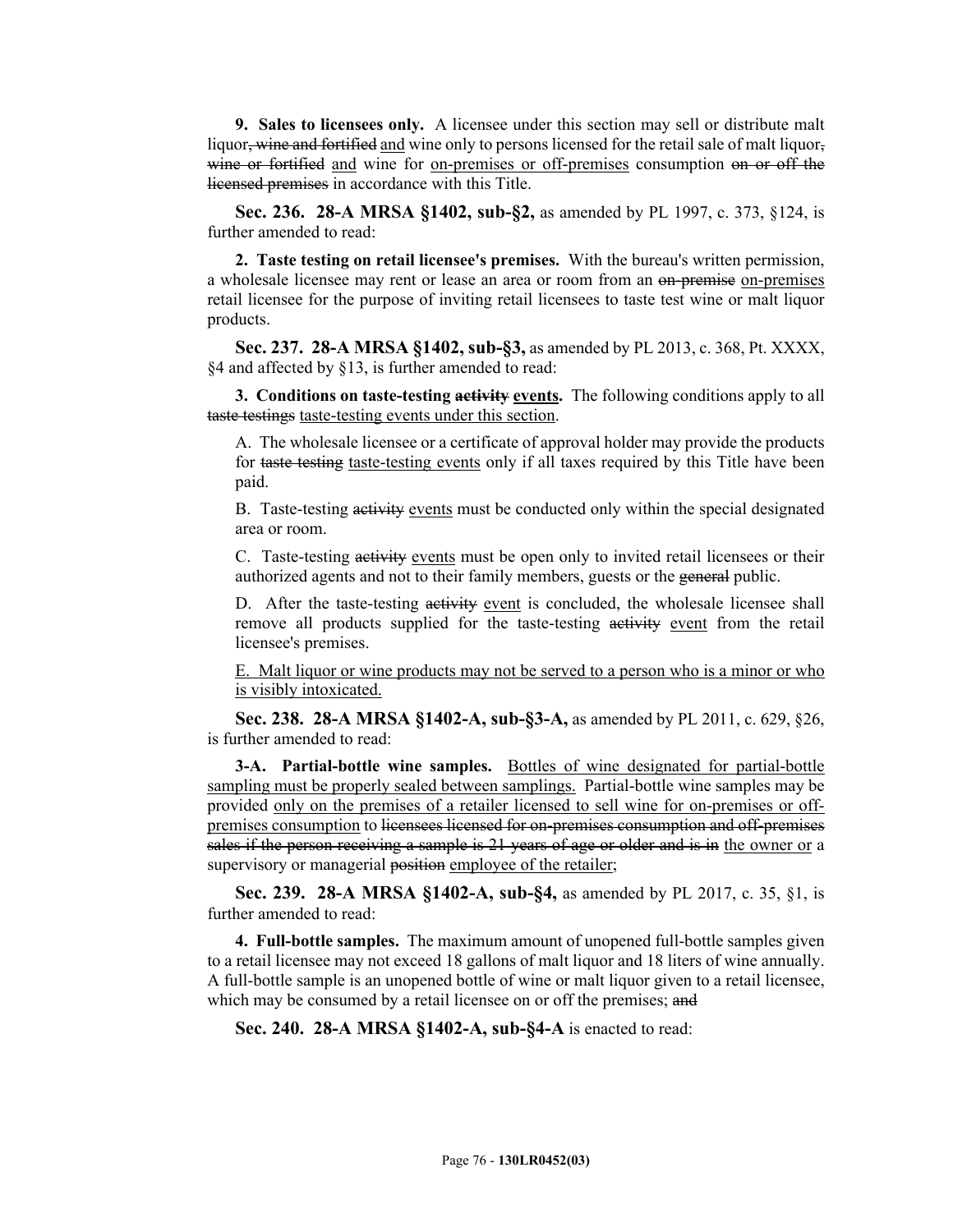**4-A. Prohibited recipients.** Malt liquor or wine samples authorized under this section may not be provided to a person who is a minor or who is visibly intoxicated; and

**Sec. 241. 28-A MRSA §1403,** as amended by PL 1999, c. 547, Pt. B, §78 and affected by §80, is further amended to read:

## **§1403. Interstate purchase or transportation Purchase and sale of malt liquor or wine by wholesale licensee**

**1. No purchases other than from certificate of approval holder Purchase of malt liquor or wine by wholesale licensee.** No A wholesale licensee may not purchase or malt liquor or wine from a person other than a certificate of approval holder or special warehouse storage facility licensed under section 1371. A wholesale licensee may not cause to be transported into the State any malt liquor or wine from any a person other than a person to whom the bureau has not issued a certificate of approval under section 1361.

**1-A. Wholesale licensee may purchase from wholesale licensee.** The bureau may give written permission to a wholesale licensee to purchase malt liquor or wine from another wholesale licensee.

**2. Sale of malt liquor or wine not purchased from a certificate of approval holder prohibited by wholesale licensee.** No A wholesale licensee may not sell to another wholesale licensee any malt liquor or wine which that has not been purchased from a brewery, winery or foreign wholesaler holding a certificate of approval holder or a special warehouse storage facility licensed under section 1371.

**3. License revoked if it requires wholesale license to not sell other brands.** The District Court Judge shall revoke the license of any a wholesale licensee, who that requires as a condition of selling malt liquor or wine to another wholesale licensee, that the purchasing wholesale licensee may not sell other brand names of malt liquor or wine.

**4. Monthly report.** By the 10th day of each calendar month, each wholesale licensee shall furnish to the bureau, in the form prescribed by the bureau, a monthly report of all malt liquor or wine purchased and sold during the preceding month.

**Sec. 242. 28-A MRSA §1403-A, sub-§3,** as enacted by PL 2009, c. 373, §1, is amended to read:

**3. Direct shipper application.** Before sending a shipment to a resident of this State, a direct shipper must file an application for a wine direct shipper license under subsection 2 with the bureau on a form issued by the bureau along with a true copy of its current alcoholic beverage winery license issued in this State or another state and a \$100 registration fee.

**Sec. 243. 28-A MRSA §1403-A, sub-§8,** as enacted by PL 2009, c. 373, §1, is amended to read:

**8. License renewal.** A direct shipper may annually renew its wine direct shipper license with the bureau by paying a \$50 renewal fee and providing the bureau with a true copy of its current alcoholic beverage winery license issued in this State or another state.

**Sec. 244. 28-A MRSA §1403-A, sub-§9,** as enacted by PL 2009, c. 373, §1, is amended to read: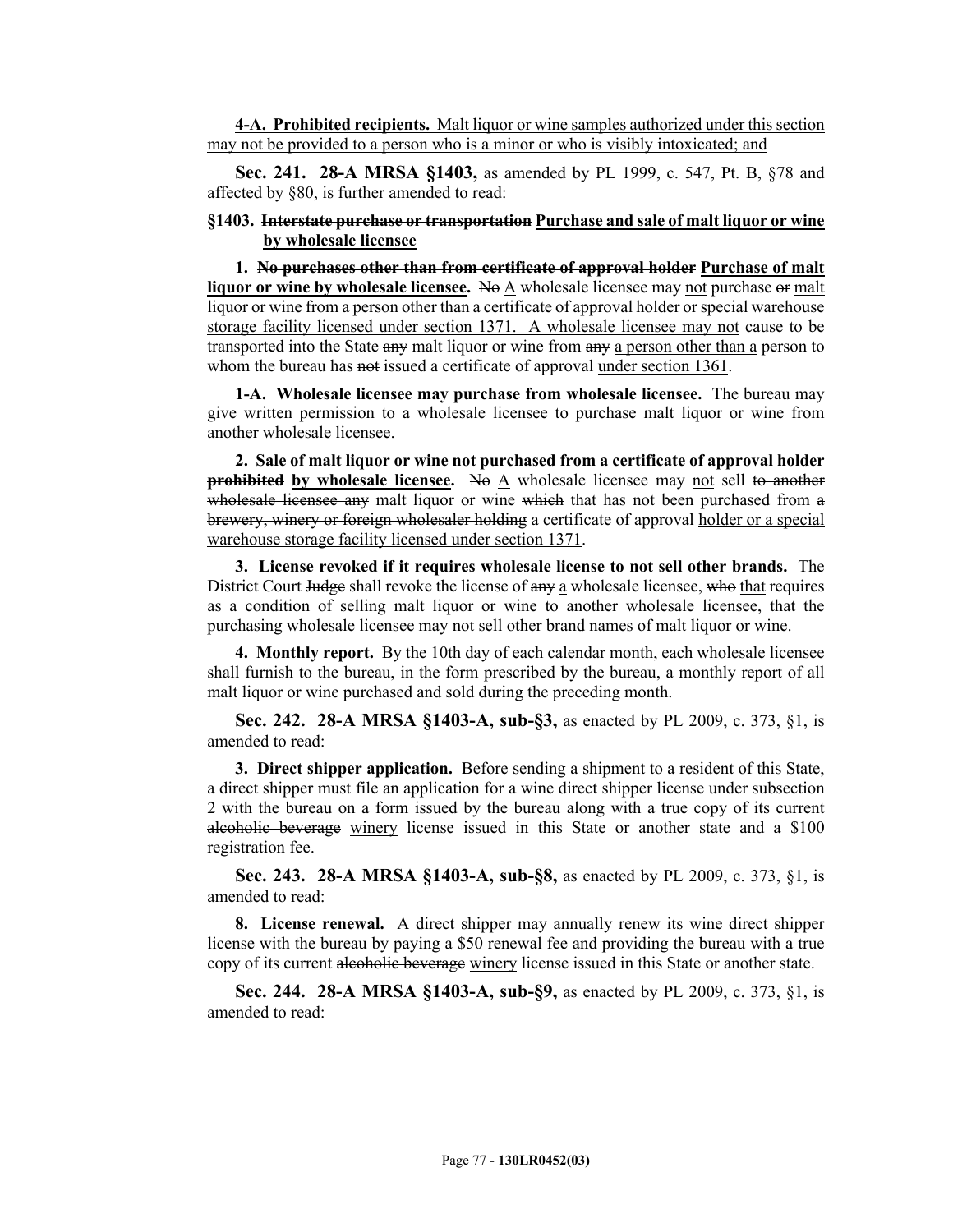**9. Sales tax registration and payment required.** As a condition of receiving a certificate of approval license, a shipper located outside the State shall comply with the provisions of Title 36, Part 3, including all requirements relating to registration as a seller and the collection, reporting and remittance of the sales and use taxes of the State, and shall agree to be subject to the jurisdiction of the State for purposes of the enforcement of those obligations. The requirements of this subsection apply notwithstanding any other provision of law of the State to the contrary.

**Sec. 245. 28-A MRSA §1404, sub-§1, ¶D,** as amended by PL 1997, c. 373, §128, is further amended to read:

D. The unbonded wholesale licensee may mail the original copy of the order to the brewery or winery or wholesaler certificate of approval holder with whom which the licensee wishes to place the order.

**Sec. 246. 28-A MRSA §1404, sub-§1, ¶E,** as amended by PL 1997, c. 373, §128, is further amended to read:

E. On receipt of the 3 copies and a check for excise taxes, the bureau shall promptly process the copies and return one copy to the wholesale licensee and send one to the brewery, winery or foreign wholesaler designated to receive certificate of approval holder with which the wholesale licensee wishes to place the order. The bureau shall keep the 3rd copy on file.

**Sec. 247. 28-A MRSA §1404, sub-§1, ¶F,** as amended by PL 1997, c. 373, §128, is further amended to read:

F. No brewery, winery or foreign wholesaler A certificate of approval holder may not ship or release malt liquor or wine for delivery in Maine the State until notified by the bureau that the excise tax has been paid in accordance with this section.

**Sec. 248. 28-A MRSA §1405, sub-§1, ¶C,** as enacted by PL 1987, c. 45, Pt. A, §4, is amended to read:

C. The bonded wholesale licensee shall submit the original copy to the brewery, winery or foreign out-of-state wholesaler with whom he which the bonded wholesale licensee wishes to place the order.

**Sec. 249. 28-A MRSA §1405, sub-§3,** as amended by PL 2013, c. 368, Pt. XXXX, §7 and affected by §13, is further amended to read:

**3. Payment of excise tax.** By filing the bond required in subsection 2, a wholesale licensee may pay monthly the excise tax imposed by section 1652 on all malt liquor or wine shipped into the State as shown by invoice of the shipment by the out-of-state wholesaler or holder of a certificate of approval holder issued under section 1361.

A. The wholesale licensee shall pay the excise tax by the 15th day of the calendar month following the month in which shipment occurs.

B. At the time of payment of the excise tax, each Maine wholesale licensee shall file with the bureau in the form prescribed by the bureau:

(1) A verified monthly report of all malt liquor or wine purchased or imported based on the date of shipment invoice during the preceding calendar month; and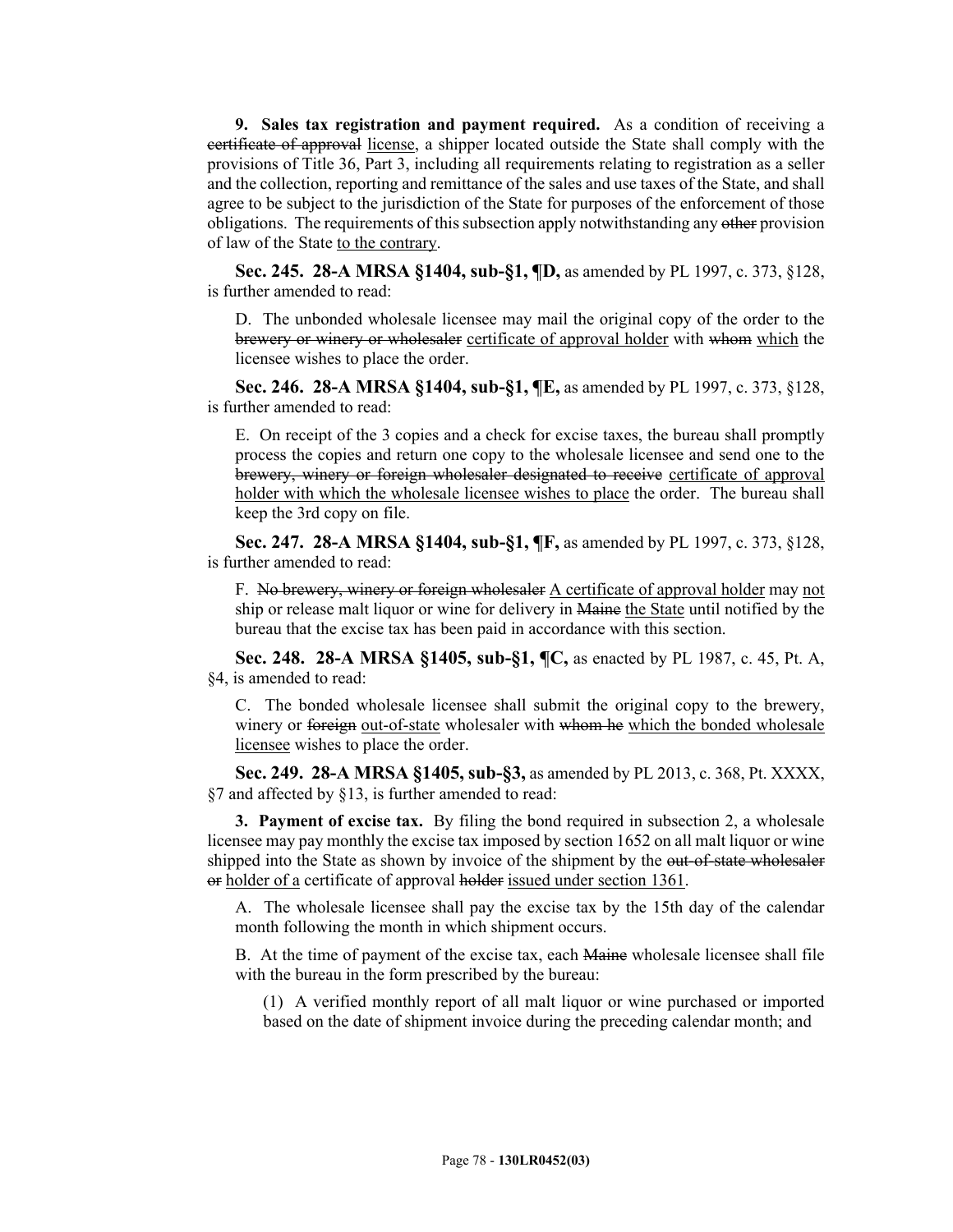(2) Any additional information the bureau requires to compute and ensure the accuracy of the excise tax payment accompanying the report.

**Sec. 250. 28-A MRSA §1406, sub-§1, ¶B,** as amended by PL 1997, c. 373, §132, is further amended to read:

B. Give written notice to the bureau and the wholesale licensee affected at least 90 days before any change in:

- (1) Its wholesale licensees; or
- (2) The territory of its wholesale licensee in the State licensees.

**Sec. 251. 28-A MRSA §1407, sub-§1,** as amended by PL 1987, c. 342, §112, is further amended to read:

**1. Exclusive distributors.** Except as provided in section 1454, the wholesale licensee appointed by the certificate of approval holder to be the exclusive distributor for specific brands of malt liquor and wine cannot be terminated as exclusive distributor of those specific brands upon the voluntary or involuntary termination or transfer of the same brands of malt liquor and wine by the certificate of approval holder who that registered the specific labels and established prices with the bureau. The certificate of approval holder acquiring these brands shall take the place of the certificate of approval holder who that appointed the distributors and shall comply with section 1406.

**Sec. 252. 28-A MRSA §1408, sub-§4,** as amended by PL 1997, c. 373, §133, is further amended to read:

**4. Price changes.** Except as provided in paragraph A, certificate of approval holders and manufacturer's shall give written notice of price changes to the bureau and their respective wholesale licensees at least 30 days before the effective date. Wholesale licensees shall give written notice of their price changes to the bureau at least 15 days before the effective date. All price changes are effective on the first day of the month.

A. The bureau may give written permission to certificate of approval holders, manufacturers or wholesale licensees to reduce the notice period for price changes in specific instances.

**Sec. 253. 28-A MRSA §1451, sub-§3,** as enacted by PL 1987, c. 45, Pt. A, §4, is amended to read:

**3. Primary source of supply.** "Primary source of supply" means the distiller distillery, the bottler, the brewer brewery, the winery, the brand owner or the designated agent of any distiller distillery, brewer brewery, winery or brand owner.

**Sec. 254. 28-A MRSA §1451, sub-§5,** as enacted by PL 1987, c. 45, Pt. A, §4, is amended to read:

**5. Wholesale licensee.** Notwithstanding section 2, subsection 34, "wholesale licensee" means any a person holding a wholesale malt liquor or wine license within the State under section 1401, offering malt liquor or wine for sale or resale to retailers, without regard to whether the business of the person is conducted under the terms of an agreement with a certificate of approval holder.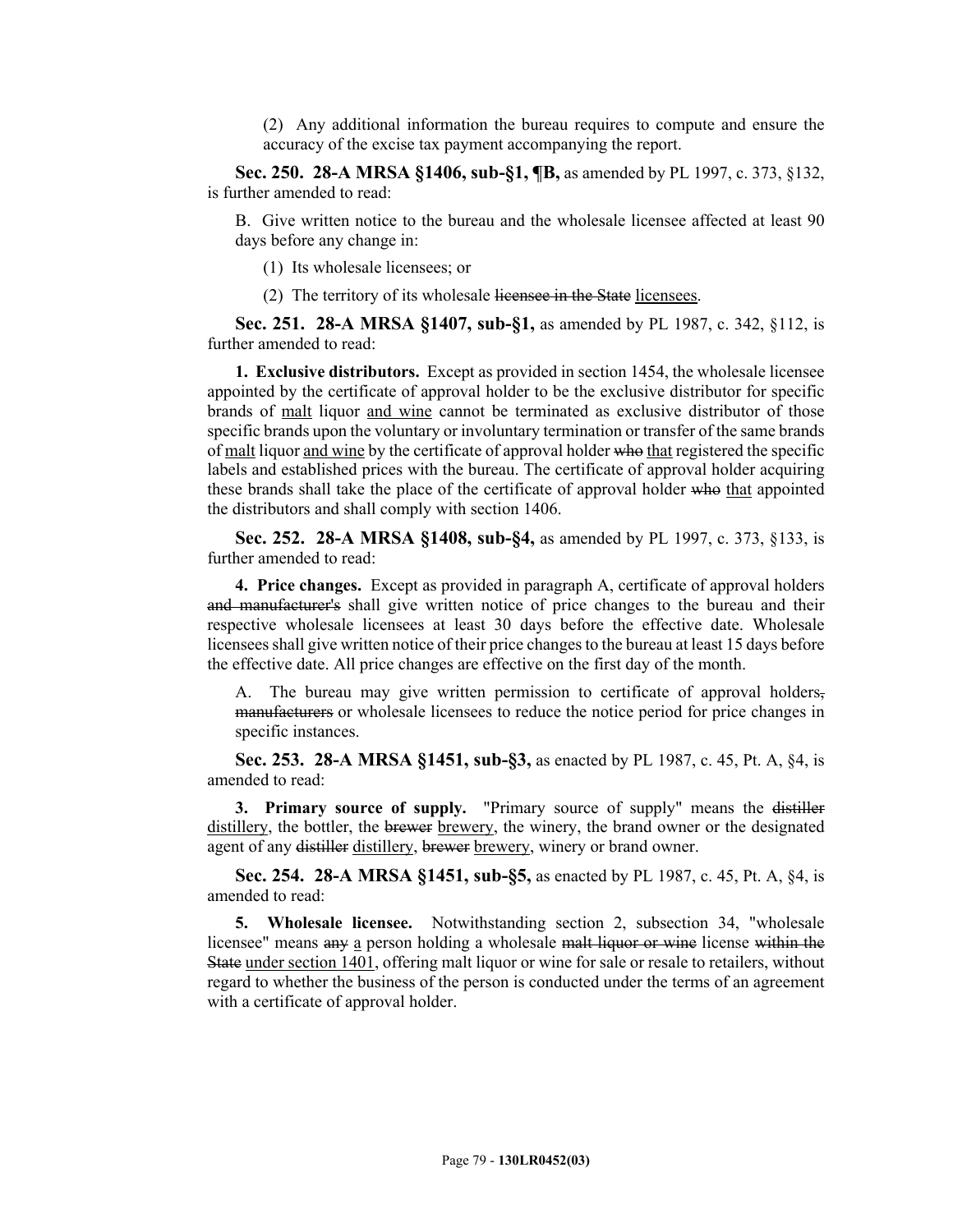**Sec. 255. 28-A MRSA §1452, sub-§1, ¶C,** as enacted by PL 1987, c. 45, Pt. A, §4, is amended to read:

C. Require a wholesale licensee to assent to any condition, stipulation or provision limiting the wholesale licensee in his licensee's right to sell the product of any other certificate of approval holder anywhere in the State if the acquisition of the product of another certificate of approval holder does not materially impair the quality of service or quantity of sales of the existing brand or brands of the certificate of approval holder seeking to impose the condition, stipulation or provision.

**Sec. 256. 28-A MRSA §1453,** as enacted by PL 1987, c. 45, Pt. A, §4, is amended to read:

# **§1453. No dual Dual distributorship prohibited**

**1. Dual distributorship prohibited.** No  $\underline{A}$  certificate of approval holder who that designates a sales territory for which a wholesale licensee is primarily responsible may not enter into any agreement with any other wholesale licensee for the purpose of establishing an additional agreement for its brand or label in the same territory.

**2. Certificate of approval holder to file list.** Each certificate of approval holder shall file with his its application for a certificate of approval or in-state manufacturer license a list giving the name and address of each bottler and wholesale licensee authorized to distribute products of that certificate of approval holder and designating the exclusive territory assigned to each wholesale licensee within the State. Unless authorized by the bureau, wholesale licensees may not sell those products to licensees outside of the exclusive territory allocated and designated.

A. Sales of wine to retail licensees at the wholesale licensee's warehouse shall must be considered a sale within the wholesale licensee's exclusive territory.

**3. Primary source of supply.** No A wholesale licensee may not purchase liquor from anyone other than the primary source of supply within the United States.

**Sec. 257. 28-A MRSA §1454, sub-§1, ¶D,** as enacted by PL 1987, c. 45, Pt. A, §4, is amended to read:

D. Failure by the wholesale licensee to substantially comply, without reasonable excuse or justification, with any reasonable and material requirement imposed upon him the wholesale licensee by the certificate of approval holder.

**Sec. 258. 28-A MRSA §1455, sub-§1,** as amended by PL 2019, c. 529, §8, is further amended to read:

**1. Written notice notices.** Before any termination procedure initiated by the certificate of approval holder, the certificate of approval holder shall give the wholesale licensee a written notice of any claimed deficiency existing in the wholesale licensee's territory and the certificate of approval holder shall give the wholesale licensee reasonable time or, if the certificate of approval holder is a small beer manufacturer or a small hard cider manufacturer, at least 30 days to correct the claimed deficiency or deficiencies. After this time has elapsed, the certificate of approval holder shall provide the wholesale licensee with a written notice of the certificate of approval holder's intent to amend, cancel, terminate, refuse to continue, refuse to renew or cause the wholesale licensee to resign from an agreement at least 90 days prior to the effective date of the intended amendment,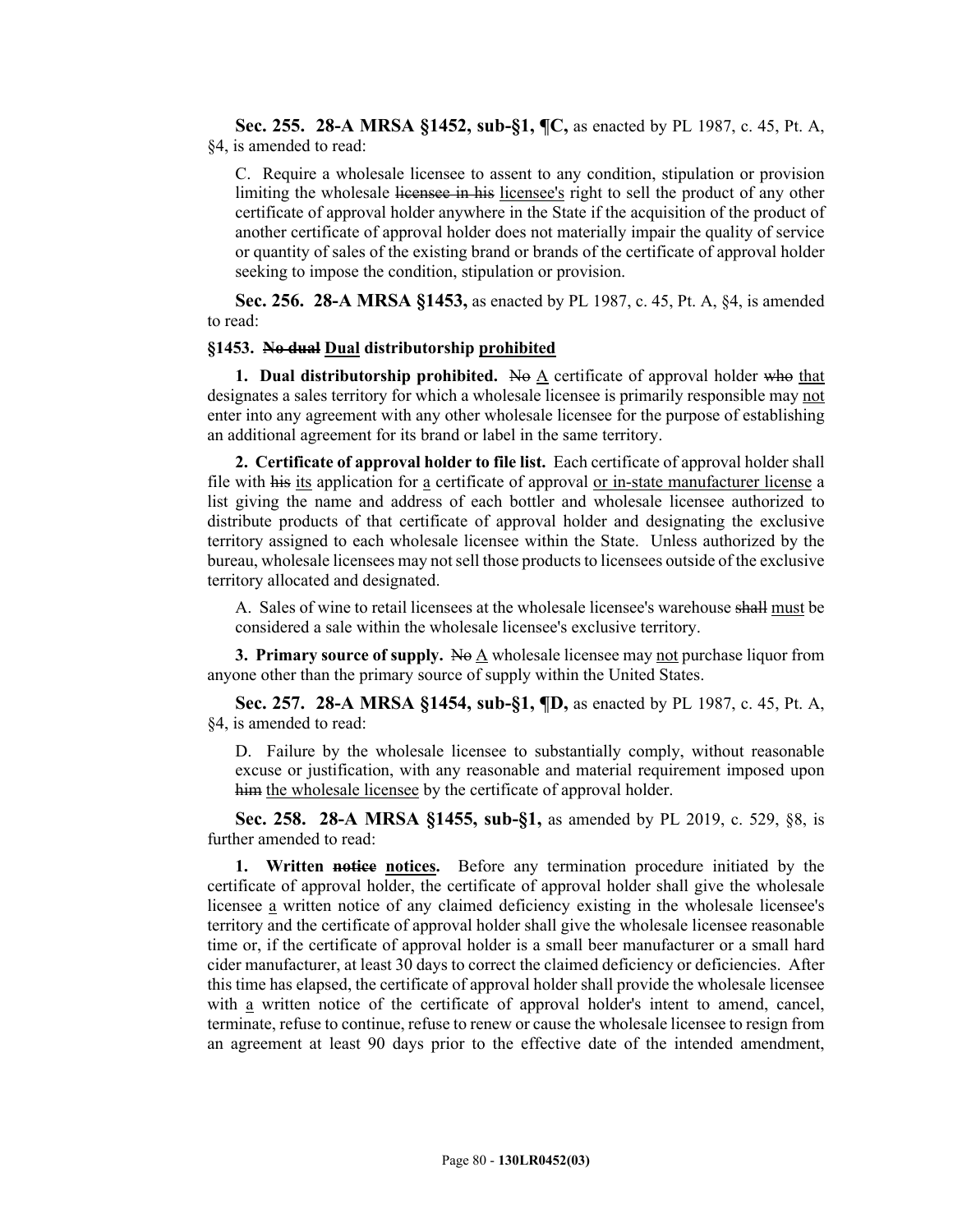cancellation, termination, refusal to continue, refusal to renew or causing of resignation. The written notice must state all of the reasons for the intended amendment, cancellation, termination, refusal to continue, refusal to renew or causing of resignation. The notice provisions of this section do not apply if the reason for the intended amendment, cancellation, termination, refusal to continue, refusal to renew or causing of resignation is:

A. The bankruptcy or insolvency of the wholesale licensee;

B. An assignment for the benefit of creditors or similar disposition of the assets of the wholesale licensee's business;

C. Revocation of the wholesale licensee's license; or

D. Conviction or a plea of guilty or no contest to a charge of violating a law relating to the business that materially affects the wholesale licensee's ability to remain in business.

For purposes of this section, "small beer manufacturer" and "small hard cider manufacturer" have the same meanings as in section 1457, subsection 1‑A.

**Sec. 259. 28-A MRSA §1457, sub-§1-A, ¶D,** as enacted by PL 2019, c. 529, §9, is amended to read:

D. "Small beer manufacturer" means a small brewery or out-of-state brewer brewery that brews, lagers and kegs, bottles or packages its own malt liquor, not to exceed 30,000 barrels per year.

**Sec. 260. 28-A MRSA §1504,** as amended by PL 2019, c. 404, §28, is further amended to read:

#### **§1504. Samples of spirits products**

A person licensed under section 1502 as a sales representative for a spirits manufacturer or supplier may give a retail licensee samples of spirits under the following conditions.:

**1. Invoice required.** The spirits must be accompanied by an invoice.;

**2. Product registered.** The spirits must be listed by the commission for sale in this State and clearly labeled as a sample.

**3-A. Partial-bottle spirits samples.** Samples must be decanted from the spirits product bottle and provided to licensees licensed for on-premises consumption. The sales representative providing the sample shall maintain a log stating the names of the licensees who sampled the product and the amount sampled. Partial-bottle samples must be properly sealed between tastings.

**4. Sampling record; prohibited recipients.** The sales representative who provides the sample shall maintain a log stating the names of the agency liquor store or on-premises retail licensees who sampled the licensee to whom a full-bottle sample is given under subsection 5 or the person to whom a partial-bottle sample of spirits is given under subsection 6 and the amount sampled of that partial-bottle sample. The person to whom the sales representative gives spirits samples under this section may not be a minor or a visibly intoxicated person;

**5. Full-bottle samples.** The maximum amount of unopened full-bottle samples of spirits given to a retail licensee by a sales representative may not exceed 6 liters per year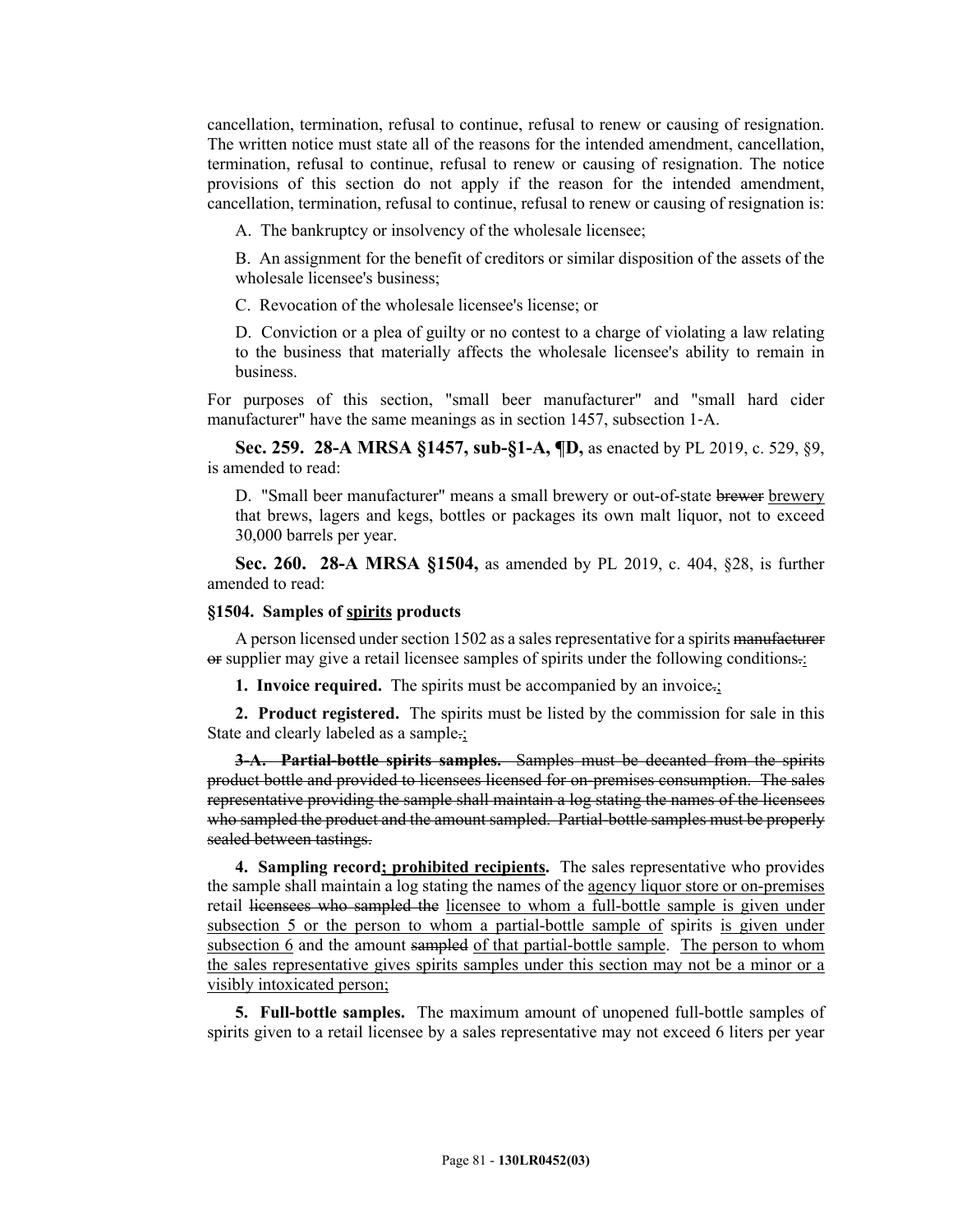per distiller distillery represented by that sales representative. Individual samples may not exceed one liter. A full-bottle sample is an unopened bottle of spirits provided to an agency liquor store or an on-premises retail licensee licensed to sell spirits.

**6. Retail sampling Partial-bottle samples.** Bottles of spirits designated for partialbottle sampling must be properly sealed between samplings. Samples poured from a bottle of spirits designated for retail partial-bottle sampling may be provided to an on-premises licensee licensed to serve spirits and to an agency liquor store on the premises of the agency liquor store if the person receiving the sample is 21 years of age or older and is in a supervisory or managerial position with the agency liquor store. Bottles of spirits designated for retail sampling must be properly sealed between samplings. only:

A. On the premises of a retailer licensed to sell spirits for on-premises consumption to the owner of or a supervisory or managerial employee of the retailer; or

B. On the premises of an agency liquor store to the owner of or a supervisory or managerial employee of the agency liquor store;

**7. Records maintained.** Records of samples given or received under this section must be maintained for a 2-year period by the sales representative and the retail licensee giving or receiving that gave or received the samples.; and

**8. Access to samples.** A sales representative shall request samples from bailment inventory of a spirits supplier housed at the State's wholesale liquor spirits provider's warehouse for the purposes described under this section.

**Sec. 261. 28-A MRSA §1551, sub-§3, ¶A,** as enacted by PL 1987, c. 342, §114, is amended to read:

A. Distiller Distillery, includes bottling (one year)....................................\$1,000;

**Sec. 262. 28-A MRSA §1551, sub-§3, ¶H,** as amended by PL 2011, c. 629, §35, is further amended to read:

H. Small distiller distillery, includes bottling (one year)...............................\$100.

**Sec. 263. 28-A MRSA §1553, sub-§3, ¶B,** as enacted by PL 2019, c. 282, §1, is amended to read:

B. The sampling of liquor authorized under paragraph A must be conducted in accordance with the licensed educational institution's alcohol safety procedures or guidelines, and such liquor may not be served to a person who is a minor or who is visibly intoxicated.

**Sec. 264. 28-A MRSA §1652, sub-§4,** as amended by PL 2013, c. 368, Pt. XXXX, §8 and affected by §13, is further amended to read:

**4. Excise tax accounts and adjustments.** The bureau shall open an excise tax account with all manufacturers, each wholesale licensees licensee and each certificate of approval holders holder and make the following adjustments when appropriate. As used in this subsection, "certificate of approval holder" means an in-state manufacturer of malt liquor, wine or low-alcohol spirits products licensed under section 1355-A or an out-of-state manufacturer of or out-of-state wholesaler of malt liquor, wine or low-alcohol spirits products that has been issued a certificate of approval under section 1361.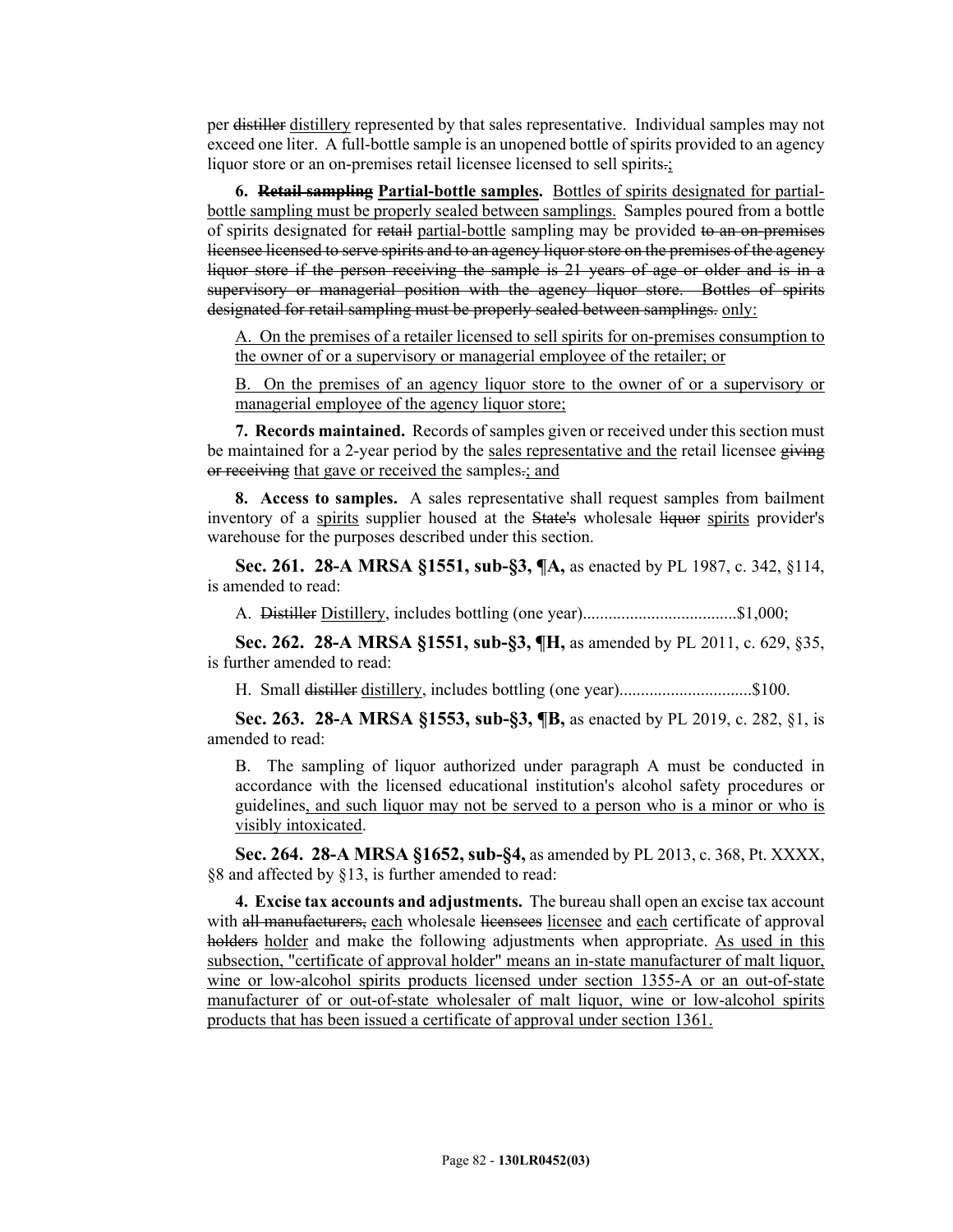A. The bureau may grant credits and make tax adjustments that it determines the wholesale licensee or certificate of approval holder is entitled to upon the filing of affidavits in the form prescribed by the bureau.

B. The bureau shall refund all excise tax paid by the wholesale licensee or certificate of approval holder on all malt liquor  $er_2$  wine caused to be destroyed by a supplier or low-alcohol spirits products that have been destroyed as long as the quantity and size are verified by the bureau and the destruction is witnessed by an authorized representative of the bureau.

C. If a wholesale licensee's inventories are destroyed by fire, flood or other natural disaster, the bureau may refund the excise tax on the wholesale licensee's inventories.

D. Any wholesale licensee selling malt liquor or, wine or low-alcohol spirits products to an instrumentality, a licensee for resale to an airline, a training site or a ship chandler shall present proof of that sale to the bureau. The bureau shall grant to the wholesale licensee a credit of all state excise tax paid in connection with that sale under the following conditions.

(1) The bureau shall grant a credit for the excise tax on malt liquor or, wine or low-alcohol spirits products sold by wholesale licensees to any instrumentality of the United States or any Maine National Guard state training site exempted by the bureau.

(2) The bureau shall grant a credit for the excise tax on malt liquor or, wine or low-alcohol spirits products sold to any ship chandler as long as the malt liquor and, wine and low-alcohol spirits products are resold to vessels of foreign registry for consumption after that vessel has left port or are resold for consumption on board vessels of United States registry that are destined for a foreign port.

(3) The bureau shall grant a credit for the excise tax on malt liquor and table, wine and low-alcohol spirits products sold to a licensee registered with the bureau for resale to licensed airlines or to unlicensed airlines for their international flights.

**Sec. 265. 28-A MRSA §2051, sub-§1, ¶D,** as amended by PL 2003, c. 452, Pt. P, §4 and affected by Pt. X, §2, is further amended to read:

D. Present or offer to a licensee, the licensee's agent or employee any written or oral evidence of age that is false, fraudulent or not actually the minor's own, for the purpose of:

(1) Ordering, purchasing, attempting to purchase or otherwise procuring or attempting to procure the serving of any liquor or imitation liquor. The following penalties apply to violations of this subparagraph.

(a) A minor who violates this subparagraph commits a civil violation for which a fine of not less than \$200 and not more than \$400 must be adjudged.

(b) A minor who violates this subparagraph after having previously violated this section commits a civil violation for which a fine of not less than \$300 and not more than \$600 must be adjudged, none of which must be suspended except as provided in subsection 2, paragraph B.

(c) A minor who violates this subparagraph after having previously violated this section 2 or more times commits a civil violation for which a fine of \$600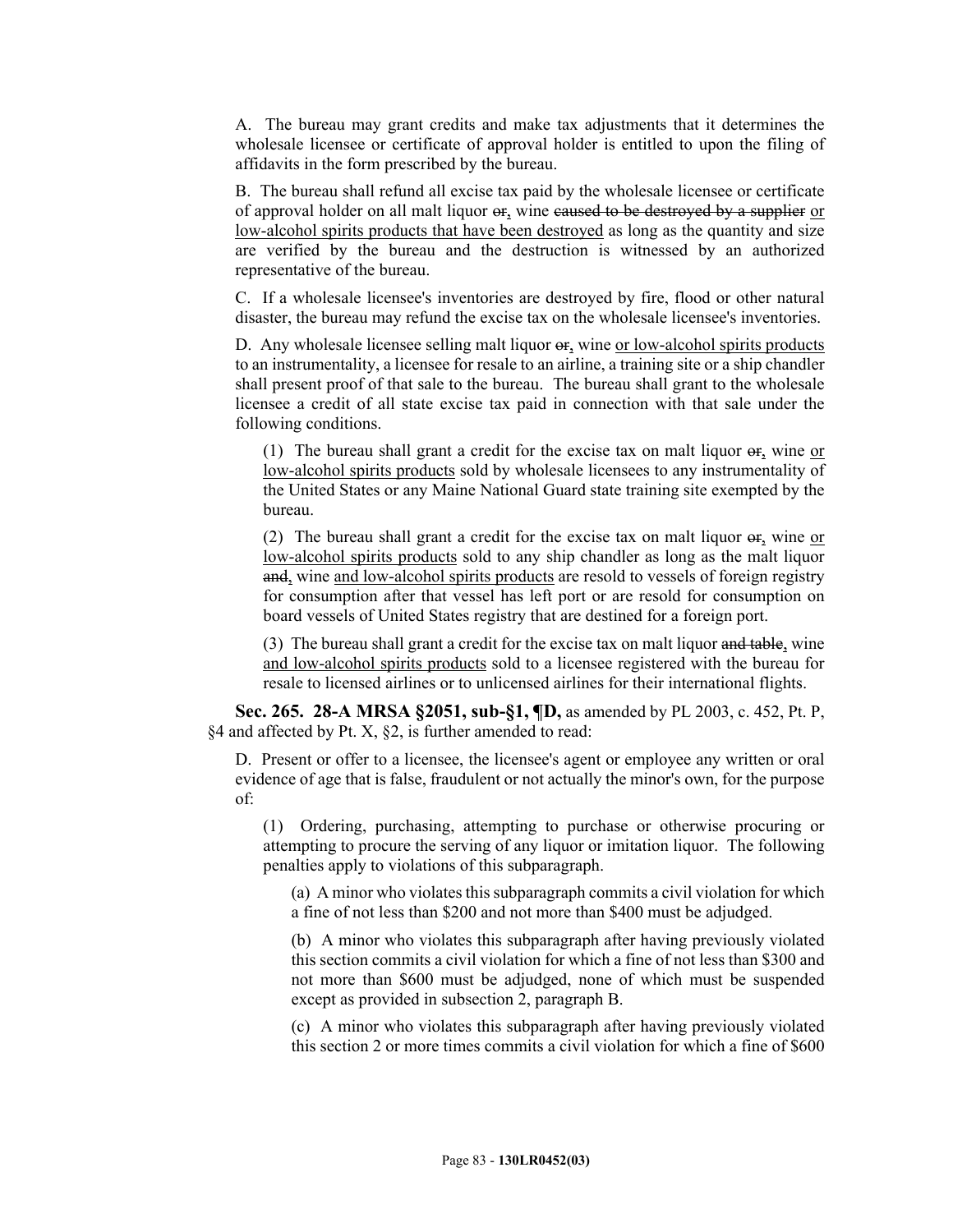must be adjudged, none of which may be suspended except as provided in subsection 2, paragraph B; or

(2) Gaining access to a licensed premise premises when minors are not allowed. The following penalties apply to violations of this subparagraph.

(a) A minor who violates this subparagraph commits a civil violation for which a fine of not less than \$200 and not more than \$400 must be adjudged.

(b) A minor who violates this subparagraph after having previously violated this section commits a civil violation for which a fine of not less than \$300 and not more than \$600 must be adjudged, none of which must be suspended except as provided in subsection 2, paragraph B.

(c) A minor who violates this subparagraph after having previously violated this section 2 or more times commits a civil violation for which a fine of \$600 must be adjudged, none of which may be suspended except as provided in subsection 2, paragraph B;

**Sec. 266. 28-A MRSA §2073,** as amended by PL 2013, c. 476, Pt. A, §33, is further amended to read:

# **§2073. Importation and In-state transportation of liquor within the State for illegal sale**

**1. Illegal In-state transportation of liquor within the State for illegal sale prohibited.** No A person may not knowingly transport within the State any liquor:

- A. With intent to sell the liquor in the State in violation of law;
- B. With intent that the liquor be illegally sold by any person; or
- C. With intent to aid any person in illegal sale of liquor.
- **2. Penalties.** A person who knowingly violates this section commits a Class E crime.

**3. Legal importation into and transportation of liquor within the State.** Liquor may be legally imported into and transported within the State in the following situations.

A. Upon application, the bureau may grant to an individual a permit to transport liquor purchased for that person's own personal use.

B. For-hire carriers and contract carriers, authorized by the Department of Public Safety, may transport liquor to liquor warehouses, to licensees, from manufacturers to liquor warehouses and to the state line for transportation outside the State.

C-1. Reselling agents may transport spirits to licensees who are licensed for the sale of spirits for on-premises consumption.

D. Manufacturers may transport liquor within the State to liquor warehouses, to persons authorized under paragraph E and to the state line for transportation outside the State.

E. The bureau may permit in writing the importation of liquor into the State and the transportation of liquor from place to place within the State to the following destinations for the specified purposes: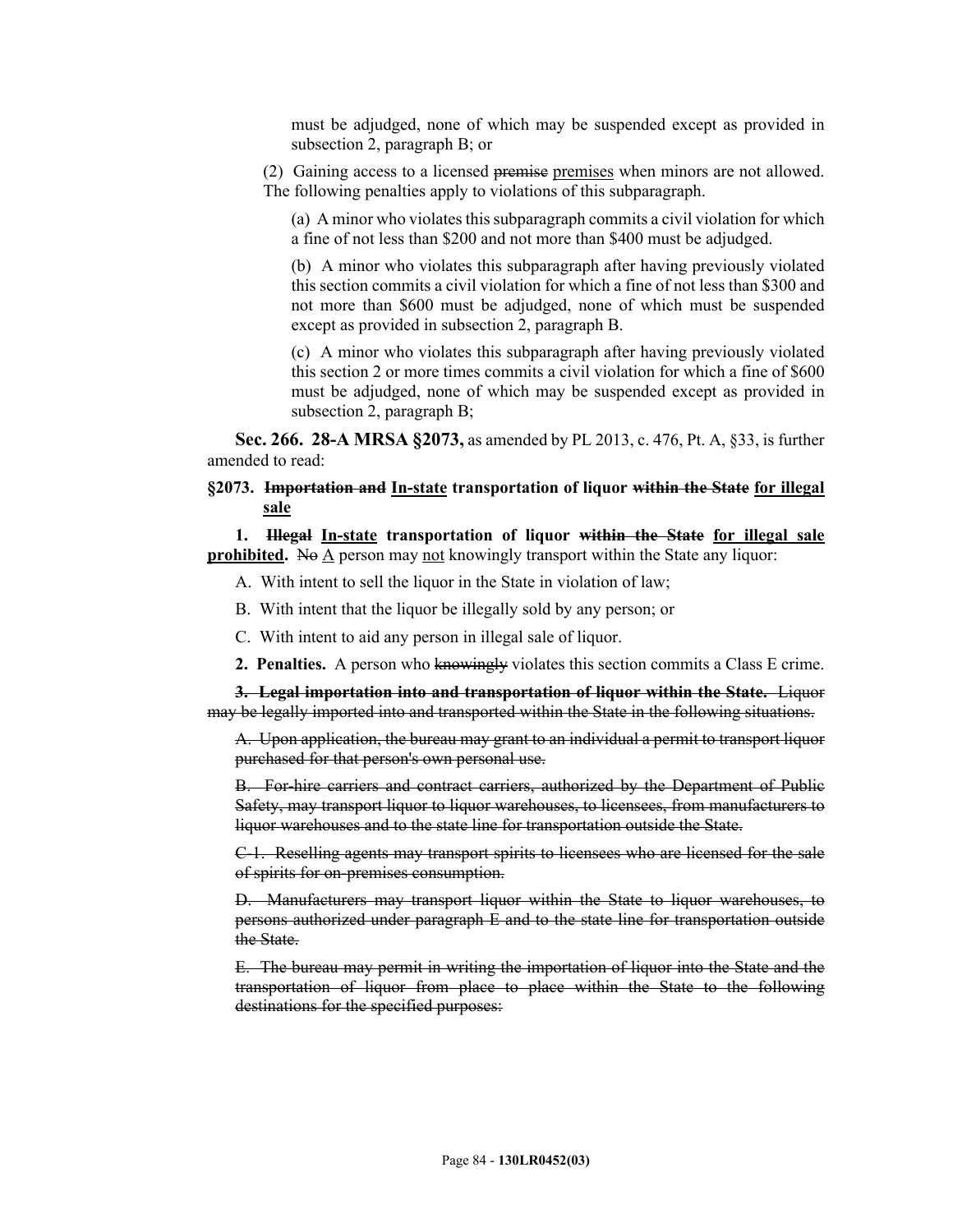(1) To hospitals and state institutions, for medicinal purposes only, liquor made available to them from stocks of liquor seized by the Federal Government;

(2) To industrial establishments in the State for industrial uses;

(3) To schools, colleges and state institutions for laboratory use only;

(4) To any licensed pharmacist in the State for use in the compounding of prescriptions and other medicinal use, but not for sale by pharmacists unless compounded with or mixed with other substances; or

(5) To any physician, surgeon, osteopath, chiropractor, optometrist, dentist or veterinarian for medicinal use only.

F. The bureau may authorize hospitals and state institutions to purchase spirits, for medicinal purposes only, from agency liquor stores. This authorization must be in writing.

**Sec. 267. 28-A MRSA §2073-A** is enacted to read:

## **§2073-A. Importation of spirits**

**1. Prohibition.** Except as provided in subsection 2 and section 2073-E, a person other than the bureau may not transport spirits into the State or cause spirits to be transported into the State.

**2. Exceptions.** Notwithstanding subsection 1, a person may transport spirits into the State or cause spirits to be transported into the State in the following circumstances.

A. An individual may transport into the State up to 4 liters of spirits for the individual's personal use.

B. Upon application, the bureau may grant a permit to an individual authorizing the individual to transport into and within the State more than 4 liters of spirits for the individual's personal use.

C. An out-of-state spirits supplier may transport spirits into the State or may cause spirits to be transported into the State by a common carrier or contract carrier authorized by the Department of Public Safety. Each shipment of spirits transported into the State in accordance with this paragraph must be accompanied by an invoice that includes the purchase number and the names of the sender and intended recipient of the spirits, who must be authorized to receive spirits imports under section 2073-B, subsection 2, paragraph B.

**3. Penalties.** The following penalties apply to violations of this section.

A. A person that transports into the State or that causes to be transported into the State a quantity of less than 40 liters of spirits in violation of this section commits a civil violation for which a fine of not more than \$500 may be adjudged.

B. A person that transports into the State or that causes to be transported into the State a quantity of 40 or more liters of spirits in violation of this section commits a Class E crime, which is a strict liability crime as defined in Title 17-A, section 34, subsection 4-A.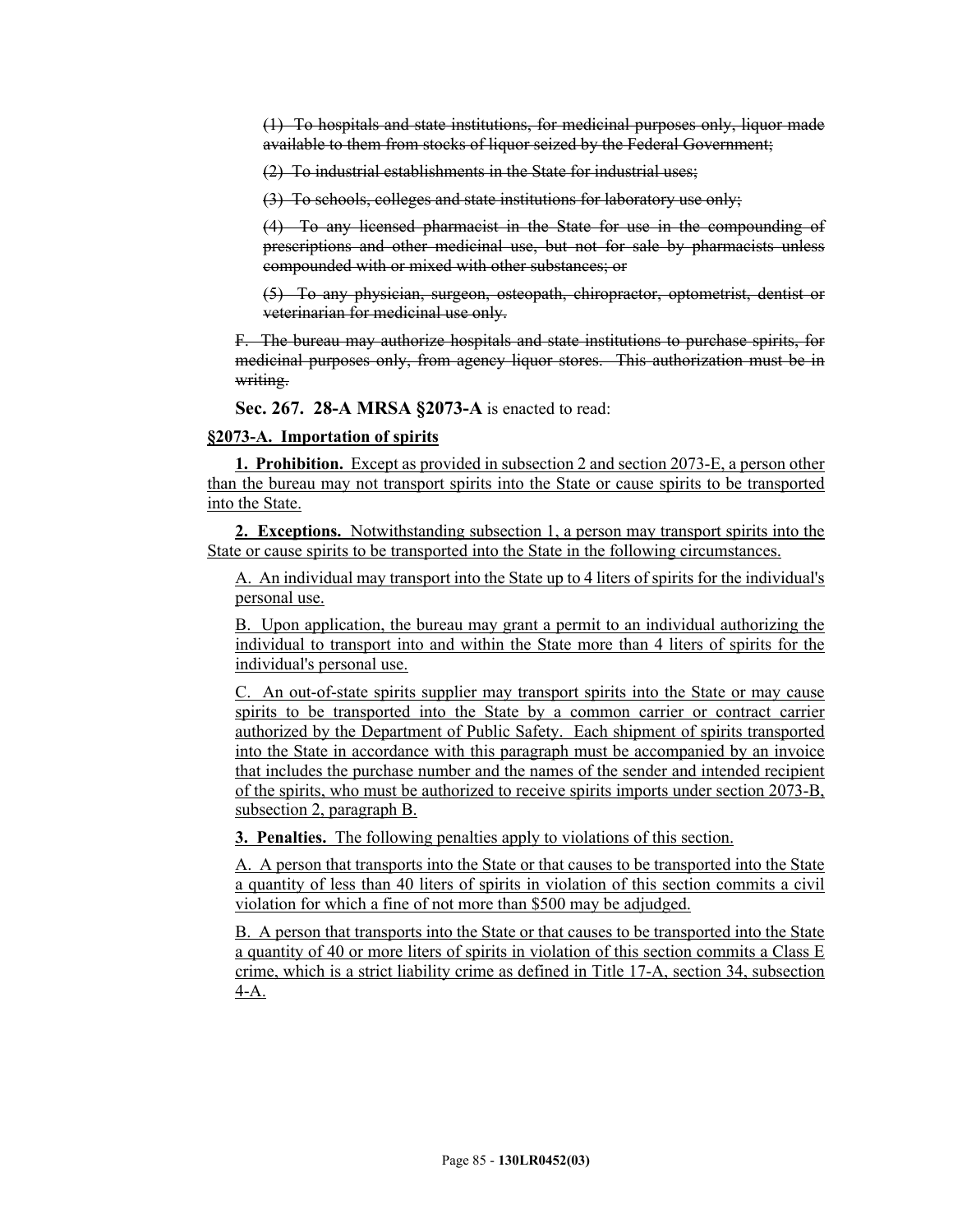**4. Evidence.** The possession of more than 8 liters of spirits in one or more containers that are not labeled in accordance with Title 38, section 3105 is prima facie evidence of a violation of this section.

**5. Forfeiture.** Notwithstanding section 2221-A, a court shall order spirits transported or caused to be transported into the State in violation of this section to be forfeited to the State and disposed of as provided in section 2229:

A. If a person fails to appear in court either in person or by counsel on the date and time specified in response to a Uniform Summons and Complaint issued for a violation of this section; or

B. As part of every adjudication and imposition of a fine under subsection 3, paragraph A and every conviction under subsection 3, paragraph B.

**Sec. 268. 28-A MRSA §2073-B** is enacted to read:

## **§2073-B. In-state transportation of spirits**

**1. Prohibition.** Except as provided in subsection 2, section 1201-A or section 2073-E, a person may not transport more than 4 liters of spirits within the State unless the spirits were legally purchased from:

A. An agency liquor store; or

B. An in-state manufacturer authorized under section 1355-A to sell spirits for offpremises consumption.

**2. Exceptions.** Notwithstanding subsection 1, a person may transport spirits within the State in the following circumstances.

A. An individual may transport spirits within the State in accordance with a permit issued under 2073-A, subsection 2, paragraph B.

B. A person may transport spirits the person transported into the State pursuant to section 2073-A, subsection 2, paragraph C to:

(1) A warehouse designated by the commission under section 81;

(2) A bottler or rectifier licensed under section 1355-A;

(3) A winery, small winery or tenant winery licensed under section 1355-A, for the production of fortified wine; or

(4) A brewery, small brewery or tenant brewery licensed under section 1355-A, for the production of low-alcohol spirits products containing malt liquor.

C. A licensed in-state manufacturer of spirits may transport spirits produced by the manufacturer or may cause a common carrier or contract carrier authorized by the Department of Public Safety to transport spirits produced by the manufacturer to:

(1) A warehouse designated by the commission under section 81;

(2) A bottler or rectifier licensed under section 1355-A;

(3) A winery, small winery or tenant winery licensed under section 1355-A, for the production of fortified wine;

(4) A brewery, small brewery or tenant brewery licensed under section 1355-A, for the production of low-alcohol spirits products containing malt liquor;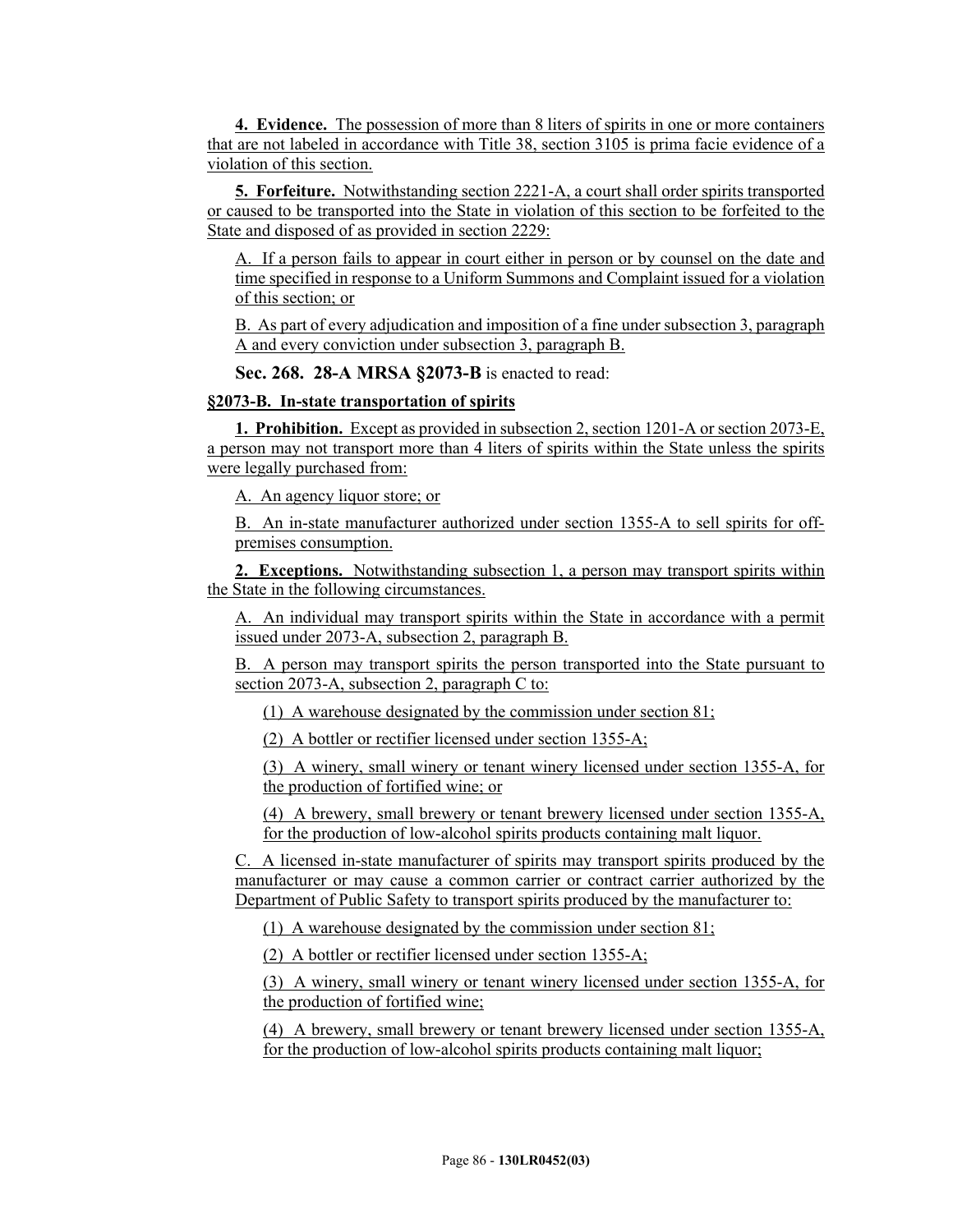(5) Any location to which the licensed in-state manufacturer of spirits is authorized to transport its own products under section 1355-A; or

(6) The state line for transportation outside the State.

D. The wholesale spirits provider may transport spirits between warehouses designated by the commission under section 81 or to agency liquor stores as provided in section 503.

E. A reselling agent may transport spirits to on-premises retail licensees as provided in section 459.

Each shipment of spirits transported within the State in accordance with paragraph B, C, D or E must be accompanied by an invoice that includes the purchase number and the names of the sender and intended recipient of the spirits.

**3. Penalties.** The following penalties apply to violations of this section.

A. A person that transports within the State a quantity of less than 40 liters of spirits in violation of this section commits a civil violation for which a fine of not more than \$500 may be adjudged.

B. A person that transports within the State a quantity of 40 or more liters of spirits in violation of this section commits a Class E crime, which is a strict liability crime as defined in Title 17-A, section 34, subsection 4-A.

**4. Evidence.** The possession of more than 8 liters of spirits in one or more containers that are not labeled in accordance with Title 38, section 3105 is prima facie evidence of a violation of this section.

**5. Forfeiture.** Notwithstanding section 2221-A, a court shall order spirits transported within the State in violation of this section to be forfeited to the State and disposed of as provided in section 2229:

A. If a person fails to appear in court either in person or by counsel on the date and time specified in response to a Uniform Summons and Complaint issued for a violation of this section; or

B. As part of every adjudication and imposition of a fine under subsection 3, paragraph A and every conviction under subsection 3, paragraph B.

**Sec. 269. 28-A MRSA §2073-C** is enacted to read:

#### **§2073-C. Importation of malt liquor, wine or low-alcohol spirits products**

**1. Prohibition.** Except as provided in subsection 2, section 1403-A or section 2073-E, a person may not transport malt liquor, wine or low-alcohol spirits products into the State or cause malt liquor, wine or low-alcohol spirits products to be transported into the State.

**2. Exceptions.** Notwithstanding subsection 1, a person may transport malt liquor, wine or low-alcohol spirits products into the State or cause malt liquor, wine or low-alcohol spirits products to be transported into the State in the following circumstances.

A. An individual may transport into the State up to 400 fluid ounces of malt liquor, up to 4 liters of wine and up to 4 liters of low-alcohol spirits products for the individual's personal use.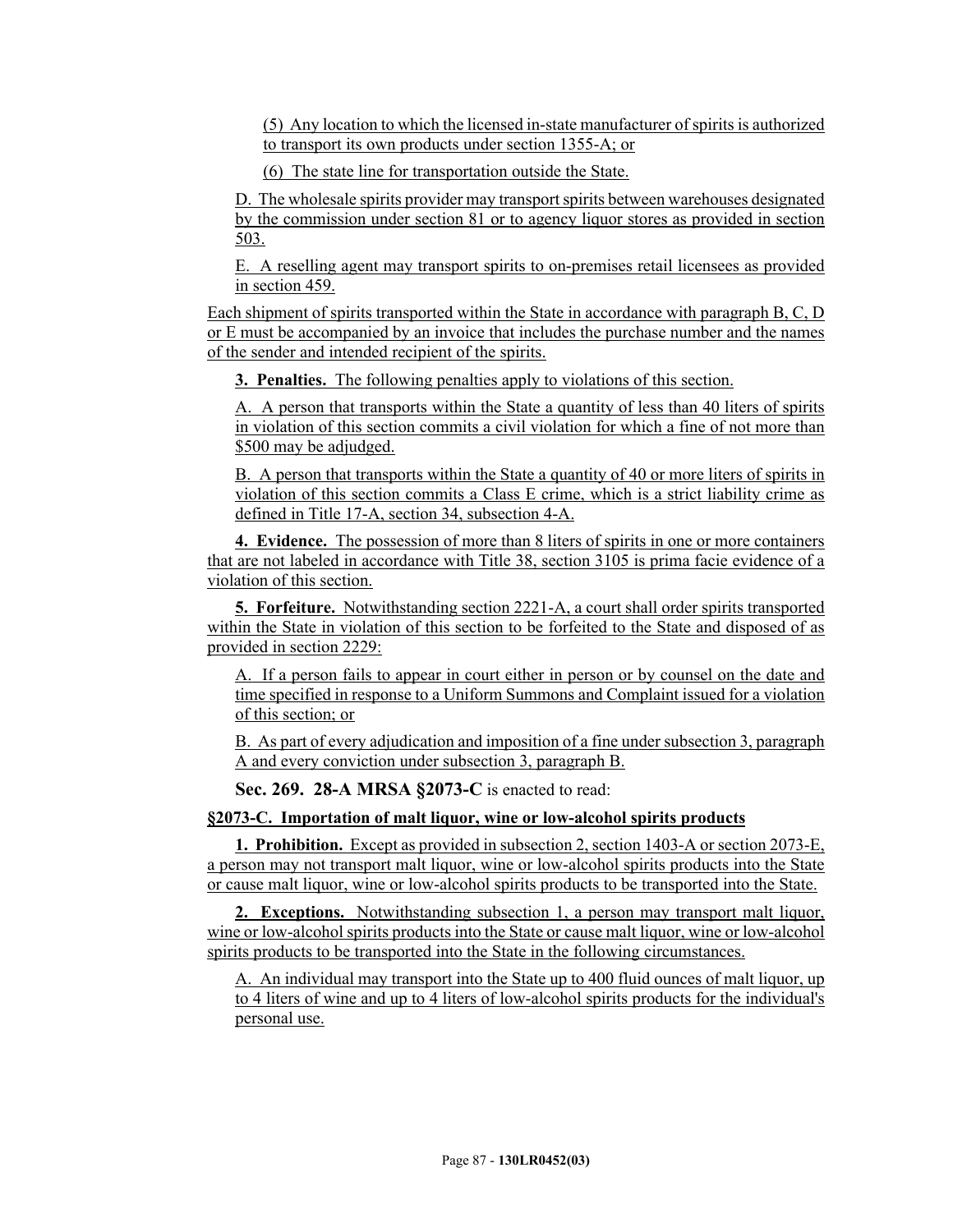B. Upon application, the bureau may grant a permit to an individual authorizing the individual to transport into and within the State more than 400 fluid ounces of malt liquor, more than 4 liters of wine or more than 4 liters of low-alcohol spirits products for the individual's personal use.

C. A licensed in-state small brewery, a licensed in-state small winery and a wholesale licensee may transport malt liquor or wine into the State or may cause malt liquor or wine to be transported into the State by an out-of-state manufacturer of malt liquor or wine that has been issued a certificate of approval, an out-of-state wholesaler that has been issued a certificate of approval or a common carrier or contract carrier authorized by the Department of Public Safety. Each shipment of malt liquor or wine transported into the State in accordance with this paragraph must be accompanied by an invoice that includes the purchase number and the names of the sender and the licensed in-state small brewery, licensed in-state small winery or wholesale licensee that is the intended recipient of the malt liquor or wine.

**3. Penalties.** The following penalties apply to violations of this section.

A. A person that transports into the State or that causes to be transported into the State a quantity of less than 1,300 fluid ounces of malt liquor, less than 40 liters of wine or less than 40 liters of low-alcohol spirits products in violation of this section commits a civil violation for which a fine of not more than \$500 may be adjudged.

B. A person that transports into the State or that causes to be transported into the State a quantity of 1,300 or more fluid ounces of malt liquor, 40 or more liters of wine or 40 or more liters of low-alcohol spirits products in violation of this section commits a Class E crime, which is a strict liability crime as defined in Title 17-A, section 34, subsection 4-A.

**4. Evidence.** The possession of more than 800 fluid ounces of malt liquor, more than 8 liters of wine or more than 8 liters of low-alcohol spirits products in one or more containers that are not labeled in accordance with Title 38, section 3105 is prima facie evidence of a violation of this section.

**5. Forfeiture.** Notwithstanding section 2221-A, a court shall order malt liquor, wine or low-alcohol spirits products transported or caused to be transported into the State in violation of this section to be forfeited to the State and disposed of as provided in section 2229:

A. If a person fails to appear in court either in person or by counsel on the date and time specified in response to a Uniform Summons and Complaint issued for a violation of this section; or

B. As part of every adjudication and imposition of a fine under subsection 3, paragraph A and every conviction under subsection 3, paragraph B.

**Sec. 270. 28-A MRSA §2073-D** is enacted to read:

# **§2073-D. In-state transportation of malt liquor, wine or low-alcohol spirits products**

**1. Prohibition.** Except as provided in subsection 2 and section 2073-E, a person may not transport within the State more than 400 fluid ounces of malt liquor, more than 4 liters of wine and more than 4 liters of low-alcohol spirits products unless the malt liquor, wine or low-alcohol spirits products were legally purchased from: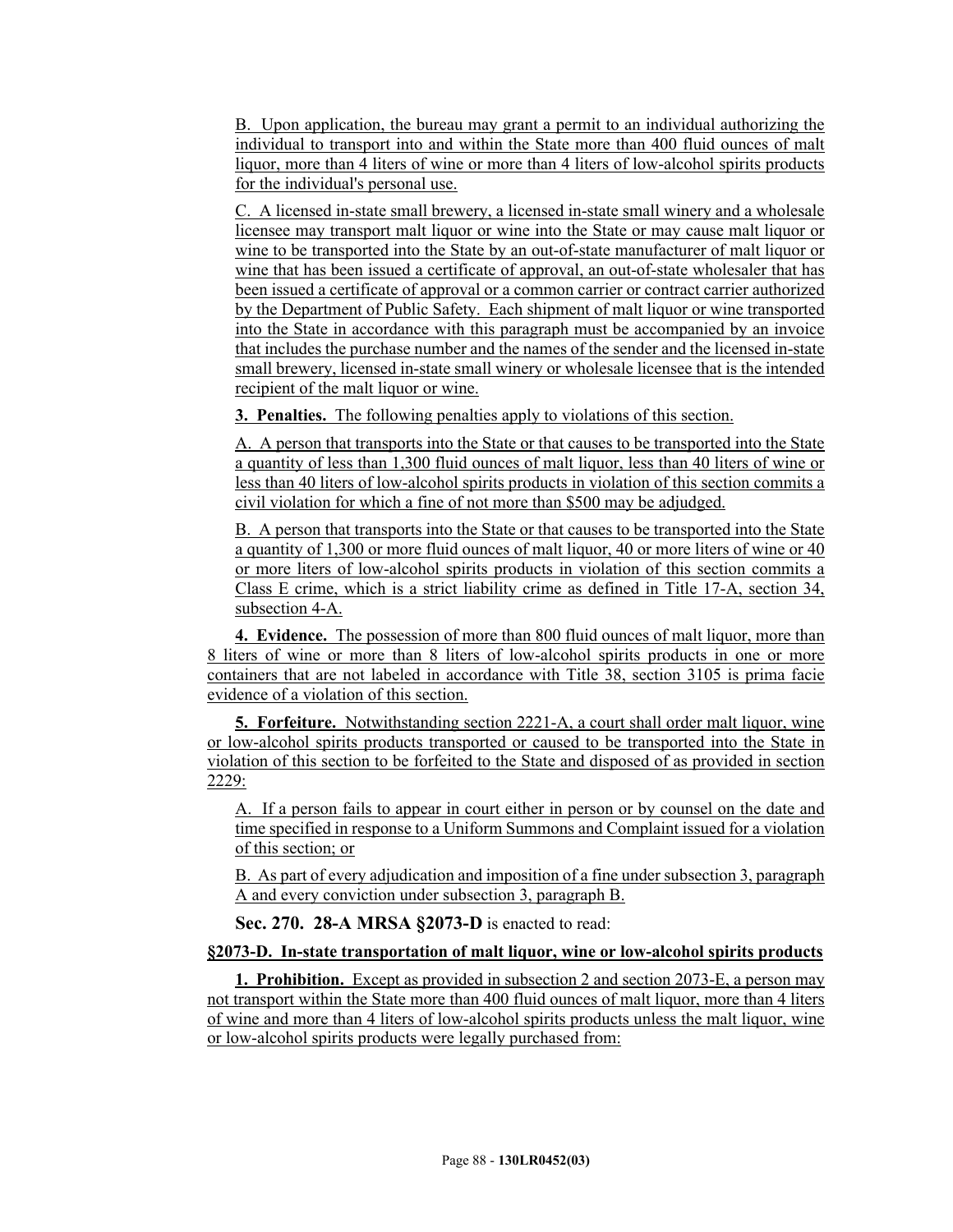A. An off-premises retail licensee;

B. An in-state manufacturer authorized under section 1355-A to sell malt liquor, wine or low-alcohol spirits products for off-premises consumption; or

C. A direct shipper licensed under section 1403-A.

**2. Exceptions.** Notwithstanding subsection 1, a person may transport malt liquor, wine or low-alcohol spirits products within the State in the following circumstances.

A. An individual may transport within the State malt liquor, wine or low-alcohol spirits products in accordance with a permit issued under section 2073-C, subsection 2, paragraph B.

B. A person may transport malt liquor or wine the person transported into the State pursuant to section 2073-C, subsection 2, paragraph C.

C. A licensed in-state manufacturer of malt liquor, wine or low-alcohol spirits products may transport malt liquor, wine or low-alcohol spirits products produced by the manufacturer or may cause a common carrier or contract carrier authorized by the Department of Public Safety to transport malt liquor, wine or low-alcohol spirits products produced by the manufacturer to:

(1) A bottler or rectifier licensed under section 1355-A;

(2) A wholesale licensee;

(3) Any location to which the licensed in-state manufacturer is authorized to transport its own products under section 1355-A;

(4) A warehouse operated by the licensed in-state manufacturer; or

(5) The state line for transportation outside the State.

D. A wholesale licensee may transport malt liquor, wine or low-alcohol spirits products to an on-premises or off-premises retailer of malt liquor or wine in accordance with sections 713 and 1401.

Each shipment of malt liquor, wine or low-alcohol spirits products transported within the State in accordance with paragraph B, C or D must be accompanied by an invoice that includes the purchase number and the names of the sender and intended recipient of the malt liquor, wine or low-alcohol spirits products.

**3. Penalties.** The following penalties apply to violations of this section.

A. A person that transports within the State less than 1,300 fluid ounces of malt liquor, less than 40 liters of wine or less than 40 liters of low-alcohol spirits products in violation of this section commits a civil violation for which a fine of not more than \$500 may be adjudged.

B. A person that transports within the State 1,300 or more fluid ounces of malt liquor, 40 or more liters of wine or 40 or more liters of low-alcohol spirits products in violation of this section commits a Class E crime, which is a strict liability crime as defined in Title 17-A, section 34, subsection 4-A.

**4. Evidence.** The possession of more than 800 fluid ounces of malt liquor, more than 8 liters of wine or more than 8 liters of low-alcohol spirits products in one or more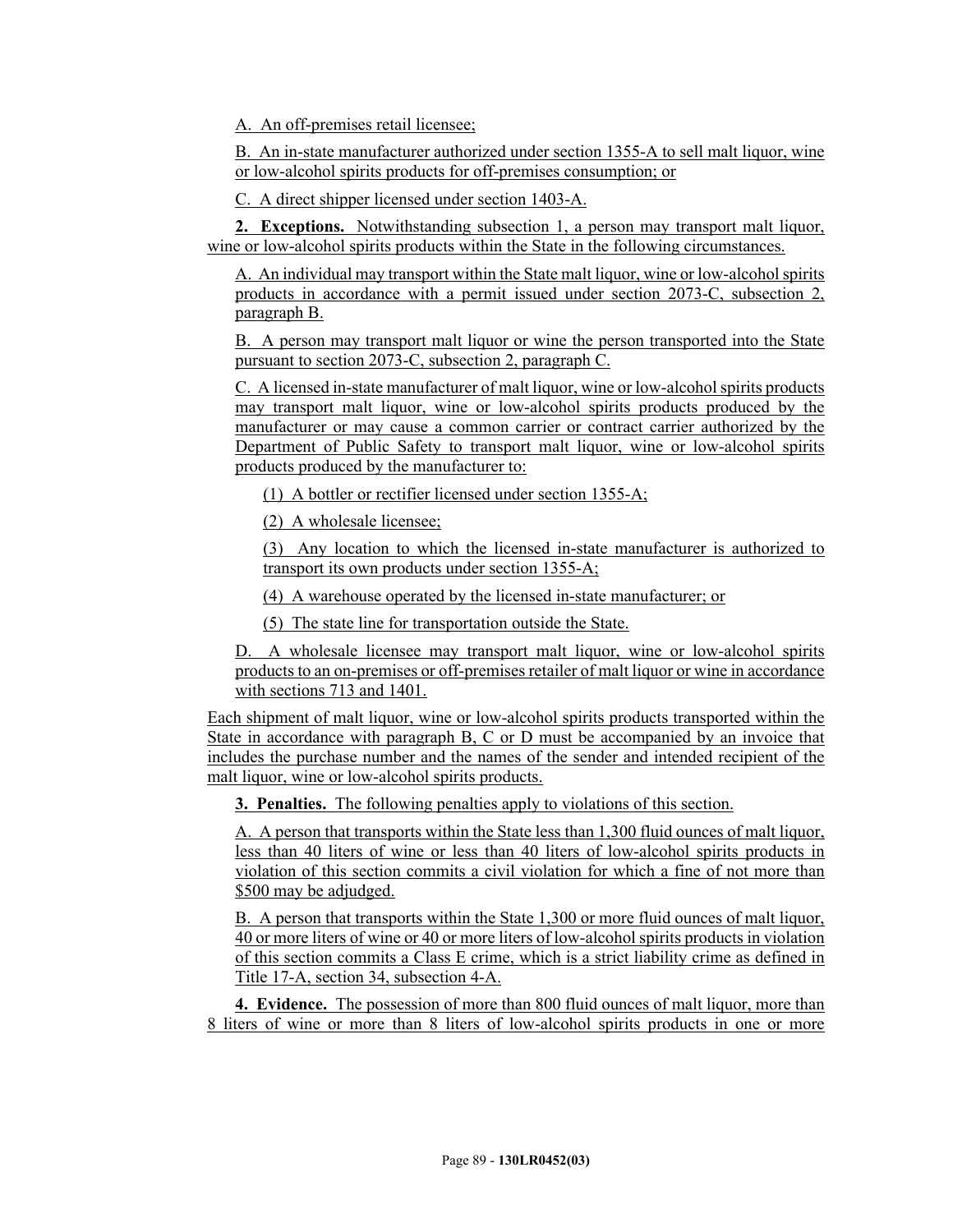containers that are not labeled in accordance with Title 38, section 3105 is prima facie evidence of a violation of this section.

**5. Forfeiture.** Notwithstanding section 2221-A, a court shall order malt liquor, wine or low-alcohol spirits products transported within the State in violation of this section to be forfeited to the State and disposed of as provided in section 2229:

A. If a person fails to appear in court either in person or by counsel on the date and time specified in response to a Uniform Summons and Complaint issued for a violation of this section; or

B. As part of every adjudication and imposition of a fine under subsection 3, paragraph A and every conviction under subsection 3, paragraph B.

**Sec. 271. 28-A MRSA §2073-E** is enacted to read:

## **§2073-E. Importation and in-state transportation of liquor for special purposes**

**1. Bureau may authorize importation and in-state transportation of liquor for special purposes.** Notwithstanding any provision of law to the contrary, the bureau may grant a permit authorizing the transportation of liquor into and within the State to the following persons for the following specified purposes:

A. To a hospital or state institution located in the State, for medicinal purposes only;

B. To a licensed physician, surgeon, osteopath, chiropractor, optometrist, dentist or veterinarian located in the State, for medicinal purposes only;

C. To a licensed pharmacist located in the State, for use in the compounding of prescriptions and other medicinal use but not for sale by the pharmacist unless compounded with or mixed with other substances;

D. To an industrial establishment located in the State, only for an industrial use, for use as an ingredient in the manufacture of food products, for use as an ingredient in the manufacture of commodities that by reason of their nature cannot be used for beverage purposes or for use in the manufacture of commodities unfit for beverage purposes;

E. To a school, college or state institution located in the State, for laboratory use only;

F. To a licensed in-state spirits manufacturer, for use as an ingredient in distilling or manufacturing spirits and other spirituous liquor products that are authorized by 27 Code of Federal Regulations. A permit issued under this paragraph authorizes only the transportation of spirits into and within the State and may not authorize the transportation of malt liquor or wine into and within the State; and

G. To a church or the pastor of a church located in the State, for sacramental purposes or similar religious rites only.

**2. Invoice required.** Each shipment of liquor transported into the State in accordance with this section must be accompanied by an invoice that includes the purchase number and the names of the sender and intended recipient of the liquor.

**Sec. 272. 28-A MRSA §2074, sub-§1,** as amended by PL 2019, c. 281, §11, is further amended to read:

**1. Transportation on-premises or off-premises.** Except as provided in section 1051, section 1075-A, subsection 3 or section 1080, any a person who that transports liquor onto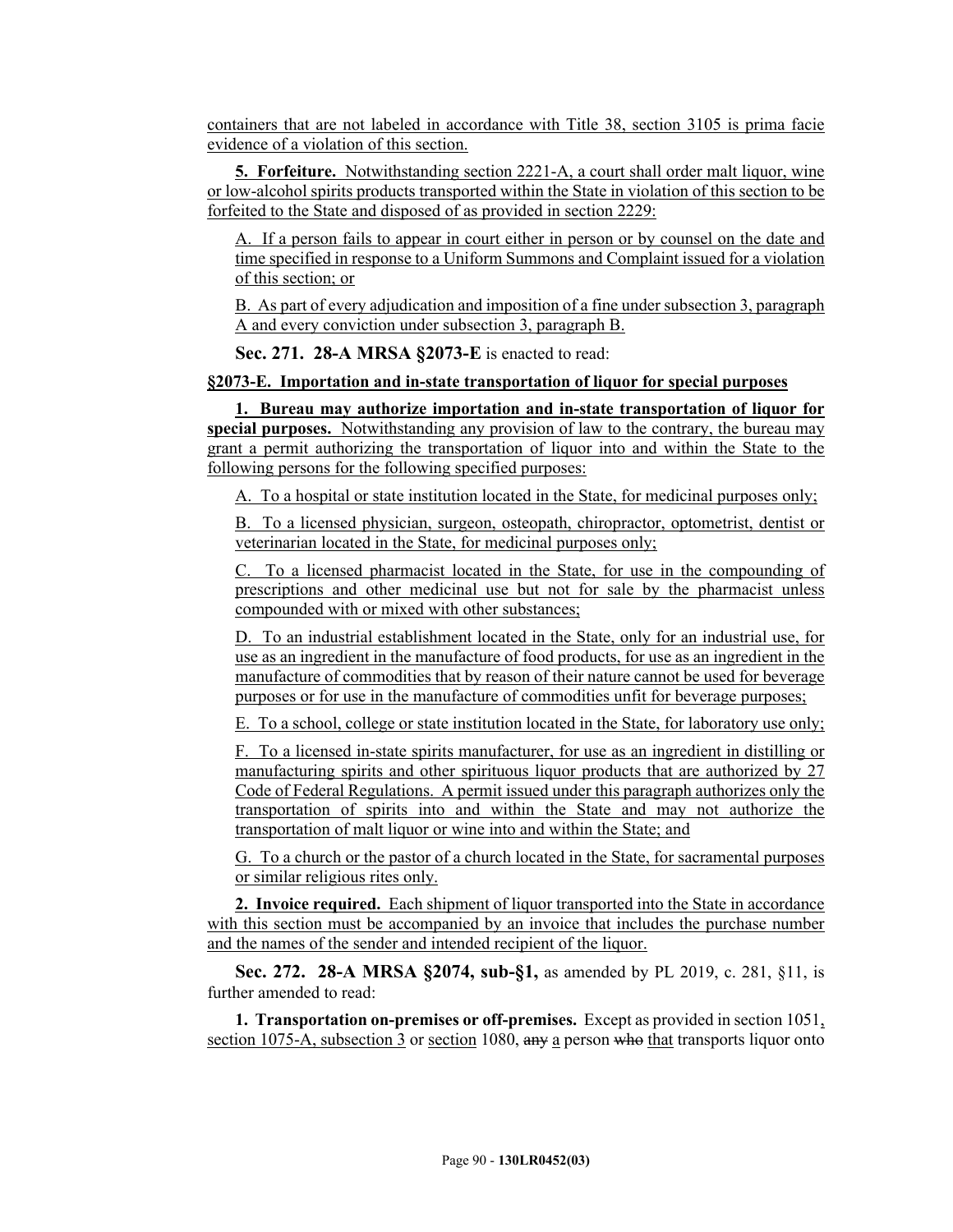or off of the premises of an on-premise on-premises retail licensee is guilty of commits a Class E crime.

**Sec. 273. 28-A MRSA §2074-A, first ¶,** as enacted by PL 2011, c. 693, §4, is amended to read:

A person licensed for the sale of spirits for on-premises consumption on the licensed premises who that violates section 606, subsection 1-A or violates state rules or federal regulations governing the storage, purchase and sale of spirits, including but not limited to the prohibition against reusing or refilling liquor spirits bottles, and the disposition of empty liquor spirits bottles, is subject to suspension or revocation of the license under chapter 33 as follows.

**Sec. 274. 28-A MRSA §2075,** as amended by PL 2015, c. 166, §7, is repealed.

**Sec. 275. 28-A MRSA §2076,** as amended by PL 2013, c. 476, Pt. A, §34, is further amended to read:

#### **§2076. Illegal delivery of liquor spirits**

**1. Delivery of liquor Illegal delivery of spirits prohibited.** Except with the bureau's written permission or except as provided in section 2073, subsection 3, paragraph C-4 503, subsection 1 for the wholesale spirits provider or in section 459 for reselling agents, a person may not knowingly transport to or cause to be delivered to any person other than the bureau any spirits not purchased from an agency liquor store.

**2. Penalties.** Any A person who that violates this section commits a Class E crime.

**Sec. 276. 28-A MRSA §2077,** as amended by PL 2015, c. 166, §8, is repealed.

**Sec. 277. 28-A MRSA §2077-B, sub-§2,** as amended by PL 2003, c. 452, Pt. P, §8 and affected by Pt. X, §2, is further amended to read:

**2. Penalty.** A person who that violates this section is subject to penalties listed in section 2075 2073-A, subsection  $1-A$  3 and section 2073-C, subsection 3.

**Sec. 278. 28-A MRSA §2202,** as amended by PL 1997, c. 373, §160, is further amended to read:

#### **§2202. Bail after failure to comply with terms of bond**

In any prosecution for violation of the laws relating to manufacture or sale of liquor, a defendant who has failed to comply with the term of any bond entered into by the defendant in that case may not again be admitted to bail in that case or upon arrest on any warrant issued in that case, except by a judge or justice of the court in which that prosecution is pending.

**Sec. 279. 28-A MRSA §2203,** as repealed and replaced by PL 1987, c. 342, §125, is amended by amending the section headnote to read:

#### **§2203. Evidence of illegal sale; allegation of prior conviction**

**Sec. 280. 28-A MRSA §2229, sub-§2,** as amended by PL 2013, c. 476, Pt. B, §5 and affected by §6, is repealed and the following enacted in its place:

**2. Sale or destruction of forfeited spirits by bureau.** The bureau or the wholesale spirits provider may restock and resell forfeited spirits at agency liquor stores throughout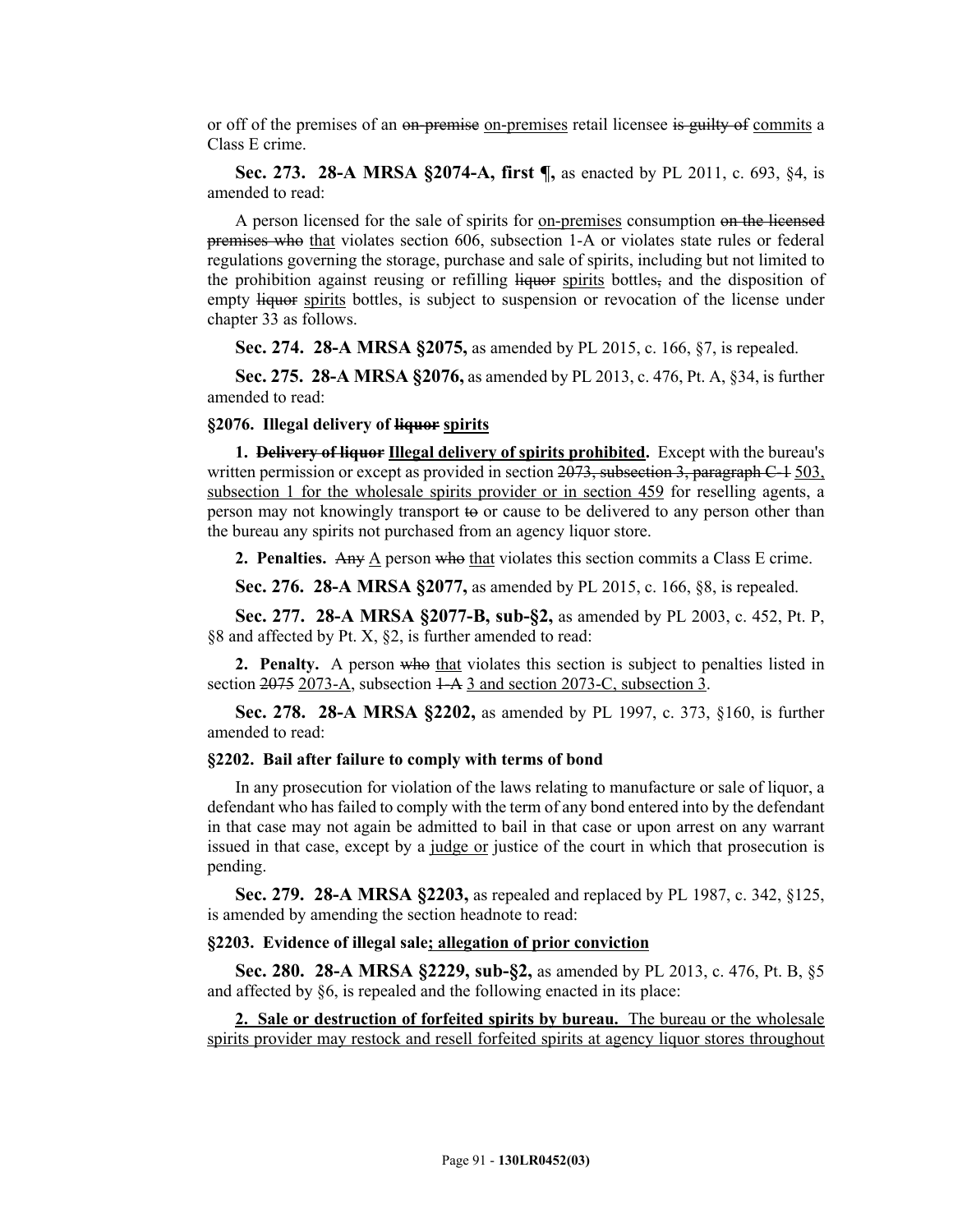the State or may destroy forfeited spirits by pouring the spirits upon the ground or into a public sewer.

**Sec. 281. 28-A MRSA §2504, sub-§2, ¶A,** as enacted by PL 1987, c. 45, Pt. A, §4, is amended to read:

A. The intoxicated individual if he the intoxicated individual is at least 18 years of age when served by the server;

**Sec. 282. 28-A MRSA §2509, sub-§2,** as enacted by PL 1987, c. 45, Pt. A, §4, is amended to read:

**2. Multiple claimants.** When the amount for all losses, except expenses for medical care and treatment, including devices and aids, awarded to or settled for multiple claimants, exceeds the limit imposed by this section, any party may apply to the Superior Court for the county where the server is located to allocate each claimant his an equitable share of the total, limited as required by this section.

A. Any award by the court in excess of the maximum liability limit specified by subsection 1 shall must be automatically abated by operation of this section to the maximum limit of liability.

**Sec. 283. 28-A MRSA §2516, sub-§1, ¶C,** as enacted by PL 1987, c. 45, Pt. A, §4, is amended to read:

C. Is refused service in a good faith effort to prevent him the individual from becoming visibly intoxicated.

**Sec. 284. 28-A MRSA §2516, sub-§2, ¶B,** as enacted by PL 1987, c. 45, Pt. A, §4, is amended to read:

B. The licensee informs the individual why he the licensee is retaining the identification documents.

**Sec. 285. 28-A MRSA §2519, sub-§2, ¶B,** as amended by PL 1995, c. 140, §8, is further amended to read:

B. A liquor enforcement officer inspector;

**Sec. 286. 36 MRSA §1811, sub-§1, ¶D,** as amended by PL 2019, c. 607, Pt. B, §5, is further amended by amending subparagraph (2) to read:

(2) Eight percent on the value of liquor sold in licensed establishments as defined in Title 28‑A, section 2, subsection 15, in accordance with Title 28‑A, chapter 43 and liquor sold for on-premises consumption by a licensed brewery, small brewery, winery, small winery, distillery or small distillery pursuant to Title 28-A, section 1355-A, subsection 2, paragraph  $\overline{F} B$ ;

**Sec. 287. Construction.** The Maine Revised Statutes, Title 28-A, section 2, subsections 29 and 29-B, as amended by this Act, may not be construed to affect the current practice by which some breweries and small breweries enter contracts with other breweries to produce a portion of their malt liquor products.

**Sec. 288. Report.** Not later than January 15, 2023, the Department of Administrative and Financial Services, Bureau of Alcoholic Beverages and Lottery Operations shall submit a report to the joint standing committee of the Legislature having jurisdiction over